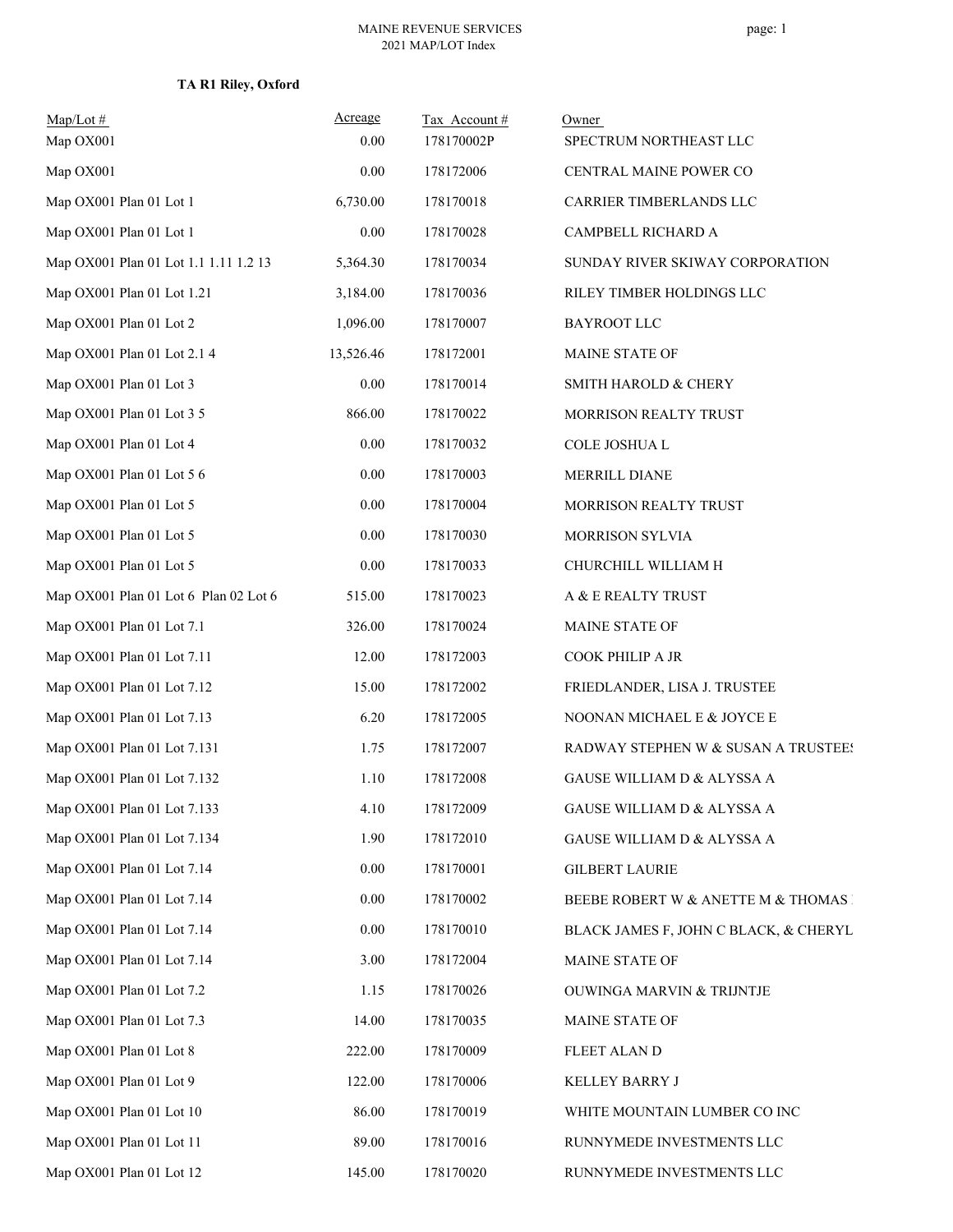# **TA R1 Riley, Oxford**

| $Map/Lot \#$               | Acreage | Tax Account # | Owner                                   |
|----------------------------|---------|---------------|-----------------------------------------|
| Map $OX001$ Plan 01 Lot 13 | 0.00    | 178170015     | <b>CHANDLER JOHN</b>                    |
| Map OX001 Plan 01 Lot 14   | 140.00  | 178170025     | <b>MARCO</b>                            |
| Map OX001 Plan 02 Lot 1    | 0.58    | 178170012     | <b>BICKMORE REBECCA</b>                 |
| Map OX001 Plan 02 Lot 2    | 0.57    | 178170031     | <b>SWANDEROSA</b>                       |
| Map OX001 Plan 02 Lot 4    | 0.33    | 178170005     | BARNES LOWELL E JR & TIFFINEY A         |
| Map OX001 Plan 02 Lot 5    | 0.50    | 178170027     | DAWSON THOMAS W & CATHY L TRUSTEE       |
| Map OX001 Plan 02 Lot 7    | 0.07    | 178170008     | CAPELLE CHRISTOPHER R                   |
| Map OX001 Plan 02 Lot 8    | 0.25    | 178170029     | <b>FOLSOM SCOTT &amp; KATIE LACOMBE</b> |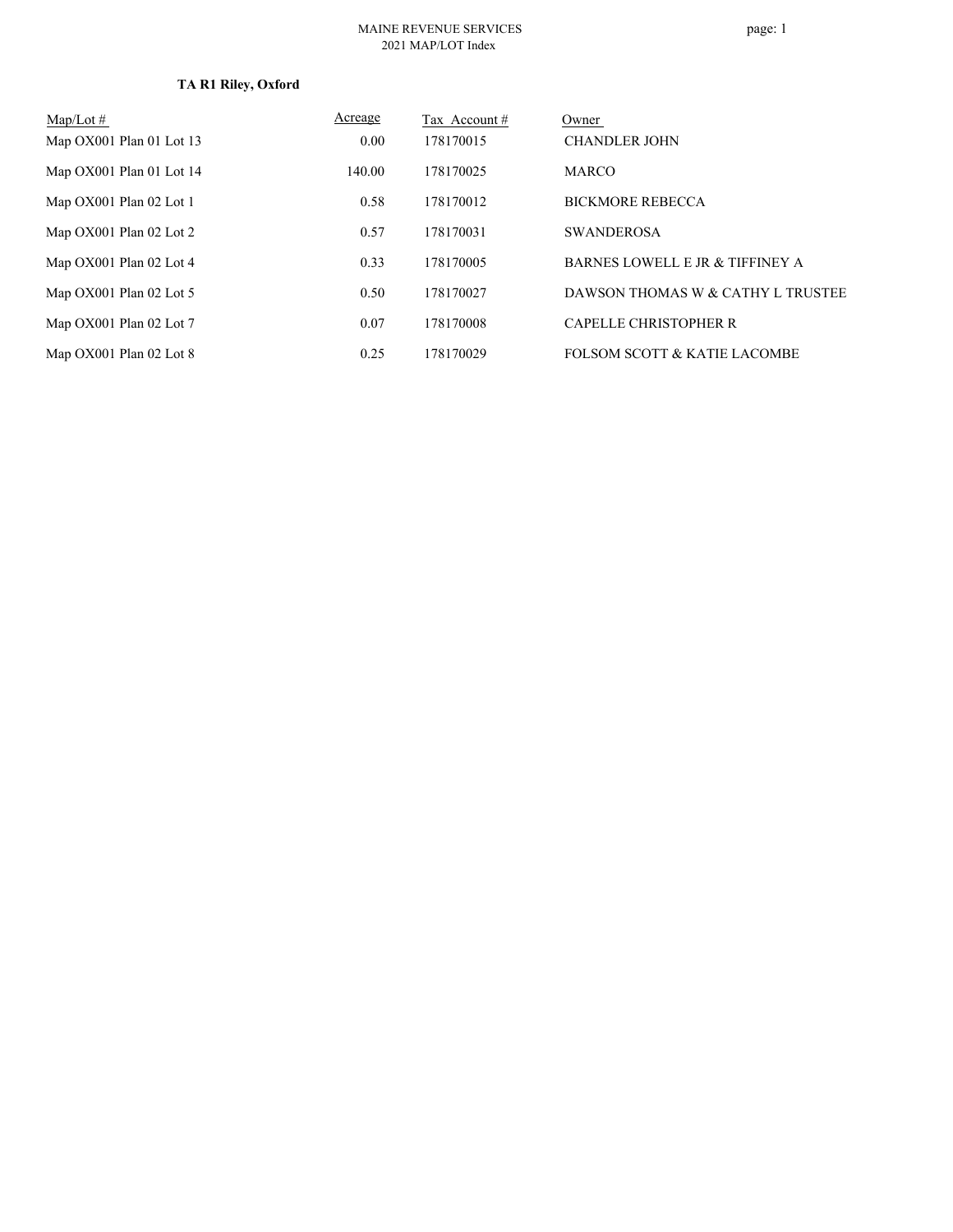#### **TA R2 Grafton, Oxford**

| $Map/Lot \#$<br>Map OX002          | Acreage<br>0.00 | Tax Account#<br>178080008 | Owner                              |
|------------------------------------|-----------------|---------------------------|------------------------------------|
|                                    |                 |                           | CENTRAL MAINE POWER CO             |
| Map OX002 Plan 01 Lot 1 3 7        | 19,962.00       | 178080003                 | <b>BAYROOT LLC</b>                 |
| Map OX002 Plan 01 Lot 1.2          | 3,689.00        | 178080025                 | MAINE STATE OF                     |
| Map OX002 Plan 01 Lot 1.3 7.2 9 10 | 10,507.83       | 178082001                 | <b>MAINE STATE OF</b>              |
| Map OX002 Plan 01 Lot 1.4          | 0.92            | 178080009                 | <b>CUSHMAN MATTHEW &amp; NANCY</b> |
| Map OX002 Plan 01 Lot 2            | 302.00          | 178080005                 | WEYERHAEUSER COMPANY               |
| Map OX002 Plan 01 Lot 2.1          | 48.00           | 178080031                 | <b>BAYROOT LLC</b>                 |
| Map OX002 Plan 01 Lot 5            | 0.50            | 178080018                 | SWAN HUGH & DENISE & BRENT A &     |
| Map OX002 Plan 01 Lot 6            | 1.00            | 178082004                 | MAINE STATE OF                     |
| Map OX002 Plan 01 Lot 9            | 77.00           | 178080020                 | BROOKE RANDALL H & AUDREY J        |
| Map OX002 Plan 01 Lot 9.1          | 245.00          | 178082005                 | MAINE STATE OF                     |
| Map OX002 Plan 01 Lot 11           | 88.50           | 178080028                 | UNITED STATES OF AMERICA           |
| Map OX002 Plan 02 Lot 1            | 1.00            | 178080029                 | MAINE STATE OF                     |
| Map OX002 Plan 02 Lot 2            | 6.25            | 178080013                 | MAINE STATE OF                     |
| Map OX002 Plan 02 Lot 3            | 1.80            | 178080011                 | MAINE STATE OF                     |
| Map OX002 Plan 02 Lot 5            | 0.14            | 178080017                 | <b>MAINE STATE OF</b>              |
| Map OX002 Plan 02 Lot 6            | 2.40            | 178080001                 | MAINE STATE OF                     |
| Map OX002 Plan 02 Lot 7            | 0.73            | 178082003                 | MAINE STATE OF                     |
| Map OX002 Plan 02 Lot 8            | 1.00            | 178082002                 | MAINE STATE OF                     |
| Map OX002 Plan 02 Lot 9            | 0.47            | 178080030                 | <b>MAINE STATE OF</b>              |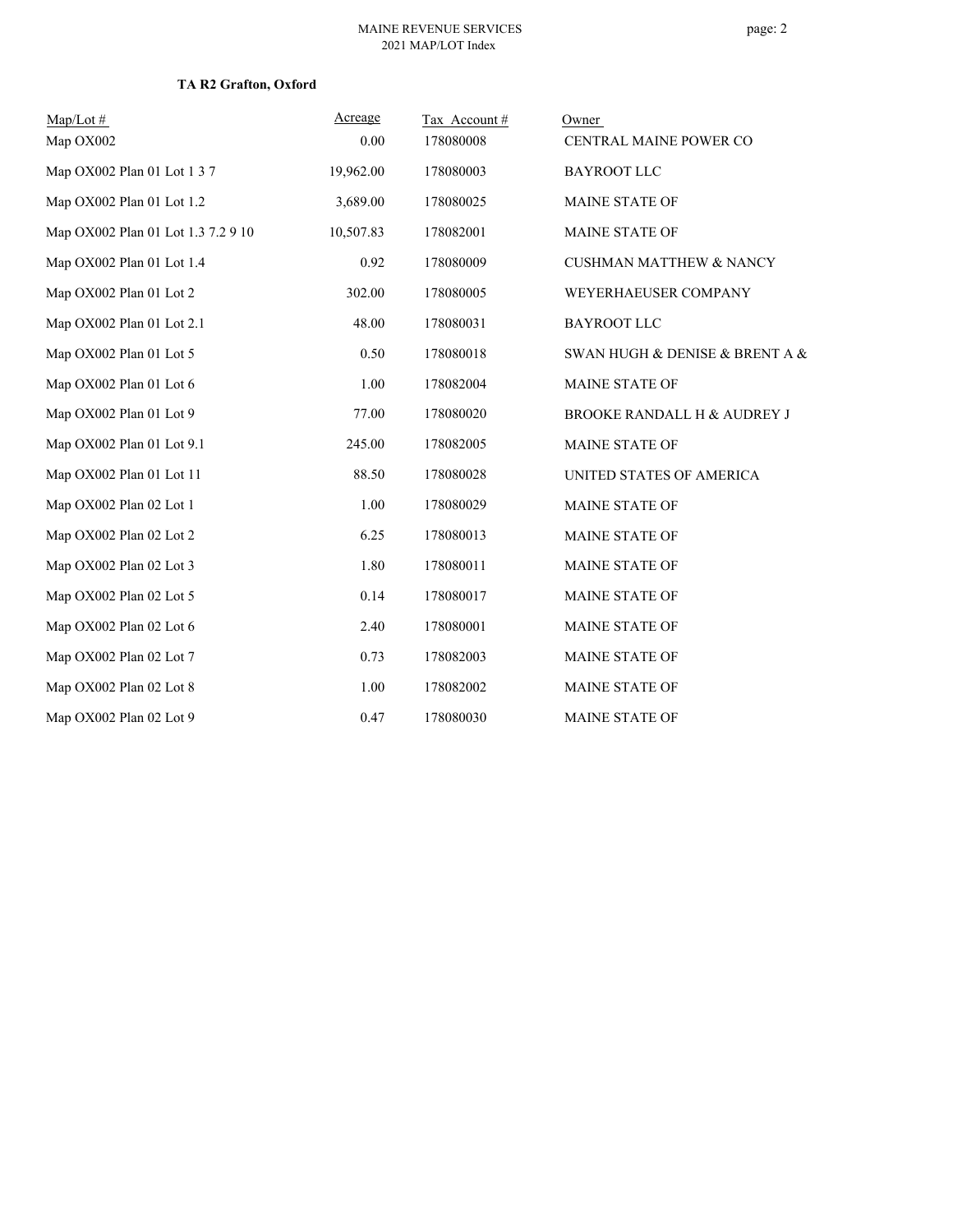| $Map/Lot \#$                                  | Acreage   | Tax Account# | Owner                                     |
|-----------------------------------------------|-----------|--------------|-------------------------------------------|
| Map OX003                                     | 0.00      | 178030056    | CENTRAL MAINE POWER CO                    |
| Map OX003 Plan 01 Lot 1.1 1.2 1.3 3 20        | 12,031.50 | 178030012    | URSA MAJOR LLC                            |
| Map OX003 Plan 01 Lot 1.2                     | 0.00      | 178030035    | OTLEY VICTOR C III                        |
| Map OX003 Plan 01 Lot 1.4                     | 21.21     | 178032006    | <b>BRADFORD ALAN R &amp; ANDREW E</b>     |
| Map OX003 Plan 01 Lot 1.41 Plan 02 Lot<br>679 | 4.30      | 178030053    | <b>BRADFORD ALAN R &amp; ANDREW E</b>     |
| Map OX003 Plan 01 Lot 1.411                   | 1.00      | 178032019    | DAMRON MARK J & SUSAN L                   |
| Map OX003 Plan 01 Lot 1.412                   | 5.00      | 178032020    | <b>BRADFORD ALAN R &amp; ANDREW E</b>     |
| Map OX003 Plan 01 Lot 1.42                    | 47.64     | 178032005    | <b>BRADFORD ALAN R &amp; ANDREW E</b>     |
| Map OX003 Plan 01 Lot 1.43                    | 2.60      | 178032013    | COOK BRADFORD A                           |
| Map OX003 Plan 01 Lot 1.5                     | 56.00     | 178030055    | BRENNAN SCOTT & CHRISANDRA                |
| Map OX003 Plan 01 Lot 1.51                    | 63.00     | 178032017    | CROWLEY KEVIN P & SEAN JAMES              |
| Map OX003 Plan 01 Lot 1.6                     | 103.00    | 178030054    | <b>BOSSIE JEFF J &amp; MELINDA PARLIN</b> |
| Map OX003 Plan 01 Lot 1.61 1.62               | 11.00     | 178030057    | BIELAT JOHN G & BETH A                    |
| Map OX003 Plan 01 Lot 2                       | 320.00    | 178032001    | MAINE STATE OF                            |
| Map OX003 Plan 01 Lot 4 4.5 5                 | 277.00    | 178030025    | CORNELIUSEN FAMILY IRREVOCABLE TRUS       |
| Map OX003 Plan 01 Lot 4.1 4.2 6.5             | 46.00     | 178030044    | PARKER RUSSELL R & LISA R                 |
| Map OX003 Plan 01 Lot 4.2 5.1                 | 40.00     | 178030047    | LEGERE DAVID & MARY GRIFFITH              |
| Map OX003 Plan 01 Lot 4.3                     | 16.50     | 178030048    | <b>GRIFFITH MARY K &amp; DAVID LEGERE</b> |
| Map OX003 Plan 01 Lot 4.4                     | 4.00      | 178030060    | MONT FRANKLIN C JR                        |
| Map OX003 Plan 01 Lot 6.1                     | 40.00     | 178030040    | O & R FAMILY REVOCABLE TRUST              |
| Map OX003 Plan 01 Lot 6.2                     | 40.00     | 178030041    | OLSEN RICHARD J & SHELLEY LYNN RASMU      |
| Map OX003 Plan 01 Lot 6.3                     | 40.00     | 178030042    | PARKER RUSSELL R & LISA R                 |
| Map OX003 Plan 01 Lot 6.4                     | 40.00     | 178030043    | PARKER RUSSELL R & LISA R                 |
| Map OX003 Plan 01 Lot 6.6                     | 4.70      | 178030045    | <b>BARNATOWICZ JOHN</b>                   |
| Map OX003 Plan 01 Lot 6.7                     | 3.00      | 178030034    | KENDALL ADRIAN P                          |
| Map OX003 Plan 01 Lot 7.1 7.13                | 54.42     | 178030006    | BOUCHARD NORMA J TRUSTEE                  |
| Map OX003 Plan 01 Lot 7.11                    | 2.04      | 178030052    | RICE BRENDA M                             |
| Map OX003 Plan 01 Lot 7.12                    | 2.03      | 178030051    | <b>BARNES DONNA E</b>                     |
| Map OX003 Plan 01 Lot 7.14                    | 2.00      | 178030049    | <b>BOUCHARD SCOTT L</b>                   |
| Map OX003 Plan 01 Lot 7.15                    | 1.86      | 178032007    | <b>BOUCHARD GARY J</b>                    |
| Map OX003 Plan 01 Lot 7.2                     | 3.60      | 178030017    | ADAMS KAREN D & GEORGE P GONZALES         |
| Map OX003 Plan 01 Lot 7.3                     | 0.13      | 178030016    | DUGAS STACIA & TIMOTHY C JOHNSON          |
| Map OX003 Plan 01 Lot 7.4                     | 35.00     | 178030029    | LOMANNO DAVID J & DEBORA M                |
| Map OX003 Plan 01 Lot 8 10 12                 | 453.00    | 178030003    | BIELAT JOHN GARY & BETH ANN               |
| Map OX003 Plan 01 Lot 9                       | 0.25      | 178030022    | <b>SWAN KAREN</b>                         |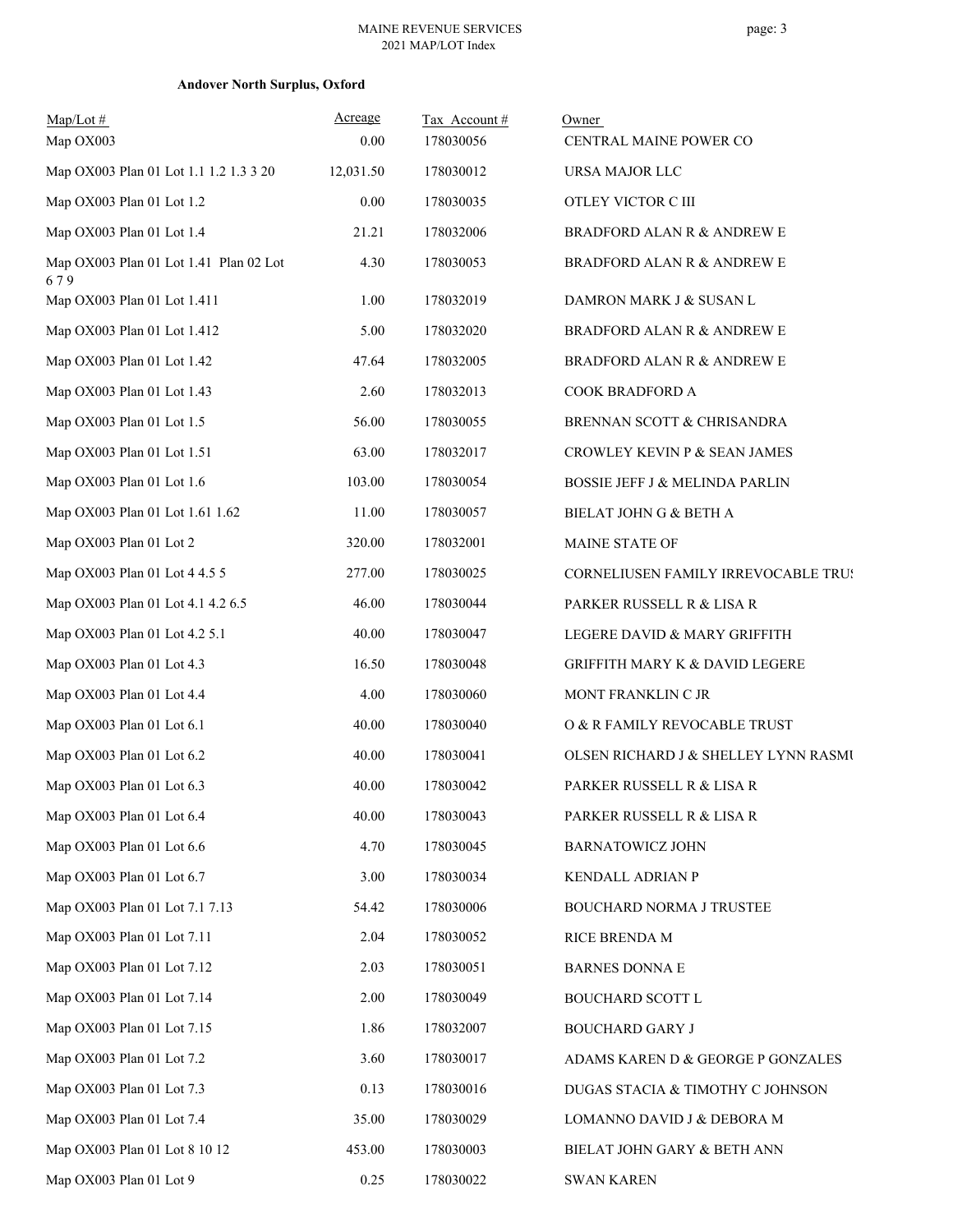# **Andover North Surplus, Oxford**

| $Map/Lot$ #                     | Acreage  | Tax Account# | Owner                            |
|---------------------------------|----------|--------------|----------------------------------|
| Map OX003 Plan 01 Lot 11.1      | 219.00   | 178030021    | <b>SWAIN ROSS</b>                |
| Map OX003 Plan 01 Lot 11.2      | 1.72     | 178030020    | BIELAT JOHN G & BETH A           |
| Map OX003 Plan 01 Lot 13        | 194.00   | 178030002    | BIELAT JOHN GARY & BETH ANN      |
| Map OX003 Plan 01 Lot 13.1      | 135.32   | 178030033    | UNITED STATES OF AMERICA         |
| Map OX003 Plan 01 Lot 14        | 134.00   | 178030001    | WILSON DAVID W & SHERRI P        |
| Map OX003 Plan 01 Lot 14.2      | 0.84     | 178030019    | PLOWMAN MARK R                   |
| Map OX003 Plan 01 Lot 15        | 30.00    | 178030018    | <b>KEEFE PETER T TRUSTEE</b>     |
| Map OX003 Plan 01 Lot 16        | 193.00   | 178030007    | <b>BAYROOT LLC</b>               |
| Map OX003 Plan 01 Lot 17        | 16.50    | 178030015    | KNIGHT JEFFREY K                 |
| Map OX003 Plan 01 Lot 17.1 17.2 | 13.00    | 178032015    | CALLAGHAN MICHAEL M & MICHELLE M |
| Map OX003 Plan 01 Lot 18        | 485.00   | 178030031    | UNITED STATES OF AMERICA         |
| Map OX003 Plan 01 Lot 19        | 0.00     | 178030009    | UNITED STATES OF AMERICA         |
| Map OX003 Plan 01 Lot 19        | 1,356.00 | 178030030    | UNITED STATES OF AMERICA         |
| Map OX003 Plan 01 Lot 21        | 162.00   | 178030032    | UNITED STATES OF AMERICA         |
| Map OX003 Plan 01 Lot 22        | 89.00    | 178032011    | CALLAGHAN MICHAEL M & MICHELLE M |
| Map OX003 Plan 02 Lot 1 1.1     | 1.50     | 178032004    | <b>JELLISON JESSE F JR</b>       |
| Map OX003 Plan 02 Lot 1.413     | 1.00     | 178032022    | SPRING GERALD J & SARAH P        |
| Map OX003 Plan 02 Lot 2 2.1     | 1.50     | 178032008    | MORIN JOHN W & DOROTHY J         |
| Map OX003 Plan 02 Lot 3 3.1     | 1.50     | 178032009    | QUIGG MICHAEL C & REBECCA K      |
| Map OX003 Plan 02 Lot 4 4.1     | 2.60     | 178032010    | <b>BEAL JASON P &amp; ANNE E</b> |
| Map OX003 Plan 02 Lot 5         | 1.00     | 178032018    | DAMRON MARK J & SUSAN L          |
| Map OX003 Plan 02 Lot 6 6.1     | 2.50     | 178032012    | <b>DAMRON MARK</b>               |
| Map OX003 Plan 02 Lot 8         | 1.00     | 178032021    | SPRING GERALD J & SARAH P        |
| Map OX003 Plan 02 Lot 10        | 1.00     | 178030036    | MURRAY RANDALL A & MARY E        |
| Map OX003 Plan 02 Lot 11        | 12.00    | 178032002    | MURRAY RANDALL A & MARY E        |
| Map OX003 Plan 02 Lot 11.1      | 4.38     | 178032016    | <b>BRADFORD DOROTHY HOAR</b>     |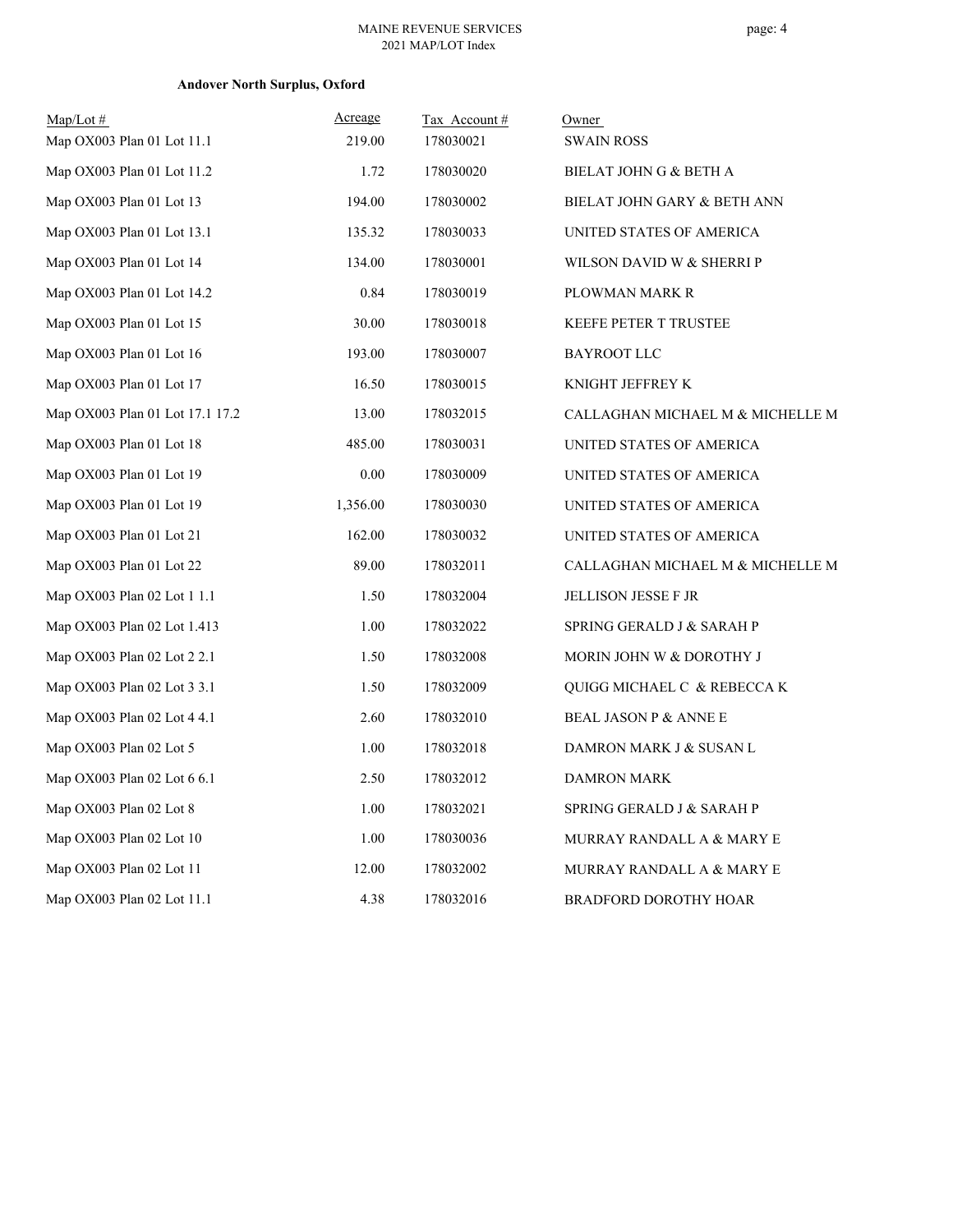# **Andover West Surplus, Oxford**

| $\text{Map/Lot} \#$     | Acreage  | Tax Account # | Owner                       |
|-------------------------|----------|---------------|-----------------------------|
| Map OX004 Plan 01 Lot 1 | 0.00     | 178040002     | <b>MAINE STATE OF</b>       |
| Map OX004 Plan 01 Lot 1 | 0.00     | 178040003     | <b>COTE TIMOTHY</b>         |
| Map OX004 Plan 01 Lot 1 | 6.408.70 | 178040004     | <b>MAINE STATE OF</b>       |
| Map OX004 Plan 01 Lot 2 | 143.00   | 178040001     | BIELAT JOHN GARY & BETH ANN |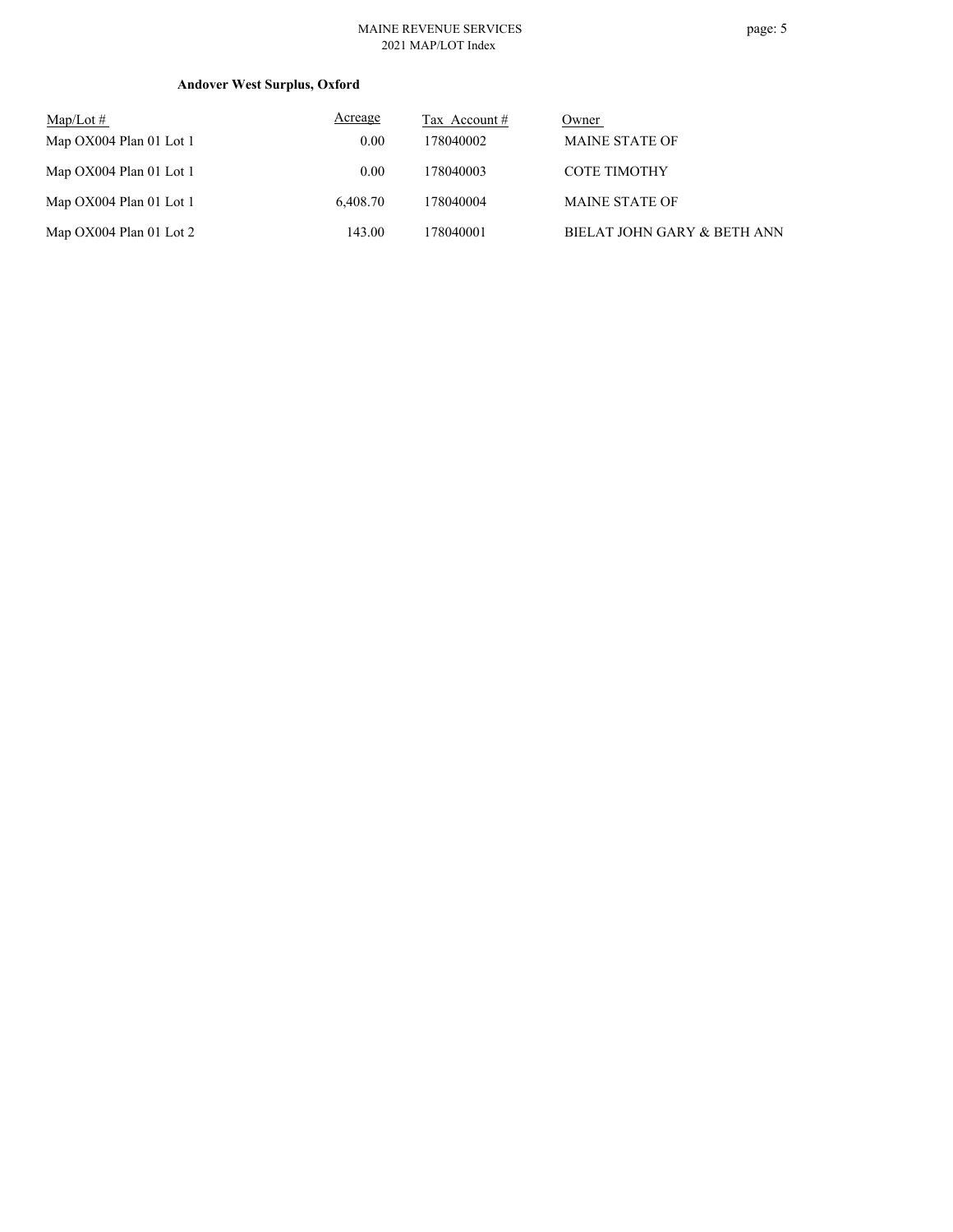**Township C, Oxford**

| $Map/Lot \#$<br>Map OX005 | Acreage<br>0.00 | Tax Account#<br>178180006P | Owner<br><b>LAKEWOOD CAMPS</b>      |
|---------------------------|-----------------|----------------------------|-------------------------------------|
| Map OX005                 | 0.00            | 178180012P                 | TAYLOR DAVID & DIANNE TAYLOR MOORE  |
| Map OX005                 | 0.00            | 178180015P                 | UNION WATER POWER CO                |
| Map OX005 Plan 01 Lot 1   | $0.00\,$        | 178180001                  | CONNELL MARSHA & FAITH              |
| Map OX005 Plan 01 Lot 1   | 0.00            | 178180002                  | SMALL SAMUEL & JENNIFER             |
| Map OX005 Plan 01 Lot 1   | $0.00\,$        | 178180004P                 | EBONY'S ADVENTURE LLC DBA SOUTH ARM |
| Map OX005 Plan 01 Lot 1   | 0.00            | 178180006                  | COSTELLO DEBORAH R                  |
| Map OX005 Plan 01 Lot 1   | $0.00\,$        | 178180008                  | HAM ELIZABETH & JAMES WHITNEY       |
| Map OX005 Plan 01 Lot 1   | $0.00\,$        | 178180010                  | BROOMHALL SCOTT & JOANN             |
| Map OX005 Plan 01 Lot 1   | 0.00            | 178180011                  | PREBLE JOHN & DEBORAH               |
| Map OX005 Plan 01 Lot 1   | 0.00            | 178180013                  | CRONIN DAPHNE ET AL                 |
| Map OX005 Plan 01 Lot 1   | $0.00\,$        | 178180014                  | <b>GIROUX GARY E</b>                |
| Map OX005 Plan 01 Lot 1   | 0.00            | 178180015                  | GOODWIN WILLIAM JR & RYAN           |
| Map OX005 Plan 01 Lot 1   | $0.00\,$        | 178180017                  | CRUTCHFIELD DAVID & KATHERINE       |
| Map OX005 Plan 01 Lot 1   | 0.00            | 178180018                  | EBONY'S ADVENTURE LLC DBA SOUTH ARM |
| Map OX005 Plan 01 Lot 1   | $0.00\,$        | 178180019                  | PERREAULT AARON & TANYA             |
| Map OX005 Plan 01 Lot 1   | $0.00\,$        | 178180020                  | GALLANT ZACHARY & KENNETH           |
| Map OX005 Plan 01 Lot 1   | 0.00            | 178180022                  | BELANGER GAIL & APRIL RICHARD       |
| Map OX005 Plan 01 Lot 1   | $0.00\,$        | 178180026                  | <b>DION TAYLOR</b>                  |
| Map OX005 Plan 01 Lot 1   | $0.00\,$        | 178180028                  | RICHARDSON LESTER                   |
| Map OX005 Plan 01 Lot 1   | $0.00\,$        | 178180029                  | CARVER BARRY & LINDA GILBERT CARVER |
| Map OX005 Plan 01 Lot 1   | 0.00            | 178180031                  | NICOLS JAMES & CARLENE              |
| Map OX005 Plan 01 Lot 1   | 21,167.15       | 178180033                  | SIX RIVERS LLLP                     |
| Map OX005 Plan 01 Lot 1   | $0.00\,$        | 178180083                  | RICHARDS PHILLIP D II               |
| Map OX005 Plan 01 Lot 1   | $0.00\,$        | 178180084                  | SCHATZ WYNELL CATRER                |
| Map OX005 Plan 01 Lot 1   | 0.00            | 178180085                  | THURSTON MARK                       |
| Map OX005 Plan 01 Lot 1   | $0.00\,$        | 178180087                  | BROUGHTON CHRISTOPHER PETER         |
| Map OX005 Plan 01 Lot 1   | $0.00\,$        | 178180088                  | BROOKFIELD WHITE PINES HYDRO LLC    |
| Map OX005 Plan 01 Lot 1   | $0.00\,$        | 178180090                  | VIRGIN PERRY                        |
| Map OX005 Plan 01 Lot 1   | 0.00            | 178180093                  | WITT NICOLE E                       |
| Map OX005 Plan 01 Lot 1   | $0.00\,$        | 178180094                  | <b>OLIVER THOMAS</b>                |
| Map OX005 Plan 01 Lot 1   | $0.00\,$        | 178180124                  | JOBIN-LEEDS GREG & MARIA            |
| Map OX005 Plan 01 Lot 1   | 0.00            | 178180125                  | MACDONNELL CRAIG                    |
| Map OX005 Plan 01 Lot 1   | 0.00            | 178180126                  | OXFORD COUNTY COMMISSIONERS         |
| Map OX005 Plan 01 Lot 1   | $0.00\,$        | 178180129                  | LAKEWOOD CAMPS                      |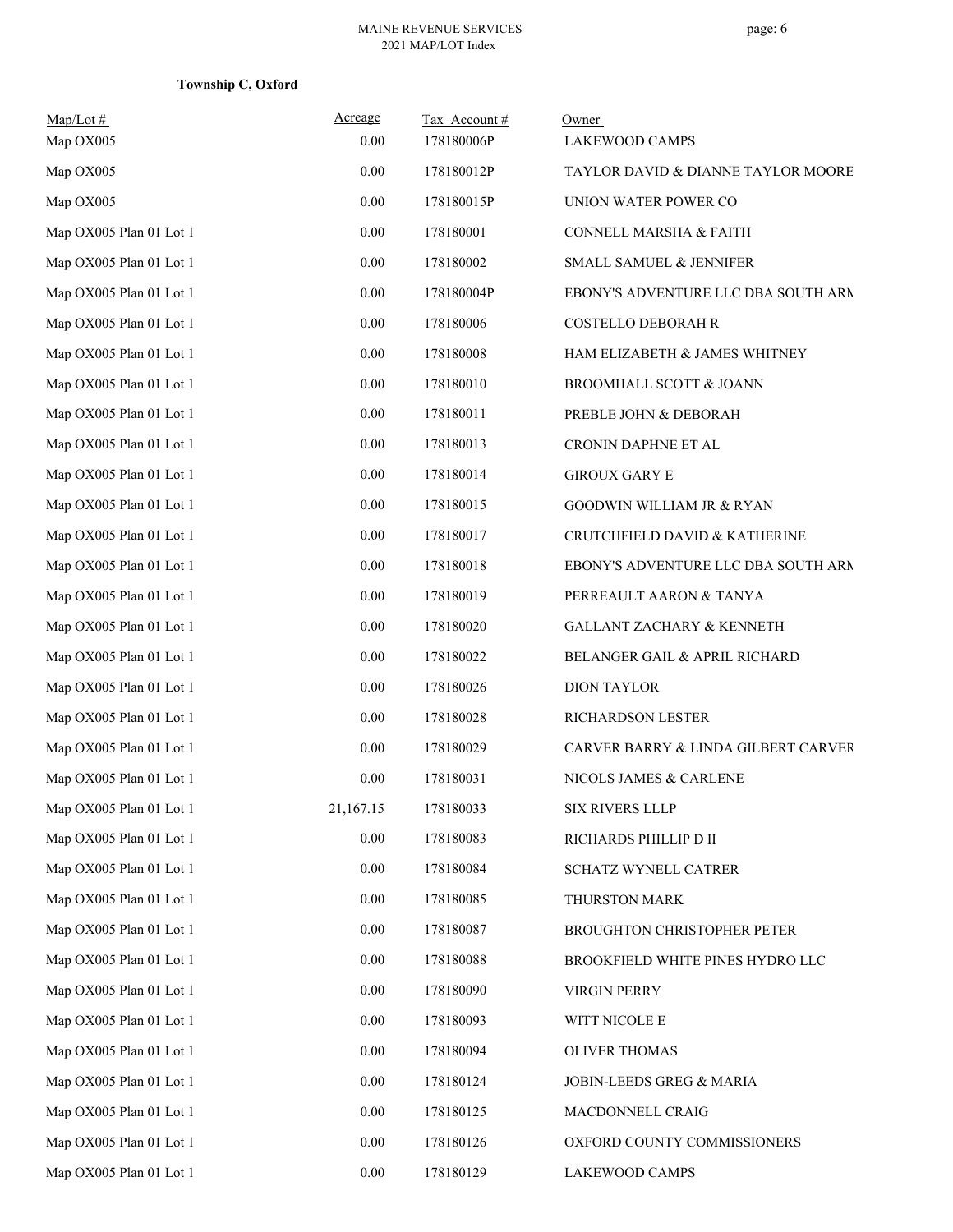# **Township C, Oxford**

| $Map/Lot \#$<br>Map OX005 Plan 01 Lot 1.1 3 | Acreage<br>2,490.96 | Tax Account#<br>178180043 | Owner<br>STEPHEN PHILLIPS MEMORIAL SCHOLARSH |
|---------------------------------------------|---------------------|---------------------------|----------------------------------------------|
| Map OX005 Plan 01 Lot 1.2 2                 | 2,189.00            | 178180038                 | PHILLIPS ARTICLE 8 LLC                       |
| Map OX005 Plan 01 Lot 1.3                   | 171.00              | 178180136                 | POND IN THE RIVER LLC                        |
| Map OX005 Plan 01 Lot 1.4                   | 169.00              | 178180135                 | ROGERS LYDIA & BURT ADELMAN TTEE             |
| Map OX005 Plan 01 Lot 1.5                   | 3.10                | 178180139                 | MAINE STATE OF                               |
| Map OX005 Plan 01 Lot 3                     | $0.00\,$            | 178180121                 | <b>FARNUM MARK</b>                           |
| Map OX005 Plan 01 Lot 3                     | $0.00\,$            | 178180122                 | MCDONALD PAULA J & DAVID F                   |
| Map OX005 Plan 01 Lot 3.1                   | 3.46                | 178180140                 | SHAW BRIAN & DARIANE & MICHAEL               |
| Map OX005 Plan 01 Lot 3.2                   | 3.49                | 178180141                 | <b>GOULETTE JONATHON &amp; ASHLEE</b>        |
| Map OX005 Plan 01 Lot 4                     | 2.16                | 178180052                 | <b>SIX RIVERS LLLP</b>                       |
| Map OX005 Plan 01 Lot 4                     | $0.00\,$            | 178180086                 | LYCZAK JOHN                                  |
| Map OX005 Plan 01 Lot 5                     | $0.00\,$            | 178180005                 | PATRICK WILLIAM G                            |
| Map OX005 Plan 01 Lot 5                     | 4.40                | 178180053                 | <b>SIX RIVERS LLLP</b>                       |
| Map OX005 Plan 01 Lot 6                     | $0.00\,$            | 178180027                 | MCGILL JOAN K TRUSTEE                        |
| Map OX005 Plan 01 Lot 6                     | 0.75                | 178180058                 | <b>SIX RIVERS LLLP</b>                       |
| Map OX005 Plan 01 Lot 7                     | $0.00\,$            | 178180004                 | <b>BAIRD R. ELIZABETH</b>                    |
| Map OX005 Plan 01 Lot 7                     | $0.00\,$            | 178180025                 | LAPHAM BARBARA                               |
| Map OX005 Plan 01 Lot 7                     | 1.65                | 178180063                 | <b>SIX RIVERS LLLP</b>                       |
| Map OX005 Plan 01 Lot 8                     | 4.20                | 178180068                 | SIX RIVERS LLLP                              |
| Map OX005 Plan 01 Lot 8                     | $0.00\,$            | 178180091                 | LOWELL FRANK & ROBERT                        |
| Map OX005 Plan 01 Lot 9                     | 1.50                | 178180123                 | LAMONT H BLAIR JR TRUST                      |
| Map OX005 Plan 01 Lot 10                    | 1.75                | 178180021                 | TAYLOR DAVID ALAN & DIANNE TAYLOR M          |
| Map OX005 Plan 01 Lot 11                    | 0.00                | 178180007                 | KENT JEFFERY A & SCOTT P                     |
| Map OX005 Plan 01 Lot 11                    | $0.00\,$            | 178180030                 | LAKEWOOD CAMPS                               |
| Map OX005 Plan 01 Lot 11                    | 0.00                | 178180032                 | LAKEWOOD CAMPS                               |
| Map OX005 Plan 01 Lot 11 12                 | 73.21               | 178180089                 | UNION WATER POWER CO                         |
| Map OX005 Plan 01 Lot 11                    | 0.00                | 178180132                 | ABEL MICHAEL & SHARON & TIMOTHY CHA          |
| Map OX005 Plan 01 Lot 11.1 12.1             | 15.15               | 178180131                 | BROOKFIELD WHITE PINES HYDRO LLC             |
| Map OX005 Plan 01 Lot 11.1 12.1 15 16<br>17 | 120.00              | 178180133                 | RANGELEY LAKES HERITAGE TRUST                |
| Map OX005 Plan 01 Lot 12                    | $0.00\,$            | 178180016                 | WILLY THE WORMER LLC                         |
| Map OX005 Plan 01 Lot 12.2                  | 5.60                | 178180134                 | LAWSON MATTHEW L & MAUREEN FLANAC            |
| Map OX005 Plan 01 Lot 12.3                  | 3.34                | 178180137                 | DURSO CARMEN & ZUFFANTE ROSANNE              |
| Map OX005 Plan 01 Lot 12.4                  | 2.96                | 178180138                 | SENATOR GEORGE MITCHELL                      |
| Map OX005 Plan 01 Lot 13                    | 39.74               | 178180116                 | UNITED STATES OF AMERICA                     |
| Map OX005 Plan 01 Lot 14                    | 358.88              | 178180119                 | UNITED STATES OF AMERICA                     |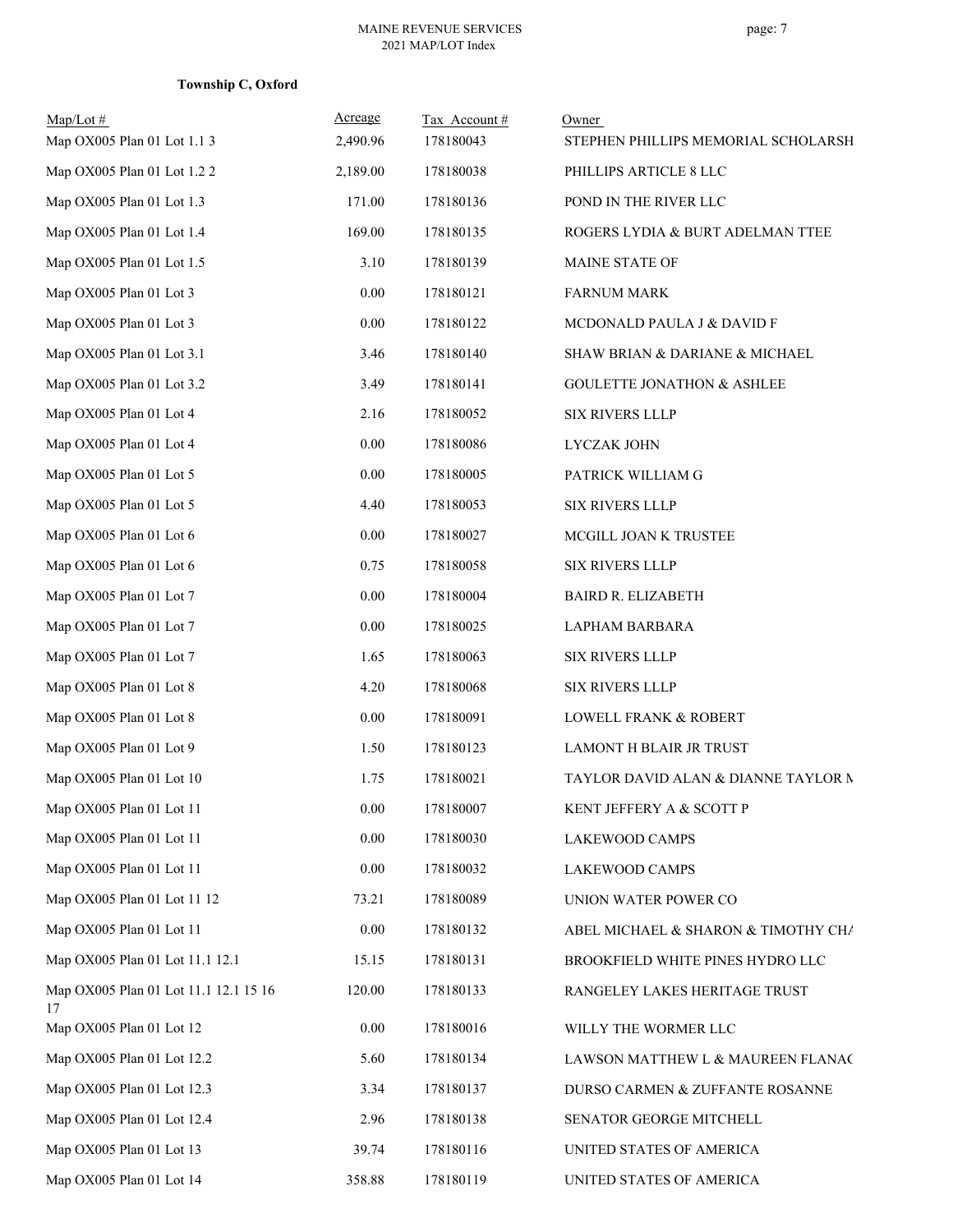# **Township C, Oxford**

| $Map/Lot \#$             |  |
|--------------------------|--|
| Map OX005 Plan 01 Lot 15 |  |

Acreage 0.00 178180023 MILLS RICHARD

 $\frac{\text{Tax} \text{ Account #}}{}$  Owner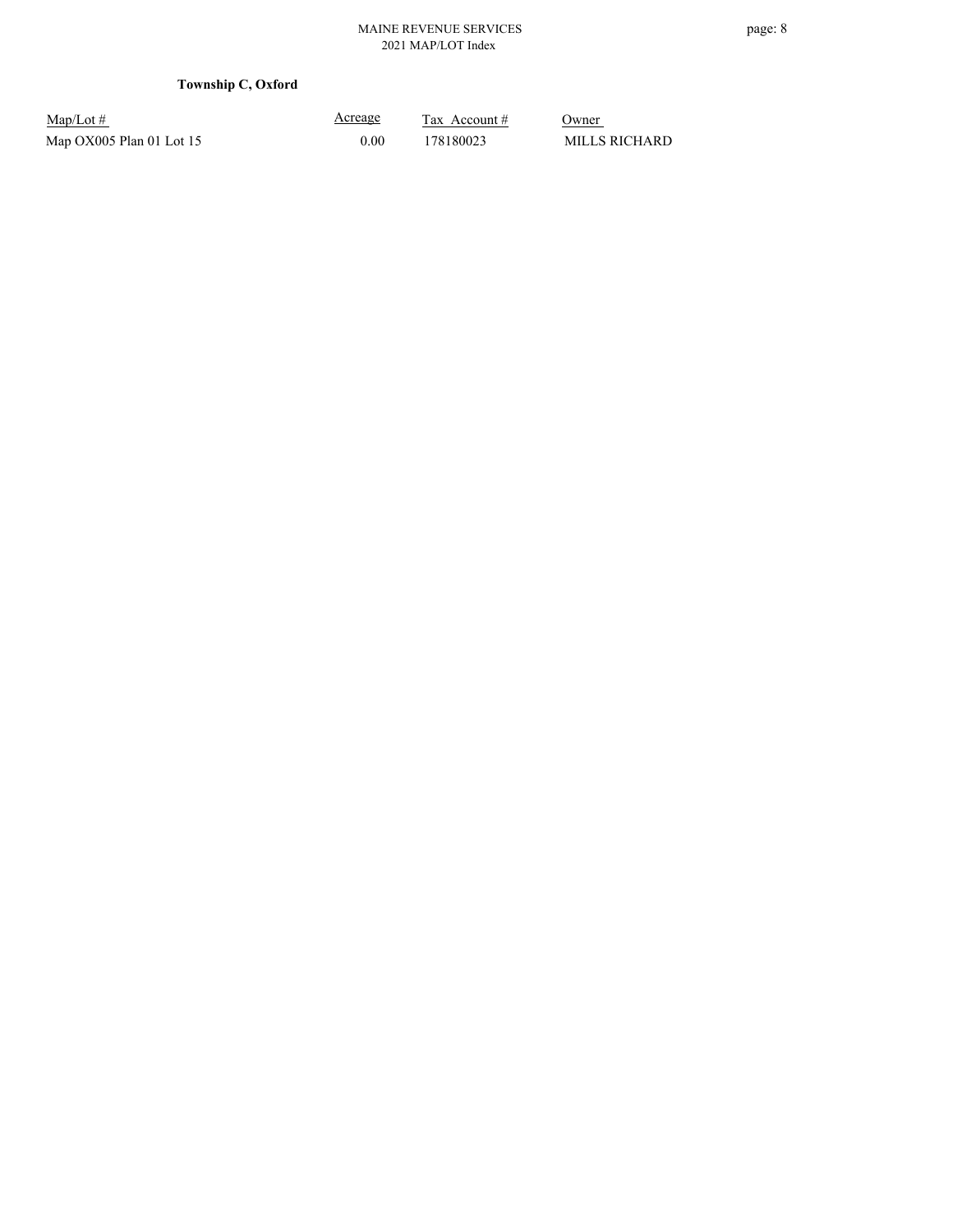# **C Surplus, Oxford**

| $Map/Lot \#$            | Acreage   | Tax Account# | Owner                              |
|-------------------------|-----------|--------------|------------------------------------|
| Map OX006 Plan 01 Lot 1 | 0.00      | 178070001    | KELLEY GERALDINE RUTH PERSONAL REP |
| Map OX006 Plan 01 Lot 1 | 0.00      | 178070001P   | SAP HOUND MAPLE COMPANY LLC        |
| Map OX006 Plan 01 Lot 1 | 0.00      | 178070002    | LITTLEHALE MATTHEW                 |
| Map OX006 Plan 01 Lot 1 | 0.00      | 178070003    | MOOSE VALLEY CAMP ASSOCIATION      |
| Map OX006 Plan 01 Lot 1 | 0.00      | 178070004    | SAWYER VALLEY CAMP ASSOCIATION     |
| Map OX006 Plan 01 Lot 1 | 10,925.57 | 178070005    | <b>SIX RIVERS LLLP</b>             |
| Map OX006 Plan 01 Lot 1 | 0.00      | 178070015    | <b>MILLS RICHARD</b>               |
| Map OX006 Plan 01 Lot 1 | 0.00      | 178070020    | <b>ANDERSON JANET</b>              |
| Map OX006 Plan 01 Lot 1 | 0.00      | 178070022    | NICOLS SCOTT                       |
| Map OX006 Plan 01 Lot 1 | 0.00      | 178070023    | <b>LAWSON ROBERT &amp; MATTHEW</b> |
| Map OX006 Plan 01 Lot 1 | 0.00      | 178070024    | SAP HOUND MAPLE COMPANY LLC        |
| Map OX006 Plan 01 Lot 3 | 15.00     | 178070016    | RANGELEY LAKES HERITAGE TRUST      |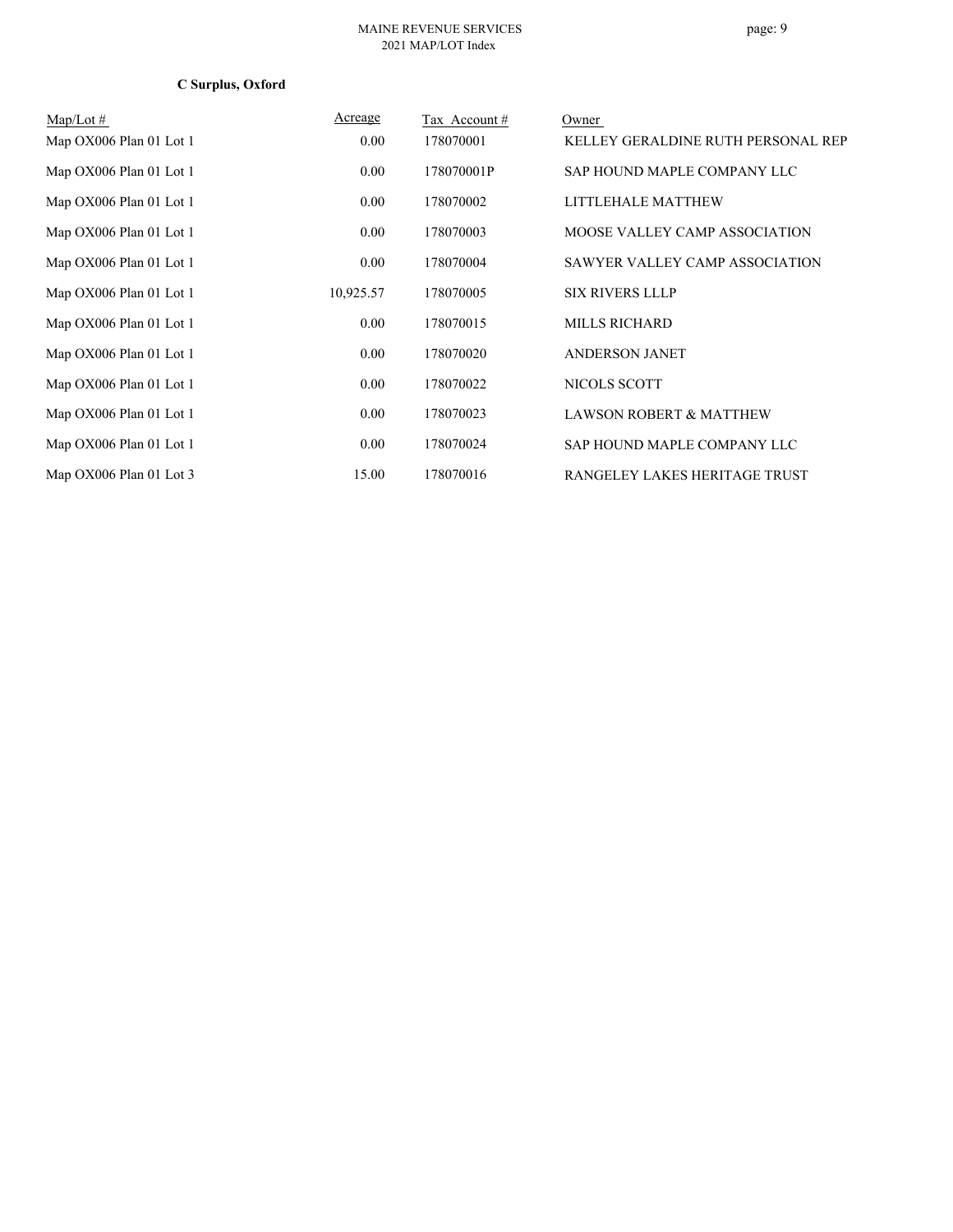| $Map/Lot$ #<br>Map OX007        | Acreage<br>0.00 | Tax Account#<br>178160018P | Owner<br>UNION WATER POWER CO          |
|---------------------------------|-----------------|----------------------------|----------------------------------------|
| Map OX007 Plan 01 Lot 00        | 0.00            | 178162003                  | CENTRAL MAINE POWER COMPANY            |
| Map OX007 Plan 01 Lot 1         | $0.00\,$        | 178160010                  | MILLER WESLEY JR                       |
| Map OX007 Plan 01 Lot 1         | 0.00            | 178160016                  | <b>GUILMETTE PAUL M DANIEL P</b>       |
| Map OX007 Plan 01 Lot 1         | 0.00            | 178160021                  | LAKE W ANTHONY K & ANTONIA P           |
| Map OX007 Plan 01 Lot 1         | 0.00            | 178160067                  | MAINE STATE OF                         |
| Map OX007 Plan 01 Lot 1         | 3,458.08        | 178160075                  | MAINE STATE OF                         |
| Map OX007 Plan 01 Lot 1.1       | 588.00          | 178160079                  | STEPHEN PHILLIPS MEMORIAL PRESERVE L   |
| Map OX007 Plan 01 Lot 1.2       | 7.53            | 178160007                  | RICHARDSON LAKE, LLC                   |
| Map OX007 Plan 01 Lot 2 3 10 13 | 6,675.06        | 178160055                  | SIX RIVERS LLLP                        |
| Map OX007 Plan 01 Lot 2         | 0.00            | 178160098                  | MEFFERT WILLIAM I & CECILIA            |
| Map OX007 Plan 01 Lot 3         | 0.00            | 178160003                  | <b>BRIGGS JOHN H</b>                   |
| Map OX007 Plan 01 Lot 3         | 0.00            | 178160032                  | PEARSON BENJAMIN X                     |
| Map OX007 Plan 01 Lot 3         | $0.00\,$        | 178160065                  | MOONEY MICHAEL TRUSTEE                 |
| Map OX007 Plan 01 Lot 3         | 0.00            | 178160068                  | RICHARDSON LAKE CAMP TRUST             |
| Map OX007 Plan 01 Lot 3         | 0.00            | 178160094                  | EBONY'S ADVENTURE LLC DBA SOUTH ARM    |
| Map OX007 Plan 01 Lot 4         | 0.00            | 178160009                  | GRIFFITHS SAMUEL E IV, LYNN KELLY & CA |
| Map OX007 Plan 01 Lot 4         | 0.00            | 178160027                  | PINARD ROBERT A                        |
| Map OX007 Plan 01 Lot 4 12      | 9,349.00        | 178162001                  | MAINE STATE OF                         |
| Map OX007 Plan 01 Lot 5         | 210.00          | 178160077                  | STEPHEN PHILLIPS MEMORIAL PRESERVE L   |
| Map OX007 Plan 01 Lot 6 7       | 417.00          | 178160033                  | STEPHEN PHILLIPS MEMORIAL PRESERVE L   |
| Map OX007 Plan 01 Lot 8         | 0.00            | 178160001                  | FISHER ERIC J TRUSTEE                  |
| Map OX007 Plan 01 Lot 8         | 0.00            | 178160002                  | ST JOHN WILLIAM H                      |
| Map OX007 Plan 01 Lot 8         | $0.00\,$        | 178160006                  | DENNETT RALPH G                        |
| Map OX007 Plan 01 Lot 8         | 0.00            | 178160013                  | <b>GALLANT BARBARA</b>                 |
| Map OX007 Plan 01 Lot 8         | 0.00            | 178160015                  | DUBE RONALD RICHARD & ROBERT           |
| Map OX007 Plan 01 Lot 8         | 0.00            | 178160017                  | HARRIS LYDIA                           |
| Map OX007 Plan 01 Lot 8         | 0.00            | 178160019                  | <b>ALLEN JILL B</b>                    |
| Map OX007 Plan 01 Lot 8         | $0.00\,$        | 178160020                  | WHITTIER G DOUGLAS & CAROL B           |
| Map OX007 Plan 01 Lot 8         | 0.00            | 178160022                  | SULLIVAN JOHN                          |
| Map OX007 Plan 01 Lot 8         | 0.00            | 178160023                  | <b>BROWN DAVID</b>                     |
| Map OX007 Plan 01 Lot 8         | 0.00            | 178160026                  | LANKEN MARY J & PAUL N                 |
| Map OX007 Plan 01 Lot 8         | 0.00            | 178160030                  | MOZISEK LARRY P                        |
| Map OX007 Plan 01 Lot 8         | 0.00            | 178160066                  | PEDERSEN DAVID & LUCY                  |
| Map OX007 Plan 01 Lot 8 9       | 184.46          | 178160069                  | UNION WATER POWER CO                   |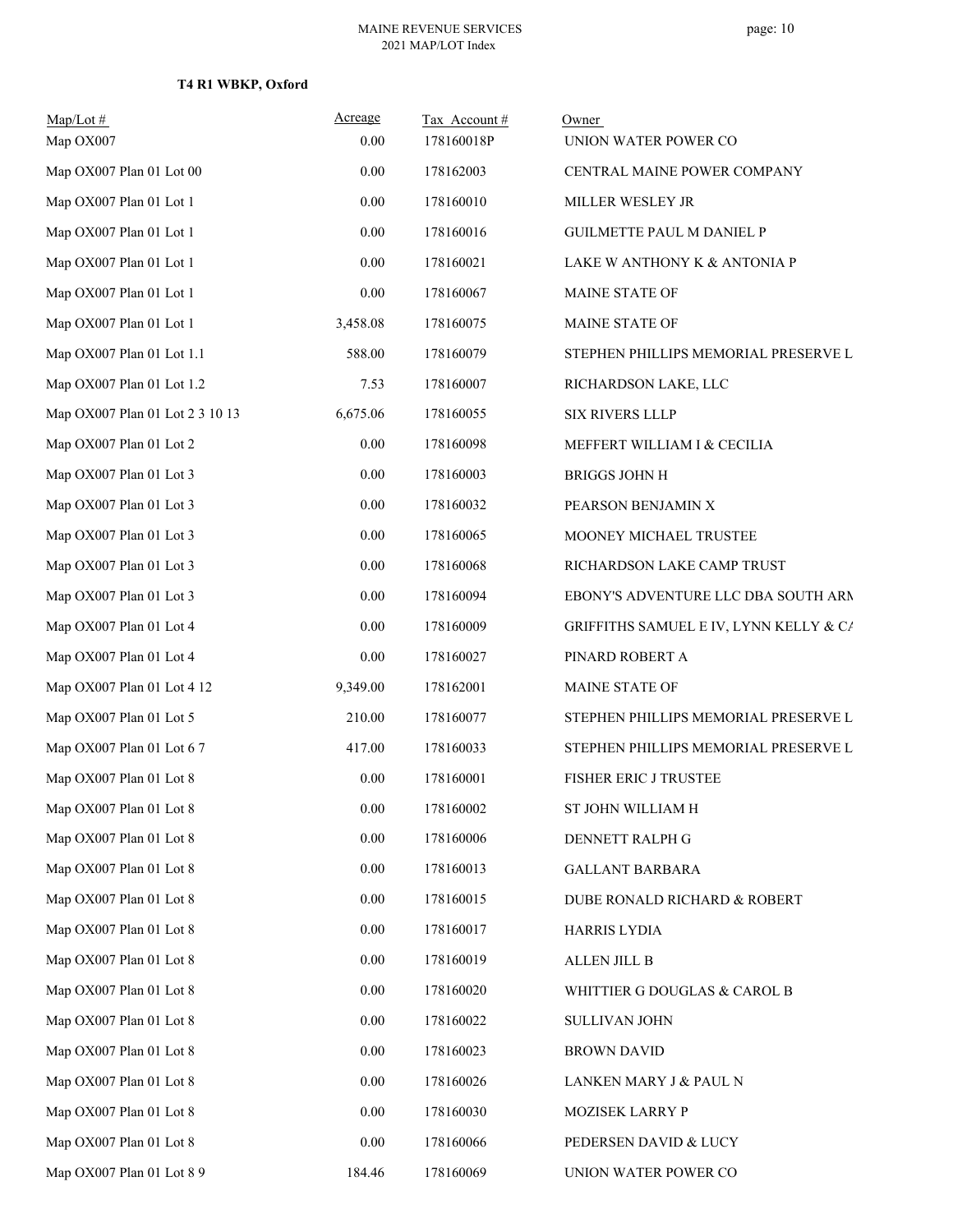| $Map/Lot \#$                      | Acreage | Tax Account# | Owner                                 |
|-----------------------------------|---------|--------------|---------------------------------------|
| Map OX007 Plan 01 Lot 8           | 0.00    | 178160070    | <b>VERRILLO LEWIS</b>                 |
| Map OX007 Plan 01 Lot 8           | 0.00    | 178160071    | WHITE LINWOOD E & MARY JEAN TRUSTEE   |
| Map OX007 Plan 01 Lot 8 9         | 0.00    | 178160091    | <b>BEAN PAUL</b>                      |
| Map OX007 Plan 01 Lot 8.1 9.1 8.2 | 44.00   | 178162002    | RANGELEY LAKES HERITAGE TRUST         |
| Map OX007 Plan 01 Lot 9           | 0.00    | 178160004    | COOKE ELIZABETH & JAMES, & SZATMARI ! |
| Map OX007 Plan 01 Lot 9           | 0.00    | 178160005    | BURMEISTER WILLIAM R REV TRUST        |
| Map OX007 Plan 01 Lot 9           | 0.00    | 178160008    | <b>BERUBE SUE</b>                     |
| Map OX007 Plan 01 Lot 9           | 0.00    | 178160012    | <b>BOWEN EARL W</b>                   |
| Map OX007 Plan 01 Lot 9           | 0.00    | 178160014    | ELDREDGE SCOTT W                      |
| Map OX007 Plan 01 Lot 9           | 0.00    | 178160024    | TILTON MERLE S                        |
| Map OX007 Plan 01 Lot 9           | 0.00    | 178160028    | SAFERSTEIN SUSAN & STEPHEN COMEAU     |
| Map OX007 Plan 01 Lot 9           | 0.00    | 178160029    | DENMAN JOHN E & DARYL                 |
| Map OX007 Plan 01 Lot 9           | 0.00    | 178160031    | <b>SWAIN PETER</b>                    |
| Map OX007 Plan 01 Lot 9           | 0.00    | 178160072    | <b>CLARK CHAD P &amp; CAROL P</b>     |
| Map OX007 Plan 01 Lot 9           | 0.00    | 178160083    | TILTON MERLE S                        |
| Map OX007 Plan 01 Lot 9           | 0.00    | 178160095    | HART JOHN E & DEBORAH T               |
| Map OX007 Plan 01 Lot 9           | 0.00    | 178160096    | WHITE MARK W & ELLEN B                |
| Map OX007 Plan 01 Lot 9.1 29.1    | 20.80   | 178160099    | BROOKFIELD WHITE PINES HYDRO LLC      |
| Map OX007 Plan 01 Lot 10          | 0.00    | 178160085    | MEDINA SARAH                          |
| Map OX007 Plan 01 Lot 11          | 270.00  | 178160082    | MAINE STATE OF                        |
| Map OX007 Plan 01 Lot 12          | 0.00    | 178160018    | EBONY'S ADVENTURE LLC DBA SOUTH ARM   |
| Map OX007 Plan 01 Lot 13          | 0.00    | 178160084    | HENDERSON MORRIS & LINDA              |
| Map OX007 Plan 01 Lot 29.11       | 0.20    | 178162004    | THE UNION WATER POWER COMPANY         |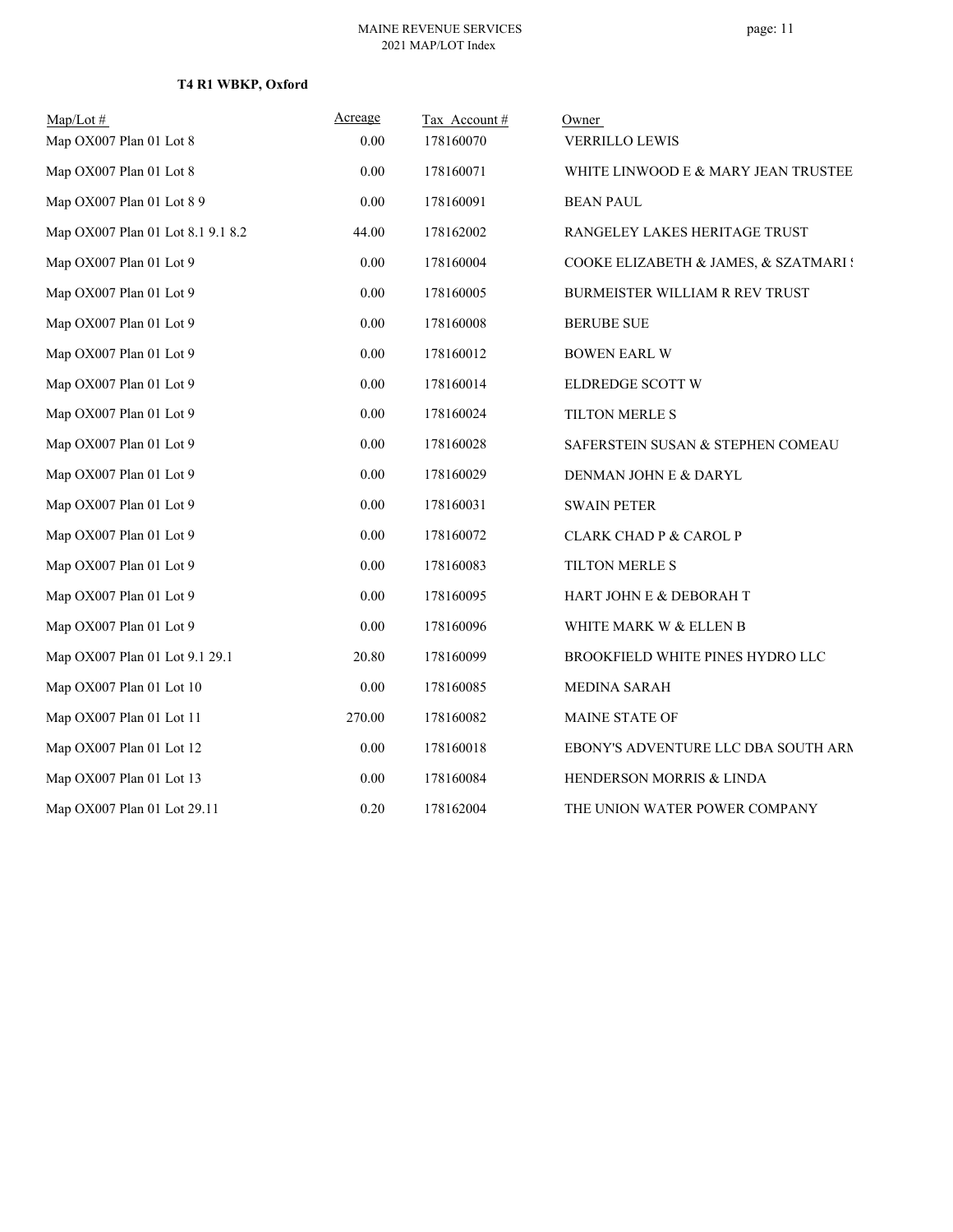| $Map/Lot \#$<br>Map OX008                      | Acreage<br>0.00 | Tax Account#<br>178010009 | Owner<br>CENTRAL MAINE POWER CO       |
|------------------------------------------------|-----------------|---------------------------|---------------------------------------|
| Map OX008                                      | $0.00\,$        | 178010029P                | PASCAL LESSARD INC                    |
| Map OX008 Plan 01 Lot 1 7 Plan 02 Lot<br>11 12 | 11,634.75       | 178010005                 | <b>BAYROOT LLC</b>                    |
| Map OX008 Plan 01 Lot 1                        | $0.00\,$        | 178010028P                | LESSARD LOUIS INC                     |
| Map OX008 Plan 01 Lot 1                        | 0.00            | 178010049                 | <b>SCHEFFLER DAVID B</b>              |
| Map OX008 Plan 01 Lot 1                        | 0.89            | 178012001                 | MAINE STATE OF                        |
| Map OX008 Plan 01 Lot 1                        | $0.00\,$        | 178012008                 | LESSARD LOUIS INC                     |
| Map OX008 Plan 01 Lot 1.1                      | 48.00           | 178010106                 | HOFMANN REALTY COMPANY LLC            |
| Map OX008 Plan 01 Lot 1.12                     | 35.00           | 178010112                 | HOFMANN REALTY COMPANY LLC            |
| Map OX008 Plan 01 Lot 1.2 Plan 02 Lot<br>32    | 1,272.00        | 178010108                 | RANGELEY LAKES HERITAGE TRUST         |
| Map OX008 Plan 01 Lot 1.4                      | $0.00\,$        | 178010007                 | RANGELEY LAKES HERITAGE TRUST         |
| Map OX008 Plan 01 Lot 1.4                      | 125.08          | 178012011                 | RANGELEY LAKES HERITAGE TRUST         |
| Map OX008 Plan 01 Lot 3                        | 14.00           | 178010038                 | STEPHEN PHILLIPS MEMORIAL PRESERVE L  |
| Map OX008 Plan 01 Lot 4                        | 25.00           | 178010034                 | MOONAHANIS INC                        |
| Map OX008 Plan 01 Lot 7.1                      | 4.50            | 178010086                 | WISSMAN JUSTIN R & AMY M              |
| Map OX008 Plan 01 Lot 7.2                      | 2.50            | 178010084                 | MCLELLAN ROBERT S IV & SUSAN 1999 FAM |
| Map OX008 Plan 01 Lot 7.3                      | 13.30           | 178012012                 | RANGELEY LAKES HERITAGE TRUST         |
| Map OX008 Plan 02 Lot 1                        | 0.90            | 178010025                 | JOHNSON LOIS W TRUSTEE LOIS W JOHNSO! |
| Map OX008 Plan 02 Lot 2                        | 0.90            | 178010002                 | BACHMAN LEONARD ET AL                 |
| Map OX008 Plan 02 Lot 3                        | 1.10            | 178010008                 | NELSON MARY E & THOMAS E WIELACHOW    |
| Map OX008 Plan 02 Lot 4                        | 1.38            | 178010058                 | LEWIS WILLIAM W & SUSAN W             |
| Map OX008 Plan 02 Lot 5                        | 1.56            | 178010083                 | LEWIS WILLIAM W ET AL                 |
| Map OX008 Plan 02 Lot 6 7                      | 2.34            | 178010024                 | <b>RAY JANET</b>                      |
| Map OX008 Plan 02 Lot 8                        | 1.07            | 178010027                 | MORTON SCOTT H & NANCY S              |
| Map OX008 Plan 02 Lot 9                        | 1.53            | 178012009                 | SAARI RICHARD & CARRIE                |
| Map OX008 Plan 02 Lot 10                       | 1.50            | 178010019                 | BROWN TIMOTHY & MARY ANN R            |
| Map OX008 Plan 02 Lot 13                       | 1.32            | 178010013                 | PUTNEY SHARON & SARAH E BORGGAARD     |
| Map OX008 Plan 02 Lot 14 15 16 17 18           | 7.51            | 178010105                 | STEMLAND ROLLAND                      |
| Map OX008 Plan 02 Lot 19                       | 1.33            | 178010016                 | <b>GELLER KEEVIN TTEE</b>             |
| Map OX008 Plan 02 Lot 20                       | 1.23            | 178012017                 | PAYNE JAY HARRY & CINDY K             |
| Map OX008 Plan 02 Lot 21                       | 1.12            | 178012010                 | HAYES DAVID & ELISE                   |
| Map OX008 Plan 02 Lot 22                       | 0.98            | 178010012                 | GAGNON MARK D & SANDRA L              |
| Map OX008 Plan 02 Lot 23                       | 0.98            | 178010015                 | FAGAN JOHN H JR & BARBARA C TRUSTEES  |
| Map OX008 Plan 02 Lot 24                       | 1.11            | 178010054                 | KRAUSE ANDREW E & DANIELLE M          |
| Map OX008 Plan 02 Lot 25                       | 1.14            | 178010022                 | HINES GORDON H JR ET AL               |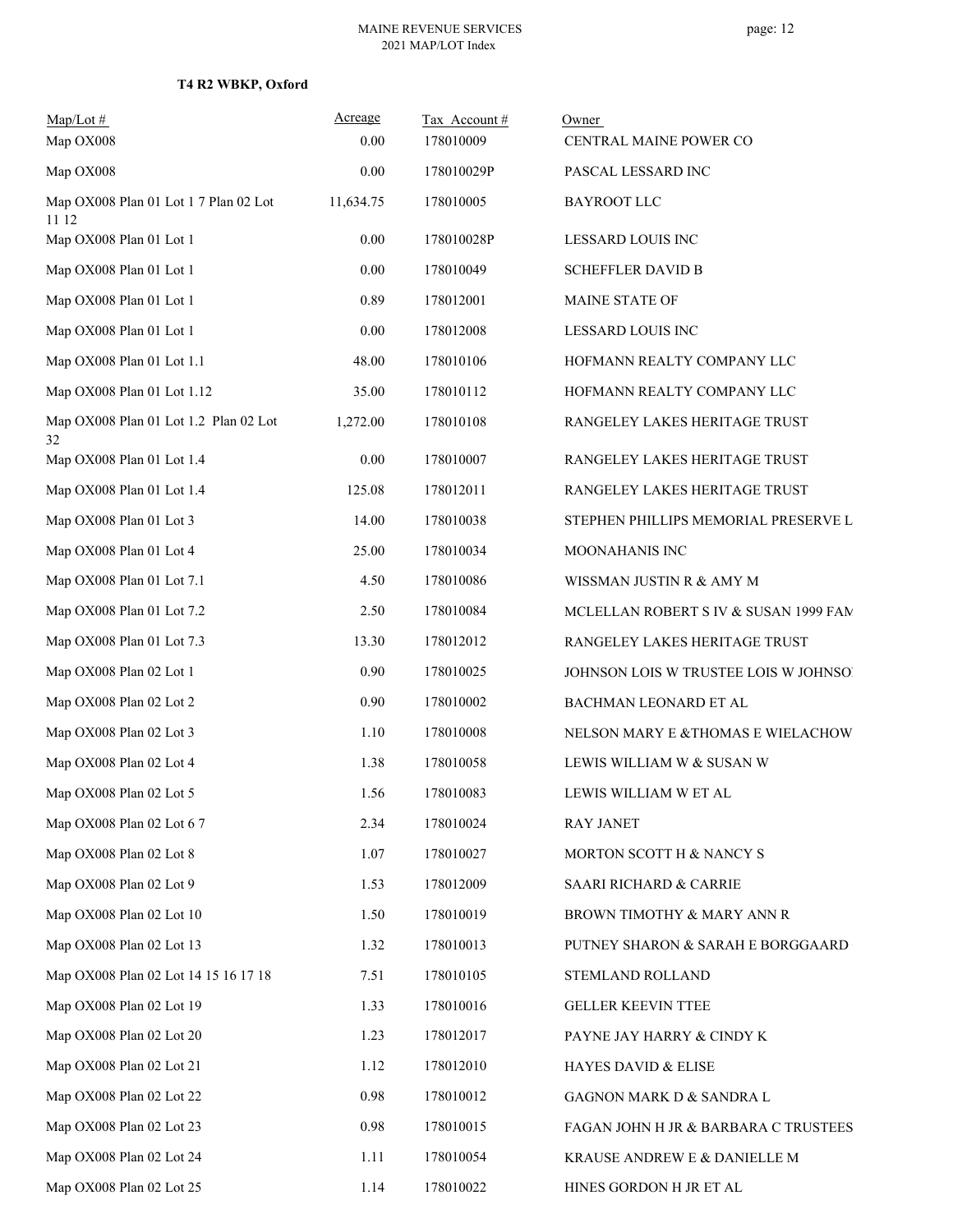| $Map/Lot$ #<br>Map OX008 Plan 02 Lot 26 | Acreage<br>1.16 | Tax Account#<br>178010030 | Owner<br>HINES MEREDITH A & ANDREW EVAN WILL |
|-----------------------------------------|-----------------|---------------------------|----------------------------------------------|
| Map OX008 Plan 02 Lot 27                | 1.35            | 178010066                 | PERRY ELIZABETH J & NARA DILLON              |
| Map OX008 Plan 02 Lot 28                | 1.58            | 178010063                 | SPASH MARY L                                 |
| Map OX008 Plan 02 Lot 29 31.1           | 2.20            | 178010060                 | MURPHY JAMES & CAROLINE S                    |
| Map OX008 Plan 02 Lot 30                | 4.60            | 178010104                 | STEMLAND ROLLAND ROY TTE                     |
| Map OX008 Plan 02 Lot 31                | 3.58            | 178010107                 | NEUMANN MICHAEL                              |
| Map OX008 Plan 03 Lot 1                 | 0.00            | 178010001                 | ANTHONY THOMAS E & JOHN R BEAUDOIN           |
| Map OX008 Plan 03 Lot 1                 | $0.00\,$        | 178010004                 | SUTTON JON & PENNY PERCIVAL                  |
| Map OX008 Plan 03 Lot 1                 | 0.00            | 178010010                 | HIGGINS JOHN M & WILLIAM E                   |
| Map OX008 Plan 03 Lot 1                 | 0.00            | 178010032                 | ST PETER RICKY C & SHIRLEY A                 |
| Map OX008 Plan 03 Lot 1                 | 0.00            | 178010035                 | FITZGERALD EDWARD L & CHERYL L               |
| Map OX008 Plan 03 Lot 1                 | 0.00            | 178010036                 | EAST RICHARDSON ROD & GUN CLUB               |
| Map OX008 Plan 03 Lot 1 3               | 0.00            | 178010050                 | <b>GRASSI SALLY S &amp; ANTHONY P</b>        |
| Map OX008 Plan 03 Lot 1                 | $0.00\,$        | 178010051                 | SMILOW DAVID, TRACEY, CATHERINE,             |
| Map OX008 Plan 03 Lot 1                 | 0.00            | 178010061                 | MCGINLEY CLAUDE E & AUDREY A ARGUIN          |
| Map OX008 Plan 03 Lot 1                 | $0.00\,$        | 178010068                 | DUNCAN JOHN F & PENELOPE C                   |
| Map OX008 Plan 03 Lot 1                 | 0.00            | 178010103                 | WHITFIELD DOUGLAS & HEATHER                  |
| Map OX008 Plan 03 Lot 1 2 3             | 7,925.99        | 178012003                 | MAINE STATE OF                               |
| Map OX008 Plan 03 Lot 1.1               | 3,051.00        | 178010040                 | STEPHEN PHILLIPS MEMORIAL PRESERVE L         |
| Map OX008 Plan 03 Lot 1.3               | 2.00            | 178010055                 | MCMILLAN DAVID & THERESA GUEN-MURF           |
| Map OX008 Plan 03 Lot 1.8               | 3.54            | 178010062                 | MAGALLOWAY LLC                               |
| Map OX008 Plan 03 Lot 2                 | 0.00            | 178010048                 | <b>COLE RICHARD T</b>                        |
| Map OX008 Plan 03 Lot 3                 | 0.00            | 178010014                 | <b>DUKESHIRE MARK</b>                        |
| Map OX008 Plan 03 Lot 3                 | 0.00            | 178010017                 | <b>BAUER EVAN</b>                            |
| Map OX008 Plan 03 Lot 3                 | 0.00            | 178010028                 | PATON KEVIN & BONNIE                         |
| Map OX008 Plan 03 Lot 3                 | $0.00\,$        | 178010056                 | WILSON FRANK C JR                            |
| Map OX008 Plan 03 Lot 3.2               | 1.98            | 178010020                 | RICHARDSON LAKE, LLC                         |
| Map OX008 Plan 04 Lot 1                 | 1.47            | 178010023                 | MUZZEY TERESA L & ROBERT W                   |
| Map OX008 Plan 04 Lot 1.13              | 1.72            | 178012016                 | PLEASANT ISLAND ASSOCIATION                  |
| Map OX008 Plan 04 Lot 1.14              | 0.70            | 178012015                 | PLEASANT ISLAND ASSOCIATION                  |
| Map OX008 Plan 04 Lot 2                 | 2.17            | 178010003                 | BECKWITH JAMES J & NICHOLE                   |
| Map OX008 Plan 04 Lot 3                 | 2.68            | 178010033                 | ROACH KEVIN T & MAUREEN M                    |
| Map OX008 Plan 04 Lot 4 9               | 19.75           | 178010039                 | PIAMPIANO BRENDA T                           |
| Map OX008 Plan 04 Lot 5                 | 6.40            | 178010021                 | HENDRICKSON KAREN J                          |
| Map OX008 Plan 04 Lot 5                 | 6.40            | 178010021                 | HENDRICKSON SUSAN                            |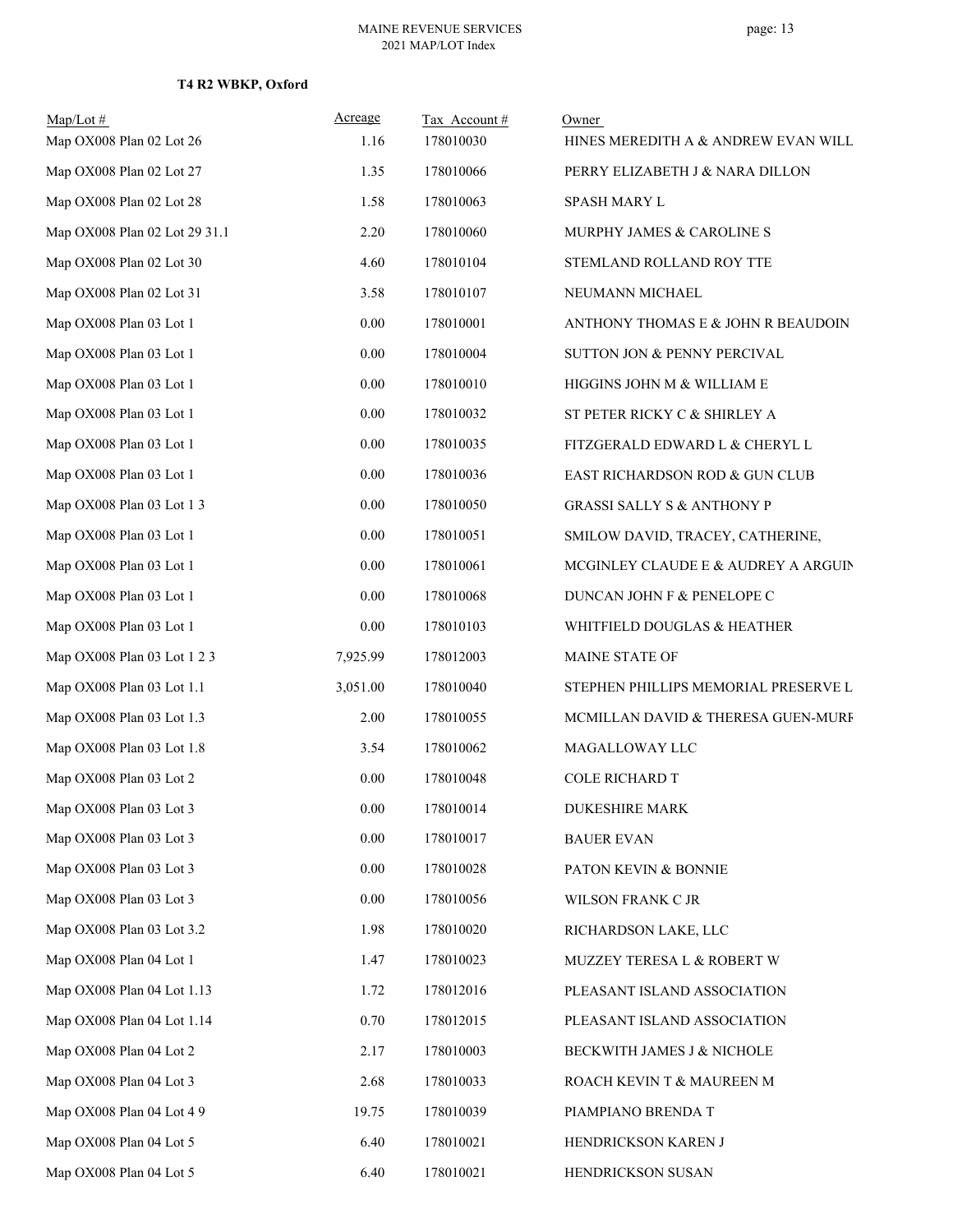| Map/Lot#<br>Map OX008 Plan 04 Lot 5 | Acreage<br>6.40 | Tax Account#<br>178010021 | Owner<br>JAMES & SHERYL MILLS LIVING TRUST |
|-------------------------------------|-----------------|---------------------------|--------------------------------------------|
| Map OX008 Plan 04 Lot 6             | 2.47            | 178010037                 |                                            |
|                                     |                 |                           | BARNING BENJAMIN Z & SARAH E               |
| Map OX008 Plan 04 Lot 7             | 27.81           | 178010080                 | HOFMANN REALTY COMPANY LLC                 |
| Map OX008 Plan 04 Lot 7.1           | 10.20           | 178010095                 | HOFMANN REALTY COMPANY LLC                 |
| Map OX008 Plan 04 Lot 7.2           | 8.23            | 178010094                 | BRIGGS JEFFREY P & CHARLENE A TRUSTEI      |
| Map OX008 Plan 04 Lot 7.3           | 1.79            | 178012019                 | PHILBRICK CHRISTOPHER R & TAMI M           |
| Map OX008 Plan 04 Lot 7.31          | 2.34            | 178010111                 | LEITNER DAVID & ROBIN                      |
| Map OX008 Plan 04 Lot 7.311         | 2.32            | 178012018                 | PHILBRICK CHRISTOPHER R & TAMI M           |
| Map OX008 Plan 04 Lot 7.4           | 1.85            | 178010092                 | ARTANDI SUSAN & CATHI RAGSDALE             |
| Map OX008 Plan 04 Lot 7.41 7.51     | 2.03            | 178010110                 | OSCAR T HEBERT TRUST                       |
| Map OX008 Plan 04 Lot 7.42          | 1.80            | 178012006                 | JOHNSON ERIC                               |
| Map OX008 Plan 04 Lot 7.5           | 1.94            | 178010091                 | HOFMANN PHILIP A                           |
| Map OX008 Plan 04 Lot 7.52          | 1.90            | 178010114                 | SWEARINGEN BROOKE & MARLENE                |
| Map OX008 Plan 04 Lot 7.53          | 1.71            | 178012007                 | LEONARD J WILLIAM & CLARICE D              |
| Map OX008 Plan 04 Lot 7.6           | 4.49            | 178010097                 | HOFMANN REALTY COMPANY LLC                 |
| Map OX008 Plan 04 Lot 7.7           | 2.64            | 178010113                 | CLARK CURTIS W & LORI J                    |
| Map OX008 Plan 04 Lot 7.8           | 2.28            | 178012004                 | PERKINS KENNETH E & ALISON                 |
| Map OX008 Plan 04 Lot 7.9           | 0.92            | 178012014                 | PLEASANT ISLAND ASSOCIATION                |
| Map OX008 Plan 04 Lot 8             | 3.71            | 178010090                 | TREMBLAY GABRIEL & KATHERINE               |
| Map OX008 Plan 04 Lot 8.1           | 1.71            | 178010099                 | CLOUTIER KAREN A                           |
| Map OX008 Plan 04 Lot 9.1           | 4.56            | 178010101                 | PLEASANT ISLAND ESTATES ASSOC              |
| Map OX008 Plan 04 Lot 9.2           | 6.90            | 178012005                 | MOODY WAYNE & LAUREN                       |
| Map OX008 Plan 05 Lot 1             | 1.01            | 178010088                 | SENCINDIVER MICHAEL V & LAURA W            |
| Map OX008 Plan 05 Lot 2             | 1.39            | 178010089                 | RIESS FRANCIS A & NORMA E                  |
| Map OX008 Plan 05 Lot 3             | 1.32            | 178010075                 | ARTANDI SUSAN & CATHI RAGSDALE             |
| Map OX008 Plan 05 Lot 4             | 1.39            | 178010081                 | MCGUCKIN PARTNERSHIP                       |
| Map OX008 Plan 05 Lot 5             | 1.44            | 178010078                 | CHAPIN JAMES W & GARETT BROWN TRUST        |
| Map OX008 Plan 05 Lot 6             | 1.19            | 178010076                 | CHAPIN JAMES W & GARETT BROWN TRUST        |
| Map OX008 Plan 05 Lot 7             | $0.80\,$        | 178010072                 | CHAPIN JAMES W & GARETT BROWN TRUST        |
| Map OX008 Plan 05 Lot 8             | 1.62            | 178010074                 | CHAPIN MARGARET C & ANDREW M TRUST         |
| Map OX008 Plan 05 Lot 9             | 1.13            | 178010098                 | KELLER ADAM M & MARCIA P                   |
| Map OX008 Plan 05 Lot 10            | 1.40            | 178010096                 | JOHNSON ERIC M & LOUISE A                  |
| Map OX008 Plan 05 Lot 11            | 2.40            | 178010077                 | HOFMANN REALTY COMPANY LLC                 |
| Map OX008 Plan 05 Lot 12            | 0.60            | 178010071                 | DAILEY FRED JR & BARBARA S TRUSTEES        |
| Map OX008 Plan 05 Lot 13 14         | 1.00            | 178010018                 | FRITZ ROBERT D                             |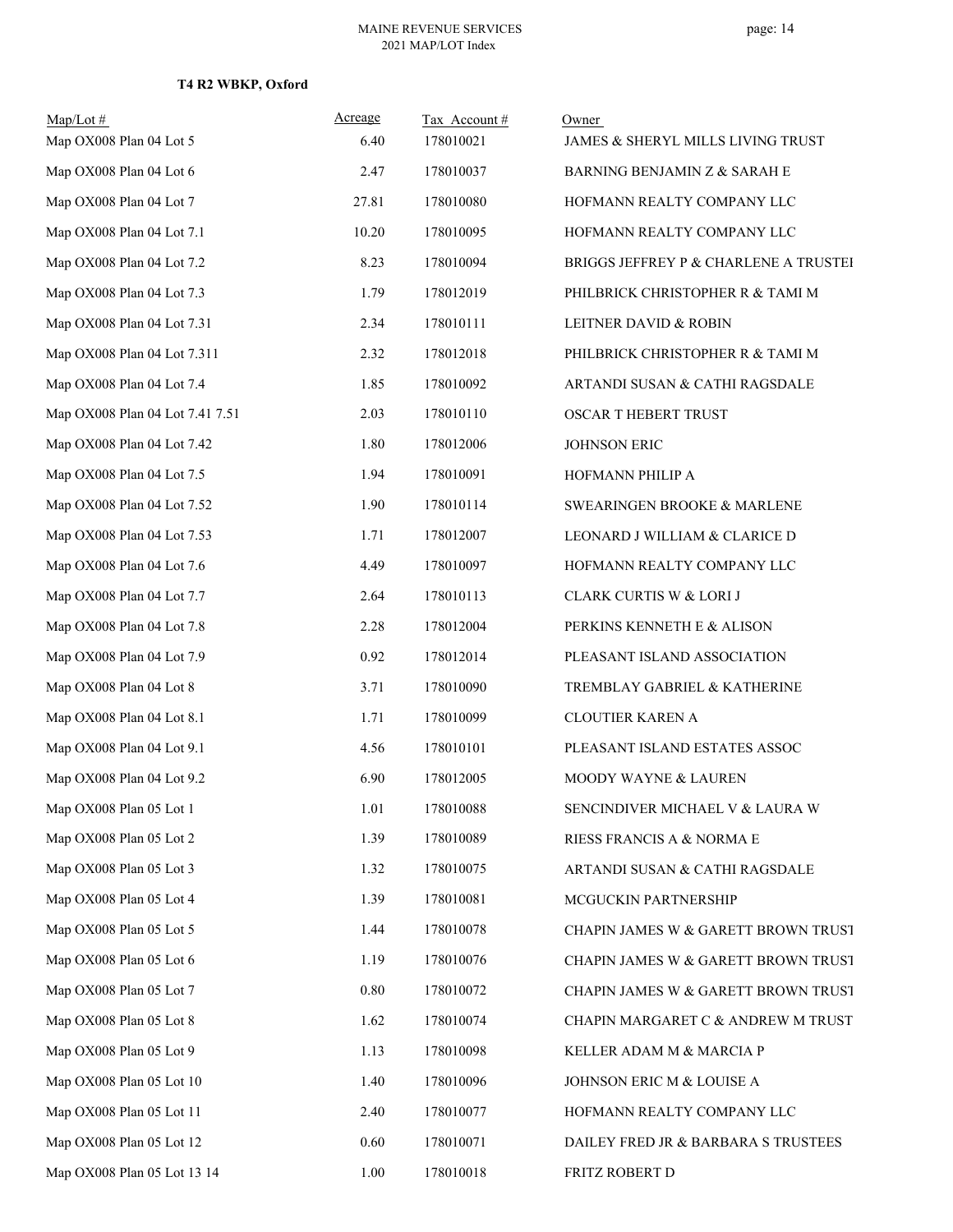| $Map/Lot \#$             | <u>Acreage</u> | Tax Account # | Owner                       |
|--------------------------|----------------|---------------|-----------------------------|
| Map OX008 Plan 05 Lot 15 |                | 178010102     | PLEASANT ISLAND ASSOCIATION |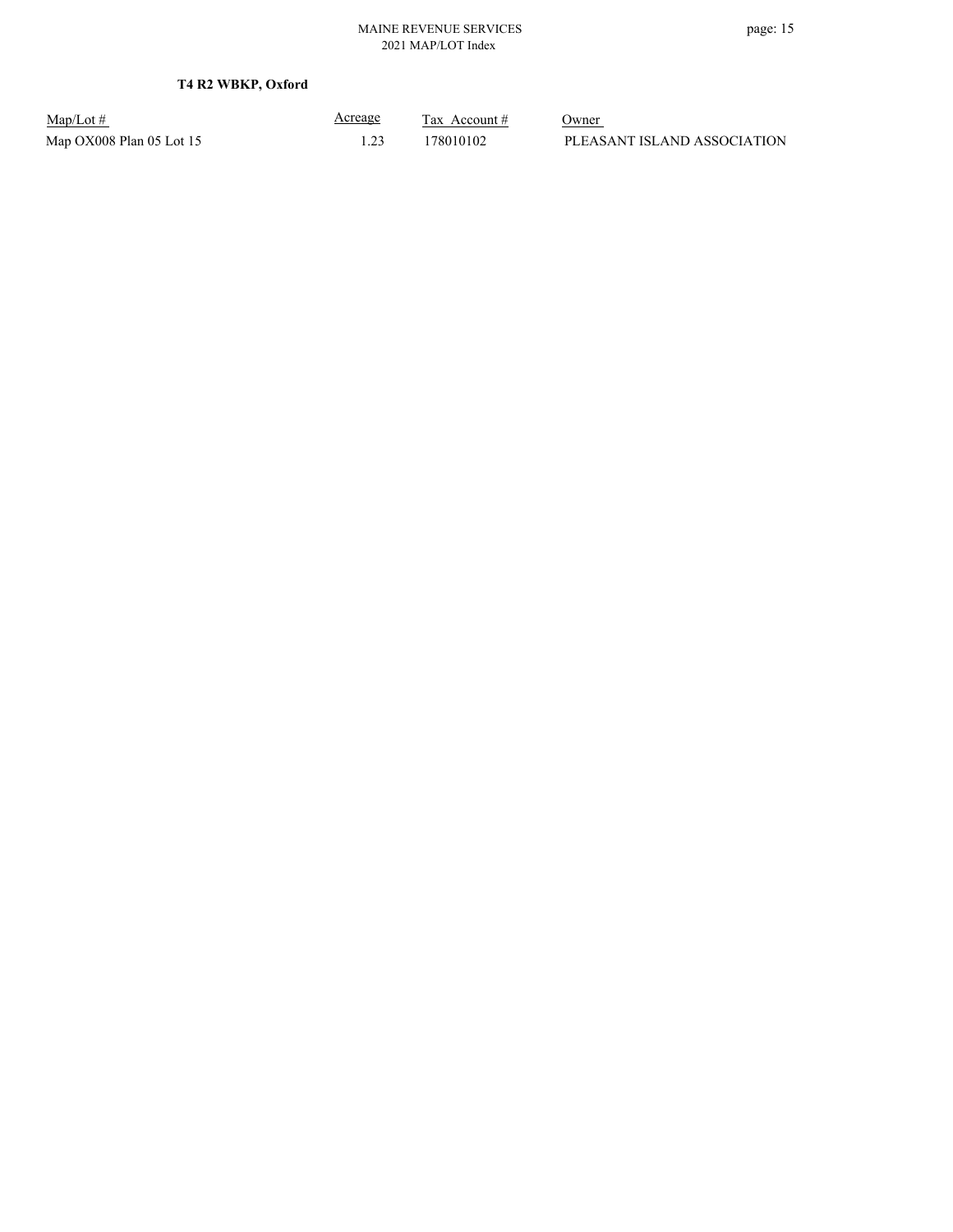| $Map/Lot \#$                | Acreage   | Tax Account# | Owner                                 |
|-----------------------------|-----------|--------------|---------------------------------------|
| Map OX009 Plan 01 Lot 1     | 0.00      | 178090003    | TIKANDER NEIL                         |
| Map OX009 Plan 01 Lot 1     | 0.00      | 178090004    | <b>CORMIER GREG</b>                   |
| Map OX009 Plan 01 Lot 1 2   | 18,814.00 | 178090010    | SIX RIVERS LLLP                       |
| Map OX009 Plan 01 Lot 1     | 0.00      | 178090039    | <b>EASTLACK CLAYTON &amp; JOYCE</b>   |
| Map OX009 Plan 01 Lot 1     | 0.00      | 178090042    | HUGHES RUSSELL & DEBORAH              |
| Map OX009 Plan 01 Lot 1     | 0.00      | 178090044    | <b>BORDICK MICHAEL</b>                |
| Map OX009 Plan 01 Lot 1.1 4 | 1,067.00  | 178090020    | STEPHEN PHILLIPS MEMORIAL SCHOLARSH   |
| Map OX009 Plan 01 Lot 2     | 0.00      | 178090006    | FANJOY CAMPS LLC                      |
| Map OX009 Plan 01 Lot 2     | 0.00      | 178090030    | <b>CHILVERS MAURICE</b>               |
| Map OX009 Plan 01 Lot 2     | 0.00      | 178090033    | J & S LOGGING                         |
| Map OX009 Plan 01 Lot 2.1   | 1,091.00  | 178092003    | PHILLIPS 1973 - MPC LLC               |
| Map OX009 Plan 01 Lot 3     | 0.00      | 178090001    | CENTRAL MAINE POWER CO                |
| Map OX009 Plan 01 Lot 4     | 0.00      | 178090038    | PHILBRICK STEPHEN & FERNLYN           |
| Map OX009 Plan 01 Lot 4     | 0.00      | 178090041    | KING BRUCE W JR & JOEL P SLAGER       |
| Map OX009 Plan 01 Lot 5     | 0.00      | 178090005    | <b>TULLOS JOHN</b>                    |
| Map OX009 Plan 01 Lot 5     | 0.00      | 178090007    | <b>SCRIBNER BERNARD</b>               |
| Map OX009 Plan 01 Lot 5     | 0.00      | 178090009    | KENNEBAGO LAKE CAMP OWNERS ASSOC      |
| Map OX009 Plan 01 Lot 5     | 330.00    | 178090015    | PHILLIPS 1973 - MPC LLC               |
| Map OX009 Plan 01 Lot 5.2   | 1.50      | 178090034    | MAINE STATE OF                        |
| Map OX009 Plan 01 Lot 5.3   | 1.93      | 178092001    | <b>RAY RONALD</b>                     |
| Map OX009 Plan 01 Lot 5.4   | 0.00      | 178090008    | <b>JOHNSON ALEX</b>                   |
| Map OX009 Plan 01 Lot 5.4   | 0.00      | 178090045    | DESQUENNE LUC A & JESSICA LK          |
| Map OX009 Plan 01 Lot 5.4   | 1.10      | 178092005    | SIX RIVERS LLLP                       |
| Map OX009 Plan 01 Lot 5.5   | 0.90      | 178092004    | SIX RIVERS LLLP                       |
| Map OX009 Plan 01 Lot 6     | 30.00     | 178090035    | MCLELLAN ROBERT S IV & SUSAN 1999 FAM |
| Map OX009 Plan 01 Lot 6.1   | 2.00      | 178090040    | WISSMAN JUSTIN R & AMY M              |
| Map OX009 Plan 01 Lot 6.2   | 1.00      | 178090043    | MCLELLAN ROBERT S IV & SUSAN TRUSTEE  |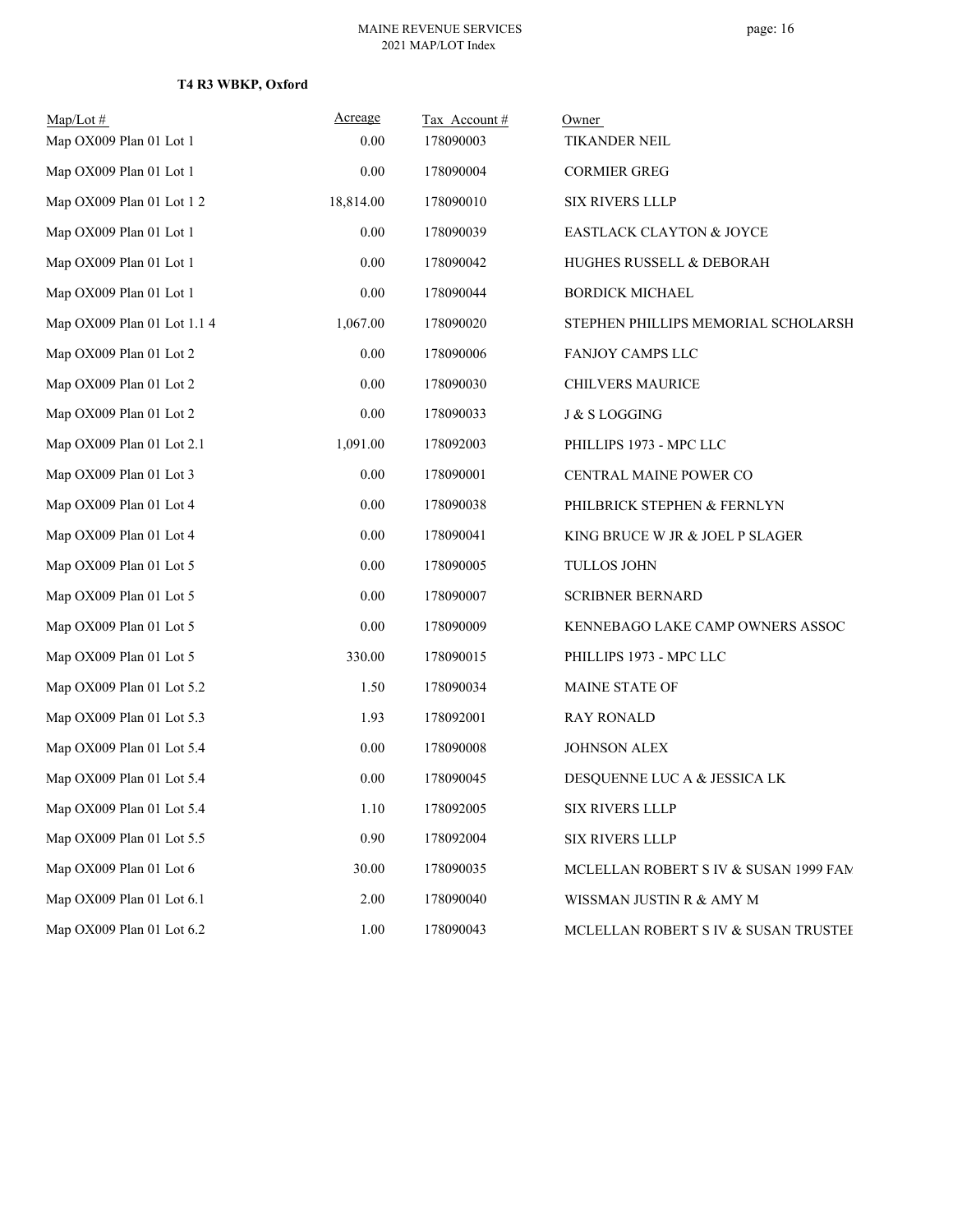# **T5 R3 WBKP, Oxford**

| $Map/Lot \#$<br>Map OX010 Plan 01 Lot 1                                          | Acreage<br>0.00 | Tax Account#<br>178140003 | Owner<br>MORSE STEVEN W JR           |
|----------------------------------------------------------------------------------|-----------------|---------------------------|--------------------------------------|
| Map OX010 Plan 01 Lot 1 2 3 4 Plan 02<br>Lot 11 Plan 03 Lot 30 Plan 04 Lot 15 16 | 20,632.72       | 178140007                 | <b>BAYROOT LLC</b>                   |
| 17 18 19 20 21 24 25 26 27 29 30 32 33<br>Map OX010 Plan 01 Lot 1                | 0.00            | 178142003                 | <b>BAYROOT LLC</b>                   |
| Map OX010 Plan 01 Lot 1                                                          | 0.00            | 178142004                 | BLUETREE LAND HOLDINGS LLC           |
| Map OX010 Plan 01 Lot 1.1                                                        | 22.72           | 178140033                 | <b>DAVIS JEFF</b>                    |
| Map OX010 Plan 01 Lot 2                                                          | 0.00            | 178140084                 | AZISCOOS LAKE WILDERNESS CAMPING     |
| Map OX010 Plan 01 Lot 2                                                          | 0.00            | 178142002                 | MAINE STATE MUSEUM                   |
| Map OX010 Plan 02 Lot 1                                                          | 0.25            | 178140052                 | HASKELL SALLY S; JENNIFER S SUMMERS; |
| Map OX010 Plan 02 Lot 2                                                          | 0.25            | 178140030                 | <b>GOSS GAIL D</b>                   |
| Map OX010 Plan 02 Lot 3                                                          | 0.21            | 178140017                 | MORSE SETH E                         |
| Map OX010 Plan 02 Lot 4                                                          | 0.22            | 178140047                 | MILLSFIELD SPORTSMAN CLUB INC        |
| Map OX010 Plan 02 Lot 5                                                          | 0.25            | 178140018                 | DUPONT CHRISTOPHER R                 |
| Map OX010 Plan 02 Lot 6                                                          | 0.27            | 178140049                 | KIMBALL ERIC O                       |
| Map OX010 Plan 02 Lot 7                                                          | 0.27            | 178140050                 | KIMBALL KENNETH D & SARAH F TRUSTEE: |
| Map OX010 Plan 02 Lot 8                                                          | 0.27            | 178140006                 | CONNOLLY RICHARD F TRUSTEE           |
| Map OX010 Plan 02 Lot 9                                                          | 0.36            | 178140080                 | STITSON RHONDA & DEAN                |
| Map OX010 Plan 02 Lot 10                                                         | 0.38            | 178140038                 | <b>BOUCHER FRANK L &amp; SHIRLEY</b> |
| Map OX010 Plan 02 Lot 12                                                         | 0.35            | 178140035                 | YOUNG EARL A                         |
| Map OX010 Plan 02 Lot 13                                                         | 0.43            | 178140078                 | LANDRY RICHARD R & CHRISTINE L TRUST |
| Map OX010 Plan 02 Lot 14                                                         | 0.40            | 178140081                 | LORDEN DOROTHY A & DENNIS            |
| Map OX010 Plan 02 Lot 15                                                         | 0.37            | 178140067                 | TRAFFORD JAMIE & CODY WALKER         |
| Map OX010 Plan 02 Lot 16                                                         | 0.39            | 178140021                 | DRAPER HOWARD C                      |
| Map OX010 Plan 02 Lot 17                                                         | 0.46            | 178140004                 | DAVID B FREEDMAN REVOCABLE TRUST     |
| Map OX010 Plan 02 Lot 18                                                         | 0.53            | 178140041                 | LANDRY FAMILY REVOCABLE TRUST        |
| Map OX010 Plan 02 Lot 19 20                                                      | 0.78            | 178140057                 | SHEA DANA J SR & JULIE L             |
| Map OX010 Plan 02 Lot 21                                                         | 0.39            | 178140045                 | LUTOVSKY ALEKSANDRA                  |
| Map OX010 Plan 02 Lot 22                                                         | 0.49            | 178140060                 | ROSENBERG DAVID                      |
| Map OX010 Plan 02 Lot 23                                                         | 1.21            | 178140040                 | COSTELLO DONALD G TRUSTEE            |
| Map OX010 Plan 02 Lot 24                                                         | 2.36            | 178140077                 | MACKENZIE LAURA S TRUSTEE & NORTHE/  |
| Map OX010 Plan 03 Lot 1                                                          | 1.50            | 178140037                 | CARY STEPHEN W & SANDRA A            |
| Map OX010 Plan 03 Lot 2                                                          | 1.58            | 178140019                 | COLBURN JAMES W & JUDITH E           |
| Map OX010 Plan 03 Lot 3                                                          | 1.50            | 178140014                 | COUTURE ARTHUR R & BRENDA A          |
| Map OX010 Plan 03 Lot 4                                                          | 1.50            | 178140005                 | SMITH MICHAEL T & MAUREEN M          |
| Map OX010 Plan 03 Lot 5                                                          | 1.50            | 178140042                 | CIARAMITARO JULIE TTE                |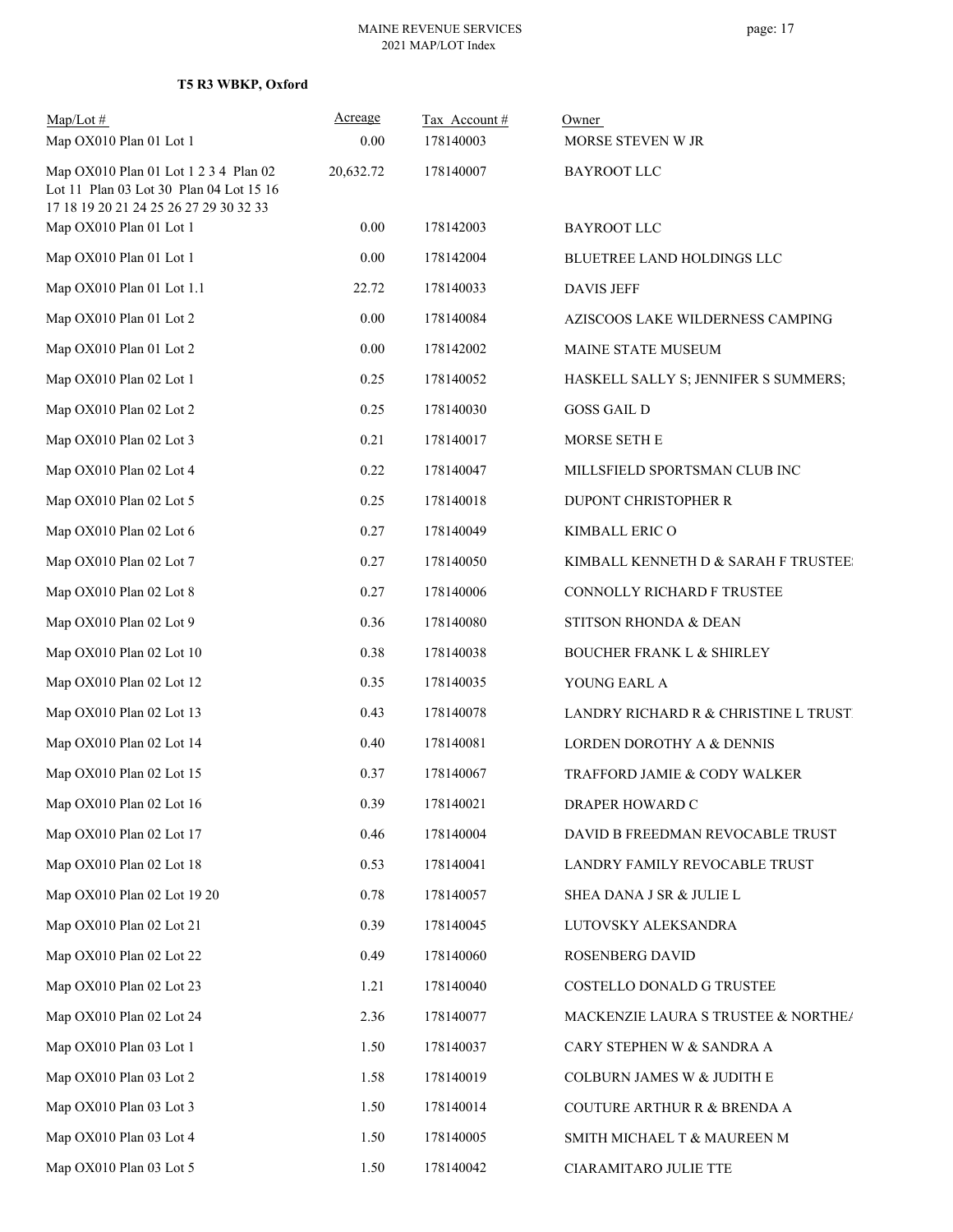# **T5 R3 WBKP, Oxford**

| $Map/Lot \#$<br>Map OX010 Plan 03 Lot 67 | Acreage<br>3.00 | Tax Account#<br>178140063 | Owner<br>NAULT MICHAEL E & SHARYN L    |
|------------------------------------------|-----------------|---------------------------|----------------------------------------|
| Map OX010 Plan 03 Lot 8                  | 1.21            | 178140028                 | NOREIKA FRANK J JR & STACY L           |
| Map OX010 Plan 03 Lot 9 10               | 2.25            | 178140036                 | MARION HAMBRICK EWENS TRUST            |
| Map OX010 Plan 03 Lot 11 12              | 2.55            | 178140046                 | SMITH DONALD C & BLUE K                |
| Map OX010 Plan 03 Lot 13                 | 1.40            | 178140029                 | <b>GAMBLE MARTHA D</b>                 |
| Map OX010 Plan 03 Lot 14                 | 1.50            | 178140002                 | MILBERGER AARON & KRISTIN              |
| Map OX010 Plan 03 Lot 15                 | 1.40            | 178140031                 | SMITH KIMBERLY ET AL                   |
| Map OX010 Plan 03 Lot 16.1               | 0.58            | 178140073                 | NOLIN RICHARD H                        |
| Map OX010 Plan 03 Lot 16.2               | 0.55            | 178140022                 | MOONEY STEPHEN E                       |
| Map OX010 Plan 03 Lot 17                 | 0.92            | 178140066                 | <b>ELLIS TODD S</b>                    |
| Map OX010 Plan 03 Lot 18 19              | 2.00            | 178140059                 | VANUCCHI RORY S                        |
| Map OX010 Plan 03 Lot 20                 | 1.30            | 178142005                 | FULTON EDWARD & DEBRA A                |
| Map OX010 Plan 03 Lot 21                 | 0.90            | 178140016                 | TOOMEY JOHN E & LAURIE J               |
| Map OX010 Plan 03 Lot 22                 | 0.87            | 178140065                 | MILLER ADELE K & GAIL M WRAY & RACHI   |
| Map OX010 Plan 03 Lot 23                 | 0.80            | 178140032                 | GUILD GREGORY H JR & KOTOB MOHAMED     |
| Map OX010 Plan 03 Lot 24                 | 0.70            | 178140069                 | SMITH GORDON L & SUSAN W TRUSTEES      |
| Map OX010 Plan 03 Lot 25 26              | 1.70            | 178140055                 | WRIGHT KAREN P & NATHAN B ET AL        |
| Map OX010 Plan 03 Lot 27                 | 1.15            | 178142006                 | HODSDON PAUL C & LUCILLE R             |
| Map OX010 Plan 03 Lot 28 29              | 4.90            | 178140020                 | DOWLING SARAH PER REP                  |
| Map OX010 Plan 03 Lot 31                 | 0.50            | 178140053                 | HASKELL FAMILY LIVING TRUST            |
| Map OX010 Plan 04 Lot 19 20              | 0.00            | 178140001                 | <b>BAYROOT LLC</b>                     |
| Map OX010 Plan 04 Lot 21                 | 1.20            | 178140044                 | DRISCOLL SUE L TRUSTEE                 |
| Map OX010 Plan 04 Lot 22                 | 1.26            | 178140083                 | DRISCOLL SUE L TRUSTEE                 |
| Map OX010 Plan 04 Lot 23                 | 0.79            | 178140012                 | BURNELL DOUGLAS & KATHRYN              |
| Map OX010 Plan 04 Lot 24 25              | 0.00            | 178140058                 | CUTRONE PETER, SCOTT PIPER, & ALAN BOI |
| Map OX010 Plan 04 Lot 26                 | 0.83            | 178140034                 | HADDEN HAROLD F JR & VALERIE HADDEN    |
| Map OX010 Plan 04 Lot 27                 | 0.00            | 178140024                 | <b>DUPREY STEPHEN</b>                  |
| Map OX010 Plan 04 Lot 28                 | 1.05            | 178140023                 | DUPREY STEPHEN ET AL                   |
| Map OX010 Plan 04 Lot 31                 | 1.10            | 178140056                 | PERKINS RICHARD REVOCABLE TRUST        |
| Map OX010 Plan 04 Lot 32                 | 1.23            | 178140015                 | MITTICA GERALD R & JUDITH A            |
| Map OX010 Plan 04 Lot 34                 | 1.70            | 178140048                 | BROWN CLAYTON M TRUSTEE                |
| Map OX010 Plan 04 Lot 35                 | 1.42            | 178140043                 | FERRIS DAVID P                         |
| Map OX010 Plan 04 Lot 36                 | 1.30            | 178140026                 | FERRIS NEAL W TRUSTEE & DAVID PAUL FE  |
| Map OX010 Plan 04 Lot 38                 | 1.20            | 178140027                 | MORIN JEREMY J & JEREMY P FREDETTE     |
| Map OX010 Plan 04 Lot 41                 | 0.00            | 178140061                 | ST JAMES BRUCE                         |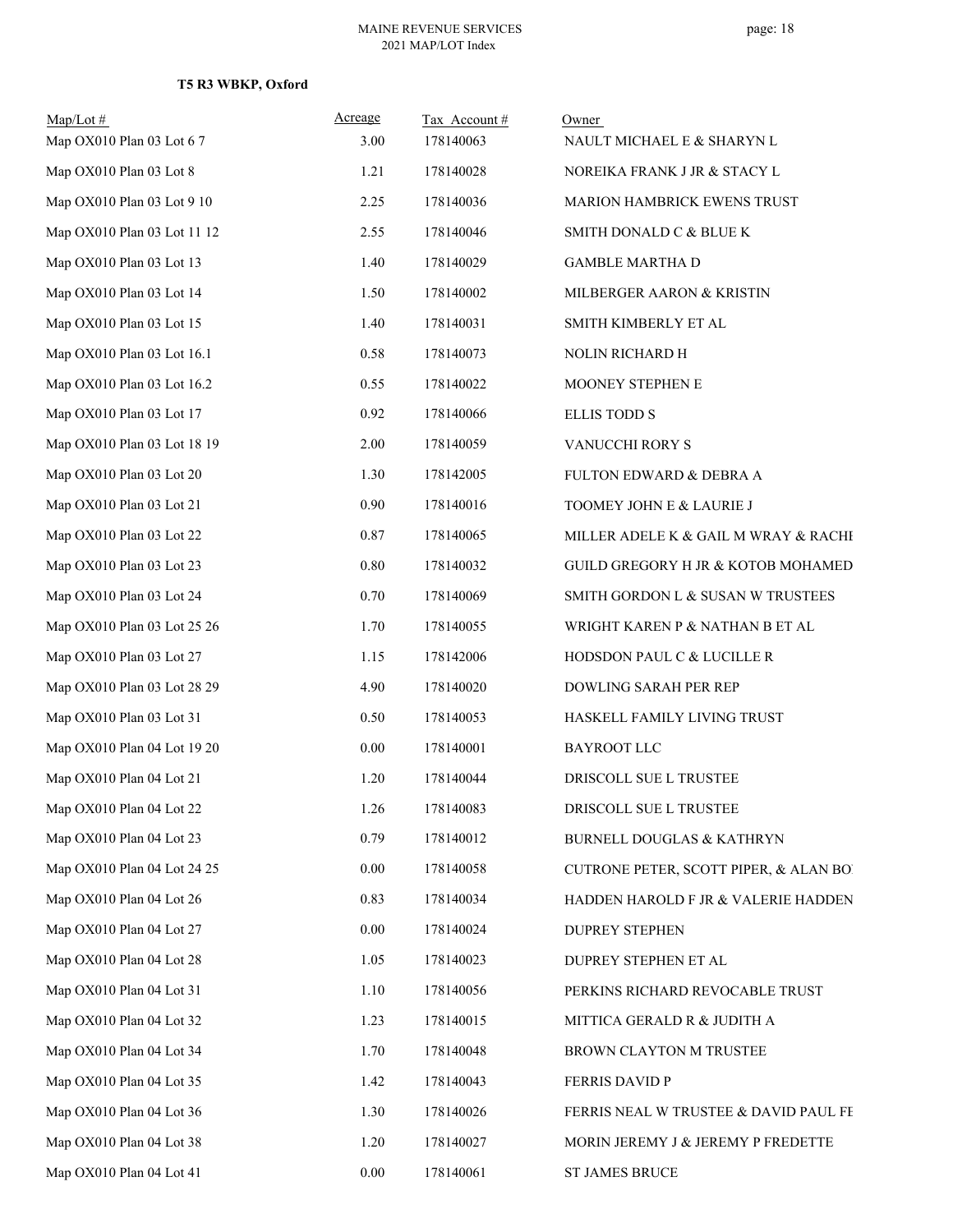# **T5 R3 WBKP, Oxford**

| $\text{Map/Lot} \#$       | Acreage | Tax Account # | Owner                                |
|---------------------------|---------|---------------|--------------------------------------|
| Map $OX010$ Plan 05 Lot 3 | 0.89    | 178140054     | TERRY JAMES F & HEATHER N            |
| Map $OX010$ Plan 05 Lot 4 | 0.81    | 178140068     | SODERBERG DUFF O TRUSTEE             |
| Map $OX010$ Plan 05 Lot 7 | 0.97    | 178140013     | RHODE JOHN R                         |
| Map $OX010$ Plan 05 Lot 8 | 1.12    | 178140051     | <b>HOOD KENNETH P &amp; LESLIE A</b> |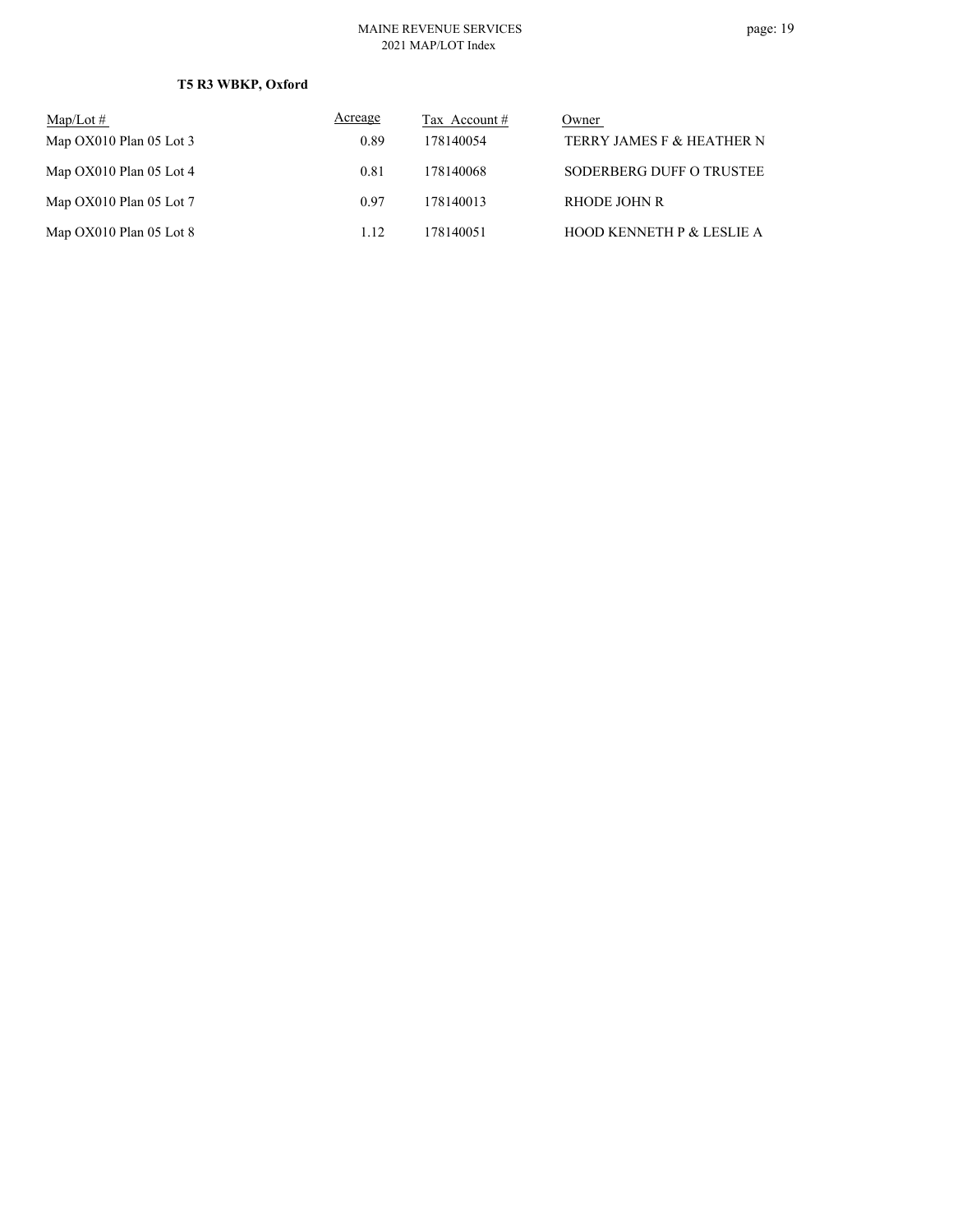| $Map/Lot \#$            | Acreage   | Tax Account # | Owner                                |
|-------------------------|-----------|---------------|--------------------------------------|
| Map OX011 Plan 01 Lot 1 | 25,574.90 | 178190001     | <b>SIX RIVERS LLLP</b>               |
| Map OX011 Plan 01 Lot 1 | 0.00      | 178190012     | <b>MARTIN DAVID JR. &amp; KEENAN</b> |
| Map OX011 Plan 01 Lot 1 | 0.00      | 178190017     | <b>FOSTER DONALD FIL</b>             |
| Map OX011 Plan 01 Lot 1 | 0.00      | 178190019     | <b>BRETT RONALD</b>                  |
| Map OX011 Plan 01 Lot 1 | 0.00      | 178192001     | <b>MAINE STATE OF</b>                |
| Map OX011 Plan 01 Lot 2 | 1.389.66  | 178190006     | STEPHEN PHILLIPS MEMORIAL SCHOLARSH  |
| Map OX011 Plan 01 Lot 2 | 0.00      | 178190016     | PHILBRICK STEPHEN & FERNLYN          |
| Map OX011 Plan 01 Lot 2 | 0.00      | 178190020     | <b>COTE JAMES M</b>                  |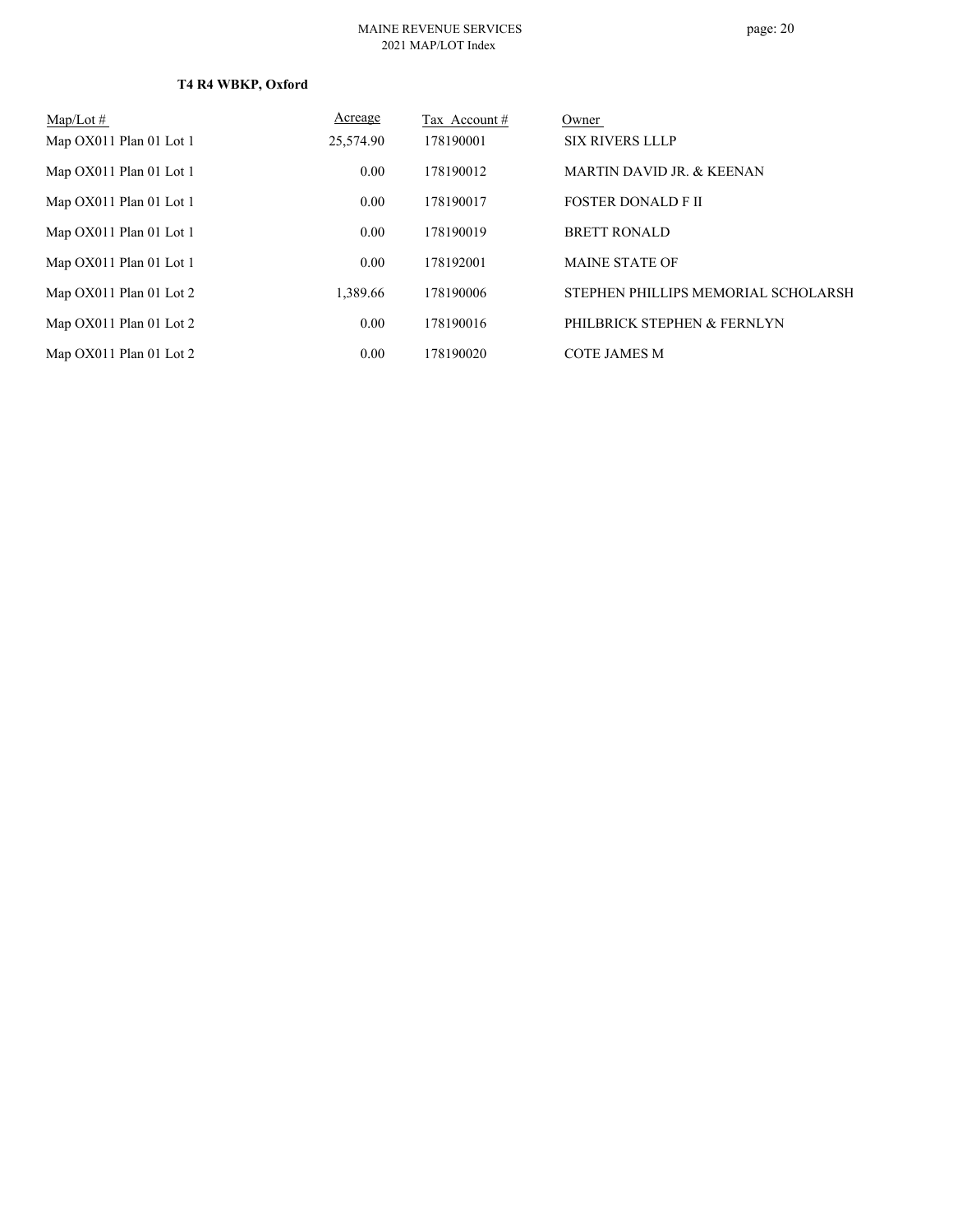# **T5 R4 WBKP, Oxford**

| $Map/Lot \#$                  | Acreage   | Tax Account# | Owner                                 |
|-------------------------------|-----------|--------------|---------------------------------------|
| Map OX012                     | 0.00      | 178100007P   | BOSEBUCK MOUNTAIN CLUB INC            |
| Map OX012 Plan 01 Lot 1       | 0.00      | 178100001    | ALLEN FREDERICK, JAMES KENNEY,        |
| Map OX012 Plan 01 Lot 1 2 3 5 | 25,291.27 | 178100004    | <b>BAYROOT LLC</b>                    |
| Map OX012 Plan 01 Lot 1       | $0.00\,$  | 178100006    | CHABOT GERARD                         |
| Map OX012 Plan 01 Lot 1       | 0.00      | 178100008    | OUR SIDE OF THE MOUNTAIN LLC          |
| Map OX012 Plan 01 Lot 1       | 0.00      | 178100010    | <b>RAY STEPHEN</b>                    |
| Map OX012 Plan 01 Lot 1       | 0.00      | 178100016    | NELSON ERIC L                         |
| Map OX012 Plan 01 Lot 1       | $0.00\,$  | 178100018    | AUSTIN SHAWN & KIM GORDON             |
| Map OX012 Plan 01 Lot 1       | 0.00      | 178100021    | <b>BAKER PERRY J</b>                  |
| Map OX012 Plan 01 Lot 1       | 0.00      | 178100023    | LITTLEFIELD CHRIS & CAPRICE & RICHARD |
| Map OX012 Plan 01 Lot 1       | 0.00      | 178100027    | AZISCOOS LAKE WILDERNESS CAMPING      |
| Map OX012 Plan 01 Lot 1       | $0.00\,$  | 178102002    | MAINE STATE OF (IF&W)                 |
| Map OX012 Plan 01 Lot 4       | 15.22     | 178100007    | BOSEBUCK MOUNTAIN CLUB INC            |
| Map OX012 Plan 01 Lot 4.1     | 11.80     | 178102003    | ROBIE NEIL & JANENE                   |
| Map OX012 Plan 01 Lot 6       | 0.94      | 178100019    | MAXFIELD DONOVAN J & BARBARA J        |
| Map OX012 Plan 01 Lot 7       | 1.00      | 178100014    | ROMANO ROBERT J JR & PATRICIA A       |
| Map OX012 Plan 01 Lot 8       | 4.44      | 178100013    | MACNALLY CHERYL A & MARK H            |
| Map OX012 Plan 02 Lot 3       | 1.74      | 178100012    | BLUE BOAT REALTY LLC                  |
| Map OX012 Plan 02 Lot 4 4.1   | 0.00      | 178100024    | PARMACHENEE CLUB LLC                  |
| Map OX012 Plan 02 Lot 5       | 2.82      | 178100003    | PARMACHENEE BELLE LLC                 |
| Map OX012 Plan 02 Lot 6       | 3.92      | 178102004    | DEMERS CAROLYN C & DAVID S            |
| Map OX012 Plan 02 Lot 10      | 1.67      | 178100026    | HIGGINS PATRICIA M & WILLIAM          |
| Map OX012 Plan 02 Lot 11      | 1.72      | 178100017    | BLACKBURN RICHARD W & DEBORAH L       |
| Map OX012 Plan 02 Lot 12      | 1.88      | 178100015    | LEWELLEN ARTHUR S                     |
| Map OX012 Plan 02 Lot 16      | 2.97      | 178102005    | OPPENHEIM WILLIAM JR & ELLEN          |
| Map OX012 Plan 02 Lot 19      | $0.00\,$  | 178100009    | <b>EMERSON BRIAN</b>                  |
| Map OX012 Plan 02 Lot 20      | 1.77      | 178100022    | BLODGETT RANDALL S $\&$               |
| Map OX012 Plan 02 Lot 20      | 1.77      | 178100022    | PERRY PETER P                         |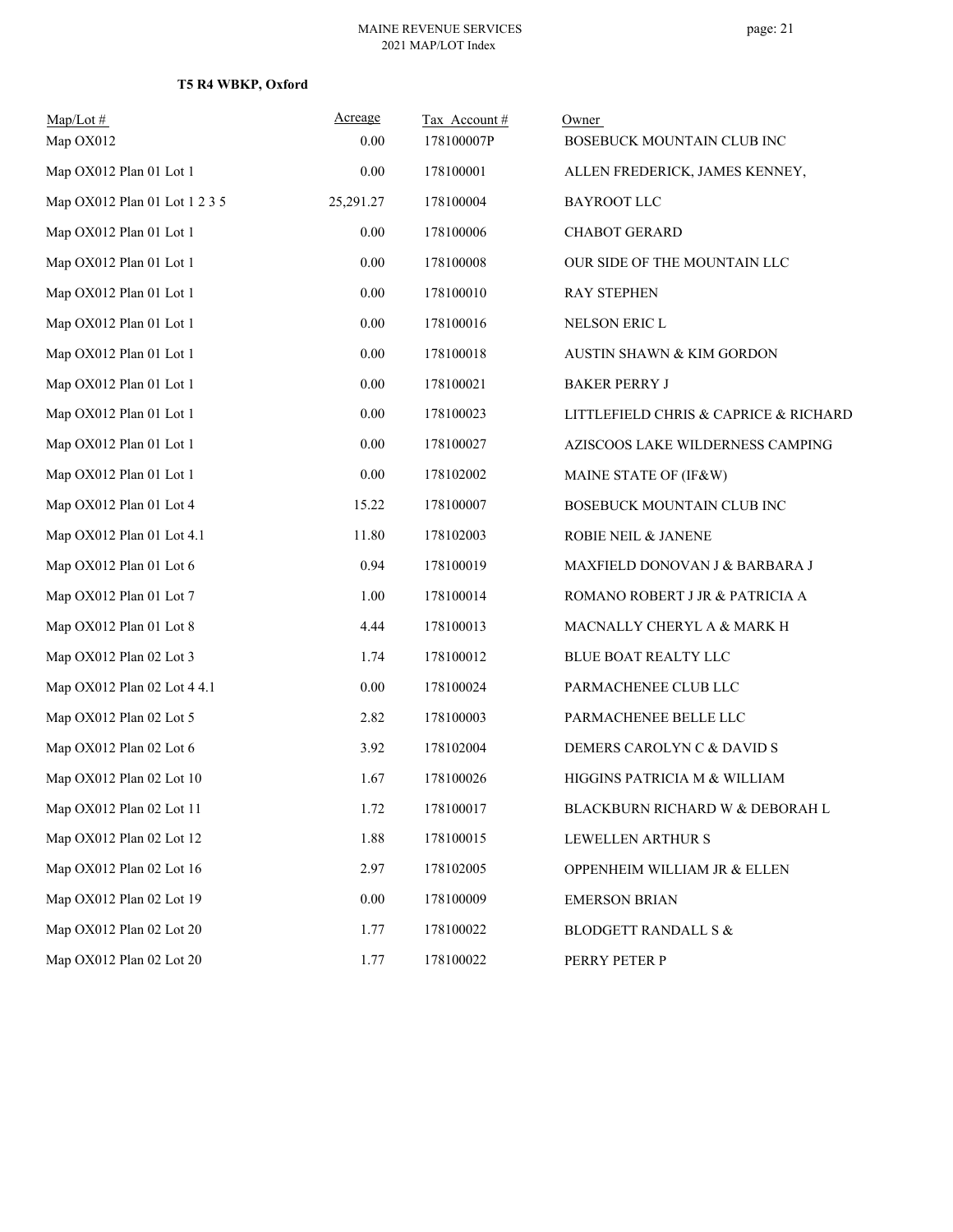| $Map/Lot \#$            | Acreage   | Tax Account# | Owner                             |
|-------------------------|-----------|--------------|-----------------------------------|
| Map OX013 Plan 01 Lot 1 | 6,923.05  | 178130001    | URSA MAJOR LLC                    |
| Map OX013 Plan 01 Lot 1 | 0.00      | 178130016    | <b>LOWER BLACK POND GROUP</b>     |
| Map OX013 Plan 01 Lot 1 | 0.00      | 178130019    | SPAULDING MICHAEL & SAMMIE W      |
| Map OX013 Plan 01 Lot 1 | 0.00      | 178130022    | US CUSTOM & BORDER PATROL         |
| Map OX013 Plan 01 Lot 1 | 0.00      | 178130025    | <b>SCRIBNER BERNARD</b>           |
| Map OX013 Plan 01 Lot 1 | 0.00      | 178130026    | <b>MURPHY ANTHONY</b>             |
| Map OX013 Plan 01 Lot 2 | 13,738.00 | 178130003    | <b>SIX RIVERS LLLP</b>            |
| Map OX013 Plan 01 Lot 2 | 0.00      | 178130017    | <b>BROWN PETER</b>                |
| Map OX013 Plan 01 Lot 2 | 0.00      | 178130018    | <b>GOODWIN CHRISTOPHER</b>        |
| Map OX013 Plan 01 Lot 2 | 0.00      | 178130020    | MORRILL STEVEN A JR & STEVEN A SR |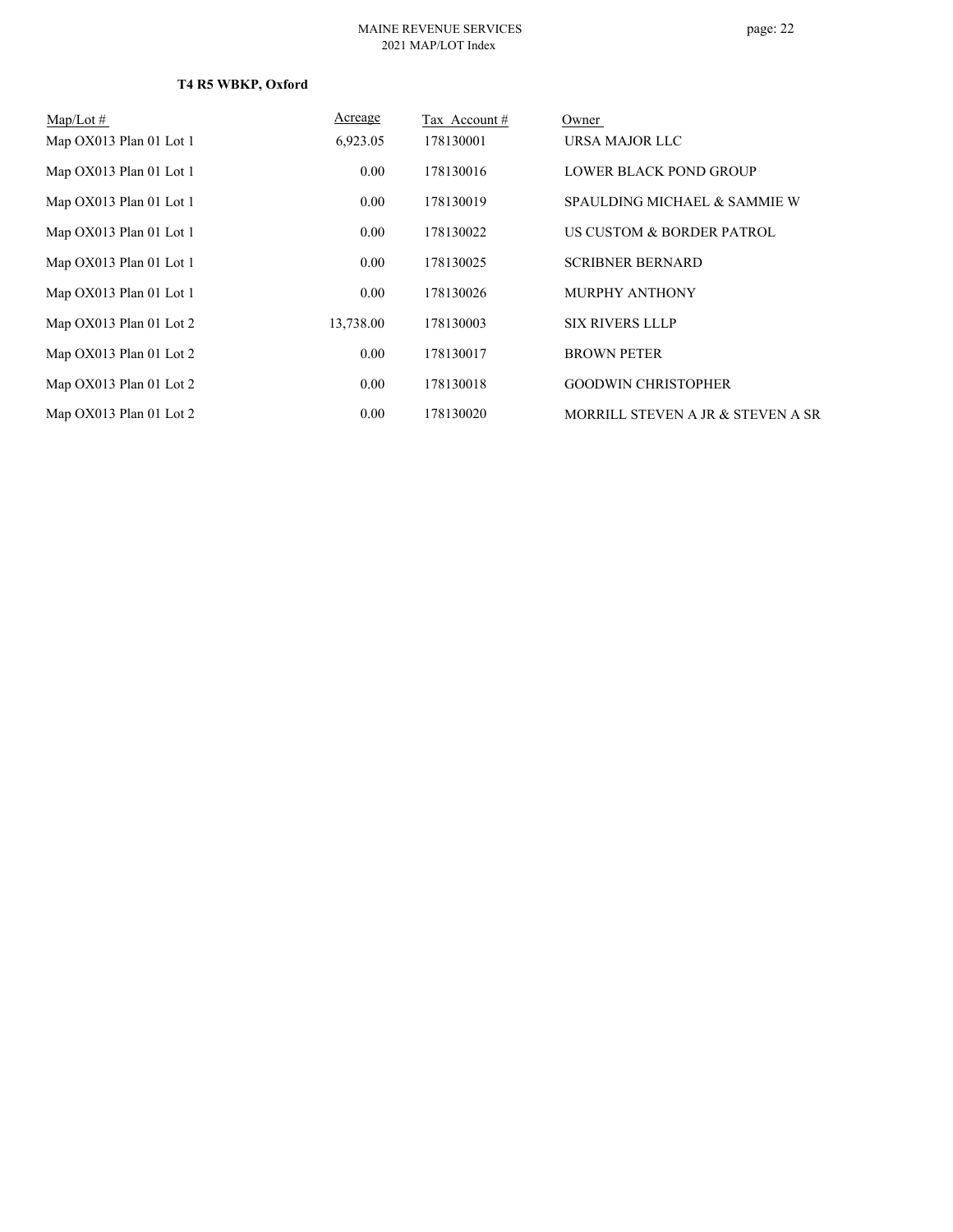# **T5 R5 WBKP, Oxford**

| $Map/Lot \#$                | Acreage   | Tax Account # | Owner                                   |
|-----------------------------|-----------|---------------|-----------------------------------------|
| Map OX014 Plan 01 Lot 1     | 22,802.00 | 178150001     | BAYROOT LLC                             |
| Map OX014 Plan 01 Lot 1     | 0.00      | 178150015     | BAYROOT LLC                             |
| Map $OX014$ Plan 01 Lot 1.1 | 2.44      | 178150004     | VERRILL PATRICIA S & D BRUCE            |
| Map $OX014$ Plan 01 Lot 1.2 | 2.62      | 178150008     | POLAND PROPERTY MANAGEMENT LLC          |
| Map $OX014$ Plan 01 Lot 1.3 | 29.00     | 178150016     | <b>VERRILL PATRICIA S &amp; D BRUCE</b> |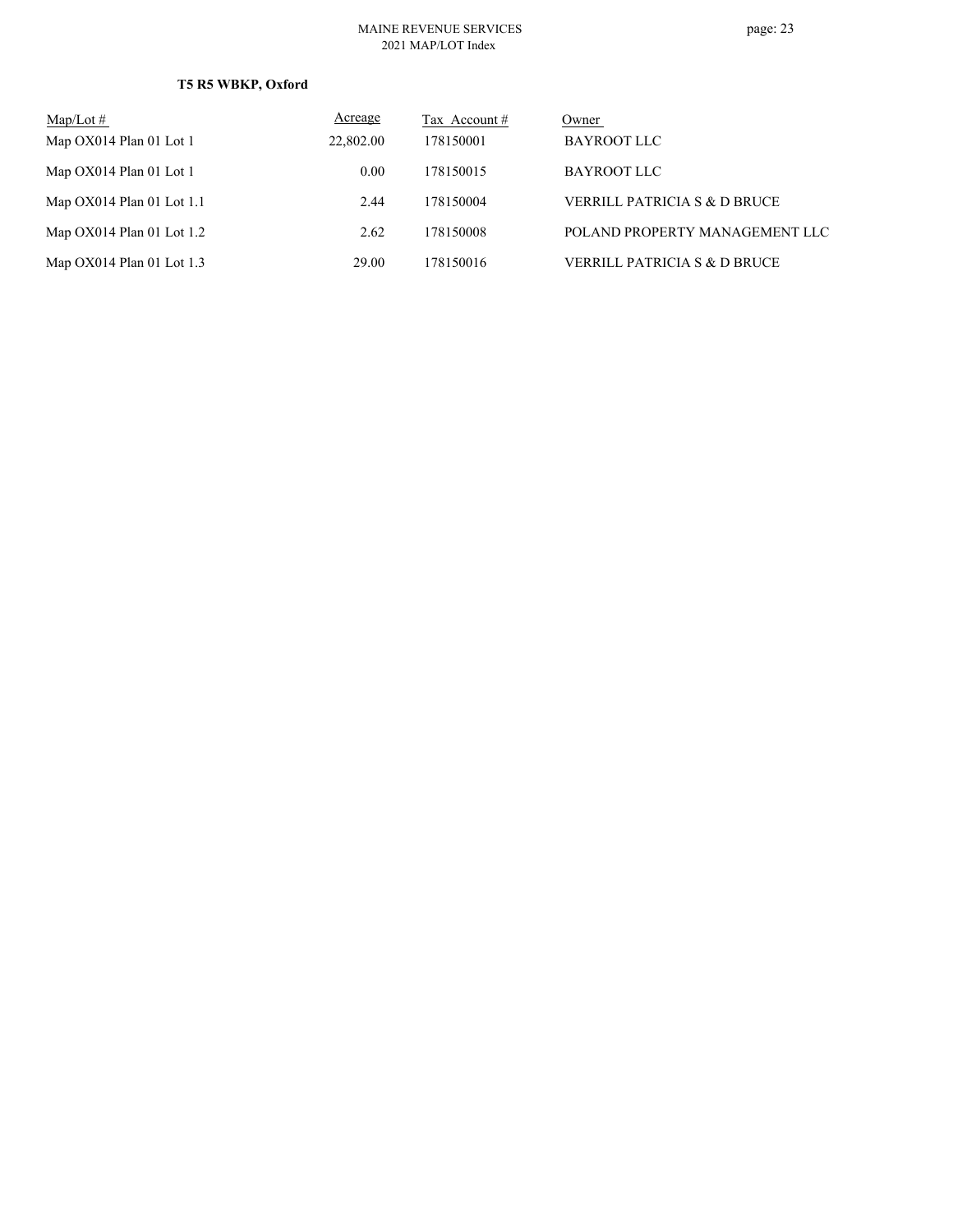| $Map/Lot \#$            | Acreage   | Tax Account # | Owner                        |
|-------------------------|-----------|---------------|------------------------------|
| Map OX015 Plan 01 Lot 1 | 22,209.19 | 178060001     | URSA MAJOR LLC               |
| Map OX015 Plan 01 Lot 1 | 0.00      | 178060006     | <b>BOWMANTOWN IRREGULARS</b> |
| Map OX015 Plan 01 Lot 1 | 0.00      | 178060008     | ABBIE POND ASSOC INC         |
| Map OX015 Plan 01 Lot 1 | 0.00      | 178060009     | <b>SEVEN POND MEN'S CLUB</b> |
| Map OX015 Plan 01 Lot 1 | 0.00      | 178060013     | <b>LONDON ERIC</b>           |
| Map OX015 Plan 01 Lot 1 | 0.00      | 178060014     | <b>GAY ERNIE JR</b>          |
| Map OX015 Plan 01 Lot 1 | 0.00      | 178060015     | <b>BUTLER MICHAEL</b>        |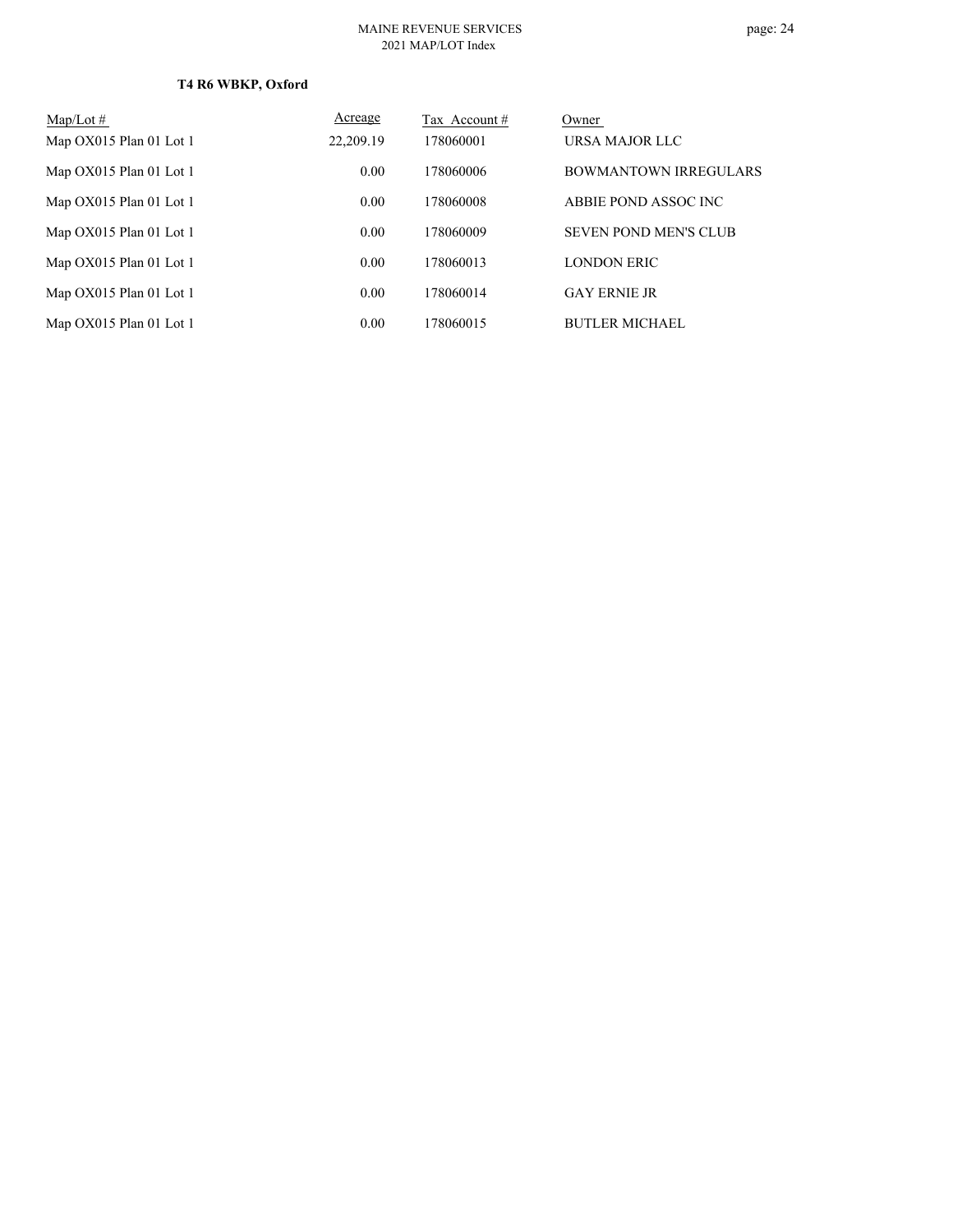| $Map/Lot \#$<br>Map OX016                   | Acreage<br>0.00 | Tax Account#<br>178020007P | Owner<br>BETHEL COMMODORE CORP |
|---------------------------------------------|-----------------|----------------------------|--------------------------------|
| Map OX016                                   | 0.00            | 178020038P                 | <b>MASON NATHANIEL R</b>       |
| Map OX016                                   | 0.00            | 178020093                  | CENTRAL MAINE POWER CO         |
| Map OX016                                   | 0.00            | 178020810P                 | ROBERT FOLSOM INC              |
| Map OX016                                   | 0.00            | 178020815P                 | DIRECTV LLC                    |
| Map OX016                                   | 0.00            | 178020818P                 | RICHMOND ELIZABETH J TRUSTEE   |
| Map OX016                                   | 0.00            | 178020820P                 | DISH NETWORK, LLC              |
| Map OX016                                   | 0.00            | 178020822P                 | SPECTRUM NORTHEAST LLC         |
| Map OX016 Plan 01 Lot                       | 0.00            | 178020469                  | PORTLAND PIPE LINE CORP        |
| Map OX016 Plan 01 Lot                       | 0.00            | 178020831                  | PNGTS OPERATING CO LLC         |
| Map OX016 Plan 01 Lot 1                     | 50.00           | 178020430                  | <b>GROVER RUPERT H</b>         |
| Map OX016 Plan 01 Lot 2                     | 184.00          | 178020341                  | <b>EVERETT TREE FARMS LLC</b>  |
| Map OX016 Plan 01 Lot 3                     | 150.00          | 178022023                  | EVERETT TREE FARMS LLC         |
| Map OX016 Plan 01 Lot 3.1 3.2               | 50.88           | 178020781                  | MORGAN LINDA                   |
| Map OX016 Plan 01 Lot 3.11                  | 2.05            | 178022084                  | DONNELLY DENISE A              |
| Map OX016 Plan 01 Lot 3.21                  | 35.40           | 178020213                  | <b>GABLE JOAN</b>              |
| Map OX016 Plan 01 Lot 3.22                  | 5.60            | 178022132                  | JACQUES JULIE M & ROLAND A JR  |
| Map OX016 Plan 01 Lot 4                     | 0.75            | 178020541                  | INMAN GARY M & LESLEY A ROWSE  |
| Map OX016 Plan 01 Lot 5                     | 6.63            | 178020416                  | MURPHEY ELINOR A               |
| Map OX016 Plan 01 Lot 5.1                   | 1.37            | 178020664                  | <b>MILLS BURTON R</b>          |
| Map OX016 Plan 01 Lot 6.1 36                | 730.00          | 178020418                  | MILLS RYAN H                   |
| Map OX016 Plan 01 Lot 6.21                  | 3.60            | 178020214                  | PATE BRIAN C & ELISABETH T     |
| Map OX016 Plan 01 Lot 6.22                  | 3.00            | 178020653                  | PARKER ERIN & LAURIN           |
| Map OX016 Plan 01 Lot 6.23                  | 12.00           | 178020652                  | STEARNS BRIAN S & AMANDA L     |
| Map OX016 Plan 01 Lot 6.231                 | 7.65            | 178020825                  | VIOLETTE ALISON R              |
| Map OX016 Plan 01 Lot 6.3                   | 0.32            | 178022010                  | OXFORD COUNTY INHABITANTS OF   |
| Map OX016 Plan 01 Lot 7 33 34 35 47<br>48.1 | 643.00          | 178020452                  | PENLEY & MILLS INC             |
| Map OX016 Plan 01 Lot 8.1 8.41              | 44.20           | 178020659                  | MINIGELL FRANCIS P             |
| Map OX016 Plan 01 Lot 8.1 8.41              | 0.00            | 178020824P                 | MINIGELL FRANCIS P             |
| Map OX016 Plan 01 Lot 8.11 8.4              | 36.30           | 178020663                  | MEISNER VINCENT & EILEEN       |
| Map OX016 Plan 01 Lot 8.12 8.41             | 2.57            | 178022136                  | GAUDREAU CAROLYN S & BRADLEY J |
| Map OX016 Plan 01 Lot 8.2                   | 45.00           | 178020651                  | KORHONEN TIMOTHY & JO-ANN M    |
| Map OX016 Plan 01 Lot 8.3                   | 40.00           | 178020582                  | SIEGEL MARTHA H & KIRK G       |
| Map OX016 Plan 01 Lot 8.31                  | 0.60            | 178022137                  | DENMAN JOHN E & DARYL          |
| Map OX016 Plan 01 Lot 9                     | 29.60           | 178020323                  | BLAKE E G & SON INC            |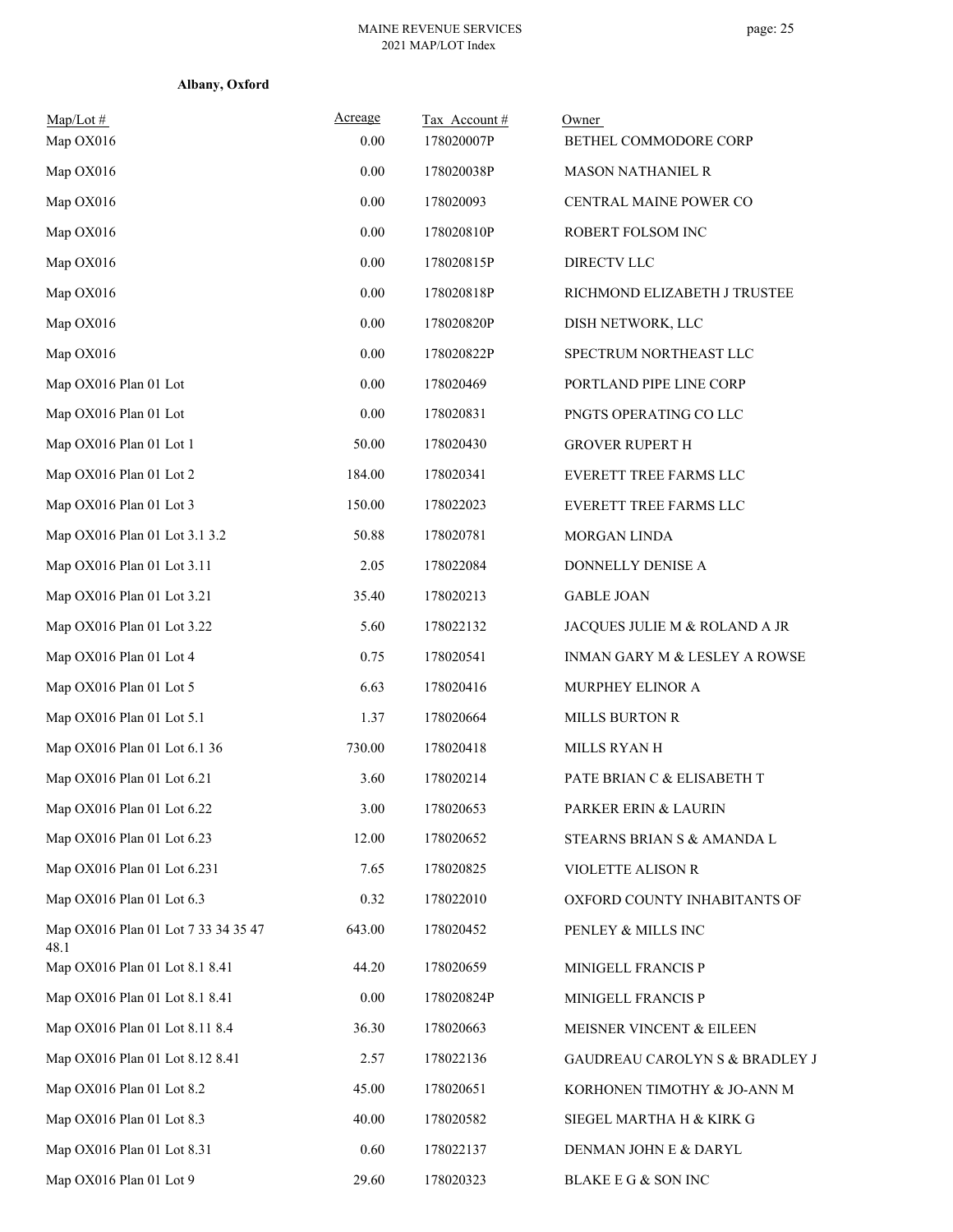| $Map/Lot \#$<br>Map OX016 Plan 01 Lot 10.1 | Acreage<br>21.61 | Tax Account#<br>178020195 | Owner<br><b>GOULD ACADEMY</b>        |
|--------------------------------------------|------------------|---------------------------|--------------------------------------|
| Map OX016 Plan 01 Lot 10.2                 | 4.39             | 178020144                 | DAVIS NANCY & JAY JR                 |
| Map OX016 Plan 01 Lot 11                   | 24.75            | 178020223                 | LAMOUREUX MICHAEL & NANCY TRUSTEE    |
| Map OX016 Plan 01 Lot 12                   | 2.27             | 178020513                 | LAMOUREUX MICHAEL & NANCY TRUSTEE    |
| Map OX016 Plan 01 Lot 12.1                 | 3.27             | 178020751                 | LAMOUREUX MICHAEL & NANCY TRUSTEE    |
| Map OX016 Plan 01 Lot 12.2                 | 1.46             | 178020771                 | CHAPLIN RICHARD A & LINDA M TTEES    |
| Map OX016 Plan 01 Lot 13                   | 311.00           | 178020094                 | WHITE PINE FOREST LLC                |
| Map OX016 Plan 01 Lot 14                   | 103.00           | 178020276                 | PARADISE LOT LLC                     |
| Map OX016 Plan 01 Lot 14                   | 103.00           | 178020276                 | <b>JODREY ARLAN R</b>                |
| Map OX016 Plan 01 Lot 15 15.1              | 81.50            | 178020676                 | <b>GRAY JOHN A JR</b>                |
| Map OX016 Plan 01 Lot 15.2                 | 3.00             | 178020288                 | PORTELA JOHN & BETSY                 |
| Map OX016 Plan 01 Lot 15.3                 | 40.90            | 178020673                 | STRISHOCK JOHN E JR ET AL            |
| Map OX016 Plan 01 Lot 15.4                 | 40.90            | 178020674                 | PEASE KENNETH T                      |
| Map OX016 Plan 01 Lot 15.5                 | 42.20            | 178020675                 | PREBLE GEORGE D & ANNE P TRUSTEES    |
| Map OX016 Plan 01 Lot 15.6 15.7            | 59.40            | 178020677                 | CAUGHILL MARK L & DIANE G            |
| Map OX016 Plan 01 Lot 15.8                 | 20.80            | 178020678                 | POOLEY BONNIE & PATRICIA HARRIS      |
| Map OX016 Plan 01 Lot 15.81                | 20.80            | 178020800                 | CROWLEY JEAN P & KENNETH T PEASE     |
| Map OX016 Plan 01 Lot 15.9 16              | 2.84             | 178020165                 | <b>LANE CATHY J</b>                  |
| Map OX016 Plan 01 Lot 17.1                 | 2.39             | 178020186                 | CAUGHILL MARK L & DIANE G            |
| Map OX016 Plan 01 Lot 17.2                 | 3.53             | 178020475                 | REMINGTON ROBERT L & ANITA Y         |
| Map OX016 Plan 01 Lot 18                   | 17.00            | 178020007                 | HUFF JACOB M & KERI B STANDEVEN      |
| Map OX016 Plan 01 Lot 19                   | 6.88             | 178020395                 | RICHARD MACKENZIE R & MICHAEL B      |
| Map OX016 Plan 01 Lot 19.1                 | 6.88             | 178020830                 | KAVANAGH W TIMOTHY & LESLIE C        |
| Map OX016 Plan 01 Lot 20                   | 47.50            | 178020107                 | JODREY ELEANOR L                     |
| Map OX016 Plan 01 Lot 21                   | 5.00             | 178020197                 | ROE MICHAEL R                        |
| Map OX016 Plan 01 Lot 22                   | 140.40           | 178020152                 | DOORE RICHARD J & ROBERT L           |
| Map OX016 Plan 01 Lot 23 24 29             | 300.00           | 178020096                 | WHITE PINE FOREST LLC                |
| Map OX016 Plan 01 Lot 25.1                 | 7.90             | 178020345                 | <b>LANE POK SUN</b>                  |
| Map OX016 Plan 01 Lot 25.11                | 6.40             | 178022046                 | LEDUC ROBERT & KRISTY                |
| Map OX016 Plan 01 Lot 25.2                 | 0.96             | 178020217                 | <b>LACROIX DAVID</b>                 |
| Map OX016 Plan 01 Lot 25.3                 | 25.00            | 178022060                 | BRETON JODY O                        |
| Map OX016 Plan 01 Lot 26                   | 2.14             | 178022095                 | <b>LANE POK SUN</b>                  |
| Map OX016 Plan 01 Lot 26.1                 | 1.42             | 178020818                 | LACROIX ERIC N & MOLLY A             |
| Map OX016 Plan 01 Lot 26.12                | 2.46             | 178022090                 | <b>LANE POK SUN</b>                  |
| Map OX016 Plan 01 Lot 26.2                 | 2.73             | 178022030                 | HORSLEY RICHARD A & JULIA A TABERMA! |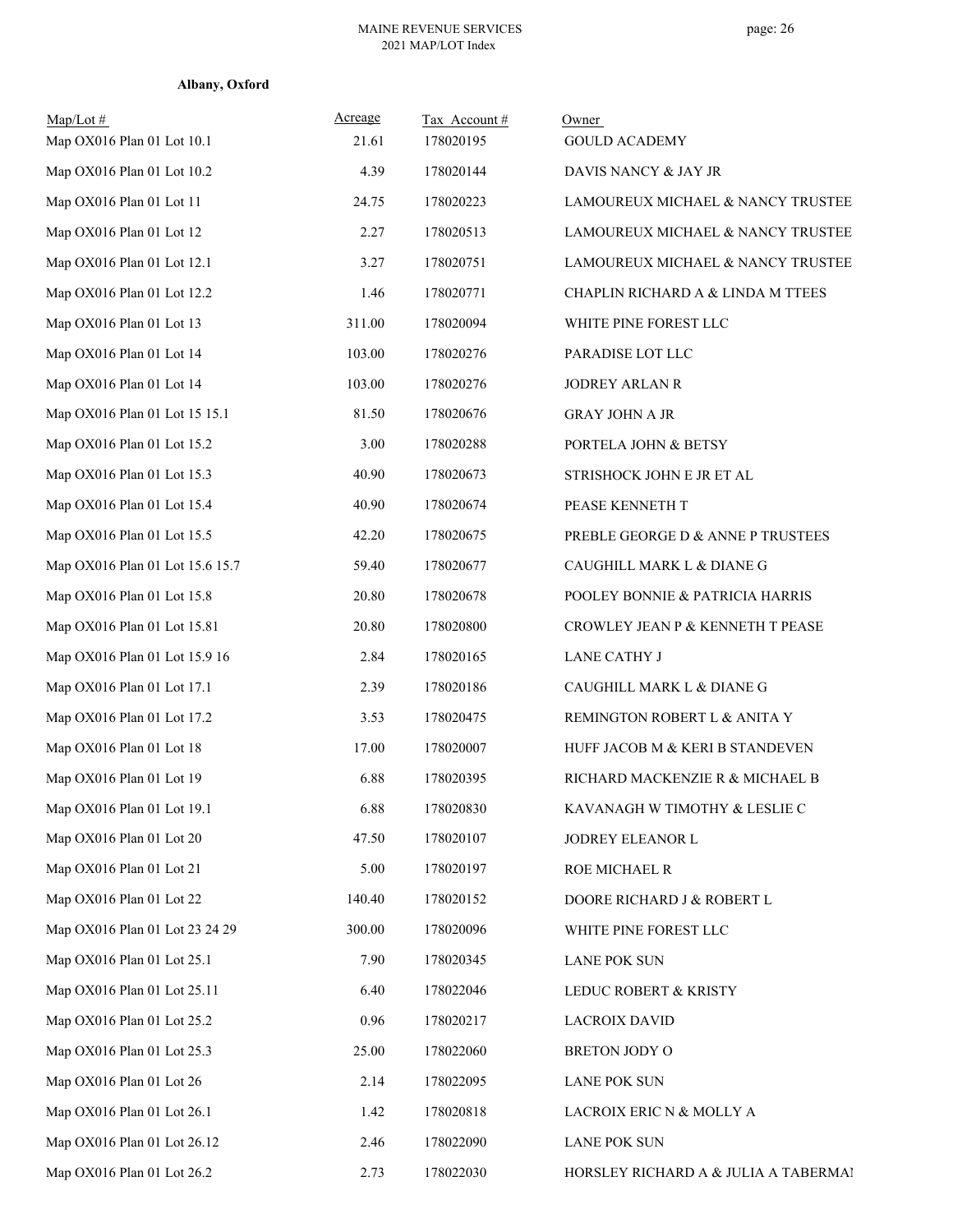| Albany, Oxford |  |
|----------------|--|
|----------------|--|

| $Map/Lot \#$<br>Map OX016 Plan 01 Lot 26.21 | Acreage<br>1.00 | Tax Account#<br>178020819 | Owner<br>TABERMAN JULIA A & RICHARD A HORSLEY |
|---------------------------------------------|-----------------|---------------------------|-----------------------------------------------|
| Map OX016 Plan 01 Lot 26.3                  | 27.86           | 178020521                 | <b>LANE POK SUN</b>                           |
| Map OX016 Plan 01 Lot 27                    | 8.70            | 178020560                 | BRETON JODY O & DAVID K                       |
| Map OX016 Plan 01 Lot 27.1                  | 3.60            | 178020735                 | <b>LANE POK SUN</b>                           |
| Map OX016 Plan 01 Lot 28                    | 2.70            | 178020559                 | <b>BRETON DAVID ANTHONY</b>                   |
| Map OX016 Plan 01 Lot 30                    | 36.00           | 178020477                 | DEARDEN JAMES R & SONJA                       |
| Map OX016 Plan 01 Lot 30.1                  | 0.53            | 178020655                 | MATTHEWS JULIE A                              |
| Map OX016 Plan 01 Lot 30.2                  | 0.39            | 178020654                 | MARSHALL ARTHUR H & ELLEN S                   |
| Map OX016 Plan 01 Lot 31                    | 213.00          | 178020191                 | WHEELER DANNY C ET AL                         |
| Map OX016 Plan 01 Lot 31                    | 213.00          | 178020191                 | HUTCHINS WENDY                                |
| Map OX016 Plan 01 Lot 32.1                  | 79.70           | 178020756                 | ADAMS DOROTHY, ETHEL TURNER & SYLVI           |
| Map OX016 Plan 01 Lot 32.11 32.12 32.2      | 5.06            | 178020334                 | SALWAY NORMA K                                |
| Map OX016 Plan 01 Lot 32.111                | 2.36            | 178022107                 | <b>GARDNER SUSAN M</b>                        |
| Map OX016 Plan 01 Lot 37                    | 10.00           | 178020417                 | MILLS RYAN H                                  |
| Map OX016 Plan 01 Lot 38                    | 2.31            | 178020712                 | WICKEY ROBERT A & JANE E TTEE                 |
| Map OX016 Plan 01 Lot 38.1                  | 0.91            | 178020098                 | PLASSE BRIAN E                                |
| Map OX016 Plan 01 Lot 38.11                 | 1.27            | 178022082                 | PLASSE BRIAN E                                |
| Map OX016 Plan 01 Lot 38.12                 | 1.22            | 178022081                 | PLASSE BRIAN E                                |
| Map OX016 Plan 01 Lot 39 40                 | 80.12           | 178020123                 | CROSS FAMILY PARTNERSHIP                      |
| Map OX016 Plan 01 Lot 41 41.2 141 200       | 6,526.00        | 178022008                 | UNITED STATES OF AMERICA                      |
| Map OX016 Plan 01 Lot 42                    | 0.25            | 178020368                 | ZERBST KENNETH A                              |
| Map OX016 Plan 01 Lot 43                    | 0.25            | 178020257                 | ZERBST KENNETH A                              |
| Map OX016 Plan 01 Lot 44                    | 18.75           | 178020166                 | POLLINO MEGAN CORY & GUY                      |
| Map OX016 Plan 01 Lot 45                    | 95.70           | 178020293                 | <b>BELL BENJAMIN</b>                          |
| Map OX016 Plan 01 Lot 46.1 46.2             | 0.66            | 178020536                 | SAUMUR MICHELLE D & MATT R                    |
| Map OX016 Plan 01 Lot 47.1                  | 2.06            | 178020684                 | BARTLEET ANDREW & CAROLINE BLAIR-SN           |
| Map OX016 Plan 01 Lot 47.2                  | 1.10            | 178022140                 | DELLAVALLE LOUIS A JR                         |
| Map OX016 Plan 01 Lot 48.2                  | 1.64            | 178020407                 | TAYLOR ANGELA MARIE                           |
| Map OX016 Plan 01 Lot 48.3                  | 1.00            | 178020405                 | MARTIN TERRENCE N                             |
| Map OX016 Plan 01 Lot 48.4                  | 2.00            | 178020607                 | WHITE ALBERT & ROBERTA                        |
| Map OX016 Plan 01 Lot 49                    | 6.00            | 178020384                 | LINCOLN JACK MARK, PATRICIA M, RICHAR         |
| Map OX016 Plan 01 Lot 50                    | 4.00            | 178020383                 | LINCOLN JACK MARK, PATRICIA M, RICHAR         |
| Map OX016 Plan 01 Lot 51                    | 0.75            | 178020013                 | PARSONS WILLIAM K & MARIAN L                  |
| Map OX016 Plan 01 Lot 52                    | 6.60            | 178020012                 | WHITE ROBERTA L & DAVID H & THOMAS E          |
| Map OX016 Plan 01 Lot 53                    | 22.50           | 178020739                 | PENLEY & MILLS INC                            |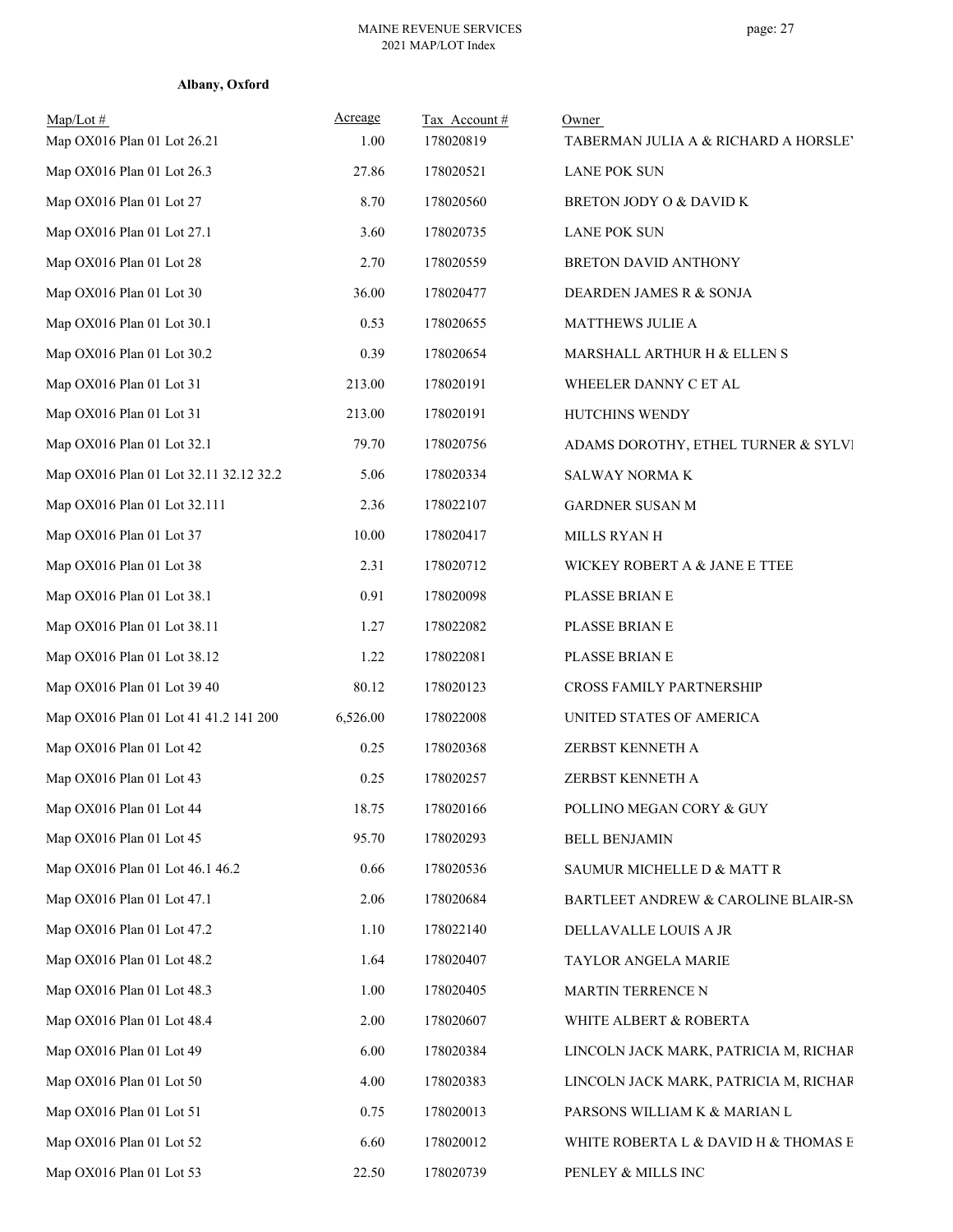| $Map/Lot \#$<br>Map OX016 Plan 01 Lot 54 99 | Acreage<br>18.30 | Tax Account#<br>178020321 | Owner<br>KIMBALL EVELYN              |
|---------------------------------------------|------------------|---------------------------|--------------------------------------|
| Map OX016 Plan 01 Lot 54.1                  | 1.40             | 178022098                 | SONGO POND CEMETERY ASSOCIATION      |
| Map OX016 Plan 01 Lot 55                    | 0.92             | 178020176                 | ROWE DAVID ET AL                     |
| Map OX016 Plan 01 Lot 56                    | 2.40             | 178020774                 | MAINE STATE OF                       |
| Map OX016 Plan 01 Lot 57                    | 0.60             | 178022009                 | <b>GORDON HARLEY</b>                 |
| Map OX016 Plan 01 Lot 58                    | 1.00             | 178020507                 | <b>BUCK CAERI LEEANN</b>             |
| Map OX016 Plan 01 Lot 59                    | 1.77             | 178020403                 | MARTIN GUILFORD J SR MRS ET AL       |
| Map OX016 Plan 01 Lot 60.1                  | 26.17            | 178020324                 | HEATH DUANE J & JOCELYN A            |
| Map OX016 Plan 01 Lot 60.2                  | 0.51             | 178020147                 | MCLEOD ROXY W & DENNIS M             |
| Map OX016 Plan 01 Lot 60.3                  | 0.83             | 178020590                 | <b>GORDON TRACY A &amp; MONICA S</b> |
| Map OX016 Plan 01 Lot 60.4                  | 1.24             | 178020627                 | KIMBALL JOHN A & JOAN E              |
| Map OX016 Plan 01 Lot 60.5                  | 2.02             | 178020604                 | SIMMLER JAMES R & KATHERINE A        |
| Map OX016 Plan 01 Lot 60.6                  | 1.50             | 178020737                 | PARSONS WILLIAM K & MARIAN L         |
| Map OX016 Plan 01 Lot 60.7                  | 2.02             | 178020752                 | ALANSKAS MERIDETH A & STEVEN K       |
| Map OX016 Plan 01 Lot 60.8                  | 2.15             | 178022083                 | HEATH DUANE J & JOCELYNN             |
| Map OX016 Plan 01 Lot 61                    | 2.80             | 178020699                 | DOUGHERTY PHILLIP                    |
| Map OX016 Plan 01 Lot 61.1                  | 2.00             | 178020322                 | TYLER BERTHA A                       |
| Map OX016 Plan 01 Lot 61.2                  | 1.21             | 178020190                 | TYLER BERTHA A                       |
| Map OX016 Plan 01 Lot 61.2                  | $0.00\,$         | 178020636                 | TYLER BERTHA A                       |
| Map OX016 Plan 01 Lot 61.3                  | 1.93             | 178020189                 | <b>GORDON KATHERINE</b>              |
| Map OX016 Plan 01 Lot 61.4                  | 2.80             | 178020605                 | CROCKETT JARROD S & GORDON D         |
| Map OX016 Plan 01 Lot 61.41                 | 3.40             | 178022101                 | <b>GORDON SUSAN M</b>                |
| Map OX016 Plan 01 Lot 61.42                 | 1.00             | 178022141                 | BEAR MOUNTAIN HOLDINGS LLC           |
| Map OX016 Plan 01 Lot 61.5                  | 3.20             | 178020701                 | KIMBALL GEORGE T & GEORGE JR         |
| Map OX016 Plan 01 Lot 61.6                  | 2.37             | 178020700                 | THOMPSON VERNITTA S                  |
| Map OX016 Plan 01 Lot 61.7                  | 0.63             | 178020835                 | KIMBALL RODNEY E                     |
| Map OX016 Plan 01 Lot 62.111                | 33.88            | 178020326                 | <b>GOLAS PAUL TTE</b>                |
| Map OX016 Plan 01 Lot 62.112 62.3           | 0.96             | 178020545                 | SWEETSER JAMES J                     |
| Map OX016 Plan 01 Lot 62.113 62.12          | 7.67             | 178020565                 | KIMBALL RODNEY E                     |
| Map OX016 Plan 01 Lot 62.114                | 11.75            | 178022015                 | WARD BENJAMIN C & BRIAN T & LAURA    |
| Map OX016 Plan 01 Lot 62.115                | 3.25             | 178022066                 | MALLEN MATTHEW J & BRENDA J WHITE    |
| Map OX016 Plan 01 Lot 62.2                  | 1.01             | 178020483                 | FRIAS JOHN                           |
| Map OX016 Plan 01 Lot 62.4                  | 5.20             | 178020628                 | HOYT CHARLES M III & KAREN A         |
| Map OX016 Plan 01 Lot 63 63.1               | 9.30             | 178020574                 | HUTCHINS WENDY                       |
| Map OX016 Plan 01 Lot 63 63.1               | 9.30             | 178020574                 | WHEELER DANNY C & PAULA              |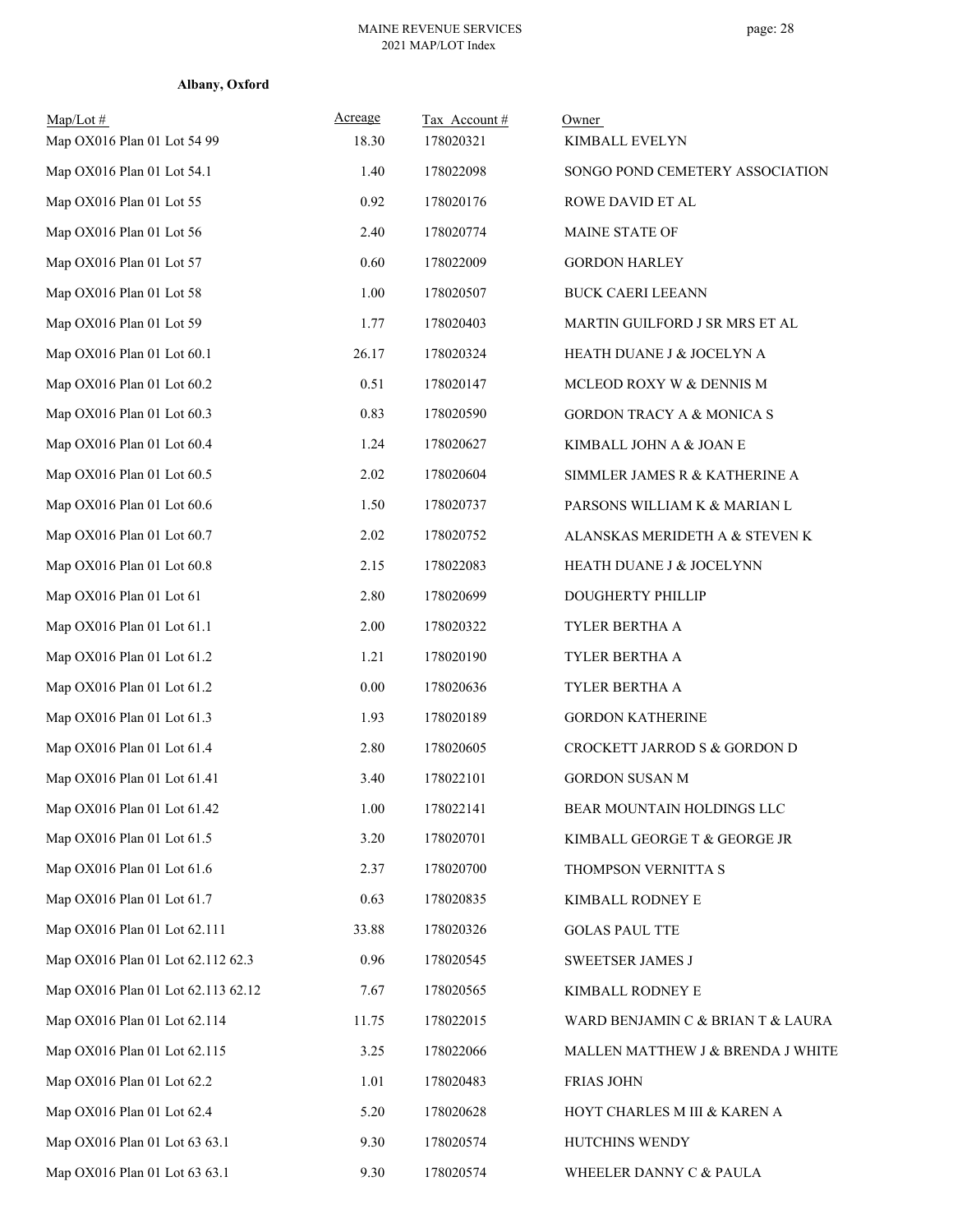| Albany, Oxford |  |
|----------------|--|
|----------------|--|

| $Map/Lot \#$<br>Map OX016 Plan 01 Lot 64 | Acreage<br>99.00 | Tax Account#<br>178020575 | Owner<br>WHEELER DANNY C & PAULA     |
|------------------------------------------|------------------|---------------------------|--------------------------------------|
| Map OX016 Plan 01 Lot 64                 | 99.00            | 178020575                 | HUTCHINS WENDY                       |
| Map OX016 Plan 01 Lot 64.1               | 60.00            | 178020695                 | WHEELER DANNY C & PAULA ET AL        |
| Map OX016 Plan 01 Lot 65                 | 1.20             | 178020150                 | ISHAM LINDA, EDNA MCCARTHY, MARYBET  |
| Map OX016 Plan 01 Lot 66 67 68           | 62.45            | 178020572                 | ISHAM DONALD R & MARY M              |
| Map OX016 Plan 01 Lot 69                 | 1.75             | 178020297                 | ISHAM DONALD R & MARY M              |
| Map OX016 Plan 01 Lot 70                 | 219.00           | 178020307                 | KIMBALL DAVIS W                      |
| Map OX016 Plan 01 Lot 70.1 77.1 78       | 15.00            | 178022103                 | CROCKETT GEORGE L                    |
| Map OX016 Plan 01 Lot 71 72              | 188.00           | 178020494                 | WEYERHAEUSER COMPANY                 |
| Map OX016 Plan 01 Lot 73 77              | 227.70           | 178022126                 | RICE SHELDON A, JAIDYN T & DALTON A  |
| Map OX016 Plan 01 Lot 74 75.1 75.3       | 168.30           | 178020662                 | CROCKETT GEORGE L                    |
| Map OX016 Plan 01 Lot 75.2               | 1.80             | 178020090                 | PETRUCCI WILLIAM & J CARLSON         |
| Map OX016 Plan 01 Lot 75.31 75.11        | 17.70            | 178022100                 | RICE SHELDON A, JAIDYN T & DALTON A  |
| Map OX016 Plan 01 Lot 76                 | 0.17             | 178020037                 | <b>CLOUD NICOLE E</b>                |
| Map OX016 Plan 01 Lot 79                 | 5.00             | 178022036                 | MERRILL STACEY L & JAMES A           |
| Map OX016 Plan 01 Lot 79.1               | 20.00            | 178020117                 | CHAPMAN ROBERT A SR                  |
| Map OX016 Plan 01 Lot 79.11              | 30.00            | 178022047                 | HODGKINS JERRY                       |
| Map OX016 Plan 01 Lot 80                 | 8.00             | 178020295                 | CHAPMAN ROBERT A SR                  |
| Map OX016 Plan 01 Lot 81                 | 15.00            | 178020020                 | AYLWARD EVELYN ESTATE OF             |
| Map OX016 Plan 01 Lot 82                 | 0.46             | 178020400                 | HANNON ALICE M                       |
| Map OX016 Plan 01 Lot 83                 | 1.00             | 178020775                 | MAINE STATE OF                       |
| Map OX016 Plan 01 Lot 84 123             | 201.00           | 178020458                 | <b>CUMMINGS DANIEL L PR</b>          |
| Map OX016 Plan 01 Lot 85.1 85.2          | 23.37            | 178020500                 | MOSLEY REBECCA E                     |
| Map OX016 Plan 01 Lot 85.11              | 5.83             | 178022025                 | WILSON BETSY A                       |
| Map OX016 Plan 01 Lot 86.1               | 145.50           | 178020670                 | KIMBALL JOHN A                       |
| Map OX016 Plan 01 Lot 86.2               | 1.37             | 178020103                 | DAME CHRISTINE A                     |
| Map OX016 Plan 01 Lot 86.21              | 1.00             | 178022130                 | TUTTLE ROBERT                        |
| Map OX016 Plan 01 Lot 86.3               | 1.50             | 178020713                 | <b>FARRIS JO-ANN R</b>               |
| Map OX016 Plan 01 Lot 86.4               | 1.00             | 178020803                 | HOWARD MADELINE                      |
| Map OX016 Plan 01 Lot 86.41              | 0.50             | 178022133                 | TUTTLE ROBERT                        |
| Map OX016 Plan 01 Lot 86.5               | 11.50            | 178020768                 | MORSE DARLENE                        |
| Map OX016 Plan 01 Lot 86.6 86.7          | 43.10            | 178020790                 | MORSE DANA D & DARLENE D             |
| Map OX016 Plan 01 Lot 86.8               | 41.00            | 178020834                 | JANARELLI MELANIE JEAN & ALLEN GARDI |
| Map OX016 Plan 01 Lot 87.1               | 70.00            | 178020320                 | YENOM REVOCABLE TRUST                |
| Map OX016 Plan 01 Lot 87.2 87.3          | 14.76            | 178020046                 | SPROLES PATRICIA PR                  |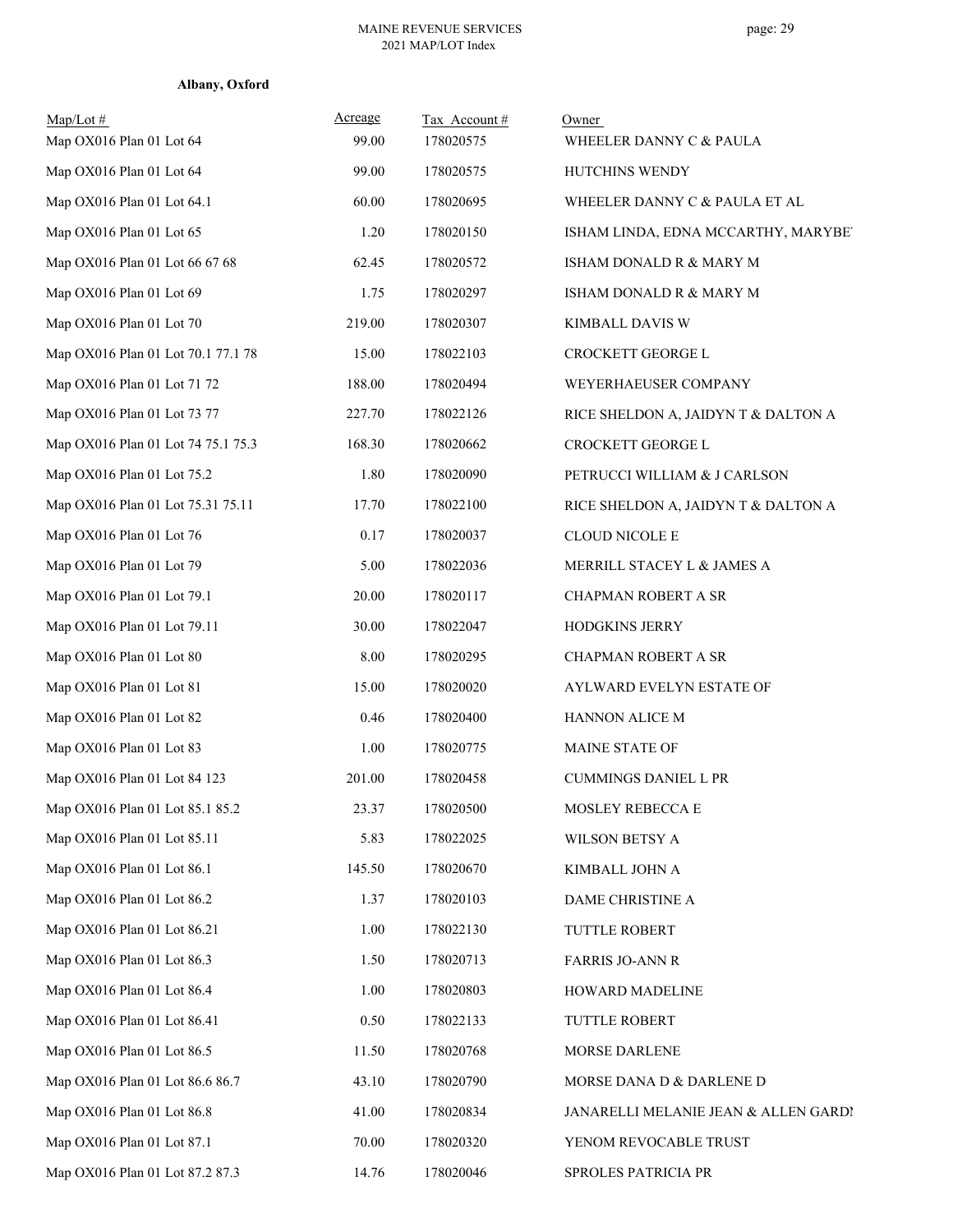| Albany, Oxford |
|----------------|
|                |

| $Map/Lot \#$<br>Map OX016 Plan 01 Lot 87.4 | Acreage<br>2.00 | Tax Account#<br>178020792 | Owner<br>THURSTON LESLIE L          |
|--------------------------------------------|-----------------|---------------------------|-------------------------------------|
| Map OX016 Plan 01 Lot 88                   | 0.30            | 178020026                 | MERRILL HOLLY C                     |
| Map OX016 Plan 01 Lot 89                   | 0.75            | 178020108                 | DOOEN ANDREW A                      |
| Map OX016 Plan 01 Lot 90                   | 0.17            | 178020550                 | KEYBANK NATIONAL ASSOCIATION        |
| Map OX016 Plan 01 Lot 91                   | 4.00            | 178020156                 | <b>BLAISDELL MACY J</b>             |
| Map OX016 Plan 01 Lot 92.11                | 10.30           | 178020317                 | LYONS DAVID E & DELORES L           |
| Map OX016 Plan 01 Lot 92.12 92.2           | 11.83           | 178020520                 | LAVALLE ELIZABETH S                 |
| Map OX016 Plan 01 Lot 92.3                 | 3.00            | 178020302                 | SUMNER SHANNON & LISA A             |
| Map OX016 Plan 01 Lot 92.4                 | 1.50            | 178020485                 | REYNOLDS LAURIE H                   |
| Map OX016 Plan 01 Lot 93                   | 0.50            | 178020350                 | LAPHAM ELIZABETH C                  |
| Map OX016 Plan 01 Lot 94                   | 54.83           | 178020374                 | KEACH SHIRLEY A                     |
| Map OX016 Plan 01 Lot 94.1 94.3 94.4       | 17.81           | 178020791                 | LAPHAM TIMOTHY H & CORY D           |
| Map OX016 Plan 01 Lot 94.11                | 1.19            | 178020597                 | LAPHAM ELIZABETH C                  |
| Map OX016 Plan 01 Lot 94.12                | 2.00            | 178022089                 | <b>LAPHAM JEREMY</b>                |
| Map OX016 Plan 01 Lot 94.2                 | 0.25            | 178022149                 | STATE OWNED TAX ACQUIRED 2019       |
| Map OX016 Plan 01 Lot 94.5                 | 16.53           | 178020804                 | FOLSOM ROBERT T SR & DONNA L        |
| Map OX016 Plan 01 Lot 94.51                | 1.22            | 178022096                 | ALOISIO JOSEPH JR & ALISON B        |
| Map OX016 Plan 01 Lot 94.6                 | 3.00            | 178022038                 | ANDRADE DANIEL & GRACIELA           |
| Map OX016 Plan 01 Lot 96                   | 3.70            | 178022127                 | LYONS DAVID E, DELORIS L & JASON E  |
| Map OX016 Plan 01 Lot 97                   | 4.00            | 178020203                 | <b>SMITH EBEN S</b>                 |
| Map OX016 Plan 01 Lot 98                   | 4.90            | 178020666                 | WILSON DEAN S & JANE F              |
| Map OX016 Plan 01 Lot 98.1 98.2            | 2.10            | 178020833                 | FREDETTE JEREMY                     |
| Map OX016 Plan 01 Lot 98.3                 | 1.00            | 178022069                 | HILL TIMOTHY                        |
| Map OX016 Plan 01 Lot 100.1 100.11         | 25.00           | 178020596                 | FRANCOEUR DONALD R & HEIDI L        |
| Map OX016 Plan 01 Lot 100.2                | 18.30           | 178020608                 | UNITED STATES OF AMERICA            |
| Map OX016 Plan 01 Lot 101                  | 0.25            | 178020181                 | KAVANAUGH WADE                      |
| Map OX016 Plan 01 Lot 102                  | 50.34           | 178020318                 | PASSAMAQUODDY INDIAN RESERVATION    |
| Map OX016 Plan 01 Lot 102.1                | 50.00           | 178020740                 | PENLEY & MILLS INC                  |
| Map OX016 Plan 01 Lot 103                  | 0.50            | 178020375                 | LYONS DAVID E, DELORIS L & JASON E  |
| Map OX016 Plan 01 Lot 104                  | 20.27           | 178020372                 | LAPHAM NORMAN E                     |
| Map OX016 Plan 01 Lot 104.1                | 5.23            | 178022145                 | <b>COLBY CARL</b>                   |
| Map OX016 Plan 01 Lot 106                  | 1.10            | 178020429                 | HURD CHARLES R JR & DONNA L MALLAHY |
| Map OX016 Plan 01 Lot 106.1                | 1.15            | 178022058                 | WHITNEY STEVEN M & DONNA L          |
| Map OX016 Plan 01 Lot 107                  | 2.82            | 178020371                 | HOWARD ANNA M                       |
| Map OX016 Plan 01 Lot 108 108.1            | 3.90            | 178020369                 | LAPHAM BYRON S & DONNA L            |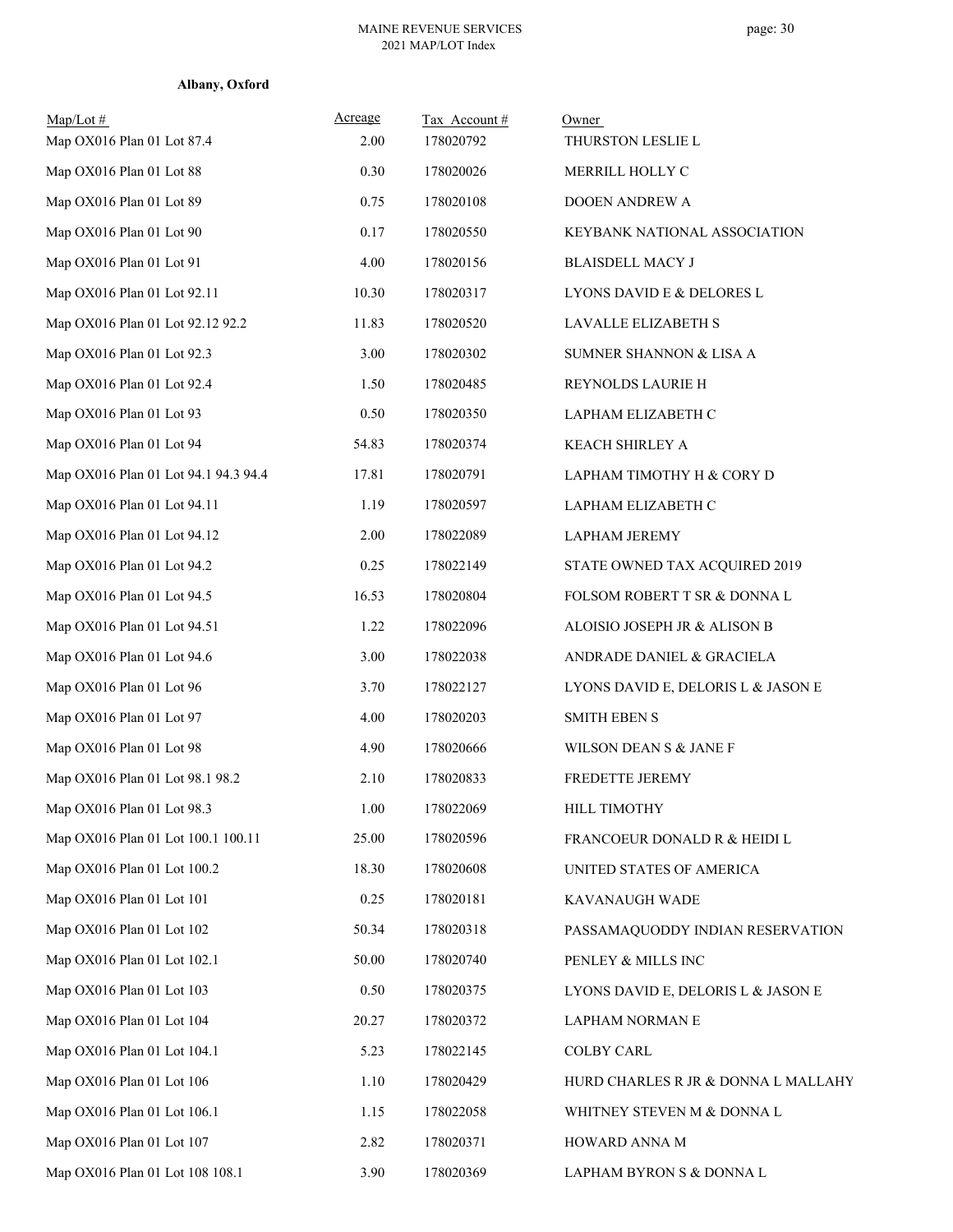| Map/Lot #<br>Map OX016 Plan 01 Lot 109 | Acreage<br>1.40 | Tax Account#<br>178020370 | Owner<br><b>CONERY ROBERT JR</b>           |
|----------------------------------------|-----------------|---------------------------|--------------------------------------------|
| Map OX016 Plan 01 Lot 110              | 2.50            | 178020463                 | <b>MARTIN ERIC D</b>                       |
| Map OX016 Plan 01 Lot 111              | 6.30            | 178020365                 | MORIN ANTHONY K PER REP                    |
| Map OX016 Plan 01 Lot 112 113          | 25.00           | 178020352                 | <b>BARNARD RICHARD</b>                     |
| Map OX016 Plan 01 Lot 114              | 8.79            | 178020332                 | SAMPSON NEIL & DIANE                       |
| Map OX016 Plan 01 Lot 115              | 72.00           | 178022071                 | RICHARD A DOUGLASS INC                     |
| Map OX016 Plan 01 Lot 115.1            | 29.00           | 178022072                 | RICHARD A DOUGLASS INC                     |
| Map OX016 Plan 01 Lot 116              | 0.59            | 178020487                 | ROBINSON CHRISTOPHER J & CASEY S           |
| Map OX016 Plan 01 Lot 117              | 20.00           | 178020486                 | ROBINSON CHRISTOPHER J & CASEY S           |
| Map OX016 Plan 01 Lot 118              | 7.50            | 178020549                 | THORNLEY RICHARD H                         |
| Map OX016 Plan 01 Lot 119 126 127      | 1,622.00        | 178020234                 | NORTHERN RETREAT LLC                       |
| Map OX016 Plan 01 Lot 120              | 0.75            | 178020524                 | SIMMONDS ROY M III                         |
| Map OX016 Plan 01 Lot 121              | 30.00           | 178020347                 | KIMBALL RODNEY E                           |
| Map OX016 Plan 01 Lot 122              | 21.00           | 178020178                 | SPENCER BRYAN R & CLARE C MCDERMOT         |
| Map OX016 Plan 01 Lot 124              | 1.54            | 178020579                 | MERRILL CHRISTOPHER O                      |
| Map OX016 Plan 01 Lot 125              | 220.00          | 178020128                 | FONTAINE MICHAEL F & RICHARD L             |
| Map OX016 Plan 01 Lot 127.1            | 85.00           | 178022077                 | NORTHERN RETREAT LLC                       |
| Map OX016 Plan 01 Lot 128              | 35.00           | 178020016                 | ANDREWS LINWOOD C                          |
| Map OX016 Plan 01 Lot 129.1            | 86.53           | 178020292                 | OLEARY SHANE M                             |
| Map OX016 Plan 01 Lot 129.11 130       | 1.02            | 178022004                 | ALBANY IMPROVEMENT ASSOC                   |
| Map OX016 Plan 01 Lot 129.2            | 3.38            | 178020244                 | MEDEIROS JOHN J & ROBYN A                  |
| Map OX016 Plan 01 Lot 131              | 0.15            | 178020149                 | KIMBALL RICHARD                            |
| Map OX016 Plan 01 Lot 132              | 36.00           | 178020122                 | CROSS FAMILY PARTNERSHIP                   |
| Map OX016 Plan 01 Lot 133              | 1.00            | 178020569                 | WESTLEIGH ERNEST E ET AL                   |
| Map OX016 Plan 01 Lot 134.1            | 14.41           | 178020711                 | CORRIVEAU FERNAND F & HOLLE A              |
| Map OX016 Plan 01 Lot 134.11           | 0.59            | 178022155                 | <b>DELEA NOAH</b>                          |
| Map OX016 Plan 01 Lot 134.2            | 2.00            | 178020254                 | <b>HOWARD PETER P JR</b>                   |
| Map OX016 Plan 01 Lot 135              | 0.62            | 178020124                 | CROSS FAMILY PARTNERSHIP                   |
| Map OX016 Plan 01 Lot 136              | 19.00           | 178020092                 | CENTANNI ANGELO G & GRACE P ET AL          |
| Map OX016 Plan 01 Lot 137 137.5        | 65.00           | 178020650                 | <b>OUELLETTE DAVID R &amp; AMY C ET AL</b> |
| Map OX016 Plan 01 Lot 137.10           | 40.00           | 178020641                 | ANDERSON PETER C & PAMELA V                |
| Map OX016 Plan 01 Lot 137.1            | 7.10            | 178020799                 | COLLEY MICHAEL R                           |
| Map OX016 Plan 01 Lot 137.11           | 27.90           | 178020642                 | BENNETT LEROY C JR                         |
| Map OX016 Plan 01 Lot 137.111          | 12.10           | 178022121                 | OVERCASH CARL D                            |
| Map OX016 Plan 01 Lot 137.12           | 41.00           | 178020648                 | LAFLOTTE DAVID & PATRICIA FITCH ET AL      |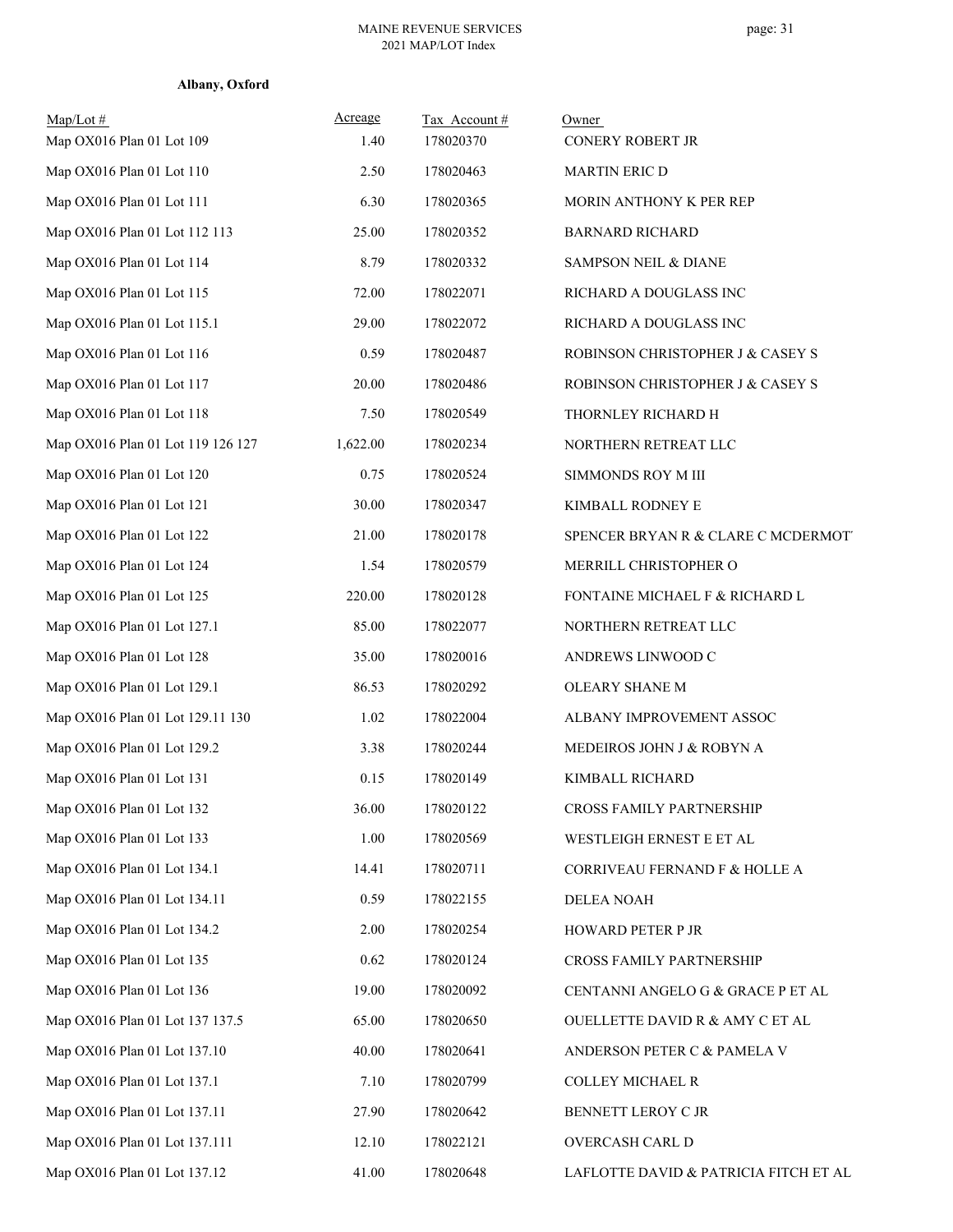| $Map/Lot \#$<br>Map OX016 Plan 01 Lot 137.13 | Acreage<br>2.40 | Tax Account#<br>178020680 | Owner<br>O'BRIEN CAROLYN TTE         |
|----------------------------------------------|-----------------|---------------------------|--------------------------------------|
| Map OX016 Plan 01 Lot 137.14                 | 7.10            | 178022080                 | WHEELER JOSEPH I                     |
| Map OX016 Plan 01 Lot 137.2                  | 40.00           | 178020631                 | GREEN AMY R & WARREN J BOUCHANAN     |
| Map OX016 Plan 01 Lot 137.3                  | 81.00           | 178020632                 | GEANNARIS GEORGE SOTO & LORRAINE     |
| Map OX016 Plan 01 Lot 137.4                  | 15.00           | 178020645                 | NORTHERN RETREAT LLC                 |
| Map OX016 Plan 01 Lot 137.6                  | 40.00           | 178020644                 | <b>WALSH JOHN R</b>                  |
| Map OX016 Plan 01 Lot 137.7                  | 40.00           | 178020640                 | FRANCIS LEO L                        |
| Map OX016 Plan 01 Lot 137.8                  | 40.00           | 178020495                 | LATOUF W GREGORY & THOMAS C          |
| Map OX016 Plan 01 Lot 137.9                  | 12.60           | 178020649                 | MANKO FAMILY REVOCABLE TRUST         |
| Map OX016 Plan 01 Lot 138 142                | 201.87          | 178020291                 | NORTHERN RETREAT LLC                 |
| Map OX016 Plan 01 Lot 139                    | 84.00           | 178020498                 | COLE LAND MANAGERS INC               |
| Map OX016 Plan 01 Lot 140                    | 308.00          | 178020097                 | MG FOREST ASSETS LLC                 |
| Map OX016 Plan 01 Lot 143                    | 2.00            | 178020373                 | RICHARD A DOUGLASS INC               |
| Map OX016 Plan 01 Lot 144                    | 96.00           | 178020313                 | NORTHERN RETREAT LLC                 |
| Map OX016 Plan 01 Lot 144.1                  | 76.00           | 178020838                 | DOUGLASS RICHARD A INC               |
| Map OX016 Plan 01 Lot 145                    | 3.20            | 178020312                 | NORTHERN RETREAT LLC                 |
| Map OX016 Plan 01 Lot 146                    | 3.00            | 178020724                 | ARSENAULT DAVID & KARIN              |
| Map OX016 Plan 01 Lot 146.1                  | 2.00            | 178020154                 | <b>LELANSKY EVAN</b>                 |
| Map OX016 Plan 01 Lot 147.1                  | 2.65            | 178020349                 | NAPPI MICHAEL L JR & JANINE A LANG   |
| Map OX016 Plan 01 Lot 147.2                  | 3.36            | 178020344                 | NORTHERN RETREAT LLC                 |
| Map OX016 Plan 01 Lot 148                    | 70.00           | 178020616                 | KIMBALL JOHN A                       |
| Map OX016 Plan 01 Lot 148.1                  | 26.05           | 178022097                 | NORTHERN RETREAT LLC                 |
| Map OX016 Plan 01 Lot 148.2                  | 1.15            | 178020617                 | BUCK ROSE M & EARL G HOPKINS         |
| Map OX016 Plan 01 Lot 149                    | 151.80          | 178020340                 | KIMBALL JOHN A                       |
| Map OX016 Plan 01 Lot 150.1                  | 74.00           | 178020335                 | KIMBALL JOHN A                       |
| Map OX016 Plan 01 Lot 150.2                  | 2.00            | 178020474                 | KIMBALL JAMES A                      |
| Map OX016 Plan 01 Lot 150.3                  | 0.80            | 178020476                 | <b>DELEA NOAH</b>                    |
| Map OX016 Plan 01 Lot 150.5 151              | 2.10            | 178020798                 | KIMBALL JOHN A & JOAN E              |
| Map OX016 Plan 01 Lot 150.51 151.1           | 4.13            | 178022114                 | BURRILL RICHARD S & JILLIAN E        |
| Map OX016 Plan 01 Lot 152 154.2              | 0.95            | 178020755                 | SABINS JOSEPH E & NANCY L            |
| Map OX016 Plan 01 Lot 153                    | 5.00            | 178020390                 | WHITE ALBERTA M & JOSEPH E & RODNEY. |
| Map OX016 Plan 01 Lot 154                    | 22.00           | 178020577                 | WHITE RODNEY J & LORIE               |
| Map OX016 Plan 01 Lot 154.1                  | 0.46            | 178020742                 | OXFORD WEST TELEPHONE CO             |
| Map OX016 Plan 01 Lot 154.21                 | 2.50            | 178020761                 | LEONARD BERTON E JR                  |
| Map OX016 Plan 01 Lot 155 156.1              | 105.00          | 178020015                 | ANDREWS LINWOOD C                    |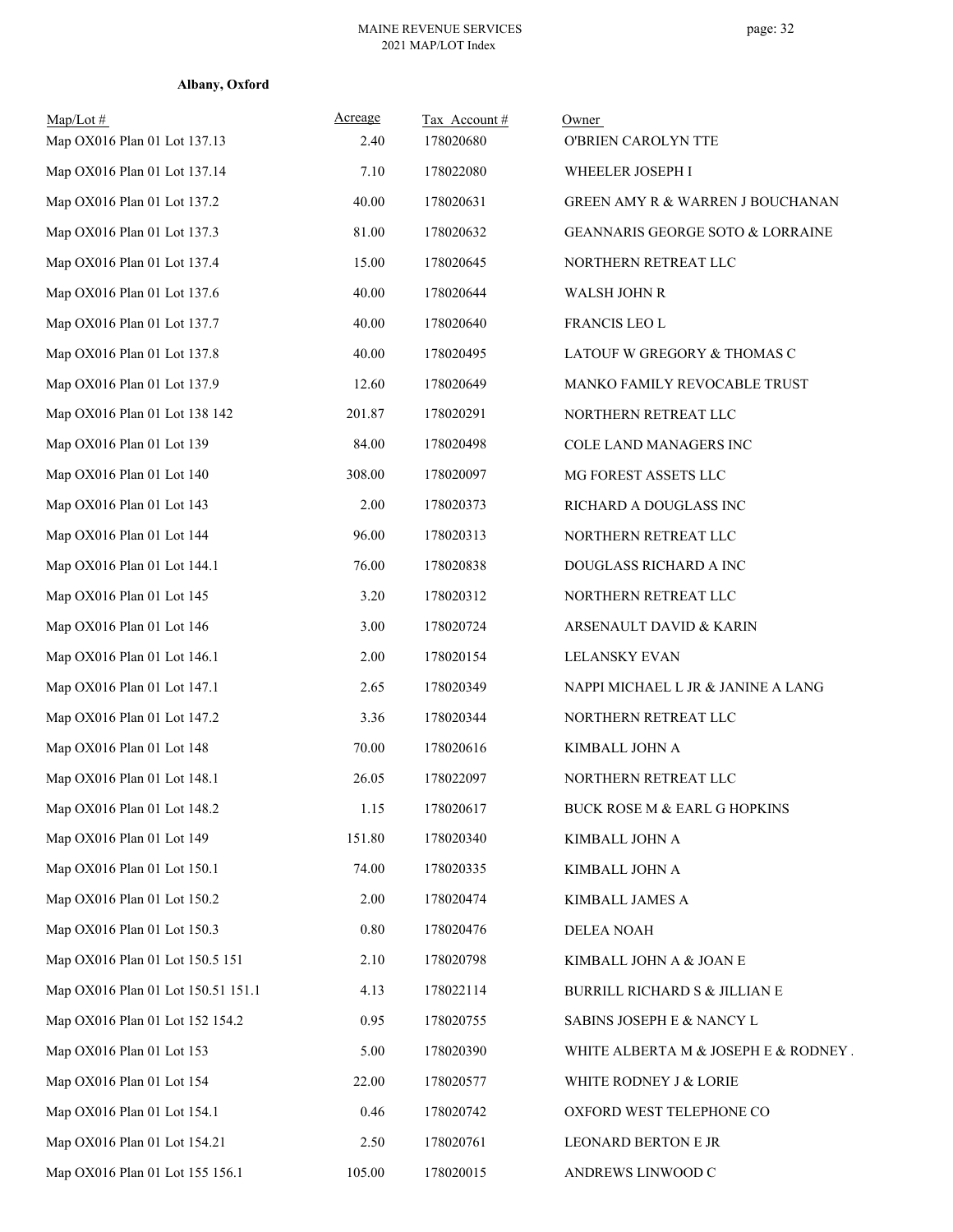| Albany, Oxford |  |
|----------------|--|
|----------------|--|

| $Map/Lot \#$<br>Map OX016 Plan 01 Lot 155.1     | Acreage<br>1.00 | Tax Account#<br>178020017 | Owner<br><b>SAWYER SALLY</b>         |
|-------------------------------------------------|-----------------|---------------------------|--------------------------------------|
| Map OX016 Plan 01 Lot 156.2                     | 2.00            | 178020228                 | SAWYER SALLY S                       |
| Map OX016 Plan 01 Lot 156.21 156.3              | 2.47            | 178020611                 | KAVANAGH W TIMOTHY & LESLIE C        |
| Map OX016 Plan 01 Lot 157                       | 18.90           | 178020406                 | HOOPER BARBARA & BRADLEY D           |
| Map OX016 Plan 01 Lot 157.1                     | 3.00            | 178022105                 | HOOPER CHRISTOPHER E                 |
| Map OX016 Plan 01 Lot 158.1                     | 240.10          | 178020126                 | NORTHERN RETREAT LLC                 |
| Map OX016 Plan 01 Lot 158.2 Plan 02 Lot<br>50.1 | 13.09           | 178020839                 | HUNT DAVID A & ROBERTA S             |
| Map OX016 Plan 01 Lot 159 160                   | 276.00          | 178020127                 | NORTHERN RETREAT LLC                 |
| Map OX016 Plan 01 Lot 159.1                     | 10.00           | 178022088                 | REDDOCH JAMES S JR & KATHERINE TRUST |
| Map OX016 Plan 01 Lot 161                       | 269.00          | 178020143                 | 3H HARDWOODS LLC                     |
| Map OX016 Plan 01 Lot 162                       | 3.00            | 178020120                 | <b>CRAWFORD BERNARD</b>              |
| Map OX016 Plan 01 Lot 163 164 165               | 23.00           | 178020025                 | 3H HARDWOODS LLC                     |
| Map OX016 Plan 01 Lot 165.1                     | 5.50            | 178022078                 | MAYNARD JEFFERY C & SUSAN            |
| Map OX016 Plan 01 Lot 166                       | 23.00           | 178020242                 | PARKER JAIME O ET AL                 |
| Map OX016 Plan 01 Lot 166.1                     | 40.00           | 178020824                 | SIMONS GEORGE B & SUSAN B WORON TRU  |
| Map OX016 Plan 01 Lot 167                       | 37.00           | 178020388                 | MAHONEY JOHN I, ALISON KAMAR         |
| Map OX016 Plan 01 Lot 168                       | 340.00          | 178020496                 | MG FOREST ASSETS LLC                 |
| Map OX016 Plan 02 Lot 1                         | 40.00           | 178020138                 | MIONE SUSAN                          |
| Map OX016 Plan 02 Lot 1.1                       | 65.00           | 178022086                 | <b>DAVIE JAMES</b>                   |
| Map OX016 Plan 02 Lot 2.1                       | 895.00          | 178020002                 | MURRAY STEVEN G                      |
| Map OX016 Plan 02 Lot 2.2                       | 70.00           | 178020003                 | MURRAY STEVEN G                      |
| Map OX016 Plan 02 Lot 3                         | 100.00          | 178020325                 | HATFIELD RICHARD A & CATHERINE M TRU |
| Map OX016 Plan 02 Lot 3.2                       | 40.29           | 178020623                 | DIGIOVANNI PAMELA R                  |
| Map OX016 Plan 02 Lot 3.3                       | 24.88           | 178020646                 | LARUE DAVID D & AMANDA J             |
| Map OX016 Plan 02 Lot 3.31 3.32                 | 3.12            | 178022018                 | LARUE DAVID D & AMANDA J             |
| Map OX016 Plan 02 Lot 3.4                       | 40.00           | 178020647                 | <b>QUIGG PATRICK J</b>               |
| Map OX016 Plan 02 Lot 4 5                       | 2.10            | 178020438                 | NYMAN JOHN M                         |
| Map OX016 Plan 02 Lot 6.1 6.2                   | 54.00           | 178020232                 | 3H HARDWOODS LLC                     |
| Map OX016 Plan 02 Lot 6.11                      | 1.75            | 178020744                 | 3H HARDWOODS LLC                     |
| Map OX016 Plan 02 Lot 7 10.1 19 20              | 17.42           | 178020446                 | 3H HARDWOODS LLC                     |
| Map OX016 Plan 02 Lot 8 8.1                     | 4.35            | 178020443                 | LAMOREAU EARL JR                     |
| Map OX016 Plan 02 Lot 9                         | 1.38            | 178020179                 | THURSTON HOLLY                       |
| Map OX016 Plan 02 Lot 10                        | 10.05           | 178020230                 | HATSTAT CHRIS E                      |
| Map OX016 Plan 02 Lot 10.11                     | 0.50            | 178022135                 | HATSTAT EVERETT E                    |
| Map OX016 Plan 02 Lot 11                        | 0.23            | 178020581                 | NEWCOMB KAY E PER REP                |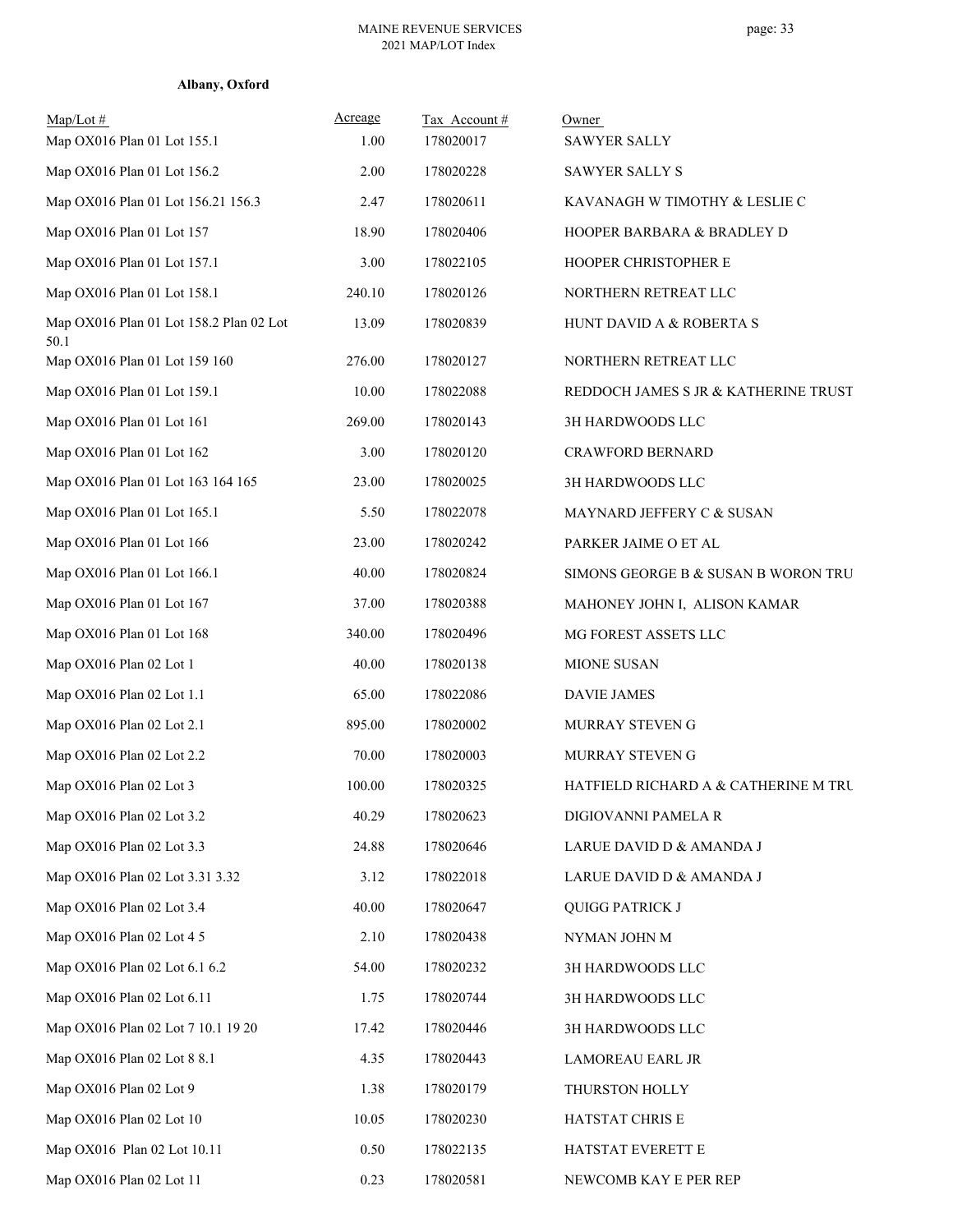| $Map/Lot \#$<br>Map OX016 Plan 02 Lot 12 | Acreage<br>2.06 | Tax Account#<br>178020158 | Owner<br>HASKELL STEPHEN E           |
|------------------------------------------|-----------------|---------------------------|--------------------------------------|
| Map OX016 Plan 02 Lot 13                 | 1.60            | 178020136                 | <b>SCULLY ELIZABETH A</b>            |
| Map OX016 Plan 02 Lot 14 15 21           | 26.43           | 178020231                 | 3H HARDWOODS LLC                     |
| Map OX016 Plan 02 Lot 16 17              | 0.44            | 178020381                 | HOYT COLLEEN M                       |
| Map OX016 Plan 02 Lot 18                 | 2.50            | 178020410                 | MAINE STATE OF (IF&W)                |
| Map OX016 Plan 02 Lot 22 23 24 27 67     | 245.00          | 178020462                 | KIMBALL DAVIS W                      |
| Map OX016 Plan 02 Lot 25                 | 12.70           | 178020431                 | OBRIEN ROBERT C & MICHAELA CASEY     |
| Map OX016 Plan 02 Lot 25.1 26            | 2.00            | 178020263                 | HAMILTON SCOTT G & LYNDA D           |
| Map OX016 Plan 02 Lot 28                 | 0.23            | 178020296                 | KERR REBECCA G, DAVID H HUTCHINS &   |
| Map OX016 Plan 02 Lot 29                 | 48.89           | 178020378                 | WARD DIANNE & WYATT                  |
| Map OX016 Plan 02 Lot 30                 | 3.00            | 178022091                 | THE INHABITANTS OF THE COUNTY OF OXF |
| Map OX016 Plan 02 Lot 31.1               | 11.00           | 178020479                 | SHAW RAYMOND W & WENDI J             |
| Map OX016 Plan 02 Lot 31.2               | 34.70           | 178020330                 | WRIGHT DONALD F & EILEEN P           |
| Map OX016 Plan 02 Lot 31.21              | 3.00            | 178022021                 | SANTOS TINA M & THOMAS J             |
| Map OX016 Plan 02 Lot 31.3               | 3.30            | 178020329                 | PHANEUF ROBERT & JULIE A             |
| Map OX016 Plan 02 Lot 32                 | 6.00            | 178020041                 | TANGUAY EUGENE & LORRAINE            |
| Map OX016 Plan 02 Lot 33                 | 55.00           | 178020339                 | BARKER BRUCE W & JANICE L TRUSTEE    |
| Map OX016 Plan 02 Lot 33.1               | 44.00           | 178020694                 | MAILLET HEATHER M & JORDAN V ALLY    |
| Map OX016 Plan 02 Lot 33.11              | 7.00            | 178022040                 | DAVIS ERIC B                         |
| Map OX016 Plan 02 Lot 34                 | 2.00            | 178020196                 | <b>BUCK ANDREW J &amp; EMILY S</b>   |
| Map OX016 Plan 02 Lot 34.1               | 2.00            | 178020780                 | QUALEY JOSEPH S & JILL M             |
| Map OX016 Plan 02 Lot 34.2               | 20.00           | 178022059                 | ANGELL VERA A                        |
| Map OX016 Plan 02 Lot 35                 | 0.59            | 178020366                 | <b>LANE ALANNA</b>                   |
| Map OX016 Plan 02 Lot 36                 | 29.00           | 178020245                 | MARQUES ANTONIO & MARIA              |
| Map OX016 Plan 02 Lot 36.1               | 3.07            | 178020777                 | FALL SAWYER GRETCHEN                 |
| Map OX016 Plan 02 Lot 37                 | 2.75            | 178020585                 | MARQUES ANTONIO & MARIA              |
| Map OX016 Plan 02 Lot 38                 | 4.00            | 178020255                 | ROBERTSON KENNETH & RHONDA           |
| Map OX016 Plan 02 Lot 39                 | 1.20            | 178022002                 | TRUSTEES OF ALBANY CONG CHURCH       |
| Map OX016 Plan 02 Lot 40                 | 0.60            | 178022001                 | HUNTS CORNER CHURCH                  |
| Map OX016 Plan 02 Lot 41                 | 12.50           | 178020461                 | VINCENT RYAN D & MARYA L             |
| Map OX016 Plan 02 Lot 42 42.1            | 2.90            | 178020460                 | SANTMIRE LAUREL TRUSTEE              |
| Map OX016 Plan 02 Lot 42.12 42.2         | 5.00            | 178022013                 | ANGELL JEREMY S                      |
| Map OX016 Plan 02 Lot 43                 | 5.40            | 178020518                 | PATRICK WILLIAM G                    |
| Map OX016 Plan 02 Lot 43.1               | 6.40            | 178022075                 | PATRICK WILLIAM                      |
| Map OX016 Plan 02 Lot 44                 | 2.91            | 178020511                 | SANTMIRE LAUREL TRUSTEE              |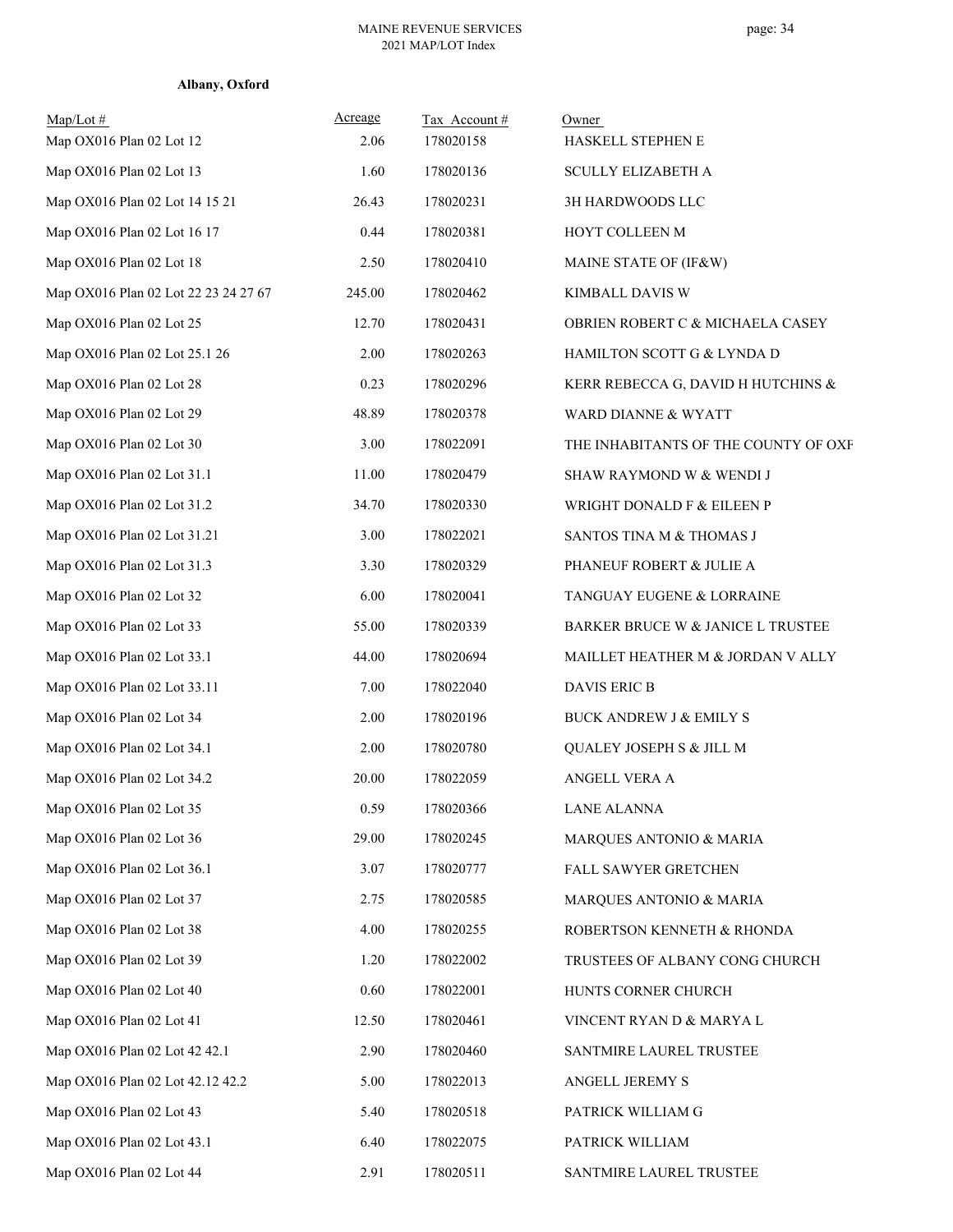| Albany, Oxford |
|----------------|
|                |

| $Map/Lot \#$<br>Map OX016 Plan 02 Lot 45 | Acreage<br>6.55 | Tax Account#<br>178020157 | Owner<br>SANTMIRE LAUREL TRUSTEE     |
|------------------------------------------|-----------------|---------------------------|--------------------------------------|
| Map OX016 Plan 02 Lot 46.1               | 0.95            | 178020274                 | JAYNES HOLLY A & STEVEN A SR         |
| Map OX016 Plan 02 Lot 46.2               | 2.95            | 178020578                 | EVANGELISTA JULIO                    |
| Map OX016 Plan 02 Lot 47 48              | 1.46            | 178020544                 | <b>HAMEL VALERIE S</b>               |
| Map OX016 Plan 02 Lot 49                 | 4.10            | 178020561                 | <b>HUNT DIANNE</b>                   |
| Map OX016 Plan 02 Lot 49.1               | 3.64            | 178022064                 | <b>RUHLIN ANNIKA R</b>               |
| Map OX016 Plan 02 Lot 50 56              | 188.75          | 178020249                 | NORTHERN RETREAT LLC                 |
| Map OX016 Plan 02 Lot 51                 | 2.25            | 178020036                 | BEAN MAUDE M HEIRS                   |
| Map OX016 Plan 02 Lot 51.1               | 120.00          | 178020087                 | NORTHERN RETREAT LLC                 |
| Map OX016 Plan 02 Lot 52                 | 520.00          | 178020468                 | PORCH JEFFREY J & HERBERT T TRUSTEES |
| Map OX016 Plan 02 Lot 53                 | 640.00          | 178020459                 | NORTHERN RETREAT LLC                 |
| Map OX016 Plan 02 Lot 54                 | 1.00            | 178020185                 | SAVANT TECHNOLOGIES LLC              |
| Map OX016 Plan 02 Lot 55 107.11          | 603.00          | 178020534                 | INMAN MICHAEL R ET AL                |
| Map OX016 Plan 02 Lot 57 61.3            | 73.00           | 178020492                 | ROSEN KENNETH & HARRIET              |
| Map OX016 Plan 02 Lot 58                 | 1.00            | 178020039                 | MEE JUDITH A                         |
| Map OX016 Plan 02 Lot 59                 | 34.70           | 178020338                 | RICHMOND ELIZABETH J TRUSTEE         |
| Map OX016 Plan 02 Lot 59.1               | 6.30            | 178020789                 | ANTELL MARK R & KARLA J              |
| Map OX016 Plan 02 Lot 60                 | 26.00           | 178020337                 | RICHMOND ELIZABETH J TRUSTEE         |
| Map OX016 Plan 02 Lot 61.1               | 221.00          | 178020528                 | STEARNS MARK A                       |
| Map OX016 Plan 02 Lot 61.11              | 16.00           | 178022144                 | STEARNS MARK A                       |
| Map OX016 Plan 02 Lot 61.2               | 55.00           | 178020535                 | STEARNS JEFFREY F & CHRISTOPHER M    |
| Map OX016 Plan 02 Lot 62                 | 0.00            | 178020421                 | NADEAU JAMES M                       |
| Map OX016 Plan 02 Lot 62                 | 79.00           | 178020530                 | STEARNS SCOTT G                      |
| Map OX016 Plan 02 Lot 62                 | $0.00\,$        | 178020620                 | STEARNS MARK A PR                    |
| Map OX016 Plan 02 Lot 63                 | 1.00            | 178020148                 | TRUMAN JANET E                       |
| Map OX016 Plan 02 Lot 64                 | 1.00            | 178020832                 | HAMILTON SCOTT G & LYNDA D           |
| Map OX016 Plan 02 Lot 65                 | 45.00           | 178020262                 | O'BRIEN ROBERT C & MICHEALA B CASEY  |
| Map OX016 Plan 02 Lot 66                 | 0.92            | 178020258                 | O'BRIEN ROBERT C & MICHAELA B CASEY  |
| Map OX016 Plan 02 Lot 69                 | 120.00          | 178020497                 | OBRIEN ROBERT C & MICHAELA CASEY     |
| Map OX016 Plan 02 Lot 70                 | 4.00            | 178020051                 | BROOKS RICHARD A SR & SHEILA M       |
| Map OX016 Plan 02 Lot 71                 | 49.00           | 178020225                 | TERHUNE ELLEN E & TIMOTHY I          |
| Map OX016 Plan 02 Lot 71.2               | 2.20            | 178020638                 | WILLE CHARLES K                      |
| Map OX016 Plan 02 Lot 71.21              | 3.00            | 178022151                 | LOUPIS MICHAEL D                     |
| Map OX016 Plan 02 Lot 72                 | 52.20           | 178020226                 | WILSON DENNIS A                      |
| Map OX016 Plan 02 Lot 72.1               | 5.60            | 178020639                 | HICKEY MICHAEL W                     |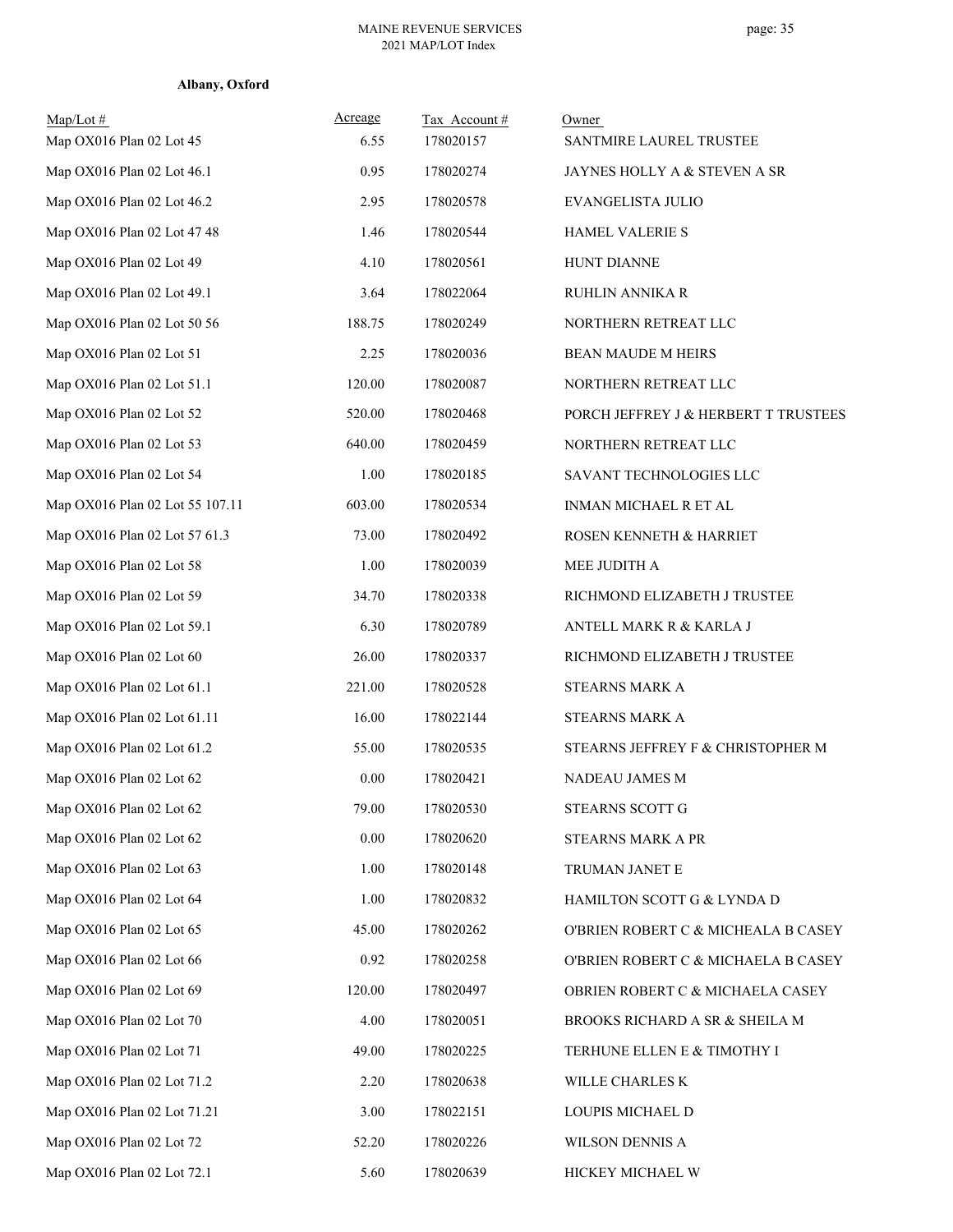| Albany, Oxford |  |
|----------------|--|
|----------------|--|

| Map/Lot #<br>Map OX016 Plan 02 Lot 72.2 | Acreage<br>4.32 | Tax Account#<br>178020629 | Owner<br>PARSONS ZACHARY J          |
|-----------------------------------------|-----------------|---------------------------|-------------------------------------|
| Map OX016 Plan 02 Lot 73                | 30.00           | 178020256                 | HATSTAT CHRIS E                     |
| Map OX016 Plan 02 Lot 74                | 63.45           | 178020064                 | BROWN HARRY W TRUSTEE               |
| Map OX016 Plan 02 Lot 75.1 76 77        | 68.62           | 178020208                 | WARD JEFFREY S & TERRY A            |
| Map OX016 Plan 02 Lot 75.2              | 1.38            | 178020174                 | <b>GRAY PETER R &amp; MARYBETH</b>  |
| Map OX016 Plan 02 Lot 78                | 73.00           | 178020105                 | MURRAY STEVEN G                     |
| Map OX016 Plan 02 Lot 78.1              | 30.00           | 178020812                 | MURCH INC                           |
| Map OX016 Plan 02 Lot 79                | 36.00           | 178020423                 | NELSON BRADLEY B                    |
| Map OX016 Plan 02 Lot 80                | 4.93            | 178020424                 | NELSON BRADLEY B                    |
| Map OX016 Plan 02 Lot 80.1              | 0.06            | 178020763                 | ROMASCO LAUREL J                    |
| Map OX016 Plan 02 Lot 81                | 13.00           | 178020028                 | BARKER CARLTON F JR & THOMAS E      |
| Map OX016 Plan 02 Lot 82                | 50.00           | 178020517                 | <b>J AN A'S HOLDINGS LLC</b>        |
| Map OX016 Plan 02 Lot 83                | 3.00            | 178020167                 | MASON NATHANIEL R & DEBORAH         |
| Map OX016 Plan 02 Lot 84.1              | 24.60           | 178020762                 | BARKER CARLTON F JR & THOMAS E      |
| Map OX016 Plan 02 Lot 84.12             | 12.50           | 178020599                 | MASON NATHANIEL R & DEBORAH         |
| Map OX016 Plan 02 Lot 84.13             | 3.90            | 178020027                 | FILLEBROWN ANDREA B & CHARLES A III |
| Map OX016 Plan 02 Lot 84.2 141 145      | 120.24          | 178020212                 | JONES MARY G & LUKE T               |
| Map OX016 Plan 02 Lot 84.3              | 1.76            | 178020806                 | MCALLISTER PATRICK D & TARA N       |
| Map OX016 Plan 02 Lot 85                | 24.00           | 178020210                 | JONES MARY G & LUKE T               |
| Map OX016 Plan 02 Lot 86 87 88.1        | 25.00           | 178020183                 | CONNOR JODY                         |
| Map OX016 Plan 02 Lot 88 138            | 243.00          | 178020076                 | BROWN HARRY W TRUSTEE               |
| Map OX016 Plan 02 Lot 88.2              | 43.00           | 178020658                 | <b>MASON NATHANIEL R</b>            |
| Map OX016 Plan 02 Lot 88.3 88.4         | 22.00           | 178020814                 | MURCH INC                           |
| Map OX016 Plan 02 Lot 89                | 5.00            | 178020478                 | LOGAN TRAVIS LEE & DONETTE DOROTHY  |
| Map OX016 Plan 02 Lot 90                | 155.00          | 178020387                 | JELLISON DENNIS R & KATHLEEN C      |
| Map OX016 Plan 02 Lot 91 92             | 24.75           | 178020402                 | JELLISON DENNIS R & KATHLEEN C      |
| Map OX016 Plan 02 Lot 91.1 130.3 130.4  | 32.00           | 178020767                 | LEIDEL ROGER D & GAIL K             |
| Map OX016 Plan 02 Lot 92.1              | 4.80            | 178022032                 | LEIDEL ROGER D & GAIL K             |
| Map OX016 Plan 02 Lot 92.2              | 29.00           | 178022031                 | JELLISON DENNIS R & KATHLEEN C      |
| Map OX016 Plan 02 Lot 93                | 3.90            | 178020386                 | WILLE KATHRYN A                     |
| Map OX016 Plan 02 Lot 93.1 122 124 129  | 216.48          | 178020171                 | WILLE CHARLES K                     |
| Map OX016 Plan 02 Lot 93.2              | 79.00           | 178022112                 | 3H HARDWOODS LLC                    |
| Map OX016 Plan 02 Lot 94                | 36.00           | 178022037                 | OBRIEN ROBERT C & MICHAELA CASEY    |
| Map OX016 Plan 02 Lot 95                | 40.00           | 178020268                 | <b>BELL JAMES W</b>                 |
| Map OX016 Plan 02 Lot 96                | 20.50           | 178020531                 | STEARNS MARK A                      |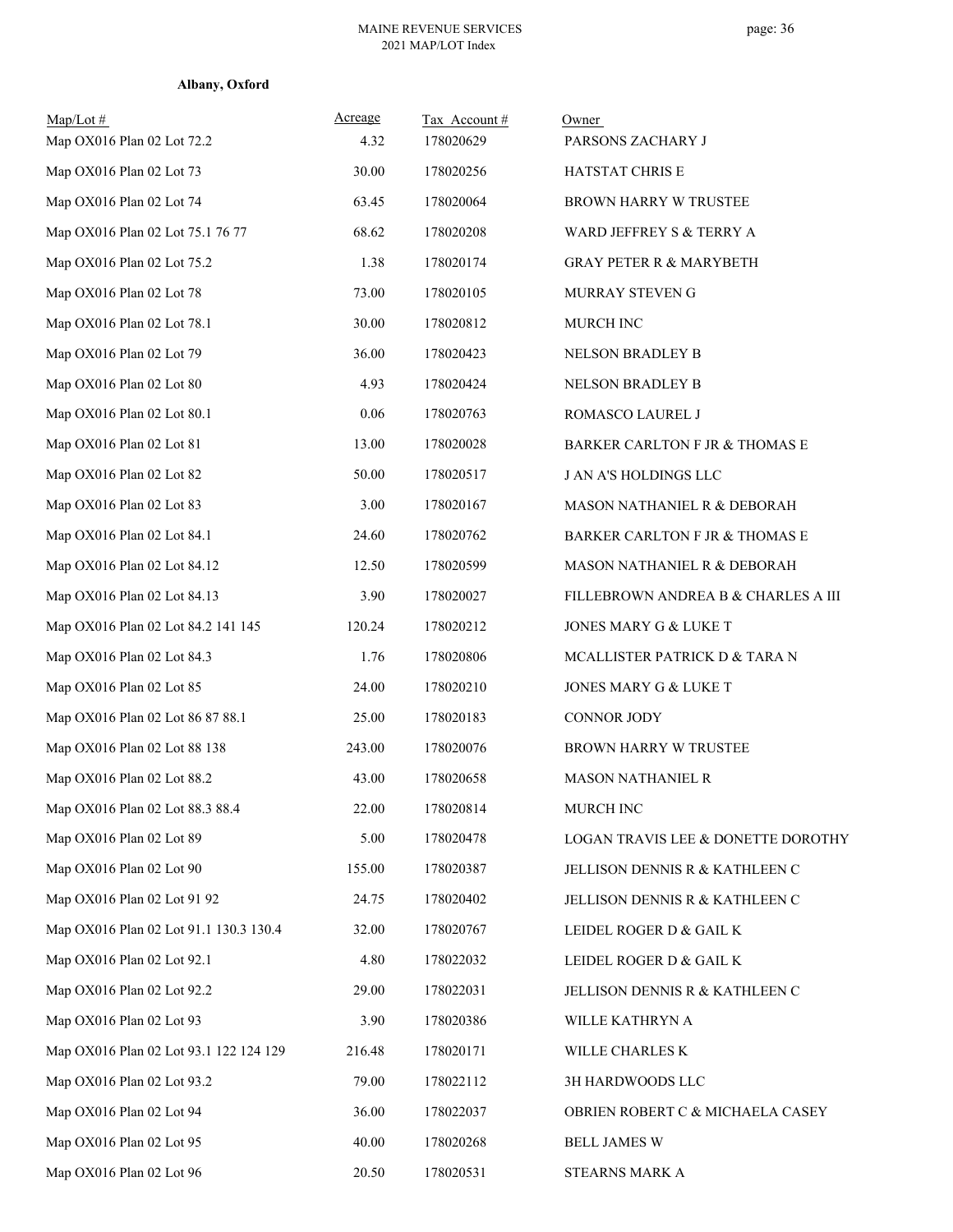| Albany, Oxford |  |
|----------------|--|
|----------------|--|

| $Map/Lot \#$<br>Map OX016 Plan 02 Lot 96.1 | Acreage<br>10.02 | Tax Account#<br>178022142 | Owner<br>ADAMS ROBIN L                   |
|--------------------------------------------|------------------|---------------------------|------------------------------------------|
| Map OX016 Plan 02 Lot 96.2                 | 20.50            | 178022143                 | STEARNS SCOTT G                          |
| Map OX016 Plan 02 Lot 97.1                 | 10.00            | 178020815                 | <b>HEAD DAVID A</b>                      |
| Map OX016 Plan 02 Lot 97.11                | 5.50             | 178022073                 | <b>GOOD KEVIN B &amp; BRIAN A RENAUD</b> |
| Map OX016 Plan 02 Lot 97.111               | 2.64             | 178022115                 | MORSE RICHARD D                          |
| Map OX016 Plan 02 Lot 97.2                 | 21.62            | 178020030                 | PIONEER REALTY LLC                       |
| Map OX016 Plan 02 Lot 97.3                 | 1.97             | 178020615                 | <b>HARTFORD BETH A</b>                   |
| Map OX016 Plan 02 Lot 97.4 97.5            | 5.50             | 178020743                 | CHERKIS EDITH R                          |
| Map OX016 Plan 02 Lot 97.51                | 1.00             | 178022120                 | MORRILL JANICE L                         |
| Map OX016 Plan 02 Lot 97.6 98              | 5.00             | 178020083                 | HARTFORD BETH A                          |
| Map OX016 Plan 02 Lot 97.7                 | 14.40            | 178020807                 | PIONEER REALTY LLC                       |
| Map OX016 Plan 02 Lot 99                   | 0.20             | 178020005                 | HODGDON SHERRILL                         |
| Map OX016 Plan 02 Lot 100                  | 20.00            | 178020006                 | HODGDON SHERRILL                         |
| Map OX016 Plan 02 Lot 101                  | 8.00             | 178020619                 | <b>HEAD DAVID A</b>                      |
| Map OX016 Plan 02 Lot 101.2                | 0.95             | 178020502                 | <b>BEATRICE LAUREN</b>                   |
| Map OX016 Plan 02 Lot 101.3                | 1.14             | 178020816                 | SKYLER PATRICIA B & LISA WESTLEIGH       |
| Map OX016 Plan 02 Lot 101.4                | 2.86             | 178022045                 | BUCK LEO C SR & PAMELA J                 |
| Map OX016 Plan 02 Lot 102                  | 56.70            | 178020300                 | LOWE ALAN T & CHRISTINA G                |
| Map OX016 Plan 02 Lot 102.1                | 14.50            | 178020808                 | CORRIVEAU FERNAND F                      |
| Map OX016 Plan 02 Lot 102.11               | 1.40             | 178022119                 | RIVARD PATRICK R & DIANA M               |
| Map OX016 Plan 02 Lot 103                  | 19.00            | 178020253                 | RIVARD PATRICK                           |
| Map OX016 Plan 02 Lot 104 104.1            | 40.28            | 178020529                 | <b>BUCK WAYNE F &amp; DEANA M</b>        |
| Map OX016 Plan 02 Lot 105                  | 115.00           | 178020440                 | NORTHERN RETREAT LLC                     |
| Map OX016 Plan 02 Lot 106                  | 430.00           | 178020441                 | NORTHERN RETREAT LLC                     |
| Map OX016 Plan 02 Lot 107.12 189           | 0.53             | 178020162                 | <b>CLEAVES MICHAEL P</b>                 |
| Map OX016 Plan 02 Lot 107.2                | 63.00            | 178020031                 | BARTON FRANKLIN ET AL                    |
| Map OX016 Plan 02 Lot 107.21               | 2.00             | 178022039                 | MCLAIN TIMOTHY J & MARHON L              |
| Map OX016 Plan 02 Lot 107.22               | 10.00            | 178022055                 | BARTON JAMES A & DOLORES J               |
| Map OX016 Plan 02 Lot 108                  | 6.00             | 178020788                 | CARR ALAN J SR & JULIE A                 |
| Map OX016 Plan 02 Lot 109                  | 33.75            | 178020246                 | TYLER BERTHA A                           |
| Map OX016 Plan 02 Lot 109.1                | 2.01             | 178020693                 | OXFORD COUNTY COMMISSIONERS              |
| Map OX016 Plan 02 Lot 109.2                | 6.00             | 178020764                 | COLETTA MICHAEL A & JUDITH D             |
| Map OX016 Plan 02 Lot 109.21               | 7.50             | 178020822                 | TYLER BERTHA A                           |
| Map OX016 Plan 02 Lot 109.21               | 0.00             | 178022027                 | TYLER BERTHA A                           |
| Map OX016 Plan 02 Lot 109.3                | 10.00            | 178022026                 | TYLER BERTHA A                           |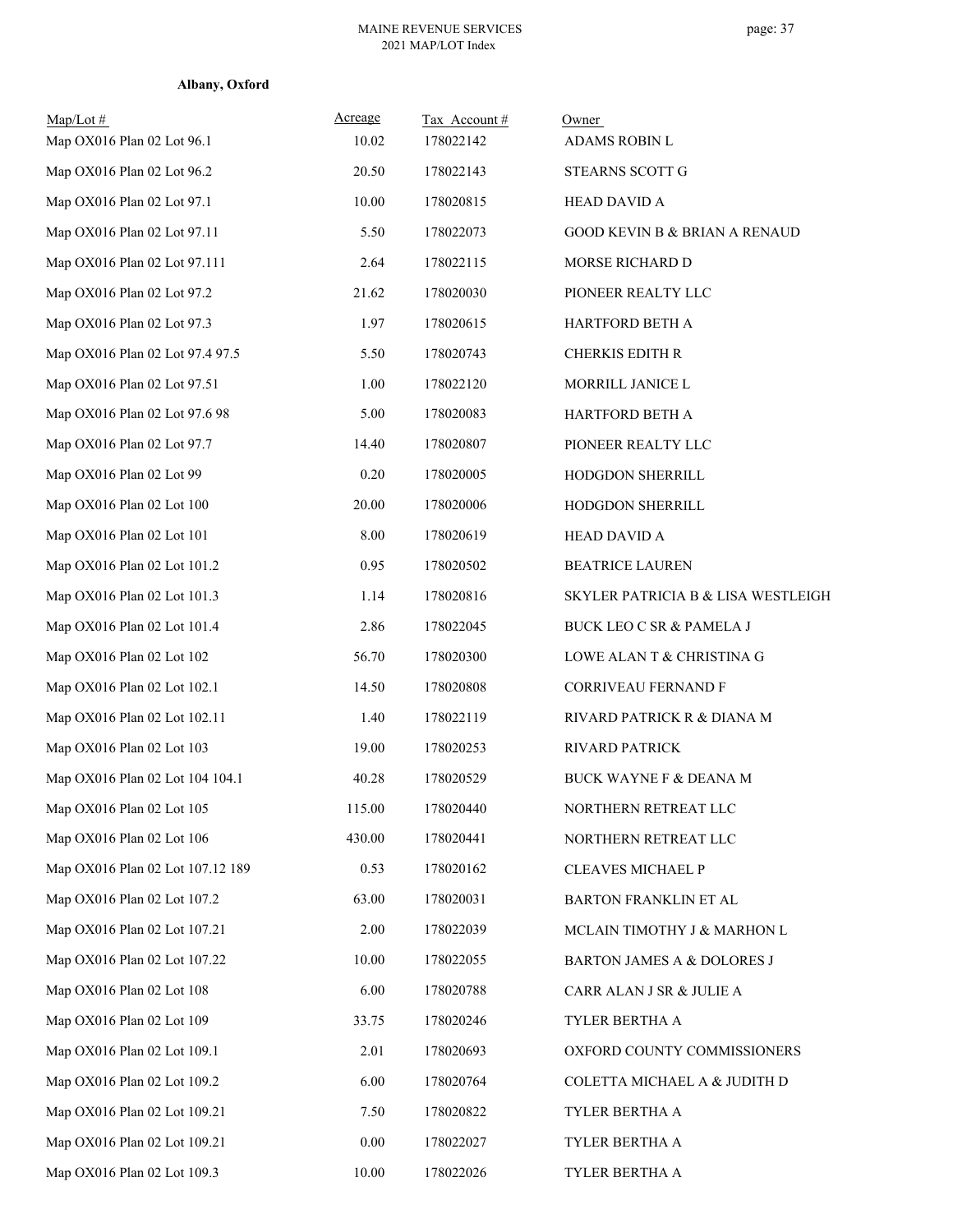| Albany, Oxford |  |
|----------------|--|
|----------------|--|

| $Map/Lot \#$<br>Map OX016 Plan 02 Lot 110              | Acreage<br>0.19 | Tax Account#<br>178022005 | Owner<br>REYNOLDS GAYLE M            |
|--------------------------------------------------------|-----------------|---------------------------|--------------------------------------|
| Map OX016 Plan 02 Lot 111 112 114                      | 84.39           | 178020038                 | BENNETT DAVID ALAN                   |
| Map OX016 Plan 02 Lot 112.1 112.2                      | 3.31            | 178020786                 | TROTTER NANCY M TRUSTEE              |
| Map OX016 Plan 02 Lot 113.1                            | 8.00            | 178020533                 | CARBONE MARK C                       |
| Map OX016 Plan 02 Lot 113.2                            | 6.00            | 178020033                 | MILLS DEBRA J                        |
| Map OX016 Plan 02 Lot 114.1                            | 12.00           | 178020829                 | HOWARD FRANKLIN J & TERESA F         |
| Map OX016 Plan 02 Lot 114.2                            | 10.50           | 178022012                 | INMAN MICHAEL R & JUNE B             |
| Map OX016 Plan 02 Lot 115                              | 0.75            | 178020082                 | HARTFORD BETH A                      |
| Map OX016 Plan 02 Lot 116                              | 1.05            | 178020265                 | PIONEER REALTY LLC                   |
| Map OX016 Plan 02 Lot 117 118                          | 60.00           | 178020398                 | MAILLET EUGENE E & JOYCE OBUCHOWSKI  |
| Map OX016 Plan 02 Lot 119                              | 35.92           | 178020484                 | WARDWELL JANE A & JEAN W REYNOLDS    |
| Map OX016 Plan 02 Lot 120                              | 3.00            | 178020564                 | WARDWELL JANE                        |
| Map OX016 Plan 02 Lot 121                              | 114.00          | 178020061                 | HALL CATHY A & JOHN H                |
| Map OX016 Plan 02 Lot 123                              | 0.22            | 178020512                 | STATE OWNED TAX ACQUIRED 2017        |
| Map OX016 Plan 02 Lot 125.1                            | 9.29            | 178020722                 | WARDWELL JANE                        |
| Map OX016 Plan 02 Lot 125.2                            | 24.10           | 178022033                 | HARDING ALPHA ANN & ZOIE OMEGA RIZZI |
| Map OX016 Plan 02 Lot 125.3                            | 29.42           | 178022113                 | <b>GINSBURG TAYLOR S</b>             |
| Map OX016 Plan 02 Lot 125.31                           | 10.13           | 178022153                 | WILLE CHARLES K                      |
| Map OX016 Plan 02 Lot 125.4                            | 7.69            | 178022124                 | LETELLIER JESSICA L                  |
| Map OX016 Plan 02 Lot 126                              | 0.90            | 178020173                 | HARDING ALPHA ANN & ZOIE OMEGA RIZZI |
| Map OX016 Plan 02 Lot 127                              | 0.34            | 178020382                 | MOFFAT KEITH D & DARYL M             |
| Map OX016 Plan 02 Lot 128                              | 119.00          | 178020480                 | <b>CUMMINGS JORDAN</b>               |
| Map OX016 Plan 02 Lot 129.1                            | 3.56            | 178022092                 | ZAJKOWSKI JILL A & RICHARD ZYWICA    |
| Map OX016 Plan 02 Lot 129.2 129.3                      | 9.70            | 178022093                 | WILLE KATHRYN A                      |
| Map OX016 Plan 02 Lot 130.1                            | 19.20           | 178020236                 | LEIDEL ROGER D & GAIL K              |
| Map OX016 Plan 02 Lot 130.2                            | 0.11            | 178020281                 | JUDKINS DERWOOD                      |
| Map OX016 Plan 02 Lot 131                              | 0.50            | 178020583                 | ZAJKOWSKI JILL                       |
| Map OX016 Plan 02 Lot 132                              | 17.50           | 178020100                 | MCDONALD DANIEL S & DIANE M          |
| Map OX016 Plan 02 Lot 132.1                            | 16.50           | 178022019                 | MCDONALD DANIEL S                    |
| Map OX016 Plan 02 Lot 133 134 164.1<br>173.2           | 26.51           | 178022125                 | HEATH AIMEE E $\&$ JAMES A           |
| Map OX016 Plan 02 Lot 135                              | 29.70           | 178020021                 | <b>CUMMINGS CANDACE B</b>            |
| Map OX016 Plan 02 Lot 135.1 136<br>137.121 137.9 160.8 | 202.00          | 178022150                 | KOURI JOSHUA                         |
| Map OX016 Plan 02 Lot 135.2 158.2 160<br>160.5 161     | 149.07          | 178020688                 | WILLE CHARLES K                      |
| Map OX016 Plan 02 Lot 135.3                            | 0.80            | 178022156                 | HEATH JAMES A                        |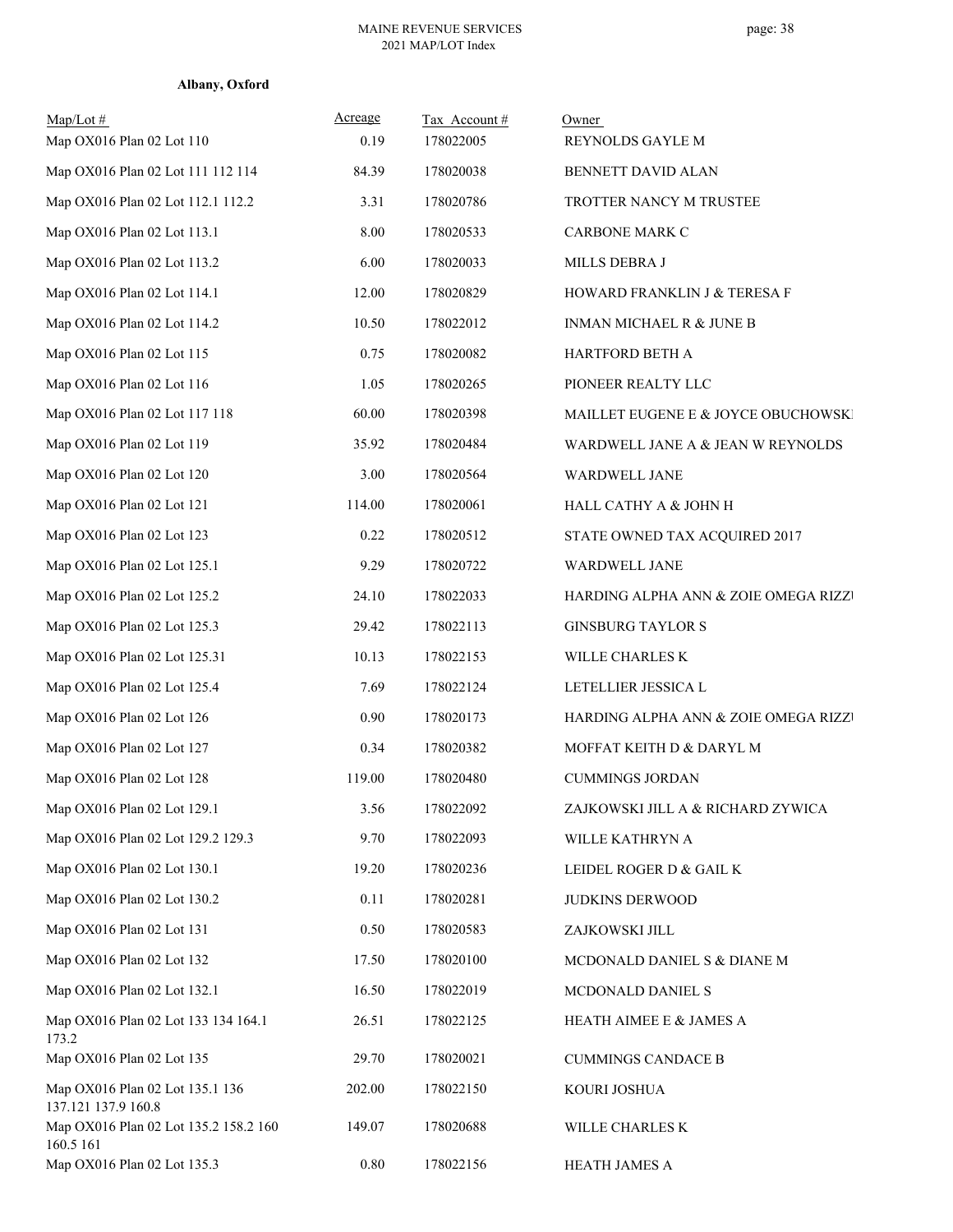| $Map/Lot \#$<br>Map OX016 Plan 02 Lot 137.1 | Acreage<br>29.50 | Tax Account#<br>178020671 | Owner<br>WATERFORD TOWN OF              |
|---------------------------------------------|------------------|---------------------------|-----------------------------------------|
| Map OX016 Plan 02 Lot 137.10                | 40.00            | 178020687                 | CAMPBELL WAYNE M & TERESA A             |
| Map OX016 Plan 02 Lot 137.11                | 41.49            | 178020705                 | ARCHIBALD CHRISTINE A & ROBERT T        |
| Map OX016 Plan 02 Lot 137.12                | 28.16            | 178022154                 | DONEGAN SAMUEL P & KATHERINE N          |
| Map OX016 Plan 02 Lot 137.13                | 41.00            | 178020715                 | RAE STEPHANIE M, KEITH D, JOSHUA K & H. |
| Map OX016 Plan 02 Lot 137.14                | 41.00            | 178020717                 | LOVETT DANIEL V                         |
| Map OX016 Plan 02 Lot 137.15                | 40.00            | 178020728                 | HINDLE LINDA MARIE                      |
| Map OX016 Plan 02 Lot 137.16                | 41.00            | 178020734                 | PERANTE CHARLES & ANN MARIE             |
| Map OX016 Plan 02 Lot 137.17                | 40.00            | 178020716                 | LAPENNA MICHAEL C                       |
| Map OX016 Plan 02 Lot 137.18                | 40.00            | 178020714                 | DUBE TRAVIS B & SHANNON GRAY            |
| Map OX016 Plan 02 Lot 137.19 137.29         | 42.50            | 178020784                 | MEATBALLS LLC                           |
| Map OX016 Plan 02 Lot 137.2                 | 41.99            | 178020702                 | LATOUF W GREGORY & THOMAS C             |
| Map OX016 Plan 02 Lot 137.21                | 40.00            | 178020748                 | DITULLIO CHARLES S                      |
| Map OX016 Plan 02 Lot 137.22                | 4.48             | 178020745                 | ODETTE KERRI L & MATTHEW BROWN          |
| Map OX016 Plan 02 Lot 137.221               | 29.14            | 178022129                 | FRIEL MATTHEW C                         |
| Map OX016 Plan 02 Lot 137.222               | 6.53             | 178022128                 | MOORHOUSE TIMOTHY WILLIAM               |
| Map OX016 Plan 02 Lot 137.23                | 40.00            | 178020746                 | LANE ROGER N & MARGARET R & DONALD      |
| Map OX016 Plan 02 Lot 137.24                | 40.00            | 178020750                 | LOWREY JUSTIN & STEPHANIE PUZZO         |
| Map OX016 Plan 02 Lot 137.25                | 40.00            | 178020749                 | <b>BOND JUDY KAY</b>                    |
| Map OX016 Plan 02 Lot 137.26                | 40.00            | 178020747                 | SULLIVAN ROBIN J                        |
| Map OX016 Plan 02 Lot 137.3                 | 40.00            | 178020703                 | LEIDEL ROGER D & GAIL K                 |
| Map OX016 Plan 02 Lot 137.4                 | 40.92            | 178020704                 | RAY ANDREA G & RICHARD E                |
| Map OX016 Plan 02 Lot 137.5                 | 6.84             | 178020691                 | CARPINO DYLAN CHRISTOPHER               |
| Map OX016 Plan 02 Lot 137.6                 | 7.25             | 178020689                 | GOTHING TENA L                          |
| Map OX016 Plan 02 Lot 137.7                 | 40.74            | 178020690                 | PFAFF STEPHEN C                         |
| Map OX016 Plan 02 Lot 137.8                 | 41.19            | 178020759                 | HEYWARD MARIA T TRUSTEE                 |
| Map OX016 Plan 02 Lot 138.1                 | 30.00            | 178020660                 | HEATH TOBY W & JODELLE L                |
| Map OX016 Plan 02 Lot 139                   | 2.50             | 178020112                 | ROSE SARAH A                            |
| Map OX016 Plan 02 Lot 140                   | 2.50             | 178020198                 | RUGG ANDY E                             |
| Map OX016 Plan 02 Lot 142 142.2             | 23.87            | 178020220                 | <b>MASON DAVID I</b>                    |
| Map OX016 Plan 02 Lot 142.1                 | 2.10             | 178020661                 | POWERS LYNELL W                         |
| Map OX016 Plan 02 Lot 142.21                | 0.03             | 178022041                 | MASON STEVEN F                          |
| Map OX016 Plan 02 Lot 143                   | 2.00             | 178020408                 | LITTLEFIELD CHRISTOPHER T & CAPRICE J   |
| Map OX016 Plan 02 Lot 144                   | 1.00             | 178020204                 | <b>BROWN DEIDRA G PR</b>                |
| Map OX016 Plan 02 Lot 146                   | 34.00            | 178020169                 | GREATER LOVELL LAND TRUST, INC.         |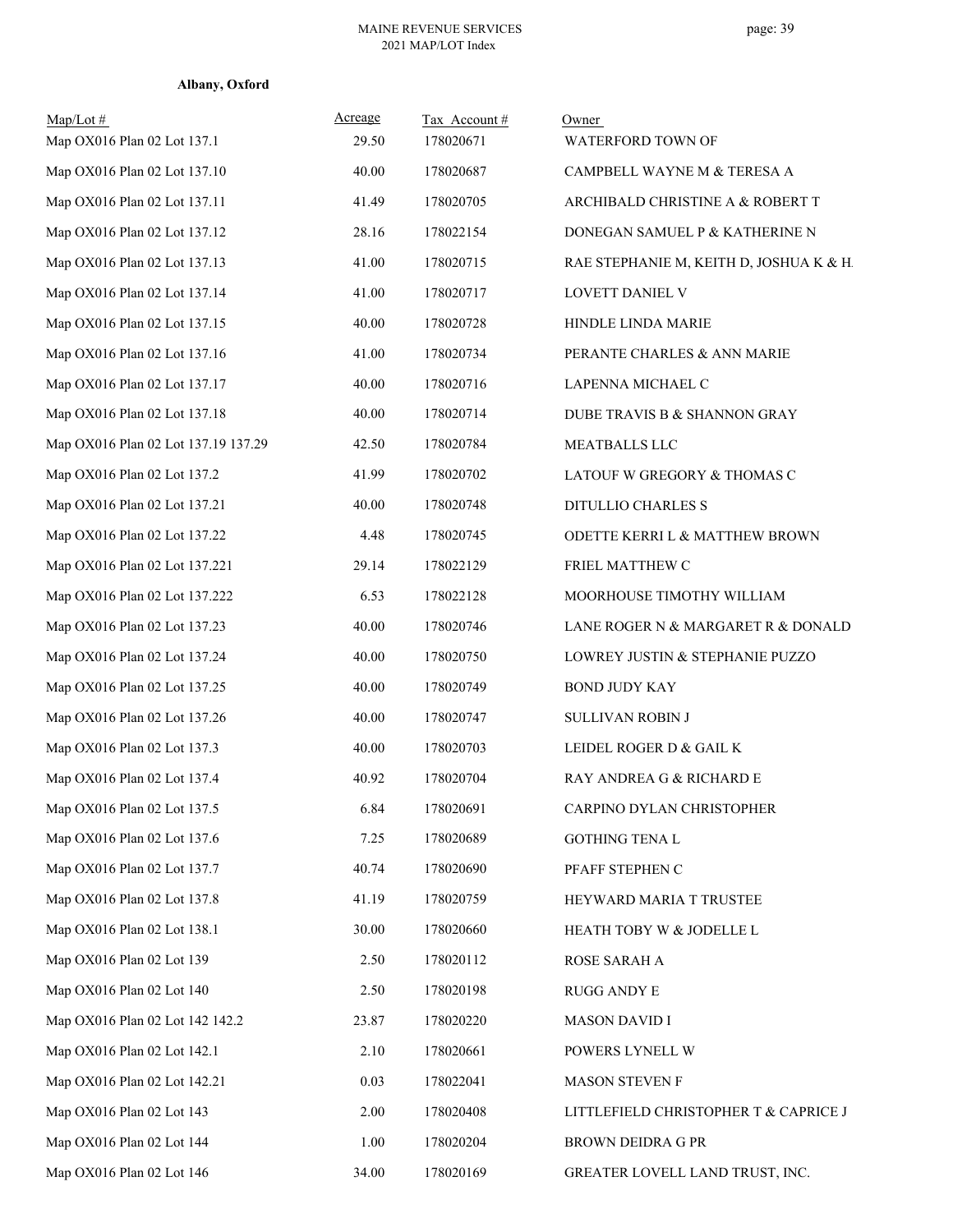| $Map/Lot \#$<br>Map OX016 Plan 02 Lot 146.1 148.1        | Acreage<br>2.54 | Tax Account#<br>178022042 | Owner<br>NELSON DALE W & CATHERINE P |
|----------------------------------------------------------|-----------------|---------------------------|--------------------------------------|
| Map OX016 Plan 02 Lot 147                                | 0.60            | 178020286                 | KELLEY BLANCHE E ET AL               |
| Map OX016 Plan 02 Lot 148                                | 4.00            | 178020168                 | GREATER LOVELL LAND TRUST, INC.      |
| Map OX016 Plan 02 Lot 149                                | 26.00           | 178020170                 | GREATER LOVELL LAND TRUST, INC.      |
| Map OX016 Plan 02 Lot 150.1 151                          | 170.00          | 178020802                 | HEATH TOBY W & JODELLE L             |
| Map OX016 Plan 02 Lot 150.2                              | 8.00            | 178020004                 | LEWIS SUSAN J TRUSTEE                |
| Map OX016 Plan 02 Lot 150.3 150.4                        | 4.12            | 178020683                 | SHAW MARK A & BETHANY J              |
| Map OX016 Plan 02 Lot 150.31 150.5                       | 1.03            | 178020729                 | OXFORD COUNTY UNITED PARISH          |
| Map OX016 Plan 02 Lot 150.6                              | 178.00          | 178020068                 | HEATH TOBY W & JODELLE L             |
| Map OX016 Plan 02 Lot 152 153.1                          | 11.00           | 178020056                 | HALL MICHELLE A                      |
| Map OX016 Plan 02 Lot 153.12                             | 7.00            | 178022068                 | <b>CURRAN MARY E</b>                 |
| Map OX016 Plan 02 Lot 153.2                              | 8.00            | 178020284                 | PROVOST STEPHEN B                    |
| Map OX016 Plan 02 Lot 154.11                             | 27.60           | 178020504                 | RUGG ROBERT J & JEANETTE L           |
| Map OX016 Plan 02 Lot 154.12 154.14<br>Plan 05 Lot 8 9   | 2.60            | 178020570                 | MADDEN MARGARET A                    |
| Map OX016 Plan 02 Lot 154.13                             | 2.60            | 178020505                 | MACDONALD SARAH J PER REP & CAROLE I |
| Map OX016 Plan 02 Lot 154.15                             | 0.80            | 178020772                 | BRUNS RICHARD SCOTT & R SCOTT BRUNS  |
| Map OX016 Plan 02 Lot 154.2                              | 5.00            | 178020133                 | J AN A'S HOLDINGS LLC                |
| Map OX016 Plan 02 Lot 155                                | 42.25           | 178020428                 | MORGAN DANIEL E & CAROL J            |
| Map OX016 Plan 02 Lot 156                                | 0.60            | 178020155                 | MCCABE CHARLES D                     |
| Map OX016 Plan 02 Lot 157 158.22                         | 18.01           | 178020058                 | <b>GRIFFIN PATRICK KEITH</b>         |
| 160.12 160.13 160.3 160.7<br>Map OX016 Plan 02 Lot 158.1 | 10.00           | 178020023                 | POMERLEAU BRIAN                      |
| Map OX016 Plan 02 Lot 158.21                             | 0.92            | 178022016                 | <b>CHAPMAN DALE D</b>                |
| Map OX016 Plan 02 Lot 158.23                             | 8.00            | 178022146                 | <b>GRIFFIN PATRICK KEITH</b>         |
| Map OX016 Plan 02 Lot 159                                | 3.50            | 178020361                 | HOWE JOHN G DEBORAH M                |
| Map OX016 Plan 02 Lot 160.1                              | 37.18           | 178020273                 | <b>HILL GARY</b>                     |
| Map OX016 Plan 02 Lot 160.11                             | 10.90           | 178020836                 | ROBINSON PETER G & D'ARCY F          |
| Map OX016 Plan 02 Lot 160.2                              | 0.46            | 178020760                 | HILL GARY L & LORI J                 |
| Map OX016 Plan 02 Lot 160.4                              | 6.50            | 178022106                 | LEIDEL ROGER D & GAIL K              |
| Map OX016 Plan 02 Lot 160.5                              | 2.10            | 178022152                 | BROOKS MARGARET L                    |
| Map OX016 Plan 02 Lot 160.6                              | 4.10            | 178022110                 | THIBERT SEAN & BRITTANY              |
| Map OX016 Plan 02 Lot 162                                | 2.00            | 178020184                 | MACDONALD ALEXANDER R                |
| Map OX016 Plan 02 Lot 163                                | 5.35            | 178020240                 | KOURI JOSHUA                         |
| Map OX016 Plan 02 Lot 163.1                              | 6.80            | 178022118                 | BROOKS MARGARET L                    |
| Map OX016 Plan 02 Lot 163.2                              | 4.58            | 178022117                 | BROOKS MARGARET L                    |
| Map OX016 Plan 02 Lot 164                                | 7.92            | 178020422                 | FONTAINE CHRISTY & ALEX MACDONALD    |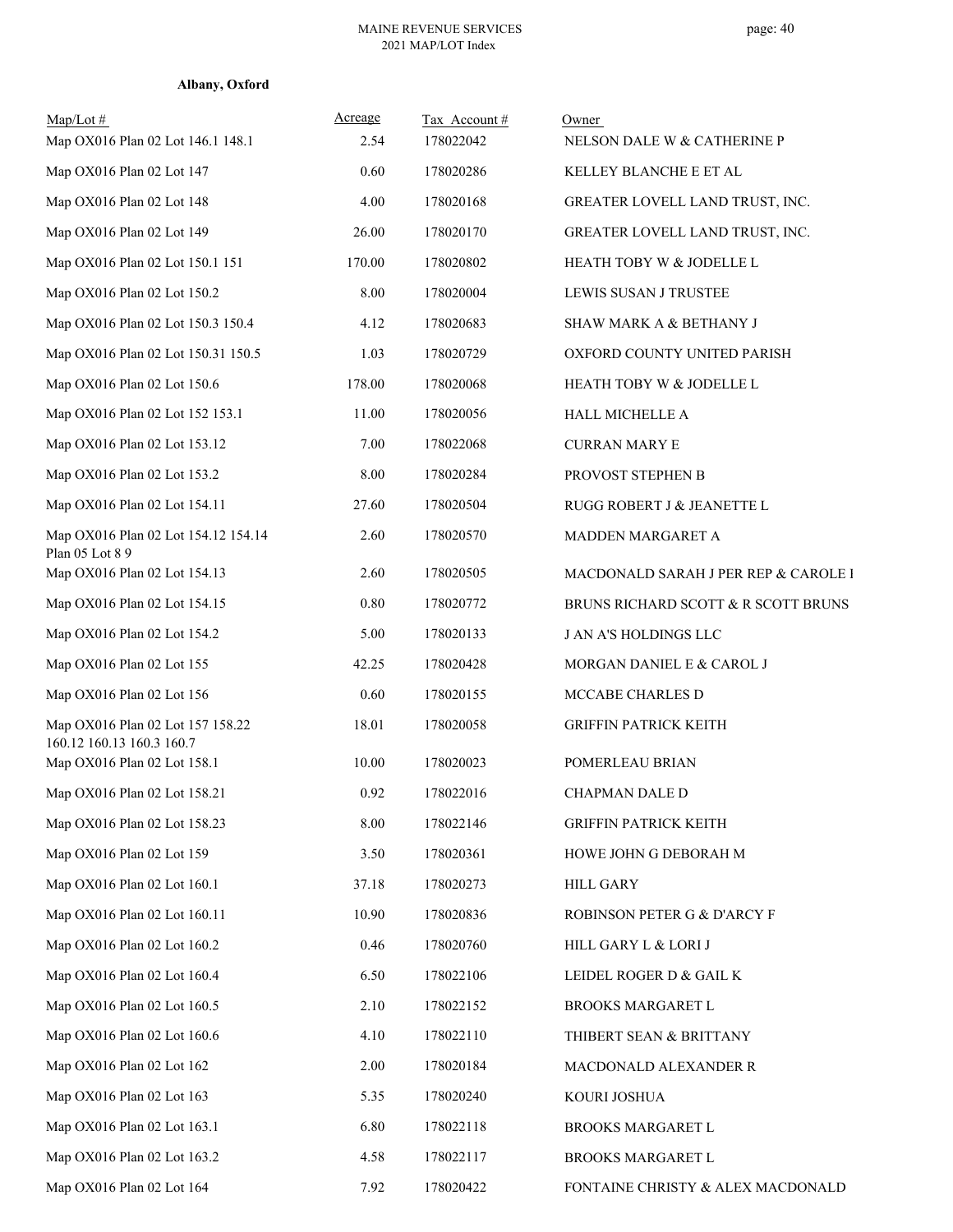| $Map/Lot \#$<br>Map OX016 Plan 02 Lot 165 167 | Acreage<br>80.30 | Tax Account#<br>178020241 | Owner<br>HENLEY RANDALL S & BARBARA  |
|-----------------------------------------------|------------------|---------------------------|--------------------------------------|
| Map OX016 Plan 02 Lot 166                     | 0.50             | 178020360                 | <b>GRIFFIN PATRICK KEITH</b>         |
| Map OX016 Plan 02 Lot 168 168.2               | 66.31            | 178020239                 | <b>HILL GARY</b>                     |
| Map OX016 Plan 02 Lot 168.1                   | 11.60            | 178020362                 | CASSIDY THOMAS M & KAREN M           |
| Map OX016 Plan 02 Lot 168.3                   | 13.10            | 178020787                 | THAYER TRACYN & STEPHEN S LEEN       |
| Map OX016 Plan 02 Lot 168.4                   | 3.69             | 178022035                 | THAYER TRACYN & STEPHEN S LEEN       |
| Map OX016 Plan 02 Lot 169                     | 5.00             | 178020508                 | CROKE DANIEL R                       |
| Map OX016 Plan 02 Lot 170                     | 18.00            | 178020346                 | DOWNS DOUGLAS R                      |
| Map OX016 Plan 02 Lot 171                     | 60.75            | 178020251                 | CAIRNS CAROLYN J                     |
| Map OX016 Plan 02 Lot 172                     | 212.00           | 178020101                 | CHOATE ELIZABETH C                   |
| Map OX016 Plan 02 Lot 172                     | 0.00             | 178020819P                | CHOATE ELIZABETH C                   |
| Map OX016 Plan 02 Lot 173                     | 78.00            | 178020060                 | HEATH TOBY W & JODELLE L             |
| Map OX016 Plan 02 Lot 174                     | 13.00            | 178020519                 | MAINE URBAN PROPERTIES INC           |
| Map OX016 Plan 02 Lot 175                     | 136.59           | 178020562                 | WARDWELL ARTHUR & ALICE & JANE A     |
| Map OX016 Plan 02 Lot 175.2 176 177<br>179.1  | 194.29           | 178020493                 | ROSENBLATT JEFFREY I                 |
| Map OX016 Plan 02 Lot 178                     | 44.00            | 178020206                 | SAUNDERS JAMES E & KIM E TRUSTEES    |
| Map OX016 Plan 02 Lot 178.1                   | 20.00            | 178020828                 | WARDWELL JANE A                      |
| Map OX016 Plan 02 Lot 179.2                   | 4.42             | 178020252                 | HEALEY JAMES P & VICTORIA A CATALANC |
| Map OX016 Plan 02 Lot 180                     | 20.00            | 178020032                 | <b>BARTON FRANKLIN</b>               |
| Map OX016 Plan 02 Lot 180.1                   | 4.00             | 178022054                 | <b>BARTON BRETT &amp; BETH</b>       |
| Map OX016 Plan 02 Lot 181 182.1               | 77.20            | 178020059                 | HEATH TOBY W & JODELLE L             |
| Map OX016 Plan 02 Lot 182.2                   | 3.40             | 178020450                 | LONGLEY CHRISTINE P                  |
| Map OX016 Plan 02 Lot 182.3                   | 1.50             | 178020266                 | INMAN BRIAN H & ERICA L              |
| Map OX016 Plan 02 Lot 183                     | 2.61             | 178020161                 | VAN AVERY DANIEL P & GAYLE D         |
| Map OX016 Plan 02 Lot 183.1                   | 1.50             | 178022024                 | VAN AVERY DANIEL P SR &              |
| Map OX016 Plan 02 Lot 183.2                   | 1.54             | 178022044                 | SAVAGE MICHELLE L & MICHAEL L        |
| Map OX016 Plan 02 Lot 184                     | 24.00            | 178020527                 | <b>BEATRICE LAUREN</b>               |
| Map OX016 Plan 02 Lot 185                     | 34.65            | 178020264                 | INMAN ANTHONY H                      |
| Map OX016 Plan 02 Lot 185.1                   | 4.33             | 178020657                 | MOODY RICHARD                        |
| Map OX016 Plan 02 Lot 185.2                   | 2.02             | 178020707                 | GORDON TRACY A                       |
| Map OX016 Plan 02 Lot 186                     | 110.00           | 178020448                 | NORTHERN RETREAT LLC                 |
| Map OX016 Plan 02 Lot 187                     | 80.00            | 178020207                 | NORTHERN RETREAT LLC                 |
| Map OX016 Plan 02 Lot 188                     | 30.00            | 178020510                 | NORTHERN RETREAT LLC                 |
| Map OX016 Plan 02 Lot 188.1                   | 29.45            | 178020793                 | NORTHERN RETREAT LLC                 |
| Map OX016 Plan 02 Lot 188.11                  | 5.55             | 178022122                 | HARMON ROBERT & LAURIE A HANSCOM H   |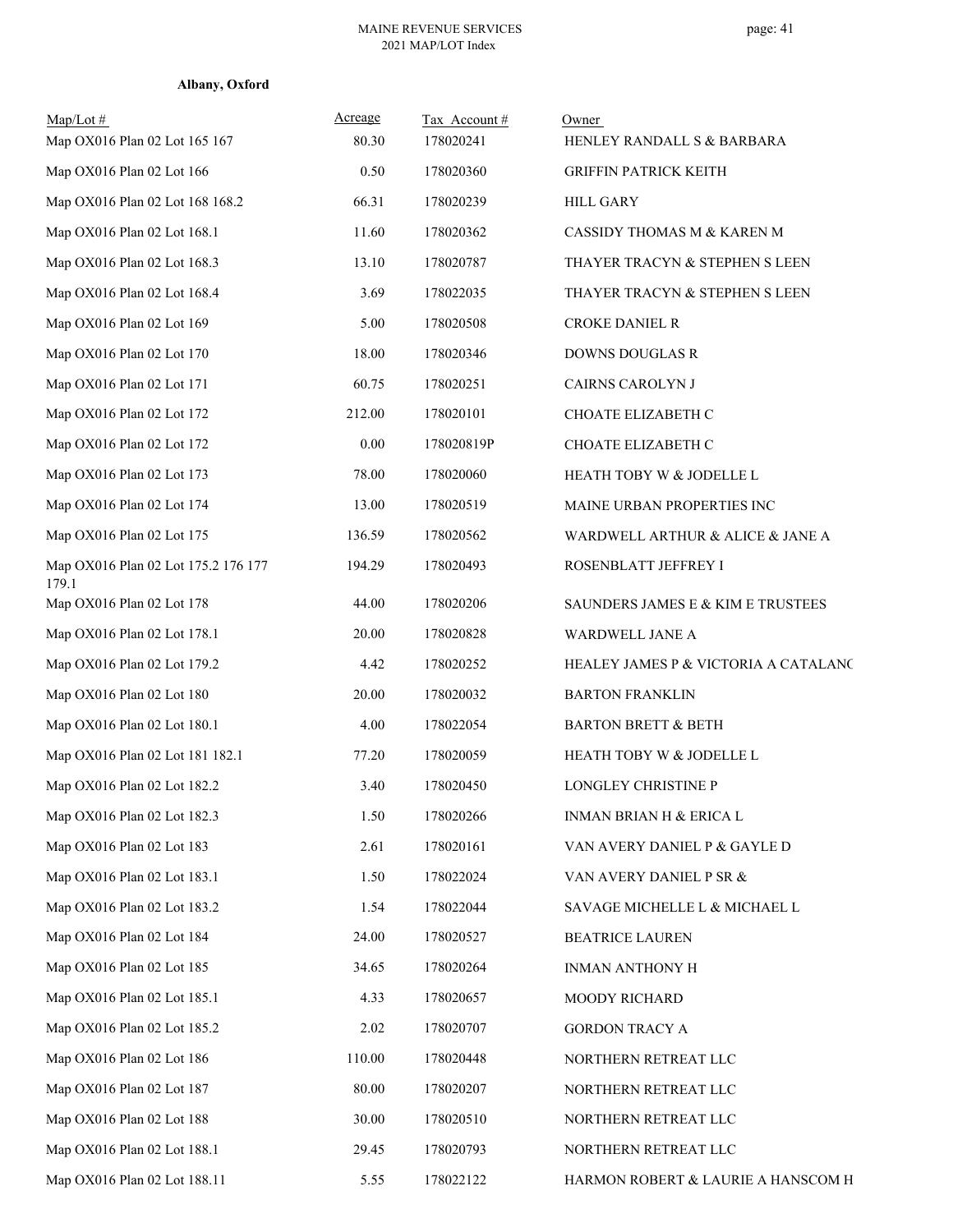| Albany, Oxford |
|----------------|
|----------------|

| $Map/Lot \#$<br>Map OX016 Plan 02 Lot 190.1          | Acreage<br>2.04 | Tax Account#<br>178020516 | Owner<br><b>SMITH DANA L</b>        |
|------------------------------------------------------|-----------------|---------------------------|-------------------------------------|
| Map OX016 Plan 02 Lot 190.2 190.3 Plan<br>11 Lot 2.1 | 77.07           | 178020643                 | NORTHERN RETREAT LLC                |
| Map OX016 Plan 02 Lot 191 Plan 11 Lot                | 62.19           | 178020009                 | NORTHERN RETREAT LLC                |
| Map OX016 Plan 02 Lot 192.1                          | 13.00           | 178020135                 | VERNINA SCRUTON GRAY INTERVIVOS TRU |
| Map OX016 Plan 02 Lot 192.2                          | 9.00            | 178020414                 | MESERVE JOHN C & LORETTA J          |
| Map OX016 Plan 02 Lot 192.21                         | 1.50            | 178020606                 | <b>ANGEVINE F SCOTT</b>             |
| Map OX016 Plan 02 Lot 192.22                         | 0.32            | 178022076                 | STIFLER LAWRENCE T & MARY MCFADDEN  |
| Map OX016 Plan 02 Lot 193                            | 448.00          | 178020392                 | NORTHERN RETREAT LLC                |
| Map OX016 Plan 02 Lot 194 Plan 10 Lot<br>8.1         | 105.57          | 178020391                 | NORTHERN RETREAT LLC                |
| Map OX016 Plan 02 Lot 195                            | 11.00           | 178020379                 | NORTHERN RETREAT LLC                |
| Map OX016 Plan 02 Lot 196                            | 69.00           | 178020380                 | NORTHERN RETREAT LLC                |
| Map OX016 Plan 02 Lot 197                            | 0.23            | 178020267                 | INMAN GARY M & GREGG L              |
| Map OX016 Plan 02 Lot 198                            | 0.20            | 178020753                 | CONNOR JODY                         |
| Map OX016 Plan 02 Lot 200                            | 439.00          | 178022148                 | USDA US FOREST SERVICE AGENCY       |
| Map OX016 Plan 02 Lot 208                            | 0.25            | 178022006                 | TROTTER NANCY M TRUSTEE             |
| Map OX016 Plan 02 Lot 225.1                          | 11.63           | 178022049                 | KENNAGH SCOTT & MICHELLE            |
| Map OX016 Plan 02 Lot 225.10                         | 20.00           | 178020817                 | TOPA DANIEL S JR & LISA M           |
| Map OX016 Plan 02 Lot 225.2                          | 11.44           | 178022050                 | THIBODEAU ANDRE R                   |
| Map OX016 Plan 02 Lot 225.3                          | 15.68           | 178022053                 | JACKSON JEFFREY A & JULIE           |
| Map OX016 Plan 02 Lot 225.3                          | 15.68           | 178022053                 | JACKSON ROSS C                      |
| Map OX016 Plan 02 Lot 225.4                          | 14.60           | 178022052                 | <b>JAMIESON JUDITH TTE</b>          |
| Map OX016 Plan 02 Lot 225.5                          | 11.50           | 178022028                 | HICKEY JOSEPH M & DEBRA             |
| Map OX016 Plan 02 Lot 225.6                          | 11.03           | 178022029                 | MINK TIMOTHY R                      |
| Map OX016 Plan 02 Lot 225.7                          | 11.00           | 178022043                 | MCCARTHY SEAN MARTIN & MADELYN C    |
| Map OX016 Plan 02 Lot 225.8                          | 11.33           | 178022048                 | WASOWSKI EDWARD M & NANCY J TRUSTE  |
| Map OX016 Plan 02 Lot 225.9                          | 14.68           | 178022051                 | COFFREN TIMOTHY C & MELINDA BURTON  |
| Map OX016 Plan 03 Lot 1                              | 2.50            | 178020215                 | <b>BROWN DEIDRA G PR</b>            |
| Map OX016 Plan 03 Lot 2 3                            | 12.99           | 178020109                 | <b>SILVIO MIDGE</b>                 |
| Map OX016 Plan 03 Lot 4 5                            | 6.75            | 178020111                 | CARPENTER RICHARD E JR & DOREEN M   |
| Map OX016 Plan 03 Lot 6                              | 4.10            | 178020022                 | RIZZOTTO SAMUEL                     |
| Map OX016 Plan 03 Lot 6.1                            | 1.40            | 178020779                 | <b>BEALS ERICT</b>                  |
| Map OX016 Plan 03 Lot 7                              | 8.62            | 178022067                 | HATSTAT JACQUELINE TRUSTEE          |
| Map OX016 Plan 03 Lot 7.1                            | 4.00            | 178022134                 | LISTER NATHAN A TRUSTEE             |
| Map OX016 Plan 03 Lot 8                              | 0.23            | 178020363                 | LISTER NATHAN A TRUSTEE             |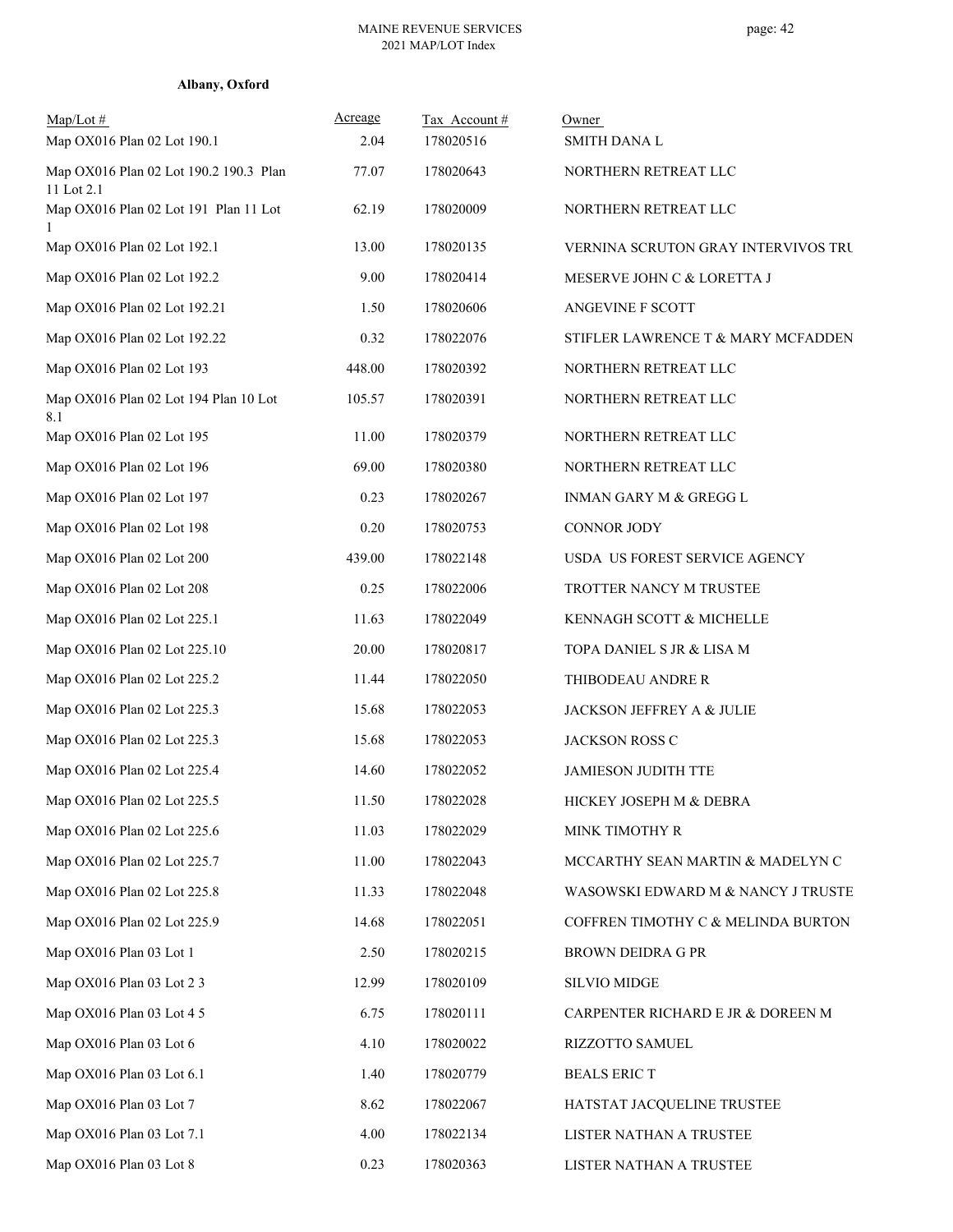| $Map/Lot \#$<br>Map OX016 Plan 03 Lot 9 | Acreage<br>0.34 | Tax Account#<br>178020086 | Owner<br><b>BUTTERS RANDALL J</b>           |
|-----------------------------------------|-----------------|---------------------------|---------------------------------------------|
| Map OX016 Plan 03 Lot 10                | 0.44            | 178020119                 | ANDREWS CLIFFORD D & CHRISTINA P            |
| Map OX016 Plan 03 Lot 11 12             | 1.26            | 178020393                 | MILLER THOMAS FRANKLIN& BARBARA BA          |
| Map OX016 Plan 03 Lot 13                | 2.07            | 178020282                 | ABBY DEAN R                                 |
| Map OX016 Plan 03 Lot 14                | 0.52            | 178020394                 | PETERSON SUSAN D                            |
| Map OX016 Plan 03 Lot 15.1              | 1.06            | 178020283                 | DEVORAK JAMES & LAUREN A                    |
| Map OX016 Plan 03 Lot 15.2              | 0.57            | 178020526                 | DION RICHARD A & SANDRA S                   |
| Map OX016 Plan 03 Lot 16                | 0.46            | 178020018                 | AVERY EILEEN & DANIEL                       |
| Map OX016 Plan 03 Lot 19                | 0.29            | 178020088                 | <b>BUTTON JAMES &amp; DEBORAH P</b>         |
| Map OX016 Plan 03 Lot 20                | 0.69            | 178020106                 | CLARK THOMAS M ET AL                        |
| Map OX016 Plan 03 Lot 21                | 2.50            | 178020710                 | BUTTON ANDREW J ET AL                       |
| Map OX016 Plan 03 Lot 21.1              | 2.50            | 178020741                 | ANDERSON KEITH J & ELLA T BUTTON            |
| Map OX016 Plan 04 Lot 1                 | 4.90            | 178020489                 | ROLFE DANNY                                 |
| Map OX016 Plan 04 Lot 2                 | 2.50            | 178020490                 | ROLFE HAROLD L & MARY L                     |
| Map OX016 Plan 04 Lot 3                 | 1.00            | 178020464                 | CHRISTIANSEN JOHN T & JENNIFER              |
| Map OX016 Plan 04 Lot 4                 | 0.57            | 178020129                 | GUTTING FAMILY REVOCABLE TRUST              |
| Map OX016 Plan 04 Lot 5.1               | 1.25            | 178020216                 | GUTTING FAMILY REVOCABLE TRUST              |
| Map OX016 Plan 04 Lot 5.2               | 0.56            | 178020426                 | <b>BOIS RAYMOND L &amp; GAIL M TRUSTEES</b> |
| Map OX016 Plan 04 Lot 6                 | 0.59            | 178020001                 | <b>FOX TRAVIS P</b>                         |
| Map OX016 Plan 04 Lot 7                 | 0.64            | 178020525                 | JOHNSON ELAINE, BRUCE E SMITH, RUSSEL       |
| Map OX016 Plan 04 Lot 9                 | 1.49            | 178020501                 | ELLSWORTH WAHNETA                           |
| Map OX016 Plan 04 Lot 10                | 2.72            | 178020488                 | ROLFE BRUCE G & LINDA L &                   |
| Map OX016 Plan 04 Lot 10.1              | 2.28            | 178022079                 | HATSTAT CHRIS E & LORRIE L                  |
| Map OX016 Plan 05 Lot 1                 | 0.34            | 178020465                 | PLUMMER DONALD & KUMNUAN                    |
| Map OX016 Plan 05 Lot 2 3               | 0.91            | 178020586                 | ROLFE RICKY S & DEBORAH J                   |
| Map OX016 Plan 05 Lot 4                 | 7.74            | 178020177                 | <b>FOSS KEVIN D</b>                         |
| Map OX016 Plan 05 Lot 5                 | 2.50            | 178020102                 | ALANSKAS JOHN R                             |
| Map OX016 Plan 05 Lot 6                 | 3.25            | 178020199                 | <b>GREEN CLIFFORD &amp; AUDLEY</b>          |
| Map OX016 Plan 05 Lot 7                 | 1.13            | 178020491                 | MOFFETT JANA & ANDY E RUGG                  |
| Map OX016 Plan 05 Lot 10                | 0.46            | 178020587                 | VARNEY EVERETT G & KARYN M                  |
| Map OX016 Plan 06 Lot 1 1.1             | 0.19            | 178020377                 | FRENETTE GILES & COLLEEN TRUSTEES           |
| Map OX016 Plan 06 Lot 2                 | 1.45            | 178020420                 | VARNEY KARYN M & EVERETT G                  |
| Map OX016 Plan 06 Lot 3                 | 0.75            | 178020084                 | MERRILL RUSSELL EM, JAMES CHARLES & S       |
| Map OX016 Plan 06 Lot 4 5.1             | 4.15            | 178020433                 | YAFFEE STEVEN L & JULIA M WONDOLLECI        |
| Map OX016 Plan 06 Lot 6                 | 0.23            | 178020412                 | SATTERLEE ROSALYNN K                        |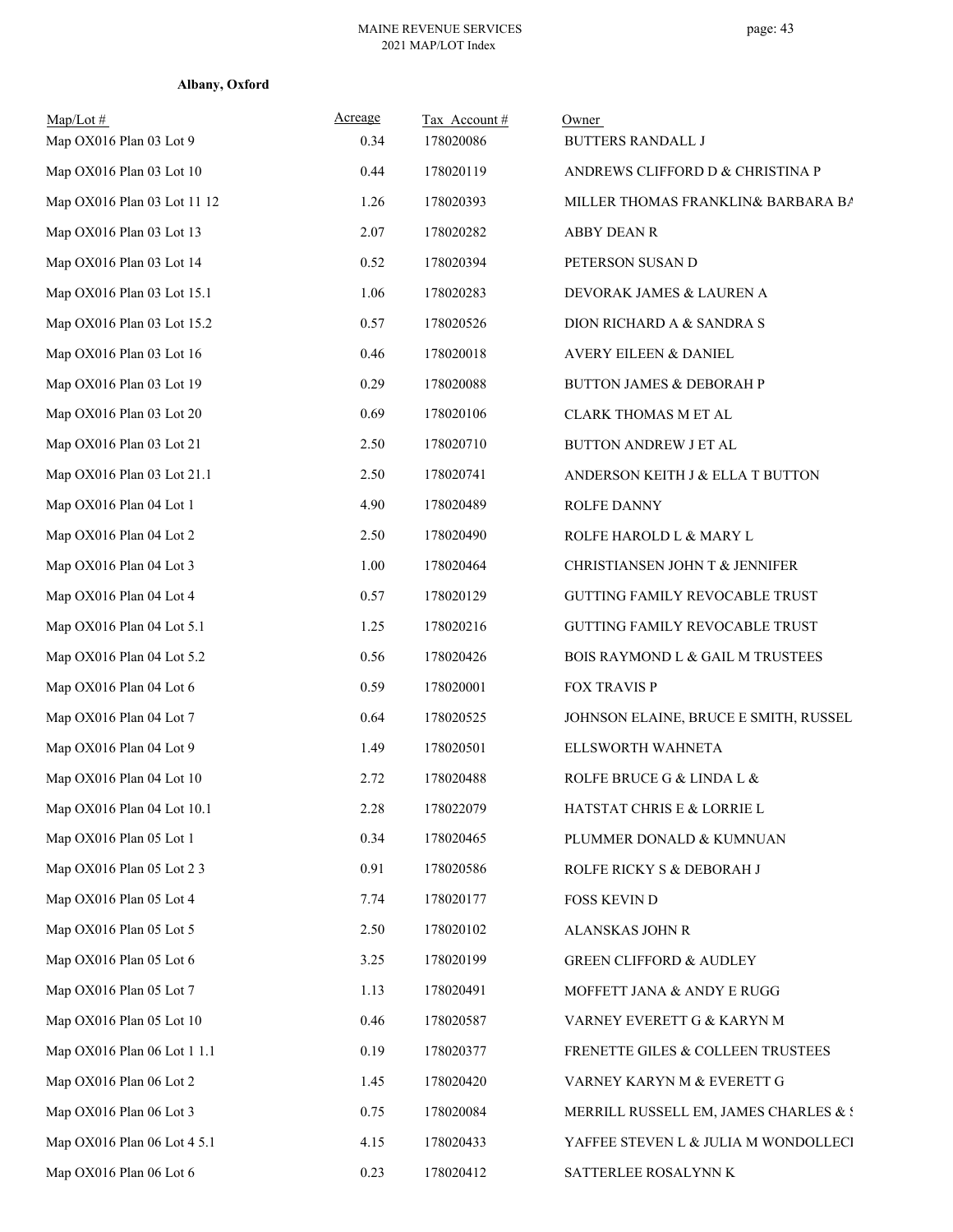| Albany, Oxford |  |
|----------------|--|
|----------------|--|

| $Map/Lot \#$<br>Map OX016 Plan 06 Lot 7 | Acreage<br>1.00 | Tax Account#<br>178020053 | Owner<br>KETTINGER SUSAN B          |
|-----------------------------------------|-----------------|---------------------------|-------------------------------------|
| Map OX016 Plan 06 Lot 8                 | 1.00            | 178022057                 | BARTLETT CHARLES N & KATELYN        |
| Map OX016 Plan 06 Lot 8.1               | 1.00            | 178020821                 | SONGO POND COTTAGE LLC              |
| Map OX016 Plan 06 Lot 9.1 10.121        | 2.29            | 178020725                 | SMITH LINDA M                       |
| Map OX016 Plan 06 Lot 9.11              | $0.06\,$        | 178022147                 | BARTLETT CHARLES N & KATELYN        |
| Map OX016 Plan 06 Lot 9.2               | 1.05            | 178020773                 | <b>RICE SANDRA L</b>                |
| Map OX016 Plan 06 Lot 9.2               | 1.05            | 178020773                 | RICE JUSTIN R & SUSANNE J           |
| Map OX016 Plan 06 Lot 9.3 10.122        | 4.00            | 178022022                 | LORE NICHOLAS R & ERICA R           |
| Map OX016 Plan 06 Lot 9.5               | 2.71            | 178022063                 | MACGREGOR JOHN M & KATRINE BENEDIC' |
| Map OX016 Plan 06 Lot 9.6               | 1.20            | 178022062                 | CAIL RICHARD P & ELISABETH S        |
| Map OX016 Plan 06 Lot 10.11             | 28.42           | 178020435                 | ZINCHUK DOUGLAS P & ROBIN           |
| Map OX016 Plan 06 Lot 10.111            | 2.80            | 178022138                 | 86 MORNING STAR LLC                 |
| Map OX016 Plan 06 Lot 10.12             | 11.64           | 178020219                 | SMITH LINDA M                       |
| Map OX016 Plan 06 Lot 10.123            | 1.37            | 178022094                 | HAMEL KENNETH PETER                 |
| Map OX016 Plan 06 Lot 10.13             | 1.35            | 178020801                 | ZINCHUK DOUGLAS P                   |
| Map OX016 Plan 06 Lot 10.131            | 1.35            | 178020840                 | ZINCHUK DANIEL B                    |
| Map OX016 Plan 06 Lot 10.21             | 4.42            | 178020409                 | MCKNIGHT THEODORE & RACHEL          |
| Map OX016 Plan 06 Lot 10.22             | 5.53            | 178022087                 | KENISTON JOANNE P & DAVID R         |
| Map OX016 Plan 06 Lot 10.23 11          | 3.10            | 178020290                 | KENISTON DAVID R ET AL              |
| Map OX016 Plan 06 Lot 12                | 0.52            | 178020146                 | DAVIS MICHAEL ET AL TRUSTEES        |
| Map OX016 Plan 06 Lot 13                | 3.25            | 178020618                 | DAVIS MICHAEL ET AL TRUSTEES        |
| Map OX016 Plan 06 Lot 13.1              | 2.20            | 178020823                 | DAVIS MICHAEL ET AL TRUSTEES        |
| Map OX016 Plan 06 Lot 13.11             | 1.25            | 178022074                 | DAVIS THOMAS A & ANN E NICHOLSON    |
| Map OX016 Plan 06 Lot 14                | 0.45            | 178020472                 | PUGLIESE DRIVE SPE LLC              |
| Map OX016 Plan 06 Lot 15                | 0.60            | 178020125                 | CROSS FAMILY PARTNERSHIP            |
| Map OX016 Plan 07 Lot 2                 | 3.00            | 178020040                 | CONNELL ELIZABETH B TRUSTEE         |
| Map OX016 Plan 07 Lot 3 45              | 1.98            | 178020279                 | JOHNSON CAROLINE ET AL              |
| Map OX016 Plan 07 Lot 4.1               | 2.70            | 178020552                 | HEAD DAVID A & FRANCES M            |
| Map OX016 Plan 07 Lot 4.1               | 2.70            | 178020552                 | <b>COFFIN DALE</b>                  |
| Map OX016 Plan 07 Lot 4.1               | 2.70            | 178020552                 | O'DONNELL ROGER J JR & TRACY G      |
| Map OX016 Plan 07 Lot 4.1               | 2.70            | 178020552                 | THIELBAR SHANNAN A                  |
| Map OX016 Plan 07 Lot 4.2               | 0.36            | 178020551                 | THIELBAR SHANNAN A                  |
| Map OX016 Plan 07 Lot 5                 | 0.35            | 178020233                 | HEAD DAVID A & FRANCES M            |
| Map OX016 Plan 07 Lot 6 7               | 0.29            | 178020287                 | O'DONNELL JOHN J & KARYN J          |
| Map OX016 Plan 07 Lot 8                 | 0.28            | 178020145                 | COFFIN DALE E                       |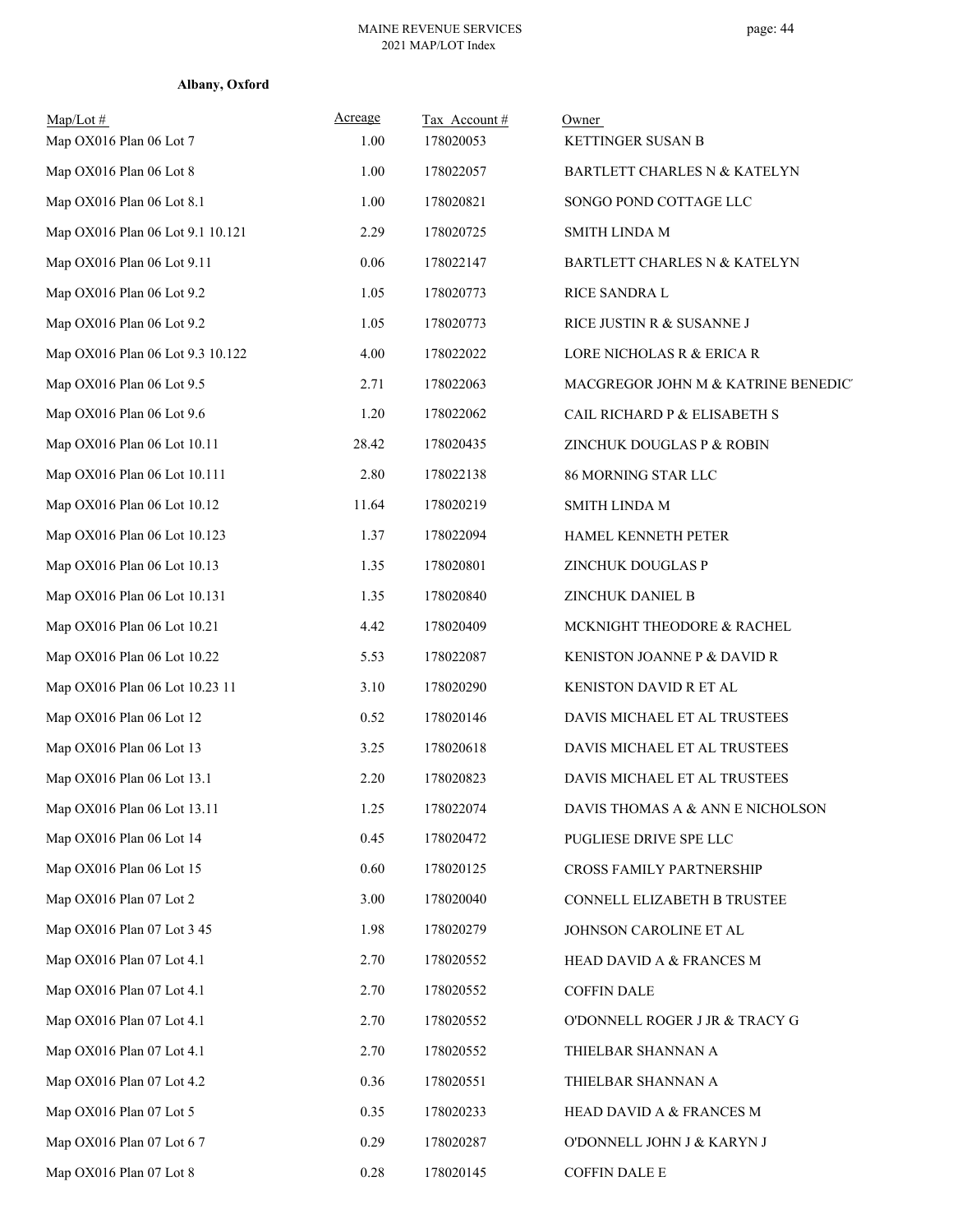| Map/Lot#<br>Map OX016 Plan 07 Lot 9 | Acreage<br>0.84 | Tax Account#<br>178020376 | Owner<br>EASTMAN CAROLYN            |
|-------------------------------------|-----------------|---------------------------|-------------------------------------|
| Map OX016 Plan 07 Lot 9.1           | 0.39            | 178022099                 | WHITE KENNETH H &                   |
| Map OX016 Plan 07 Lot 10            | 2.75            | 178020367                 | LABRECQUE ROBERT D                  |
| Map OX016 Plan 07 Lot 11            | 0.02            | 178020538                 | DOUGLASS BRENT C & SHELLEY M        |
| Map OX016 Plan 07 Lot 12            | 0.23            | 178020515                 | GAYNOR MARY A & MELISSA J POTTER    |
| Map OX016 Plan 07 Lot 13            | 0.33            | 178020385                 | GAYNOR MARY A & MELISSA J POTTER    |
| Map OX016 Plan 07 Lot 14            | 0.57            | 178020044                 | POTTER MELISSA JO & MARY GAYNOR     |
| Map OX016 Plan 07 Lot 15            | 0.50            | 178020045                 | POTTER MELISSA JO & MARY GAYNOR     |
| Map OX016 Plan 07 Lot 16            | 0.22            | 178020537                 | DOUGLASS BRENT C & SHELLEY M        |
| Map OX016 Plan 07 Lot 17            | 0.29            | 178020192                 | HUTCHINS WENDY                      |
| Map OX016 Plan 07 Lot 18            | 0.14            | 178020200                 | WITHEY SONDRA G                     |
| Map OX016 Plan 07 Lot 19            | 0.28            | 178020201                 | GREENLEAF FAMILY IRREVOCABLE TRUST  |
| Map OX016 Plan 07 Lot 20            | 0.23            | 178020202                 | <b>GREENLEAF NATHAN E PR</b>        |
| Map OX016 Plan 07 Lot 21            | 0.23            | 178020630                 | WHEELER DANNY C & PAULA             |
| Map OX016 Plan 07 Lot 22            | 0.57            | 178020193                 | WHEELER DANNY C & PAULA             |
| Map OX016 Plan 07 Lot 23 25         | 0.83            | 178020540                 | STEVENS ROBERT A & ALTHEA C         |
| Map OX016 Plan 07 Lot 24            | 0.57            | 178020411                 | LAPOINTE CYNTHIA & LEO MERCIER      |
| Map OX016 Plan 07 Lot 26            | 0.54            | 178020404                 | MARTIN GUILFORD J SR MRS ET AL      |
| Map OX016 Plan 07 Lot 27            | 0.43            | 178020809                 | MARTIN GUILFORD J SR ET AL          |
| Map OX016 Plan 07 Lot 28            | 0.16            | 178020471                 | PARSONS PETER M & AMY E             |
| Map OX016 Plan 07 Lot 29            | 0.52            | 178020315                 | PYLES TED W                         |
| Map OX016 Plan 07 Lot 30            | 0.22            | 178020052                 | CORREIA DANIEL A                    |
| Map OX016 Plan 07 Lot 31            | 1.03            | 178020727                 | SMITH STEPHEN C & LEE               |
| Map OX016 Plan 07 Lot 31.1          | 3.30            | 178020721                 | SEREMBUS MARY SR & MARY A JR        |
| Map OX016 Plan 07 Lot 32            | 0.50            | 178020095                 | CHADBOURNE TREE FARMS LLC           |
| Map OX016 Plan 07 Lot 33            | 0.54            | 178020584                 | WOLON PAUL W                        |
| Map OX016 Plan 07 Lot 34            | 0.25            | 178020467                 | ST AMAND ROGER A & JESSICA J PHELPS |
| Map OX016 Plan 07 Lot 35            | 0.21            | 178020415                 | <b>MARTIN SANDY</b>                 |
| Map OX016 Plan 07 Lot 36            | 0.25            | 178020151                 | COLLINS DANIEL H & SUSAN L          |
| Map OX016 Plan 07 Lot 37            | 0.20            | 178022056                 | MORAN JOSEPH G                      |
| Map OX016 Plan 07 Lot 38            | 0.45            | 178020218                 | HAMEL KENNETH PETER                 |
| Map OX016 Plan 07 Lot 39            | 3.00            | 178020336                 | DOUGLASS BRENT C & SHELLEY M        |
| Map OX016 Plan 07 Lot 40            | 1.13            | 178020566                 | POND CHRISTOPHER R                  |
| Map OX016 Plan 07 Lot 41 42         | 0.50            | 178020164                 | HARRINGTON MARY E & ALEXANDER J GR/ |
| Map OX016 Plan 07 Lot 43            | 0.57            | 178020348                 | FREDETTE JEREMY P                   |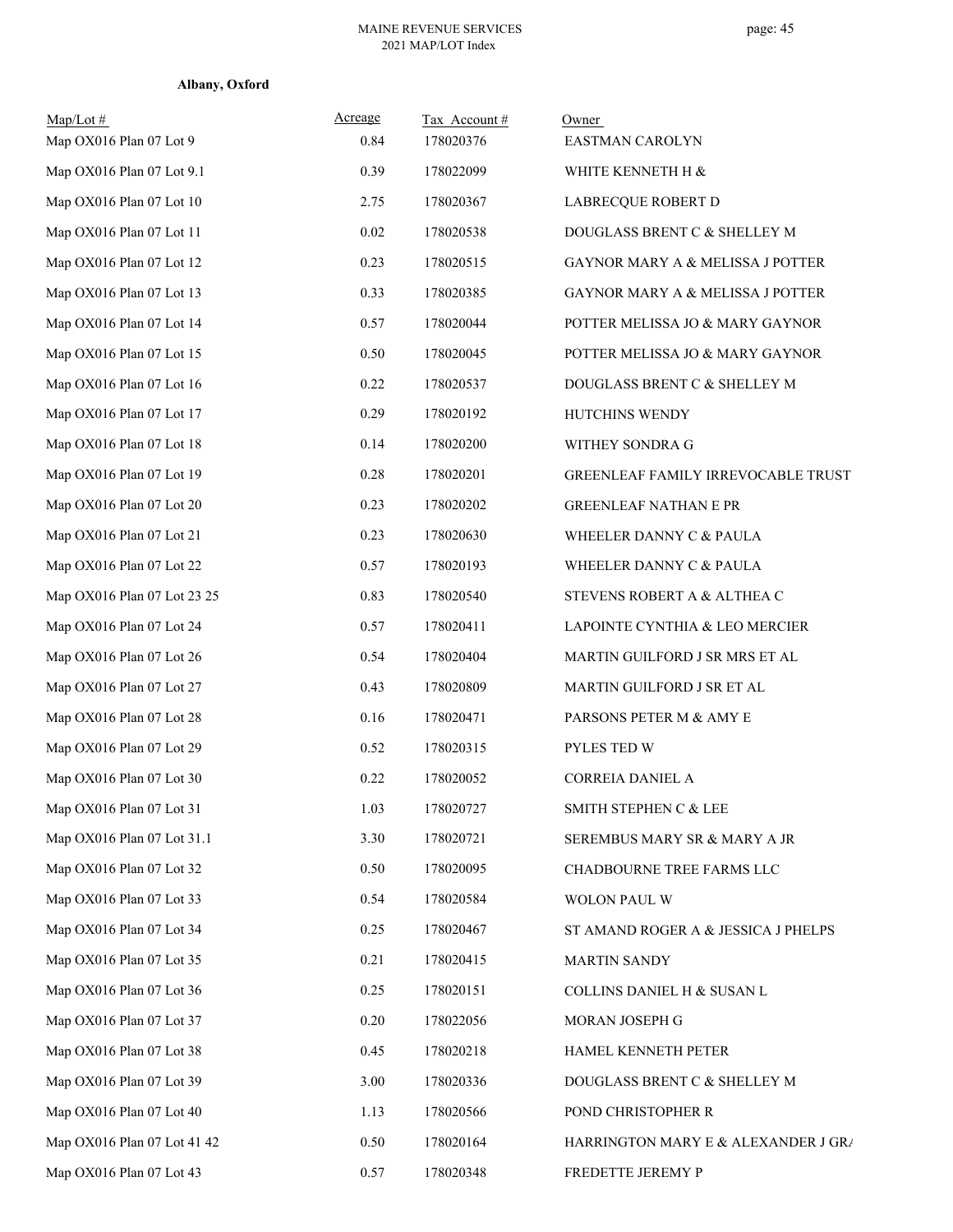| $Map/Lot \#$<br>Map OX016 Plan 07 Lot 44    | Acreage<br>0.46 | Tax Account#<br>178020182 | Owner<br>LEBRETON STEPHEN B          |
|---------------------------------------------|-----------------|---------------------------|--------------------------------------|
| Map OX016 Plan 08 Lot 1                     | 1.05            | 178020598                 | TANGUAY PAUL W L/T                   |
| Map OX016 Plan 08 Lot 2 2.1                 | 2.68            | 178020509                 | MARSHALL ARTHUR H & ELLEN S          |
| Map OX016 Plan 08 Lot 3                     | 0.46            | 178020543                 | ELVIDGE JASON TTE                    |
| Map OX016 Plan 08 Lot 4                     | 0.11            | 178020542                 | ELVIDGE JASON TRUSTEE                |
| Map OX016 Plan 08 Lot 5                     | 0.55            | 178020466                 | KORSAK MICHELLE & PIERCE JEANNE & PO |
| Map OX016 Plan 08 Lot 6                     | 0.04            | 178020757                 | SALWAY NORMA K                       |
| Map OX016 Plan 08 Lot 6.1                   | 0.18            | 178022108                 | GARDNER SUSAN M                      |
| Map OX016 Plan 08 Lot 7                     | 0.28            | 178020029                 | KOLB ELIZABETH E & RICHARD J         |
| Map OX016 Plan 08 Lot 8                     | 0.27            | 178020153                 | ALOISIO JOSEPH & ALISON              |
| Map OX016 Plan 08 Lot 9.1                   | 0.08            | 178020601                 | FOLSOM DONNA                         |
| Map OX016 Plan 08 Lot 9.2                   | 0.10            | 178020547                 | TANGUAY DONALD & JANET L             |
| Map OX016 Plan 08 Lot 9.3                   | 0.23            | 178020175                 | FOLSOM DONNA L & ROBERT T SR         |
| Map OX016 Plan 08 Lot 9.4                   | 0.06            | 178020548                 | TANGUAY PAUL W L/T                   |
| Map OX016 Plan 08 Lot 10                    | 0.91            | 178020327                 | KIMBALL JOHN A & JOAN E TRUSTEES     |
| Map OX016 Plan 08 Lot 11                    | 0.09            | 178020014                 | ANDREWS DEANNA A                     |
| Map OX016 Plan 08 Lot 12                    | 0.90            | 178020328                 | <b>BLAISDELL BRENDA J</b>            |
| Map OX016 Plan 08 Lot 13                    | 1.85            | 178020432                 | NYGREN PER & COLETTE B               |
| Map OX016 Plan 08 Lot 14                    | 0.44            | 178020567                 | TUMMON RICHARD & LAURA ALLEN-TUMM    |
| Map OX016 Plan 08 Lot 15                    | 0.82            | 178020447                 | ORINO ROMEO J III & WANDA J          |
| Map OX016 Plan 08 Lot 16                    | 0.79            | 178020449                 | ALLEN WILLIAM S TRUSTEE              |
| Map OX016 Plan 08 Lot 17                    | 1.40            | 178020243                 | HERR JAY G & HOPE E TRUSTEES         |
| Map OX016 Plan 08 Lot 18                    | 0.94            | 178020568                 | LOWE WILLIAM R III TTE               |
| Map OX016 Plan 08 Lot 19                    | 0.56            | 178020085                 | LOWE SUSAN D TRUSTEE                 |
| Map OX016 Plan 08 Lot 20 30 31 32<br>62.116 | 16.47           | 178020275                 | JODREY ELEANOR L                     |
| Map OX016 Plan 08 Lot 21 22                 | 1.80            | 178020042                 | <b>BLAKE LEE J</b>                   |
| Map OX016 Plan 08 Lot 23                    | 0.20            | 178020180                 | FRENETTE MARGUERITE                  |
| Map OX016 Plan 08 Lot 24                    | 0.20            | 178020558                 | <b>BAGLEY DONALD &amp; NANCY</b>     |
| Map OX016 Plan 08 Lot 25                    | 0.49            | 178020557                 | <b>BAGLEY DONALD &amp; NANCY</b>     |
| Map OX016 Plan 08 Lot 26 29.1 33.1          | 0.87            | 178020024                 | BAGLEY IDA MAE, ROBERT W & ELIZABETH |
| Map OX016 Plan 08 Lot 27 29 33              | 0.64            | 178020546                 | 76 SONGO LLC                         |
| Map OX016 Plan 08 Lot 28                    | 3.70            | 178020247                 | HEAD JEREMY D                        |
| Map OX016 Plan 08 Lot 34                    | 1.75            | 178022061                 | LOUGHLIN STEPHEN F & CANDACE A       |
| Map OX016 Plan 09 Lot 1                     | 1.17            | 178020555                 | MATTHEWS JULIE A                     |
| Map OX016 Plan 09 Lot 2                     | 0.29            | 178020473                 | <b>FOSTER ANNMARIE</b>               |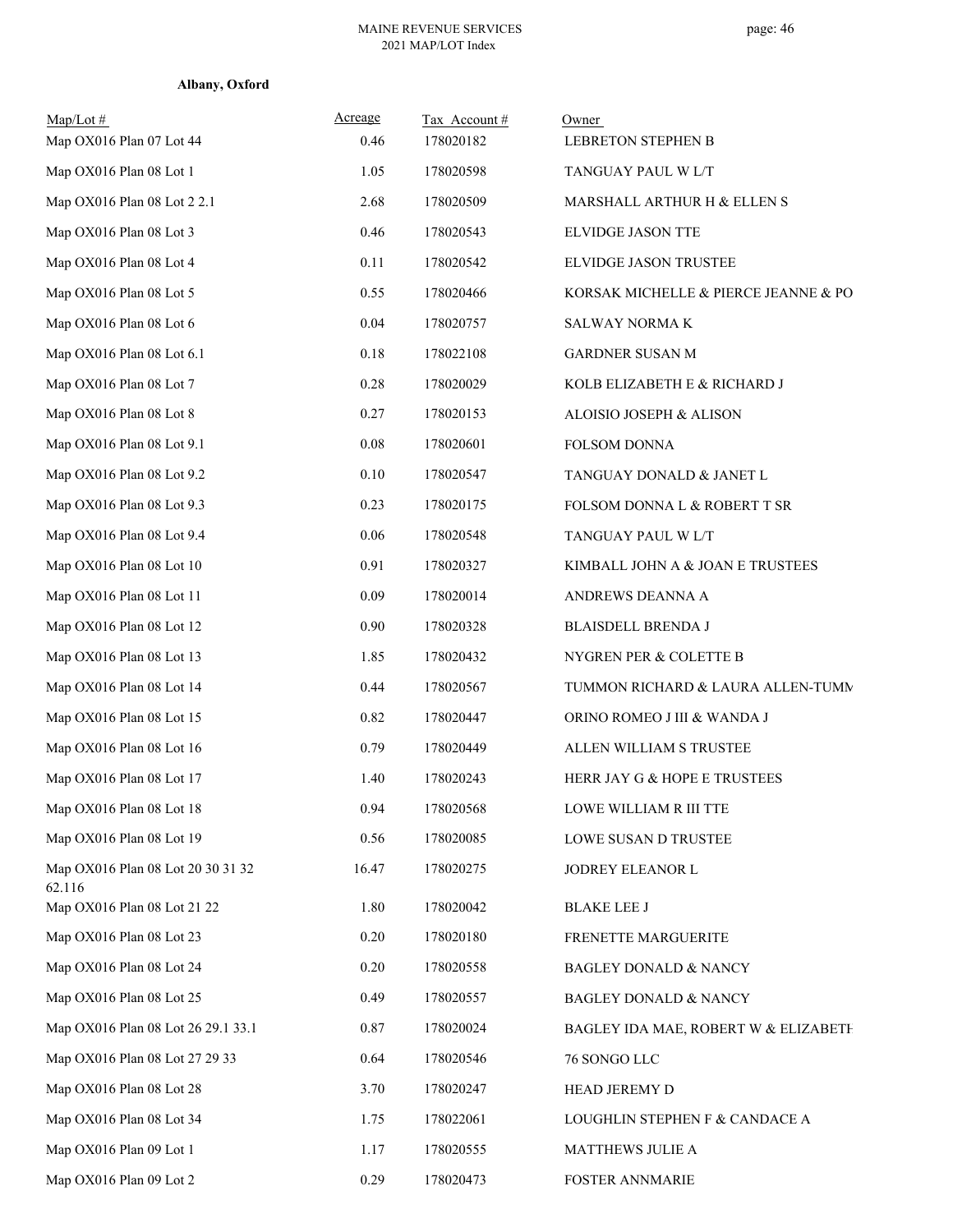| Albany, Oxford |  |
|----------------|--|
|----------------|--|

| $Map/Lot \#$                | Acreage | Tax Account# | Owner                                 |
|-----------------------------|---------|--------------|---------------------------------------|
| Map OX016 Plan 09 Lot 3     | 0.66    | 178020188    | GIROUARD HENRY L & CLAIRE P           |
| Map OX016 Plan 09 Lot 4 15  | 0.77    | 178020160    | MEEK HEIDI E & PAUL W                 |
| Map OX016 Plan 09 Lot 5     | 0.80    | 178020389    | MEEK HEIDI E & PAUL W                 |
| Map OX016 Plan 09 Lot 6     | 1.00    | 178020303    | HOWARD TERESA F ET AL                 |
| Map OX016 Plan 09 Lot 7     | 2.10    | 178020514    | MULLEY SHAWN J & ERIKA                |
| Map OX016 Plan 09 Lot 7.1   | 0.09    | 178022116    | LAMOUREUX MICHAEL & NANCY TRUSTEE     |
| Map OX016 Plan 09 Lot 8     | 0.12    | 178020114    | POOLEY BONNIE I                       |
| Map OX016 Plan 09 Lot 9     | 0.38    | 178020285    | KALLIS JOHN H                         |
| Map OX016 Plan 09 Lot 10    | 0.25    | 178020270    | MILLER JERRELL R                      |
| Map OX016 Plan 09 Lot 11    | 0.23    | 178020035    | VOGEL GARY D & TAMERA B               |
| Map OX016 Plan 09 Lot 11.2  | 0.05    | 178020614    | VOGEL GARY D & TAMERA B               |
| Map OX016 Plan 09 Lot 12    | 0.82    | 178020194    | <b>GOULD ACADEMY</b>                  |
| Map OX016 Plan 09 Lot 13    | 2.25    | 178020227    | BETHEL COMMODORE CORP                 |
| Map OX016 Plan 09 Lot 14    | 0.10    | 178020556    | <b>MATTHEWS JULIE A</b>               |
| Map OX016 Plan 10 Lot 1     | 0.92    | 178020134    | VERNINA SCRUTON GRAY INTERVIVOS TRU   |
| Map OX016 Plan 10 Lot 2     | 1.50    | 178020250    | HOLODYNSKY JONATHAN & ELAINE V        |
| Map OX016 Plan 10 Lot 3 3.1 | 1.25    | 178020594    | BRANDRISS MARJORIE C & DAVID M KRISTO |
| Map OX016 Plan 10 Lot 4     | 0.60    | 178020050    | MESERVE LORETTA J                     |
| Map OX016 Plan 10 Lot 5     | 0.78    | 178020413    | MESERVE JOHN C TRUSTEE                |
| Map OX016 Plan 10 Lot 5.1   | 0.14    | 178022104    | MESERVE LORETTA J                     |
| Map OX016 Plan 10 Lot 6     | 0.97    | 178020132    | NORTHERN RETREAT LLC                  |
| Map OX016 Plan 10 Lot 6.2   | 1.93    | 178022014    | NORTHERN RETREAT LLC                  |
| Map OX016 Plan 10 Lot 7     | 3.00    | 178020019    | KEENAN MONICA J & JAMES H             |
| Map OX016 Plan 10 Lot 8.2   | 2.58    | 178020364    | NORTHERN RETREAT LLC                  |
| Map OX016 Plan 10 Lot 8.3   | 1.86    | 178020131    | CHAMPAGNE ROBERT L                    |
| Map OX016 Plan 10 Lot 9 10  | 14.39   | 178020609    | NORTHERN RETREAT LLC                  |
| Map OX016 Plan 10 Lot 11    | 6.50    | 178020280    | <b>JONES DAVID R</b>                  |
| Map OX016 Plan 10 Lot 12    | 7.90    | 178020272    | JAGUSIAK NANCY PER REP                |
| Map OX016 Plan 10 Lot 13    | 5.60    | 178020271    | MARTIN STEPHEN S & SUNEELA NAYAK      |
| Map OX016 Plan 11 Lot 2     | 5.27    | 178020010    | CHAMPAGNE JAMES R & LINDA V           |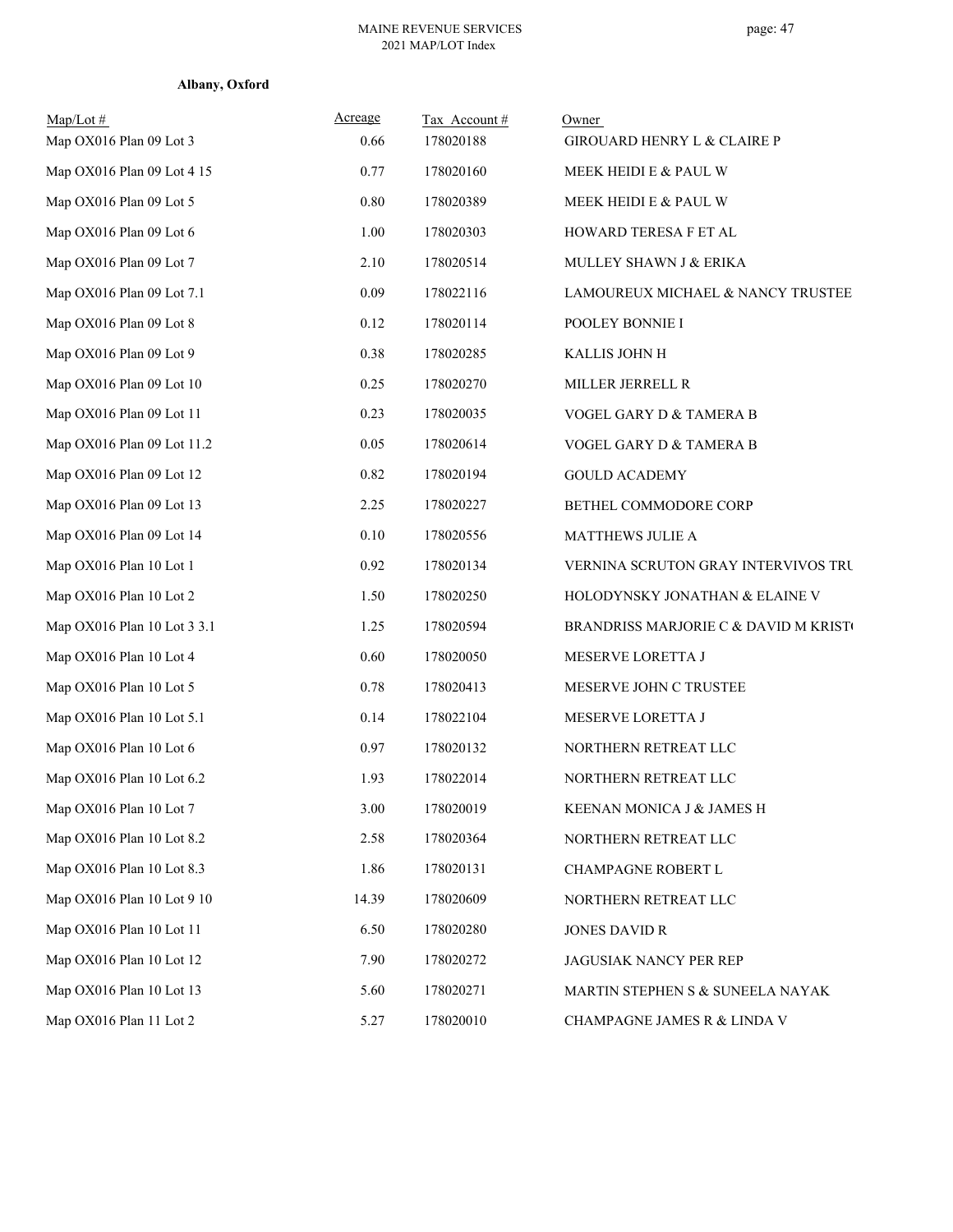| Map/Lot#<br>Map OX017            | Acreage<br>0.00 | Tax Account#<br>178110018P | Owner<br>WILLIAMS JEFFREY J & SERENA A |
|----------------------------------|-----------------|----------------------------|----------------------------------------|
| Map OX017                        | 0.00            | 178110026                  | CENTRAL MAINE POWER CO                 |
| Map OX017 Plan 01 Lot 1          | 1,587.00        | 178110018                  | <b>BAYROOT LLC</b>                     |
| Map OX017 Plan 01 Lot 2          | 3.00            | 178110052                  | BRESETTE ALBERT A & SHAWNA M           |
| Map OX017 Plan 01 Lot 3          | 25.00           | 178110081                  | <b>SMITH CHARLES M</b>                 |
| Map OX017 Plan 01 Lot 4.1 5.2    | 119.00          | 178110115                  | RICHMOND DEAN W & DEBORAH E            |
| Map OX017 Plan 01 Lot 4.12       | 1.26            | 178110089                  | RICHMOND DEAN W & DEBORAH E            |
| Map OX017 Plan 01 Lot 4.2 5.1    | 238.00          | 178110082                  | <b>SMITH CHARLES M</b>                 |
| Map OX017 Plan 01 Lot 5.21       | 10.00           | 178110103                  | <b>FOX LAWRENCE S</b>                  |
| Map OX017 Plan 01 Lot 5.22       | 10.00           | 178110107                  | YOUMANS WENDY & RAYMOND GEIGER III     |
| Map OX017 Plan 01 Lot 6          | 100.00          | 178110073                  | <b>SMITH CHARLES M</b>                 |
| Map OX017 Plan 01 Lot 7 11.11    | 253.00          | 178110063                  | WHIPPLE JOHN M & CAROLINE W            |
| Map OX017 Plan 01 Lot 8          | 7.00            | 178110060                  | HEDDEN PETER W & TRACEY K WILKERSON    |
| Map OX017 Plan 01 Lot 9          | 8.00            | 178110061                  | HEDDEN PETER W & TRACEY K WILKERSON    |
| Map OX017 Plan 01 Lot 10         | 1.50            | 178110065                  | FICHERA DOUGLAS M & ELIZABETH I        |
| Map OX017 Plan 01 Lot 11.1       | 1.78            | 178112013                  | DIETSCHE DOUGLAS & CATHERINE           |
| Map OX017 Plan 01 Lot 11.12      | 9.70            | 178112020                  | POLAND ALEXANDER L                     |
| Map OX017 Plan 01 Lot 11.13      | 3.54            | 178112021                  | MAHONEY KEENAN & BRITTANY L CASEY      |
| Map OX017 Plan 01 Lot 11.2       | 1.76            | 178110037                  | ANDERSEN MATTHEW O & JESSIE C LACASS   |
| Map OX017 Plan 01 Lot 11.21      | 0.93            | 178110100                  | BEAN AARON T & CONNIE J                |
| Map OX017 Plan 01 Lot 11.22      | 0.92            | 178110102                  | FOGARTY WILLIAM P & JANE E             |
| Map OX017 Plan 01 Lot 12         | 6.18            | 178110066                  | LEGASSIE KENNETH T & ADAM D            |
| Map OX017 Plan 01 Lot 13 14.1 16 | 48.00           | 178112011                  | UNIVERSITY OF MAINE FOUNDATION         |
| Map OX017 Plan 01 Lot 14 15      | 5.00            | 178110004                  | PELLERIN TRAVIS J & JENNIFER N         |
| Map OX017 Plan 01 Lot 17.1       | 15.75           | 178110069                  | LACASSE JOHN J & JANE S                |
| Map OX017 Plan 01 Lot 17.2       | 2.45            | 178110035                  | HODGDON ELIZABETH B                    |
| Map OX017 Plan 01 Lot 17.3       | 15.00           | 178110027                  | CHILDS LENA F TRUSTEE CHALET REALTY    |
| Map OX017 Plan 01 Lot 18         | 5.95            | 178110070                  | LACASSE JOHN J & JANE S                |
| Map OX017 Plan 01 Lot 19.1       | 20.00           | 178110068                  | FANTANA LIVING TRUST                   |
| Map OX017 Plan 01 Lot 19.2       | 2.06            | 178110094                  | FLEET MARSHALL R & BRENDA J            |
| Map OX017 Plan 01 Lot 19.21      | 0.92            | 178110025                  | FLEET BRENDA                           |
| Map OX017 Plan 01 Lot 19.3       | 10.50           | 178110007                  | <b>AYLWARD ELSIE</b>                   |
| Map OX017 Plan 01 Lot 19.4       | 0.86            | 178110075                  | FLEET MARSHALL                         |
| Map OX017 Plan 01 Lot 19.5       | 0.73            | 178110034                  | <b>MATRA SUSAN J</b>                   |
| Map OX017 Plan 01 Lot 19.6       | 27.00           | 178110093                  | MORIN ROLAND TRUSTEE                   |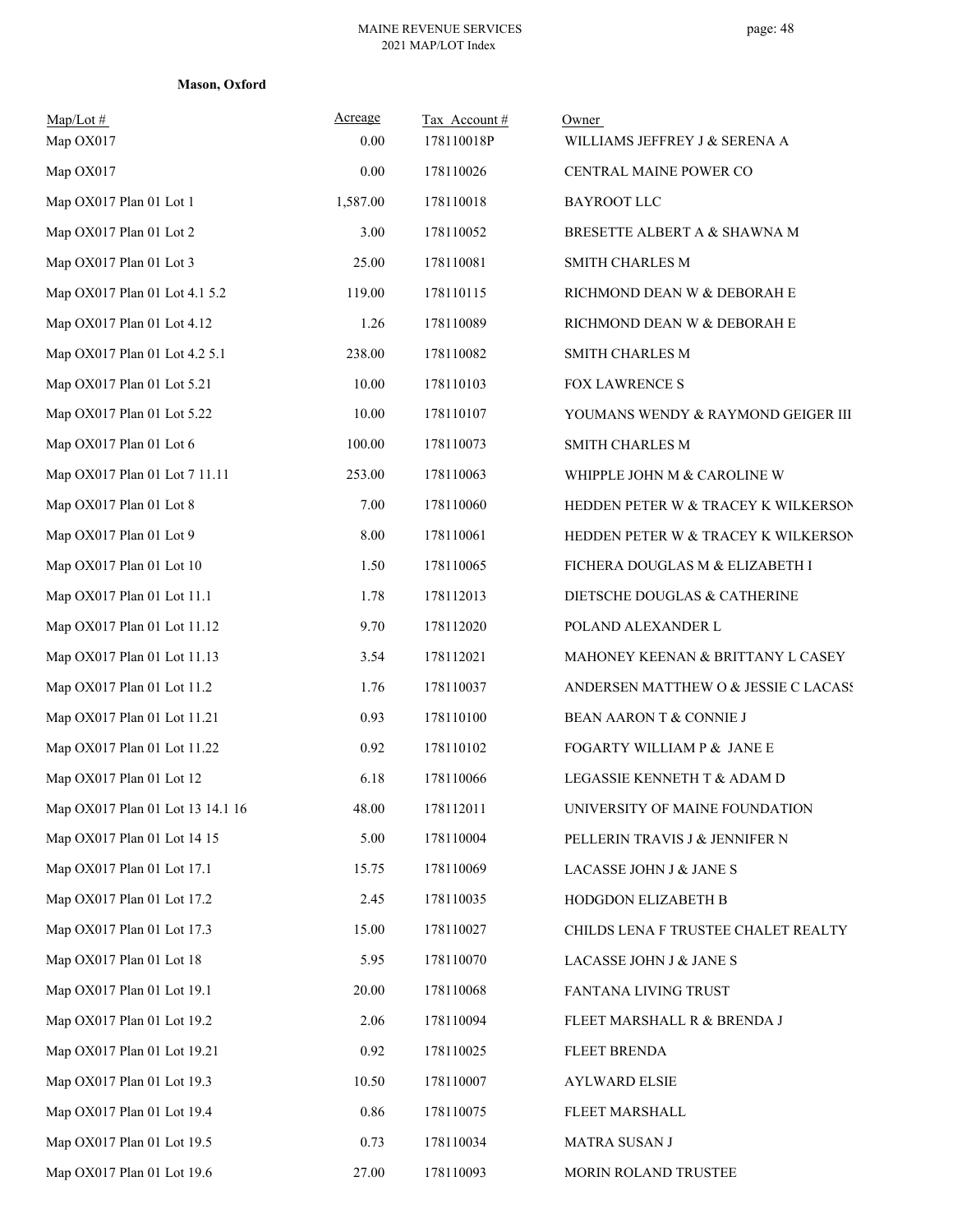#### **Mason, Oxford**

| $Map/Lot \#$<br>Map OX017 Plan 01 Lot 20           | Acreage<br>23.00 | Tax Account#<br>178110076 | Owner<br>MERRILL ALAN                  |
|----------------------------------------------------|------------------|---------------------------|----------------------------------------|
| Map OX017 Plan 01 Lot 21                           | 34.14            | 178110041                 | GROVER JESSICCA GOODRIDGE              |
| Map OX017 Plan 01 Lot 22.1                         | 130.00           | 178110043                 | <b>GROVER JESSICCA GOODRIDGE</b>       |
| Map OX017 Plan 01 Lot 22.2                         | 0.00             | 178110019P                | GROVER RUPERT H JR, SUZANNE K & JESSIC |
| Map OX017 Plan 01 Lot 22.2                         | 23.00            | 178110042                 | GROVER JESSICCA GOODRIDGE              |
| Map OX017 Plan 01 Lot 23.1 23.2                    | 81.00            | 178110105                 | ANDERSON GRETCHEN K                    |
| Map OX017 Plan 01 Lot 23.3                         | 40.00            | 178110101                 | MARTIN LLOYD S III                     |
| Map OX017 Plan 01 Lot 23.4 23.5                    | 85.00            | 178110067                 | DUTKIEWICZ STANLEY                     |
| Map OX017 Plan 01 Lot 24                           | 63.60            | 178110016                 | BRADFORD DAVID P & DANIEL B            |
| Map OX017 Plan 01 Lot 25                           | 41.00            | 178110053                 | D'ARRIGO NANCY                         |
| Map OX017 Plan 01 Lot 25.1                         | 26.00            | 178110112                 | DAVIS VERNON J & TAMARA M              |
| Map OX017 Plan 01 Lot 25.11                        | 5.00             | 178112007                 | <b>BOWLING DARYL</b>                   |
| Map OX017 Plan 01 Lot 25.12                        | 5.06             | 178112010                 | STROUT DENNIS                          |
| Map OX017 Plan 01 Lot 25.13                        | 5.03             | 178112008                 | O'BRIEN CHRISTOPHER S                  |
| Map OX017 Plan 01 Lot 25.2                         | 40.30            | 178110113                 | FOURNIER RONALD F JR & DEIRDRE         |
| Map OX017 Plan 01 Lot 25.3                         | 15.00            | 178110111                 | TOPPER DOUGLAS R & SUE E TTEE          |
| Map OX017 Plan 01 Lot 25.31                        | 4.90             | 178112015                 | TOPPER DOUGLAS R & SUE E RICHARDSON    |
| Map OX017 Plan 01 Lot 25.311                       | 0.04             | 178112014                 | <b>TOPPER GALEN</b>                    |
| Map OX017 Plan 01 Lot 25.32                        | 5.00             | 178112016                 | ADAMS HAKAN & JESSICA L                |
| Map OX017 Plan 01 Lot 26 26.1 26.2 26.3            | 85.00            | 178110021                 | KENNETH J TREMBLAY REVOCABLE TRUST     |
| Map OX017 Plan 01 Lot 27.1                         | 281.00           | 178110084                 | SWAIN RODNEY L TRUSTEE                 |
| Map OX017 Plan 01 Lot 27.2                         | 22.00            | 178110062                 | CRONE STEVEN W                         |
| Map OX017 Plan 01 Lot 28 29 30 31                  | 666.50           | 178110019                 | UNITED STATES OF AMERICA               |
| Map OX017 Plan 01 Lot 28.1                         | 2.17             | 178110095                 | CRONE STEVEN W                         |
| Map OX017 Plan 01 Lot 32 33                        | 23.00            | 178110020                 | WAKE CAMERON & ADAMS CELINA            |
| Map OX017 Plan 01 Lot 34 35 36 37                  | 179.00           | 178110059                 | LOVEJOY ALANSON                        |
| Map OX017 Plan 01 Lot 38 39.1                      | 46.25            | 178110054                 | LITTLEFIELD BRUCE E                    |
| Map OX017 Plan 01 Lot 39.2                         | 1.23             | 178110028                 | FRANGOULIS GREG J & NANCY M PARKER     |
| Map OX017 Plan 01 Lot 40 41                        | 180.00           | 178110071                 | <b>GROVER RUPERT H</b>                 |
| Map OX017 Plan 01 Lot 42.1                         | 13.89            | 178110009                 | <b>AYLWARD ELSIE</b>                   |
| Map OX017 Plan 01 Lot 42.11 42.21 Plan<br>04 Lot 7 | 4.50             | 178110079                 | AYLWARD JOSHUA F & EMILY M             |
| Map OX017 Plan 01 Lot 42.2                         | 100.00           | 178110006                 | <b>AYLWARD ELSIE</b>                   |
| Map OX017 Plan 01 Lot 43                           | 40.00            | 178110072                 | WILLIAMS JEFFREY J & SERENA A          |
| Map OX017 Plan 01 Lot 43.1                         | 8.90             | 178110099                 | CASWELL ERWIN E                        |
| Map OX017 Plan 01 Lot 44 45 46.2 47                | 166.00           | 178110031                 | EVERETT DAVID J D/B/A EVERETT DEVELOI  |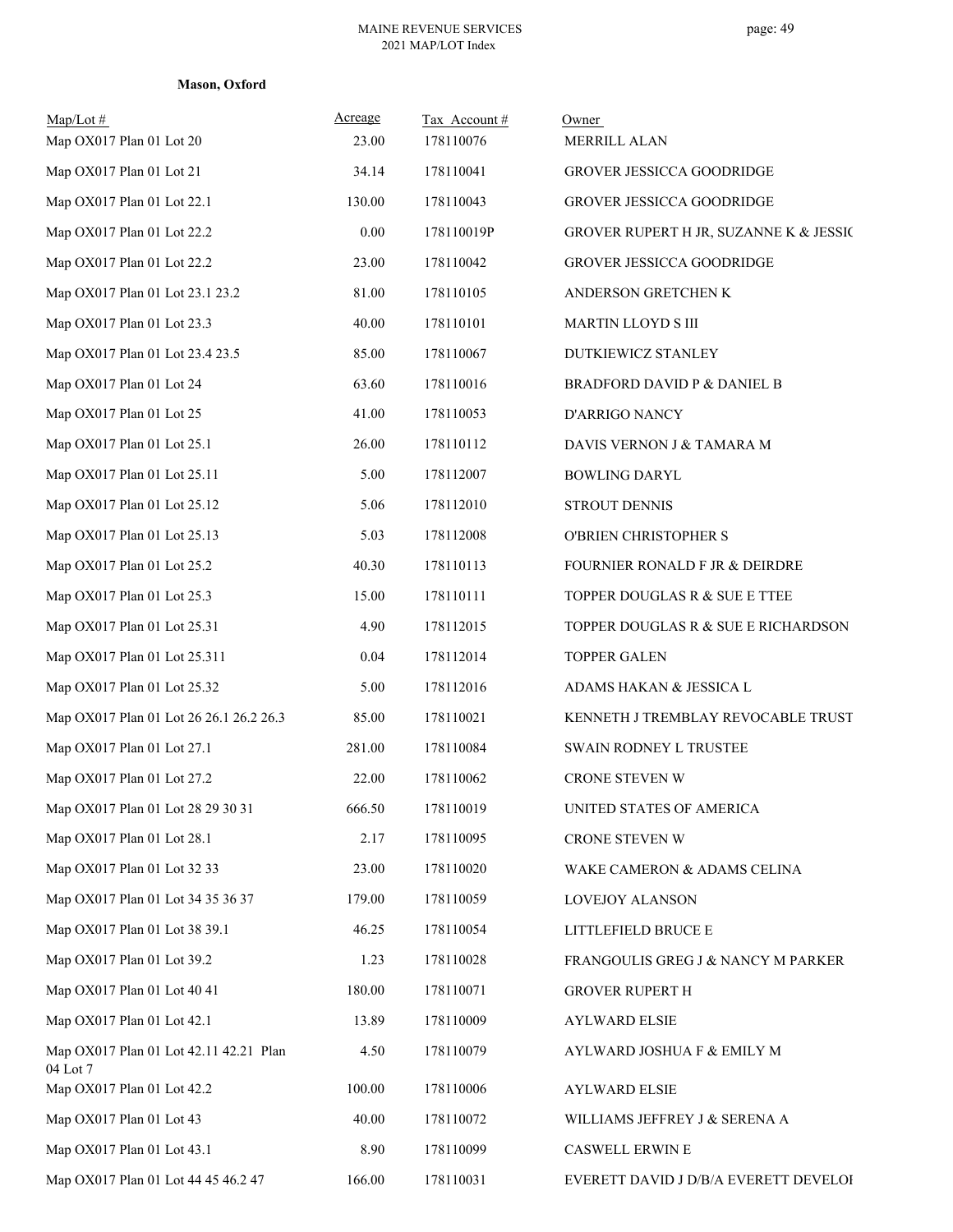#### **Mason, Oxford**

| Map/Lot#                                             | Acreage   | Tax Account# | Owner                               |
|------------------------------------------------------|-----------|--------------|-------------------------------------|
| Map OX017 Plan 01 Lot 45.1 Plan 03 Lot               | 20.80     | 178110090    | EVERETT ROBERT A                    |
| 4.1<br>Map OX017 Plan 01 Lot 46 46.1 47.1 47.2<br>51 | 60.00     | 178110030    | EVERETT DAVID J & MARY E            |
| Map OX017 Plan 01 Lot 50                             | 10,187.00 | 178112003    | UNITED STATES OF AMERICA            |
| Map OX017 Plan 02 Lot 1                              | 13.22     | 178110022    | ROUNSEVELL CURTIS R                 |
| Map OX017 Plan 02 Lot 2                              | 12.95     | 178110023    | ROUNSEVELL CURTIS R                 |
| Map OX017 Plan 02 Lot 3                              | 0.83      | 178110078    | HOEFLE REGAN COUSENS & MICHAEL R BA |
| Map OX017 Plan 02 Lot 4 5                            | 26.64     | 178110087    | DUPLESSIS RICHARD A & CAROLE A      |
| Map OX017 Plan 02 Lot 6 7 8                          | 40.84     | 178110036    | DUPLESSIS RICHARD A & CAROLE A      |
| Map OX017 Plan 02 Lot 9 10                           | 15.00     | 178110024    | DUPLESSIS CAROLE A                  |
| Map OX017 Plan 03 Lot 1 2                            | 43.51     | 178110032    | EVCO LLC                            |
| Map OX017 Plan 03 Lot 2.1                            | 1.49      | 178112006    | RICE CHARLES W & AMBER J            |
| Map OX017 Plan 03 Lot 3                              | 1.16      | 178112001    | MAINE STATE OF                      |
| Map OX017 Plan 03 Lot 4                              | 4.01      | 178110015    | <b>GROVER JESSICA G</b>             |
| Map OX017 Plan 03 Lot 4.2                            | 20.00     | 178112005    | EVERETT DAVID J                     |
| Map OX017 Plan 03 Lot 4.3                            | 27.00     | 178112018    | GROVER JESSICA G & SAMUEL O SOLMITZ |
| Map OX017 Plan 03 Lot 5                              | 0.39      | 178112002    | MAINE STATE OF                      |
| Map OX017 Plan 03 Lot 6                              | 0.66      | 178110045    | MCCAULEY TIMOTHY J & EMILY SHANNON  |
| Map OX017 Plan 03 Lot 7                              | 1.40      | 178110047    | MCCAULEY TIMOTHY J & EMILY SHANNON  |
| Map OX017 Plan 03 Lot 8                              | 0.99      | 178110044    | MCCAULEY TIMOTHY J & EMILY SHANNON  |
| Map OX017 Plan 03 Lot 9                              | 0.96      | 178110046    | MCCAULEY TIMOTHY J & EMILY SHANNON  |
| Map OX017 Plan 03 Lot 10                             | 0.55      | 178110012    | GROVER MARTHA H & LYDIA C           |
| Map OX017 Plan 03 Lot 11                             | 5.00      | 178110011    | GROVER MARTHA H & LYDIA C           |
| Map OX017 Plan 03 Lot 12                             | 0.10      | 178110048    | ULLMAN WILLIAM                      |
| Map OX017 Plan 03 Lot 13                             | 2.84      | 178110049    | ULLMAN WILLIAM                      |
| Map OX017 Plan 03 Lot 14 15                          | 5.50      | 178110088    | WHIPPLE RAYMOND A, DONNA & JOHN TRU |
| Map OX017 Plan 03 Lot 16 18                          | 1.56      | 178110092    | <b>GROVER JESSICA</b>               |
| Map OX017 Plan 03 Lot 16.1 20                        | 1.92      | 178110104    | HANSCOM DAVID J                     |
| Map OX017 Plan 03 Lot 17 21                          | 4.38      | 178110091    | GROVER MARTHA H & LYDIA C           |
| Map OX017 Plan 04 Lot 1                              | 2.10      | 178110039    | GROVER RICHARD L                    |
| Map OX017 Plan 04 Lot 1.1 1.2                        | 1.16      | 178112012    | PHELPS CARRIE & NEIL                |
| Map OX017 Plan 04 Lot 1.3                            | 1.00      | 178112023    | GROVER RICHARD L                    |
| Map OX017 Plan 04 Lot 1.4                            | 34.78     | 178112022    | <b>GROVER JESSICA G</b>             |
| Map OX017 Plan 04 Lot 2.1 14                         | 33.10     | 178110051    | VAN MIERLO JOS & BETH ANN WILBUR    |
| Map OX017 Plan 04 Lot 2.2 3                          | 43.00     | 178110040    | GROVER RICHARD L                    |
| Map OX017 Plan 04 Lot 2.2 3                          | $0.00\,$  | 178112017    | <b>LOWE KATRINA</b>                 |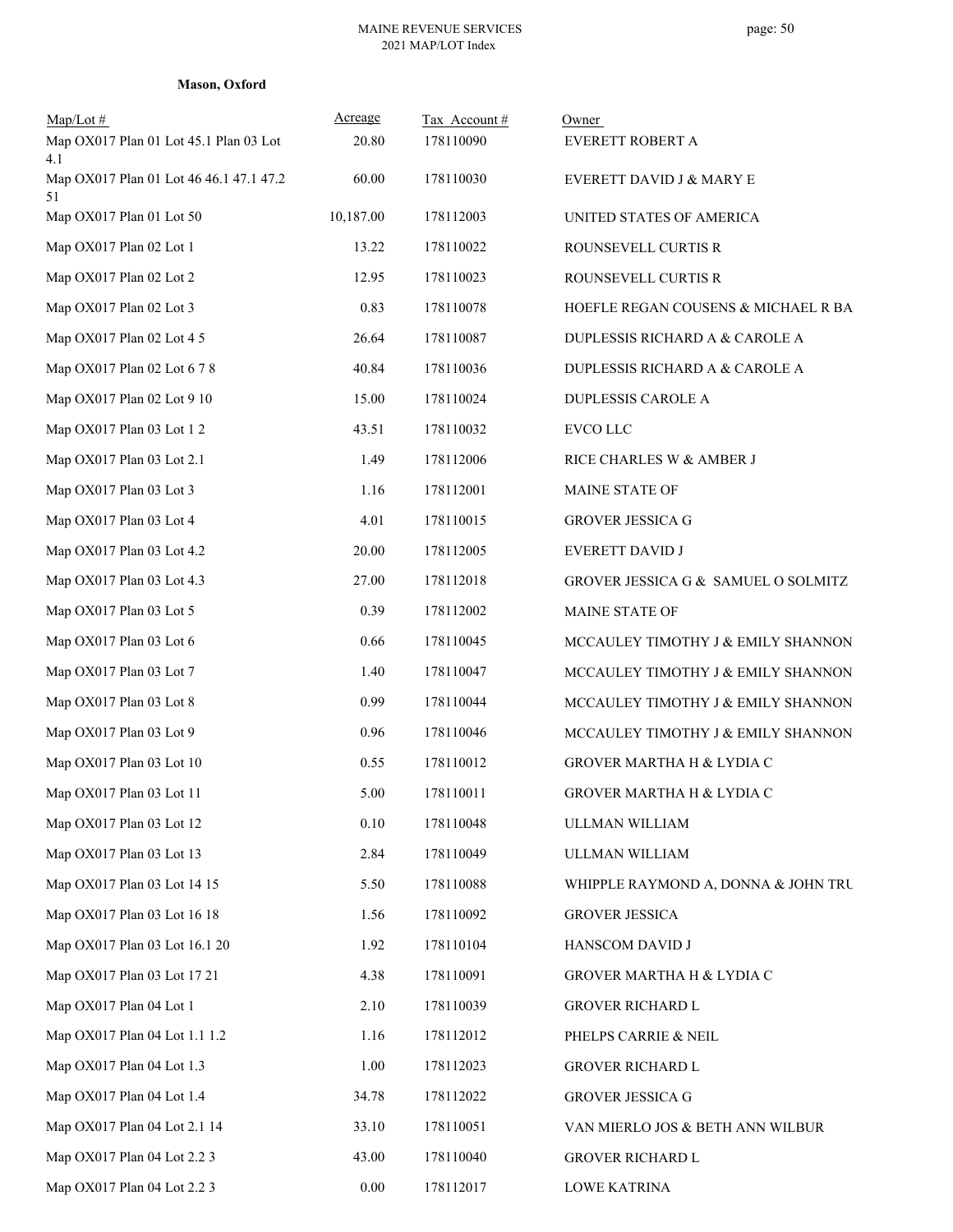#### **Mason, Oxford**

| $Map/Lot \#$                    | Acreage | Tax Account# | Owner                             |
|---------------------------------|---------|--------------|-----------------------------------|
| Map OX017 Plan 04 Lot 3.1       | 1.25    | 178112004    | LUDDEN MATTHEW D & TANYA          |
| Map OX017 Plan 04 Lot 4         | 0.31    | 178110085    | <b>GROVER RUPERT H</b>            |
| Map OX017 Plan 04 Lot 5         | 11.00   | 178110008    | <b>AYLWARD ELSIE</b>              |
| Map OX017 Plan 04 Lot 6         | 4.60    | 178110005    | <b>AYLWARD ELSIE</b>              |
| Map OX017 Plan 04 Lot 8         | 0.40    | 178110083    | <b>BUNN ROSEMARY S</b>            |
| Map OX017 Plan 04 Lot 9         | 0.50    | 178110029    | ATWELL ZACHARY JD TRUSTEE         |
| Map OX017 Plan 04 Lot 10 12.41  | 1.00    | 178112009    | ANDERSON GRETCHEN K               |
| Map OX017 Plan 04 Lot 11        | 0.42    | 178110080    | LANGLEY MARYANN S & KENNETH D TTE |
| Map OX017 Plan 04 Lot 12.1      | 53.06   | 178110074    | DUTKIEWICZ STANLEY                |
| Map OX017 Plan 04 Lot 12.2 12.4 | 1.77    | 178110013    | <b>FOX ROSEMARY</b>               |
| Map OX017 Plan 04 Lot 12.3      | 13.25   | 178110110    | ANDERSON GRETCHEN K               |
| Map OX017 Plan 04 Lot 13        | 6.60    | 178110077    | <b>BOSCHETTI JAY L</b>            |
| Map OX017 Plan 04 Lot 14.1      | 3.40    | 178112019    | WEE JEWON & CARLYN                |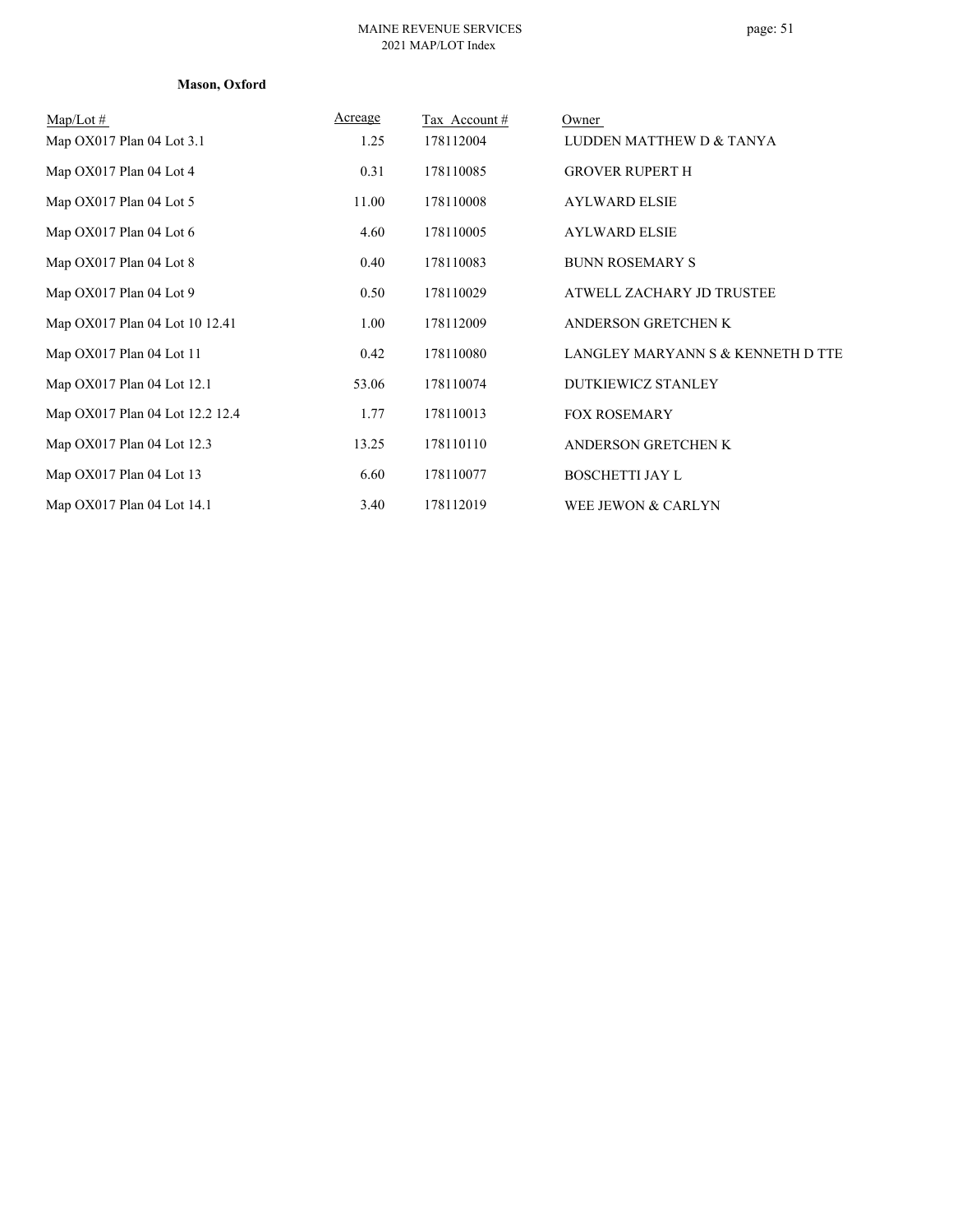|  | Milton, Oxford |
|--|----------------|
|--|----------------|

| $Map/Lot \#$<br>Map OX018           | Acreage<br>$0.00\,$ | Tax Account#<br>178120025P | Owner<br>WAITE WILLIAM JOHN             |
|-------------------------------------|---------------------|----------------------------|-----------------------------------------|
| Map OX018                           | $0.00\,$            | 178120029P                 | MAINE FIBER COMPANY INC                 |
| Map OX018                           | $0.00\,$            | 178120031                  | CENTRAL MAINE POWER CO                  |
| Map OX018 Plan 01 Lot 1 2.2         | 61.00               | 178120090                  | <b>SCRIBNER RACHEL M</b>                |
| Map OX018 Plan 01 Lot 2.1           | 10.64               | 178120071                  | REDMAN MICHAEL T                        |
| Map OX018 Plan 01 Lot 2.12          | 1.66                | 178120208                  | O'BRIEN RITA M                          |
| Map OX018 Plan 01 Lot 3             | 124.60              | 178120033                  | BENSON ANDREW B., ALICIA B., FERN & BLI |
| Map OX018 Plan 01 Lot 4.1           | 51.27               | 178120057                  | <b>BUCK WAYNE F SR</b>                  |
| Map OX018 Plan 01 Lot 4.2           | 0.23                | 178120073                  | MOBLEY JAMES D                          |
| Map OX018 Plan 01 Lot 5             | 42.00               | 178120125                  | <b>BUCK LLEWELLYN</b>                   |
| Map OX018 Plan 01 Lot 5.1           | 33.00               | 178122041                  | <b>BUCK WAYNE F &amp; DEANA M</b>       |
| Map OX018 Plan 01 Lot 6             | 15.00               | 178120093                  | MILLS TIMOTHY & JANE E                  |
| Map OX018 Plan 01 Lot 7 32 33       | 430.00              | 178120103                  | MILLS RANDALL O                         |
| Map OX018 Plan 01 Lot 8             | 23.00               | 178120106                  | MITCHELL ALAN R                         |
| Map OX018 Plan 01 Lot 8.2           | 25.00               | 178120157                  | BIRTLES WILLIAM & JUDITH TRUSTEES       |
| Map OX018 Plan 01 Lot 9 11          | 155.40              | 178120034                  | WHITE PINE FOREST LLC                   |
| Map OX018 Plan 01 Lot 10            | 3.00                | 178120045                  | <b>BRODIS GERALDIENE F</b>              |
| Map OX018 Plan 01 Lot 10.1          | 4.44                | 178120164                  | <b>BRODIS GERALDIENE F</b>              |
| Map OX018 Plan 01 Lot 12 13         | 63.00               | 178120094                  | STRATTON JACOB A & NICOLE E             |
| Map OX018 Plan 01 Lot 14            | 62.00               | 178120095                  | CONCORD RIVER HOLDINGS LLC              |
| Map OX018 Plan 01 Lot 15            | 30.00               | 178120155                  | CHRISTIANSEN SCOTT D & DELORES C        |
| Map OX018 Plan 01 Lot 16 18.1 41 43 | 2,058.00            | 178120011                  | CONCORD RIVER HOLDINGS LLC              |
| Map OX018 Plan 01 Lot 16.2          | 7.00                | 178120184                  | THERIAULT ROBERT & SANDRA               |
| Map OX018 Plan 01 Lot 17            | 100.00              | 178120059                  | CONCORD RIVER HOLDINGS LLC              |
| Map OX018 Plan 01 Lot 18.2          | 0.62                | 178120067                  | HERBERT FRANCIS JR & RICHARD L & KARE   |
| Map OX018 Plan 01 Lot 18.3          | 1.20                | 178120150                  | <b>BEAN DANA</b>                        |
| Map OX018 Plan 01 Lot 18.4          | 1.38                | 178120007                  | BEAN CHRISTOPHER W & LAUREEN L          |
| Map OX018 Plan 01 Lot 18.5          | 67.80               | 178120066                  | HERBERT FRANCIS JR & RICHARD L & KARE   |
| Map OX018 Plan 01 Lot 19 22         | 1,128.00            | 178120131                  | RUMFORD WATER DISTRICT                  |
| Map OX018 Plan 01 Lot 20            | 399.00              | 178120108                  | MT ZIRCON SPRING WATER COMPANY          |
| Map OX018 Plan 01 Lot 21            | 100.00              | 178120126                  | PARISE CAROL P ET AL                    |
| Map OX018 Plan 01 Lot 23            | 20.00               | 178120042                  | MCDUFFIE DARCIE BROOKE MCCRACKEN        |
| Map OX018 Plan 01 Lot 24            | 42.00               | 178120072                  | CONCORD RIVER HOLDINGS LLC              |
| Map OX018 Plan 01 Lot 25            | 1.00                | 178120043                  | MCDUFFIE DARCIE BROOKE MCCRACKEN        |
| Map OX018 Plan 01 Lot 26.1          | 30.00               | 178120097                  | DOLLOFF CHESTER B $\&$ JOSANNE C        |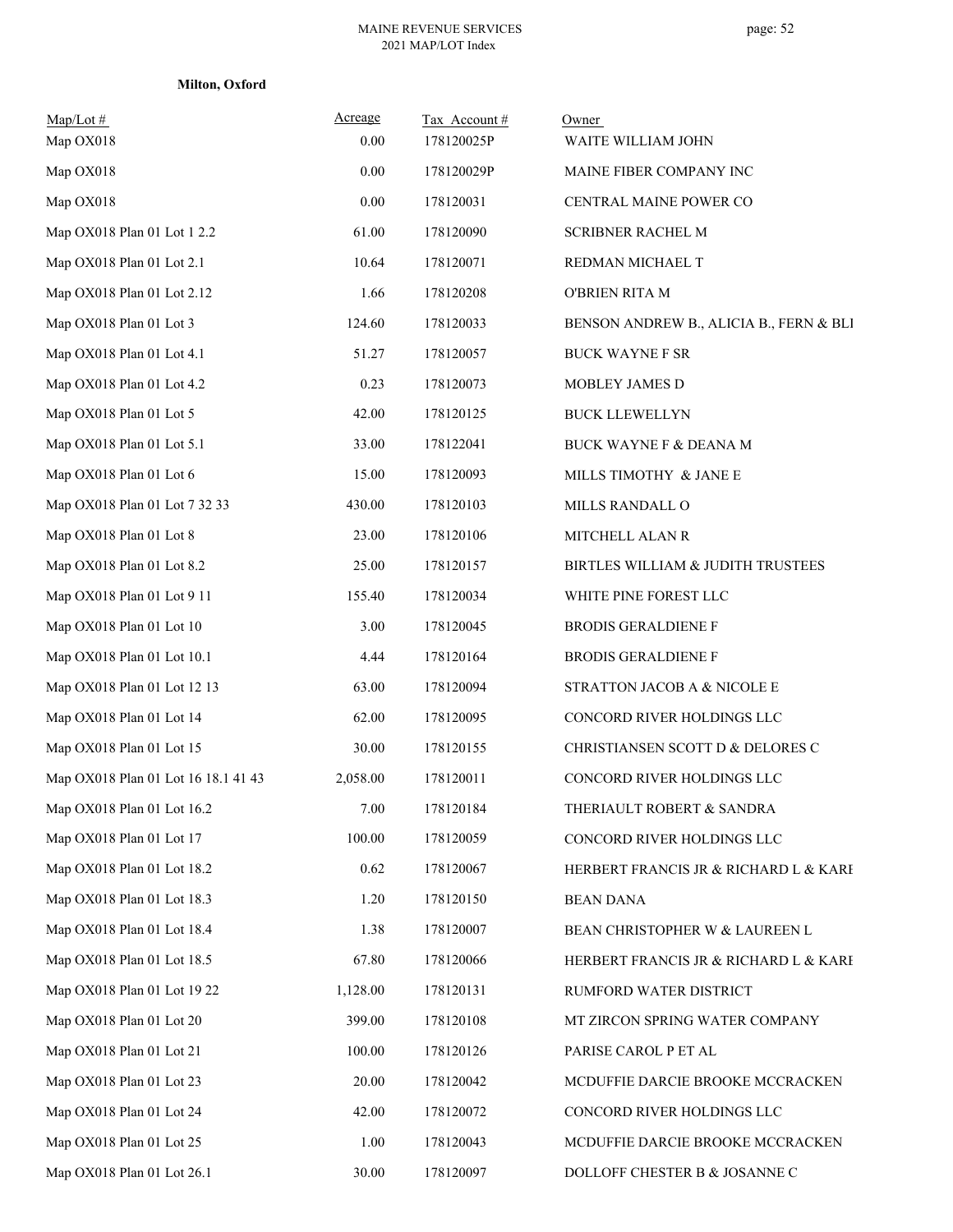| Milton, Oxford |  |
|----------------|--|
|----------------|--|

| $Map/Lot \#$<br>Map OX018 Plan 01 Lot 26.11       | Acreage<br>70.00 | Tax Account#<br>178122027 | Owner<br>BEAN CHRISTOPHER W & LAUREEN L |
|---------------------------------------------------|------------------|---------------------------|-----------------------------------------|
| Map OX018 Plan 01 Lot 27 Plan 03 Lot<br>10        | 47.16            | 178120006                 | BEAN MICHAEL R & HEIDI D                |
| Map OX018 Plan 01 Lot 28                          | 48.00            | 178120135                 | <b>SMITH AMY</b>                        |
| Map OX018 Plan 01 Lot 28.2                        | 30.00            | 178120156                 | CHRISTIANSEN SCOTT D & DELORES C        |
| Map OX018 Plan 01 Lot 29                          | 100.00           | 178120014                 | HOLDGATE FRANK O                        |
| Map OX018 Plan 01 Lot 30                          | 59.70            | 178120029                 | CABRAL CARLOS & MARIA                   |
| Map OX018 Plan 01 Lot 31                          | 50.00            | 178120076                 | WOOLVERTON RALPH B                      |
| Map OX018 Plan 01 Lot 34                          | 52.80            | 178120130                 | SHONYO CRAIG & ANGELA                   |
| Map OX018 Plan 01 Lot 34.1                        | 52.80            | 178122034                 | CLARK DANNY E & LILY E TRUSTEES         |
| Map OX018 Plan 01 Lot 35                          | 210.10           | 178120153                 | ABOVE THE CLOUDS LLC                    |
| Map OX018 Plan 01 Lot 36                          | 350.00           | 178120026                 | BENSON ANDREW B., ALICIA B., FERN & BLI |
| Map OX018 Plan 01 Lot 37                          | 220.00           | 178120091                 | CONCORD RIVER HOLDINGS LLC              |
| Map OX018 Plan 01 Lot 38                          | 320.00           | 178120047                 | <b>BUCK WAYNE F SR</b>                  |
| Map OX018 Plan 01 Lot 39                          | 100.00           | 178120133                 | <b>BUCK WAYNE F &amp; DEANA M</b>       |
| Map OX018 Plan 01 Lot 40                          | 63.80            | 178120099                 | <b>MARTIN JAMES W</b>                   |
| Map OX018 Plan 01 Lot 42                          | 77.00            | 178120146                 | CONCORD RIVER HOLDINGS LLC              |
| Map OX018 Plan 01 Lot 44.1                        | 26.80            | 178120083                 | <b>FLEURY GARY</b>                      |
| Map OX018 Plan 01 Lot 44.11                       | 10.00            | 178122028                 | MCKENNA LOGGING LLC                     |
| Map OX018 Plan 01 Lot 44.12 Plan 04<br>Lot $6.12$ | 7.19             | 178120177                 | BILLINGS GARRY & LYNNE E                |
| Map OX018 Plan 01 Lot 44.13 44.2 45.1             | 12.00            | 178120080                 | MARIN NORMAN & NANCY E                  |
| Map OX018 Plan 01 Lot 44.14                       | 19.00            | 178120209                 | <b>BILLINGS GARRY &amp; LYNNE E</b>     |
| Map OX018 Plan 01 Lot 44.3                        | 1.50             | 178120078                 | RICHARDSON MICHELE L                    |
| Map OX018 Plan 01 Lot 44.4                        | 3.00             | 178120168                 | <b>UMBRO JANICE MAE</b>                 |
| Map OX018 Plan 01 Lot 44.41                       | 1.00             | 178120169                 | <b>UMBRO JANICE MAE</b>                 |
| Map OX018 Plan 01 Lot 44.5 Plan 04 Lot<br>6.11    | 5.40             | 178120179                 | ROUNDY ARTHUR & ZELMA                   |
| Map OX018 Plan 01 Lot 44.6                        | 11.00            | 178120180                 | BILLINGS GARRY & LYNNE E                |
| Map OX018 Plan 01 Lot 45 45.3 45.5                | 68.30            | 178120211                 | MOLLOY KENNETH S                        |
| Map OX018 Plan 01 Lot 45.2                        | 25.00            | 178120154                 | COX JOHN III & ROLAND J DELORME         |
| Map OX018 Plan 01 Lot 45.31 45.32                 | 5.36             | 178122004                 | FLOYD RONNIE PAUL & WILLIAM COTY        |
| Map OX018 Plan 01 Lot 45.4 45.61                  | 3.98             | 178122006                 | <b>BREAU JAMES T</b>                    |
| Map OX018 Plan 01 Lot 45.6                        | 5.00             | 178122017                 | TESTERMAN BETTINA                       |
| Map OX018 Plan 01 Lot 46                          | 107.00           | 178120092                 | CONCORD RIVER HOLDINGS LLC              |
| Map OX018 Plan 01 Lot 47                          | 332.00           | 178120100                 | CONCORD RIVER HOLDINGS LLC              |
| Map OX018 Plan 01 Lot 48.1                        | 40.00            | 178120012                 | CONCORD RIVER HOLDINGS LLC              |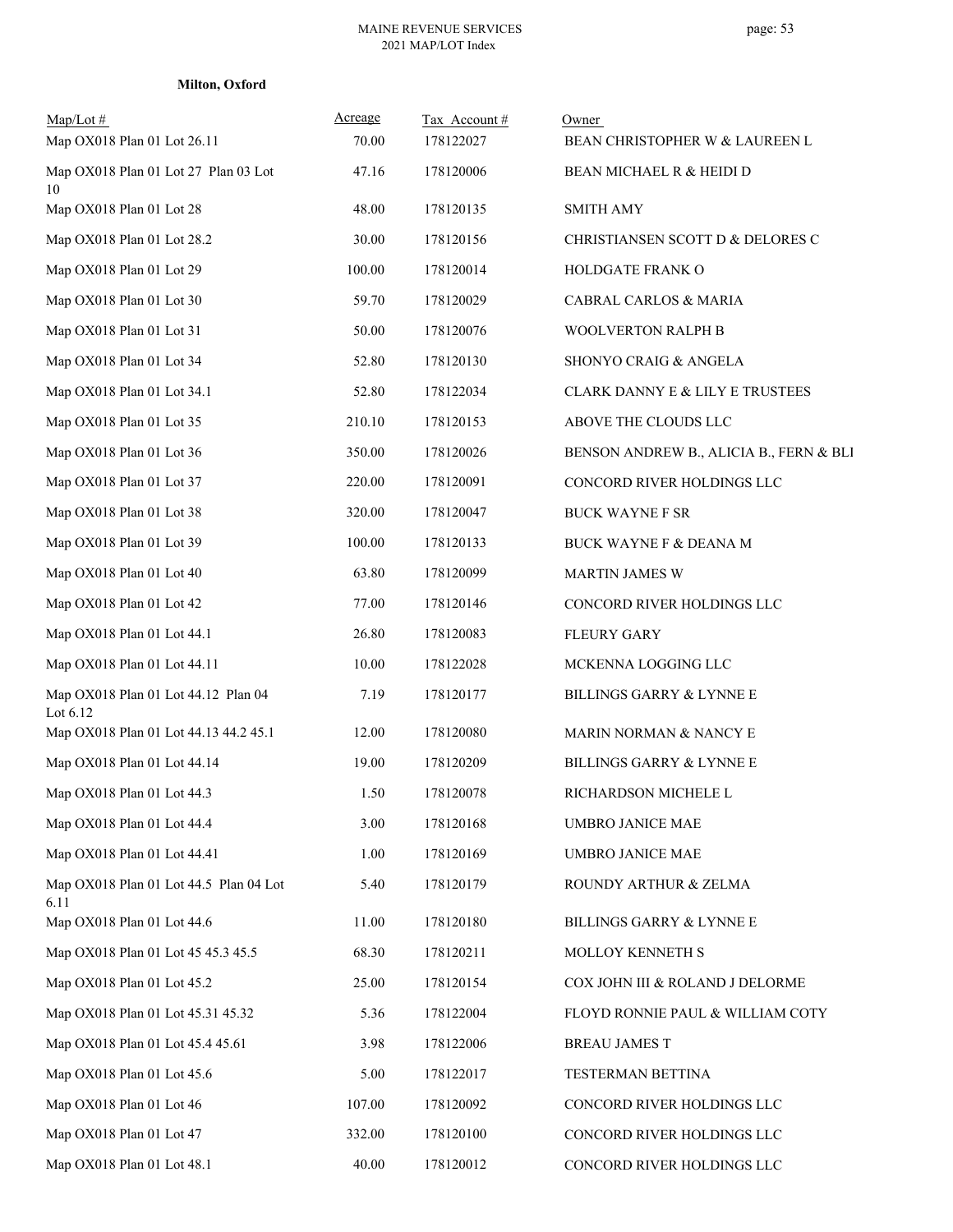| Milton, Oxford |  |
|----------------|--|
|----------------|--|

| $Map/Lot \#$<br>Map OX018 Plan 01 Lot 48.2 | Acreage<br>9.37 | Tax Account#<br>178120068 | Owner<br>HILLQUIST WARREN K        |
|--------------------------------------------|-----------------|---------------------------|------------------------------------|
| Map OX018 Plan 01 Lot 49                   | 100.00          | 178120027                 | CHAMBERLAIN MOUNTAIN LLC           |
| Map OX018 Plan 01 Lot 50                   | 105.00          | 178120010                 | CONCORD RIVER HOLDINGS LLC         |
| Map OX018 Plan 01 Lot 51                   | 159.00          | 178120212                 | COX JOHN III & ROLAND J DELORME    |
| Map OX018 Plan 01 Lot 51.1                 | 82.00           | 178122005                 | CONCORD RIVER HOLDINGS LLC         |
| Map OX018 Plan 01 Lot 51.11                | 10.00           | 178122025                 | HOWE CHRISTOPHER P                 |
| Map OX018 Plan 01 Lot 51.2                 | 22.00           | 178122010                 | BILLINGS DENNIS E & KATHRYN A      |
| Map OX018 Plan 01 Lot 52                   | 9.50            | 178120024                 | BILLINGS LLOYD JR & SUZANNE        |
| Map OX018 Plan 01 Lot 52.1                 | 1.00            | 178122019                 | BILLINGS LLOYD JR & SUZANNE        |
| Map OX018 Plan 01 Lot 52.2                 | 7.50            | 178122043                 | FLANNERY EMILY ANNE & ROGER ALBERT |
| Map OX018 Plan 01 Lot 52.3                 | 6.00            | 178122021                 | SLOAN HEATHER L                    |
| Map OX018 Plan 01 Lot 53 54                | 88.00           | 178120025                 | CONCORD RIVER HOLDINGS LLC         |
| Map OX018 Plan 01 Lot 55                   | 32.00           | 178120037                 | WELCH DANA J                       |
| Map OX018 Plan 01 Lot 56.1 57              | 251.00          | 178120102                 | CONCORD RIVER HOLDINGS LLC         |
| Map OX018 Plan 01 Lot 56.2                 | 2.00            | 178120002                 | <b>AKERS STEPHEN</b>               |
| Map OX018 Plan 02 Lot 1                    | 2.00            | 178122016                 | MEDYESY SYLVEN M & MELANIE B       |
| Map OX018 Plan 02 Lot 1.1                  | 2.00            | 178120192                 | MARTIN GLENN D & KATHLEEN A        |
| Map OX018 Plan 02 Lot 1.2                  | 1.10            | 178120191                 | MARTIN RICHARD ERIC                |
| Map OX018 Plan 02 Lot 1.3 2.1              | 1.10            | 178120193                 | <b>MARTIN BRADLEY</b>              |
| Map OX018 Plan 02 Lot 1.3 2.1              | $0.00\,$        | 178122008                 | RODRICK MICHAEL                    |
| Map OX018 Plan 02 Lot 2                    | 2.00            | 178120082                 | MARTIN REBECCA J & BRADLEY E       |
| Map OX018 Plan 02 Lot 2.2                  | 2.00            | 178122003                 | MARTIN CINDY-ANN & JEFF DOMINICAK  |
| Map OX018 Plan 02 Lot 3                    | 0.25            | 178120035                 | BERRY ROXANNE & E SCOTT            |
| Map OX018 Plan 02 Lot 4                    | 5.00            | 178120021                 | <b>BILLINGS SCOTT B SR</b>         |
| Map OX018 Plan 02 Lot 5                    | 1.00            | 178120077                 | HOUGHTON JOSHUA &                  |
| Map OX018 Plan 02 Lot 6                    | 0.50            | 178120084                 | MCCAULEY RITA A & KATHLEEN N TTEE  |
| Map OX018 Plan 02 Lot 7                    | 4.21            | 178120038                 | HUTCHINS KRISTIE                   |
| Map OX018 Plan 02 Lot 8                    | 3.04            | 178120039                 | HUTCHINS KRISTIE                   |
| Map OX018 Plan 02 Lot 9 10                 | 0.40            | 178120121                 | HUTCHINS ABIGAIL                   |
| Map OX018 Plan 02 Lot 9.1                  | 11.40           | 178120122                 | POLAND GARY & CINDY LOU            |
| Map OX018 Plan 02 Lot 9.2                  | 0.95            | 178120040                 | HUTCHINS KRISTIE                   |
| Map OX018 Plan 02 Lot 11                   | 1.00            | 178120056                 | HUTCHINS BENJAMIN A                |
| Map OX018 Plan 02 Lot 12                   | 4.00            | 178120028                 | WRIGHT THOMAS R                    |
| Map OX018 Plan 02 Lot 13                   | 1.37            | 178120123                 | POWELL DAVID W & CAROLYN M         |
| Map OX018 Plan 02 Lot 13.1                 | 9.00            | 178122036                 | BUCK WAYNE F & DEANA M             |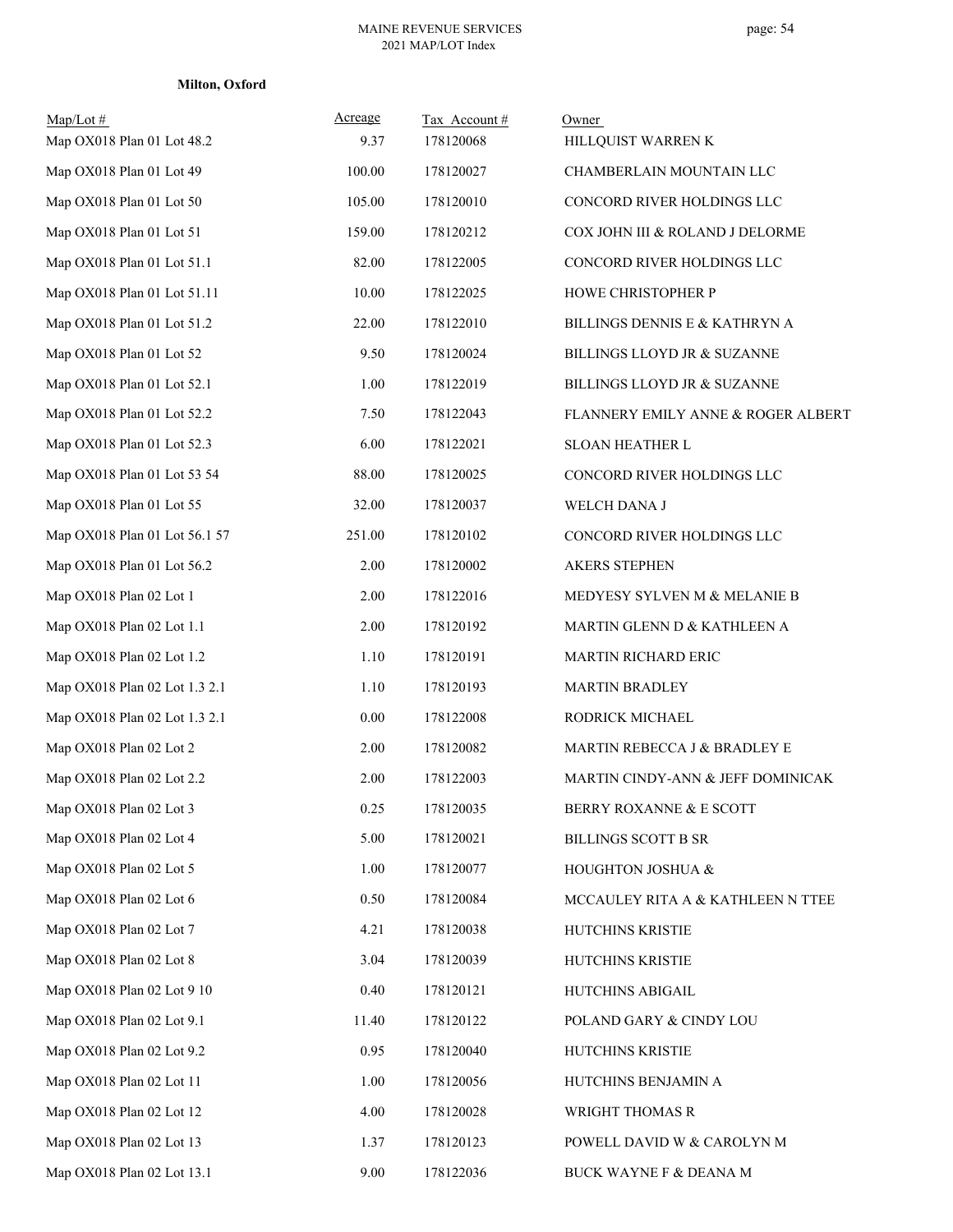# **Milton, Oxford**

| $Map/Lot \#$<br>Map OX018 Plan 02 Lot 14 | Acreage<br>5.25 | Tax Account #<br>178120058 | Owner<br>BUCK WAYNE F & DEANA M      |
|------------------------------------------|-----------------|----------------------------|--------------------------------------|
| Map OX018 Plan 02 Lot 14.1               | 4.75            | 178122042                  | <b>GORGES CONWAY</b>                 |
| Map OX018 Plan 02 Lot 15 17              | 48.11           | 178120052                  | WIERZBICKA VIOLETTA & MARIUSZ Z      |
| Map OX018 Plan 02 Lot 16                 | 2.89            | 178120085                  | <b>ARRIS ROBERT</b>                  |
| Map OX018 Plan 02 Lot 18                 | 1.22            | 178120139                  | <b>LAIER BENJAMIN</b>                |
| Map OX018 Plan 02 Lot 18.1               | 1.03            | 178120165                  | <b>NOYES BRANDON</b>                 |
| Map OX018 Plan 02 Lot 18.2               | 1.12            | 178120134                  | THORNTON CHARLES P & ABBIE KAIN      |
| Map OX018 Plan 02 Lot 18.3               | 0.93            | 178120141                  | <b>GRUBB WILLIAM T</b>               |
| Map OX018 Plan 02 Lot 18.4               | 0.95            | 178120142                  | <b>LAIER BENJAMIN</b>                |
| Map OX018 Plan 02 Lot 19                 | 0.35            | 178120145                  | THORNTON CHARLES P & ABBIE KAIN      |
| Map OX018 Plan 02 Lot 20                 | 3.00            | 178120144                  | THORNTON CHARLES P SR & ABBIE & DARR |
| Map OX018 Plan 02 Lot 21 21.1            | 20.50           | 178120181                  | HOOPER SUSAN B                       |
| Map OX018 Plan 02 Lot 21.2               | 2.96            | 178122020                  | PROULX GARY SUTTON & MARY A          |
| Map OX018 Plan 02 Lot 21.21              | 1.34            | 178122023                  | <b>BUCK WAYNE JR</b>                 |
| Map OX018 Plan 03 Lot 1                  | 77.87           | 178120118                  | PIKE RONALD E ET AL                  |
| Map OX018 Plan 03 Lot 2                  | 0.65            | 178120114                  | MCKENNA NEIL & HEATHER               |
| Map OX018 Plan 03 Lot 3                  | 2.13            | 178120115                  | HOWE CHRISTOPHER P                   |
| Map OX018 Plan 03 Lot 4                  | 1.29            | 178120116                  | HOWE CHRISTOPHER P                   |
| Map OX018 Plan 03 Lot 5                  | 0.06            | 178120088                  | BEAN CHRISTOPHER W & LAUREEN L       |
| Map OX018 Plan 03 Lot 6 18               | 0.73            | 178120101                  | DOLLOFF CHESTER B & JOSANNE C        |
| Map OX018 Plan 03 Lot 7                  | 1.80            | 178120117                  | DOLLOFF CHESTER B & JOSANNE C        |
| Map OX018 Plan 03 Lot 8                  | 0.50            | 178120005                  | MCKENNA NEIL & HEATHER               |
| Map OX018 Plan 03 Lot 9                  | 0.23            | 178120061                  | SIMARD DANIEL                        |
| Map OX018 Plan 03 Lot 10.1 10.2          | 5.68            | 178120183                  | BEAN CHRISTOPHER W & LAUREEN L       |
| Map OX018 Plan 03 Lot 10.2               | 4.16            | 178122035                  | BEAN KEVIN M & RUBY C ARCHER         |
| Map OX018 Plan 03 Lot 11                 | 7.35            | 178120127                  | ROBERTS FRANCIS J & STEVEN F         |
| Map OX018 Plan 03 Lot 12                 | 0.50            | 178120046                  | MCKENNA DIANN M                      |
| Map OX018 Plan 03 Lot 13                 | 0.32            | 178120128                  | TESTERMAN BETTINA PER REP            |
| Map OX018 Plan 03 Lot 14                 | 3.35            | 178120129                  | TOMPKINS PAUL R                      |
| Map OX018 Plan 03 Lot 15                 | 3.00            | 178120032                  | MG FOREST ASSETS LLC                 |
| Map OX018 Plan 03 Lot 16                 | 3.00            | 178120161                  | HARTFORD HEATHER M & JOSHUA T        |
| Map OX018 Plan 03 Lot 17                 | 0.23            | 178120030                  | SIMARD DANIEL J                      |
| Map OX018 Plan 03 Lot 19                 | 0.46            | 178120113                  | BEAN CHRISTOPHER W & LAUREEN L       |
| Map OX018 Plan 04 Lot 1                  | 0.24            | 178120137                  | SPRAGUE MICHAEL F SR                 |
| Map OX018 Plan 04 Lot 2                  | $0.20\,$        | 178120109                  | BENNETT MICHAEL                      |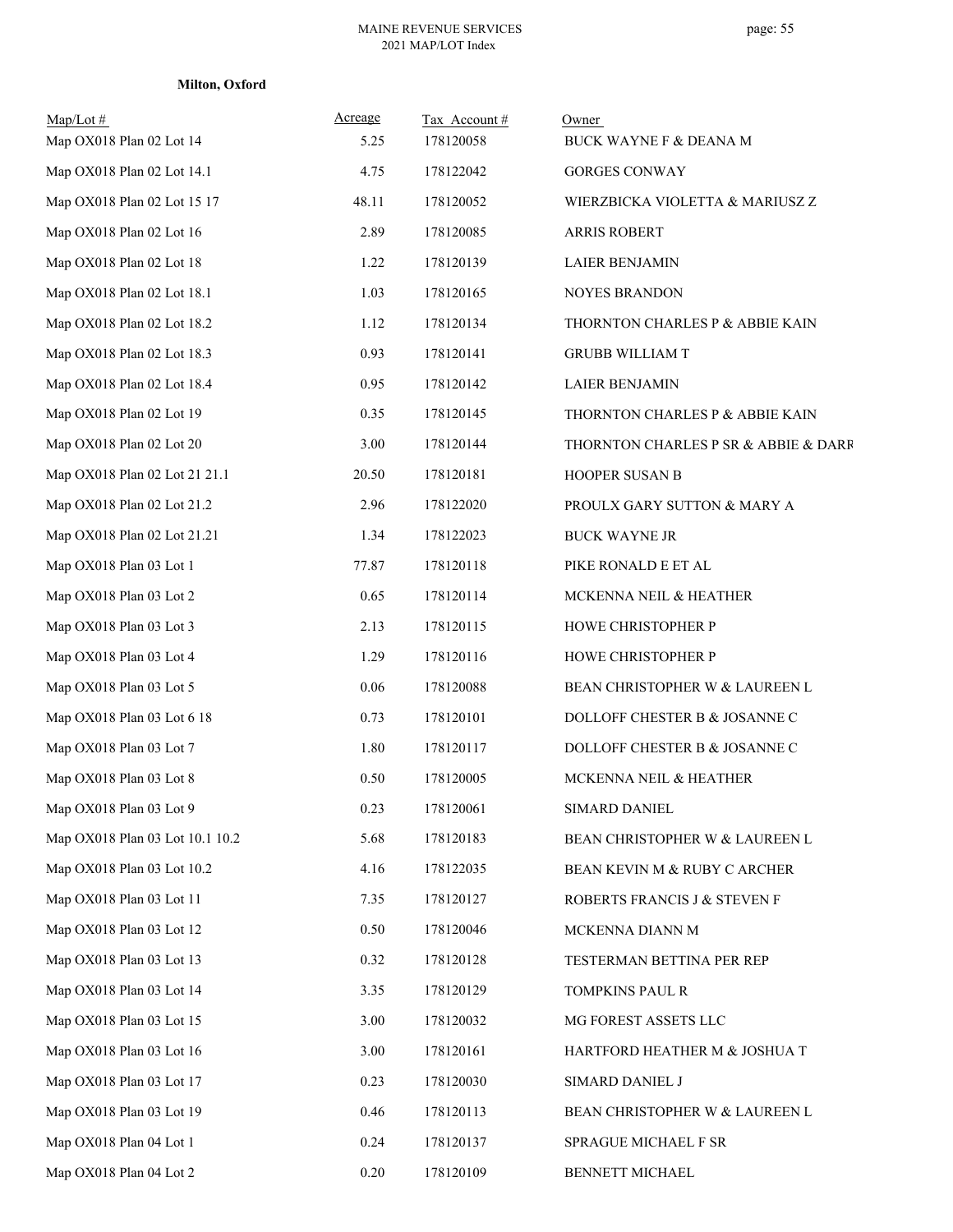# **Milton, Oxford**

| $Map/Lot \#$<br>Map OX018 Plan 04 Lot 3 4 | Acreage<br>2.89 | Tax Account#<br>178120081 | Owner<br>HOWE CHRISTOPHER P           |
|-------------------------------------------|-----------------|---------------------------|---------------------------------------|
| Map OX018 Plan 04 Lot 5                   | 8.87            | 178120049                 | FARNUM JEFF EARLE & TERRI JEAN        |
| Map OX018 Plan 04 Lot 6.1 10              | 16.94           | 178120023                 | ROUNDY ARTHUR L                       |
| Map OX018 Plan 04 Lot 6.2                 | 10.28           | 178120166                 | MOORE BRANDON G                       |
| Map OX018 Plan 04 Lot 7                   | 29.58           | 178120017                 | BILLINGS REGINALD B & VALERIE J       |
| Map OX018 Plan 04 Lot 7.1                 | 0.72            | 178120182                 | BENNETT JANICE & DANNY                |
| Map OX018 Plan 04 Lot 8                   | 5.89            | 178120019                 | BILLINGS REGINALD B & VALERIE J       |
| Map OX018 Plan 04 Lot 9 9.1               | 22.50           | 178120176                 | WAITE WILLIAM J & CAROLE ANN          |
| Map OX018 Plan 04 Lot 10.1 10.21          | 1.00            | 178122030                 | CAMERON SARAH & RICHARD J             |
| Map OX018 Plan 04 Lot 10.2                | 4.02            | 178120162                 | O'NEIL GREGORY & KELLY                |
| Map OX018 Plan 04 Lot 11                  | 11.96           | 178120089                 | MAIONE ROBERTO D & DENISE L           |
| Map OX018 Plan 04 Lot 11.1                | 1.60            | 178122026                 | HUNTON GREGORY                        |
| Map OX018 Plan 04 Lot 12                  | 1.00            | 178120107                 | DARLING JOHN A ET AL                  |
| Map OX018 Plan 04 Lot 13.1                | 5.60            | 178120044                 | DUNN THEA G & MICHAEL L               |
| Map OX018 Plan 04 Lot 13.2 13.3           | 5.32            | 178120120                 | KIRKEY LAWRENCE RYAN & AMY SUZANNI    |
| Map OX018 Plan 04 Lot 13.21               | 4.65            | 178122037                 | PERRY MERLE                           |
| Map OX018 Plan 04 Lot 14                  | 10.00           | 178120041                 | WOZNIAK JOSEPH                        |
| Map OX018 Plan 04 Lot 15                  | 5.00            | 178120086                 | <b>GLOVER RANDY &amp; CAROLLE</b>     |
| Map OX018 Plan 04 Lot 16                  | 24.60           | 178120149                 | TYLER MICHAEL L PERSONAL REP          |
| Map OX018 Plan 04 Lot 16.1 17.1           | 4.80            | 178122031                 | HALACY MICHAEL TRUSTEE                |
| Map OX018 Plan 04 Lot 16.2                | 0.60            | 178122032                 | WEBB JOHN                             |
| Map OX018 Plan 04 Lot 17                  | 1.20            | 178120138                 | <b>BENNETT DANNY</b>                  |
| Map OX018 Plan 04 Lot 18                  | 0.26            | 178122001                 | MAINE STATE OF                        |
| Map OX018 Plan 04 Lot 19                  | 2.74            | 178120075                 | LEROY DOROTHY                         |
| Map OX018 Plan 04 Lot 20.1                | 11.40           | 178120186                 | HALACY RICHARD J PER REP              |
| Map OX018 Plan 04 Lot 20.11               | 1.00            | 178122015                 | HALACY JOHN D                         |
| Map OX018 Plan 04 Lot 20.2                | 1.72            | 178120055                 | HALACY MICHAEL TRUSTEE                |
| Map OX018 Plan 04 Lot 20.3                | 2.30            | 178120185                 | VAN LIEU NEAL & FLORINE               |
| Map OX018 Plan 04 Lot 20.4                | 8.20            | 178120053                 | MCALONEY WILLIAM D & LYNN M           |
| Map OX018 Plan 04 Lot 20.5                | 2.58            | 178120188                 | HALACY JOHN D                         |
| Map OX018 Plan 04 Lot 21                  | 18.83           | 178120096                 | HALACY RICHARD J & ROBERT C & ELLIOTI |
| Map OX018 Plan 04 Lot 22 25 26.1          | 9.54            | 178120050                 | RICHARD BRANDON J & KELLY M           |
| Map OX018 Plan 04 Lot 23                  | 0.70            | 178122002                 | MAINE STATE OF                        |
| Map OX018 Plan 04 Lot 24                  | 16.80           | 178120065                 | HEMINGWAY JAMES F & CHONG S           |
| Map OX018 Plan 04 Lot 24.2                | 12.00           | 178120159                 | GLOVER CAROLLE G & RANDY F            |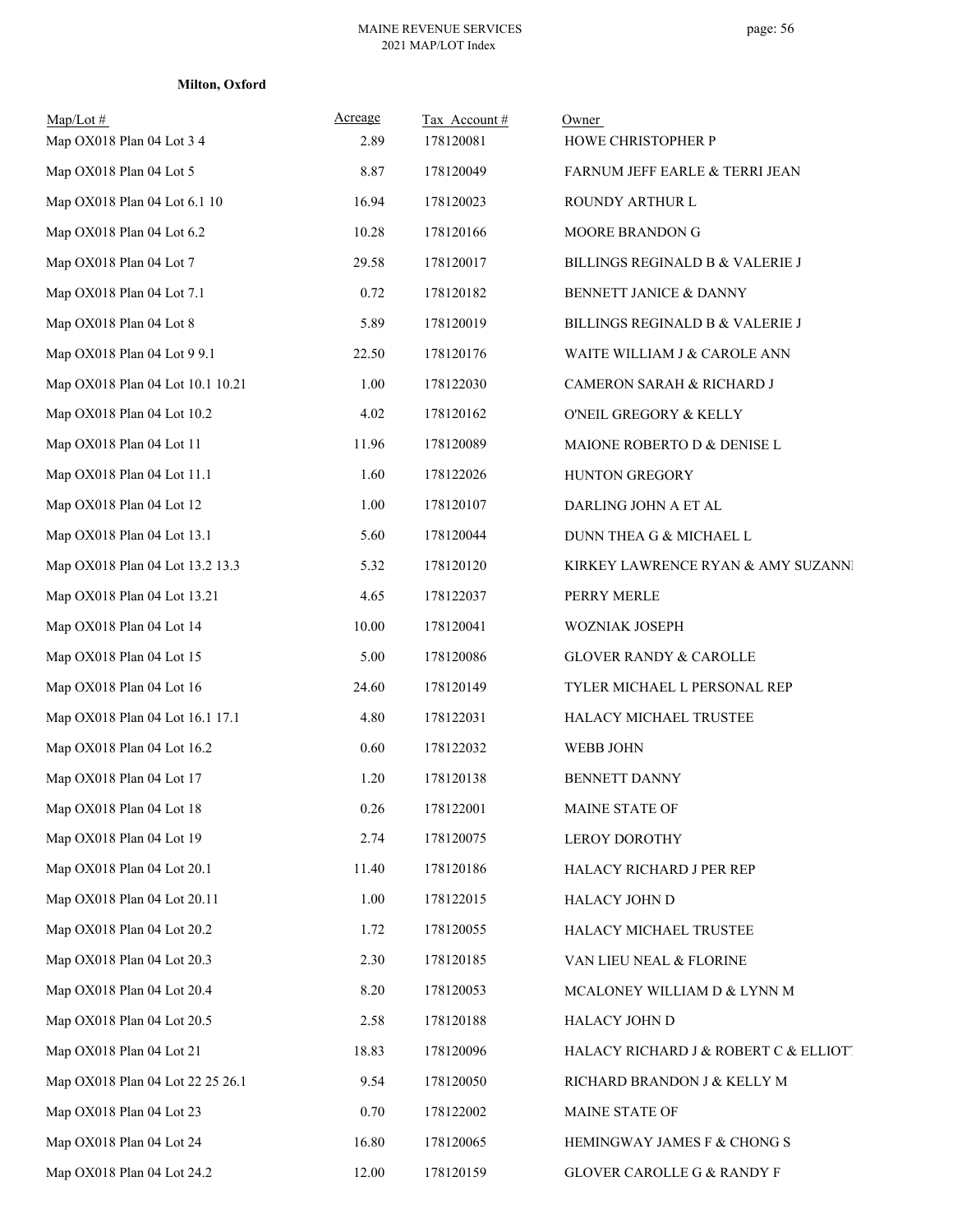#### **Milton, Oxford**

| Map/Lot $#$<br>Map OX018 Plan 04 Lot 24.3 | Acreage<br>12.00 | Tax Account#<br>178120158 | Owner<br><b>HEMINGWAY DAVID S &amp; BARBARA</b> |
|-------------------------------------------|------------------|---------------------------|-------------------------------------------------|
| Map OX018 Plan 04 Lot 24.4                | 9.70             | 178122033                 | <b>HEMINGWAY CRAIG &amp; TARA</b>               |
| Map OX018 Plan 04 Lot 24.5                | 4.13             | 178122039                 | HEMINGWAY PATRICK A & MARYETTA W                |
| Map OX018 Plan 04 Lot 24.6                | 3.37             | 178122040                 | <b>HEMINGWAY KATLYN</b>                         |
| Map OX018 Plan 04 Lot 25.1 26.12 27.1     | 1.31             | 178122038                 | <b>CARRIER ANHTONY R</b>                        |
| Map OX018 Plan 04 Lot 26                  | 10.00            | 178120064                 | RATHBUN DONNA L                                 |
| Map OX018 Plan 04 Lot 26.11 27            | 3.46             | 178120062                 | PIKE CLAY A                                     |
| Map OX018 Plan 04 Lot 28                  | 2.00             | 178120063                 | <b>BEAN CHRISTOPHER W</b>                       |
| Map OX018 Plan 04 Lot 29                  | 1.25             | 178120110                 | THERIAULT SANDRA J                              |
| Map OX018 Plan 05 Lot 1                   | 2.20             | 178120079                 | <b>MARIN DAVID SR &amp; ROSALIE A</b>           |
| Map OX018 Plan 05 Lot 2 3                 | 4.80             | 178120001                 | <b>STEVENSON PETER D</b>                        |
| Map OX018 Plan 05 Lot 4                   | 30.00            | 178120016                 | WELCH DANA J                                    |
| Map OX018 Plan 05 Lot 5.1                 | 3.00             | 178120147                 | <b>BRYANT CHAD</b>                              |
| Map OX018 Plan 05 Lot 5.2                 | 1.00             | 178120048                 | <b>ERRINGTON MICHAEL LEE</b>                    |
| Map OX018 Plan 05 Lot 6 7 8               | 8.00             | 178120148                 | <b>BRYANT CHAD</b>                              |
| Map OX018 Plan 05 Lot 9 9.1               | 10.50            | 178120060                 | NIELSEN CHARLES C & LEE C GRAHAM                |
| Map OX018 Plan 05 Lot 10                  | 3.09             | 178120175                 | BILLINGS DENNIS E & KATHRYN A                   |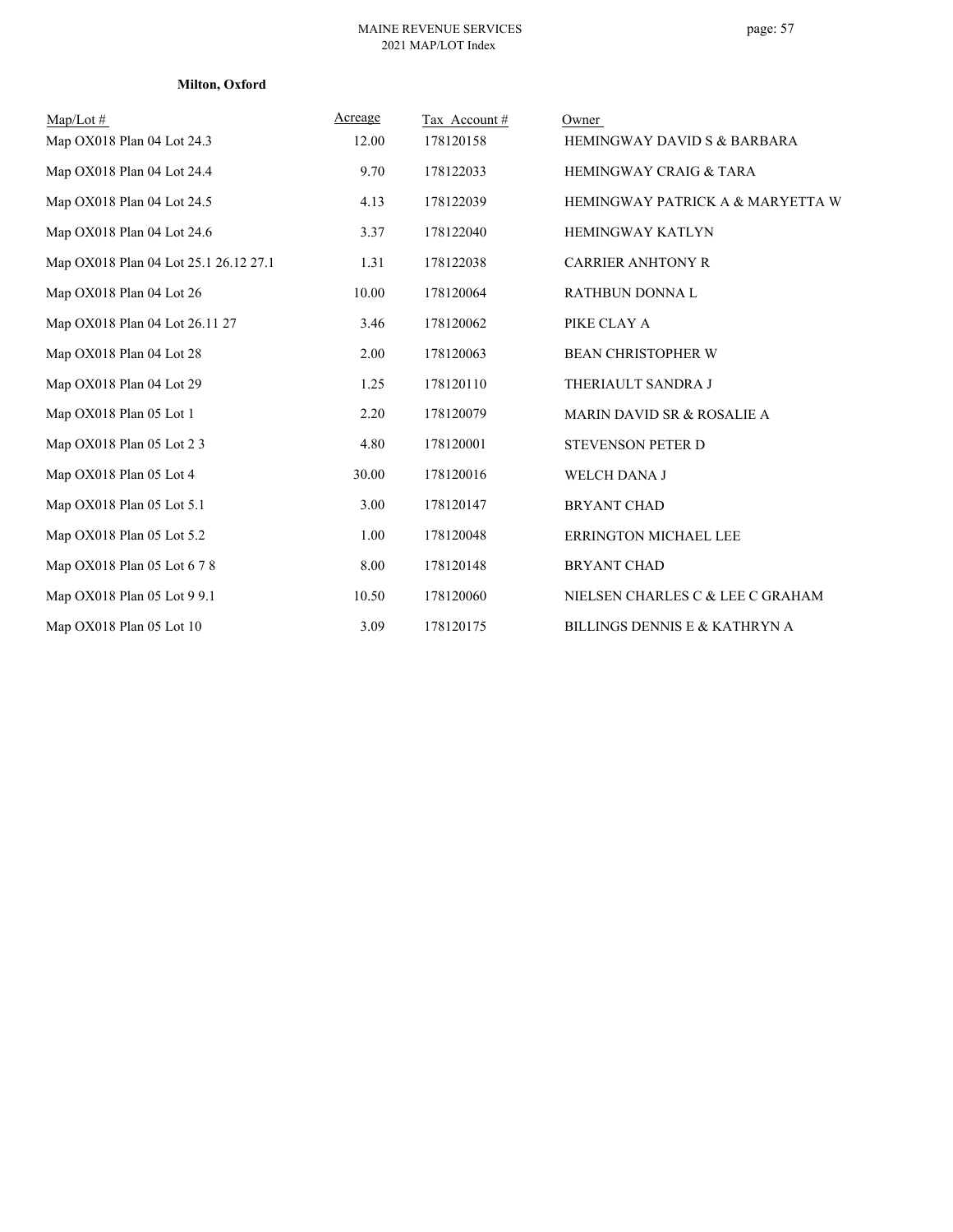#### **Batchelders Grant, Oxford**

| $Map/Lot \#$ |  |
|--------------|--|
| Map OX019    |  |

Acreage

 $\frac{\text{Tax} \text{ Account #}}{}$  Owner 14,260.00 178052001 UNITED STATES OF AMERICA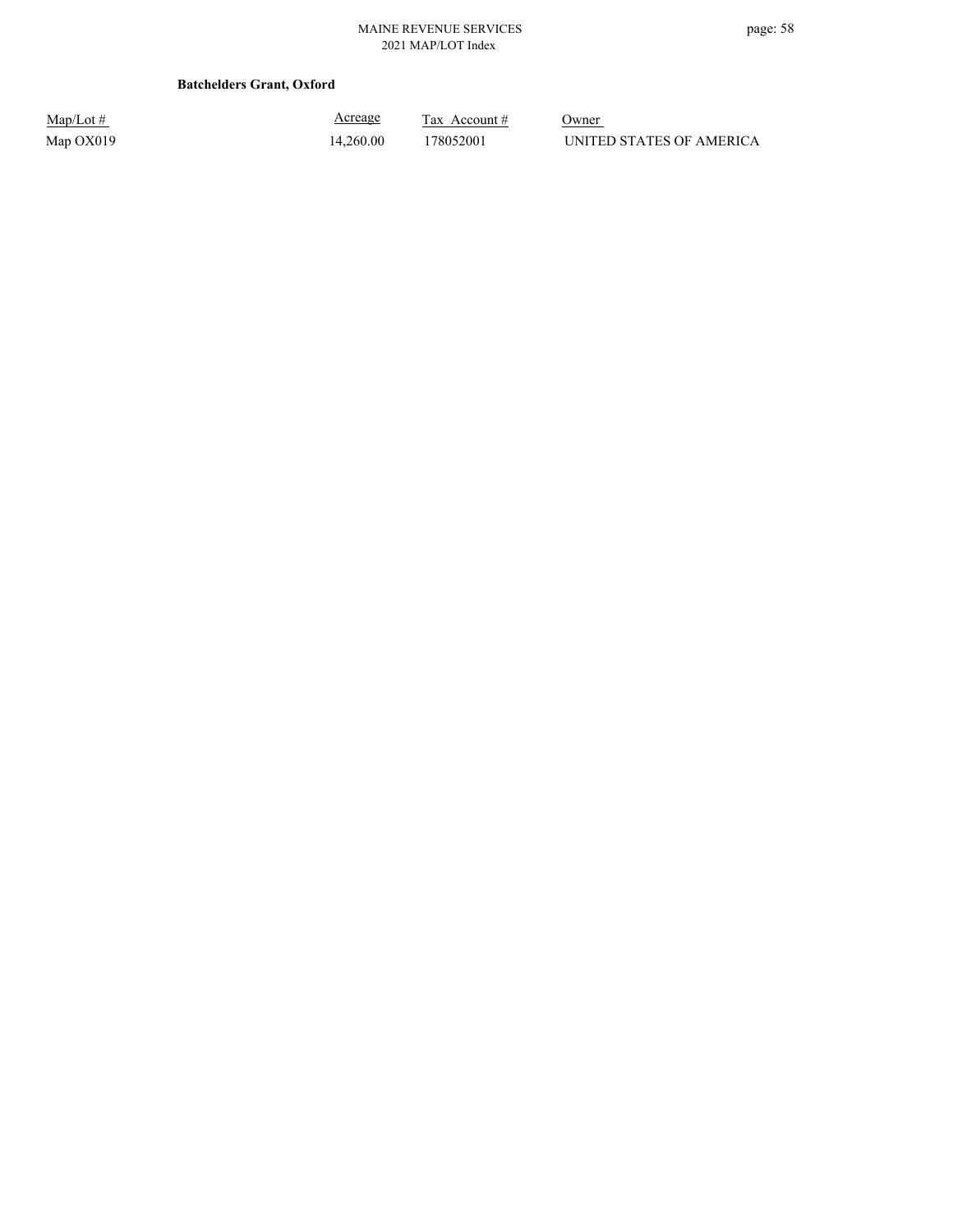| $Map/Lot \#$<br>Map OX020 Plan 00 Lot 00 | Acreage<br>4.00 | Tax Account#<br>171800004 | Owner<br><b>BARTON SARA</b>              |
|------------------------------------------|-----------------|---------------------------|------------------------------------------|
| Map OX020 Plan 00 Lot 00                 | 7.50            | 171800008                 | <b>BENNETT MARK</b>                      |
| Map OX020 Plan 00 Lot 00                 | 45.00           | 171800010                 | <b>BERUBE NORMAND</b>                    |
| Map OX020 Plan 00 Lot 00                 | $0.00\,$        | 171800014                 | <b>BIRCH MARK</b>                        |
| Map OX020 Plan 00 Lot 00                 | 0.00            | 171800016                 | BLUE TREE LAND HOLDINGS LLC              |
| Map OX020 Plan 00 Lot 00                 | 2.00            | 171800017                 | <b>BOEWE BRENDA &amp; KATHRYN AMARAL</b> |
| Map OX020 Plan 00 Lot 00                 | 0.00            | 171800021                 | BROOKFIELD WHITE PINES HYDRO LLC         |
| Map OX020 Plan 00 Lot 00                 | 0.42            | 171800023                 | BURK REBECCA C & TEDDA B HENRY           |
| Map OX020 Plan 00 Lot 00                 | 0.50            | 171800024                 | <b>BURKE THOMAS</b>                      |
| Map OX020 Plan 00 Lot 00                 | 1.00            | 171800028                 | CELLI RICHARD                            |
| Map OX020 Plan 00 Lot 00                 | 0.00            | 171800029                 | CENTRAL MAINE POWER COMPANY              |
| Map OX020 Plan 00 Lot 00                 | 1.00            | 171800030                 | CLARY ROBERT C & ALIA R                  |
| Map OX020 Plan 00 Lot 00                 | 45.00           | 171800031                 | LANE CLIFFORD & SHARON                   |
| Map OX020 Plan 00 Lot 00                 | 0.00            | 171800032                 | <b>COLBY JANET</b>                       |
| Map OX020 Plan 00 Lot 00                 | 0.50            | 171800034                 | <b>COMEAU DAVID</b>                      |
| Map OX020 Plan 00 Lot 00                 | 4.50            | 171800035                 | CROCKER MR HEDGEHOG IRREVOCABLE TI       |
| Map OX020 Plan 00 Lot 00                 | $0.00\,$        | 171800036                 | <b>CROCKER WAYNE &amp; BETTY</b>         |
| Map OX020 Plan 00 Lot 00                 | 801.00          | 171800038                 | CURT A BURKE REVOCABLE TRUST             |
| Map OX020 Plan 00 Lot 00                 | 2.00            | 171800039                 | DAIGLE MARIO & CYNTHIA                   |
| Map OX020 Plan 00 Lot 00                 | 1.40            | 171800040                 | DUBE CARY & CAMERON                      |
| Map OX020 Plan 00 Lot 00                 | 1.30            | 171800041                 | <b>DUBE MARK</b>                         |
| Map OX020 Plan 00 Lot 00                 | 1.50            | 171800043                 | <b>DYER DALE &amp; JUDITH</b>            |
| Map OX020 Plan 00 Lot 00                 | 0.76            | 171800045                 | ENEGUESS KATHARINE & STEPHEN GIVEN       |
| Map OX020 Plan 00 Lot 00                 | 2.00            | 171800049                 | EVELYN BURKE ESTATE OF                   |
| Map OX020 Plan 00 Lot 00                 | 1.00            | 171800051                 | FIZER EVERETT & CAROLYN                  |
| Map OX020 Plan 00 Lot 00                 | 1.50            | 171800054                 | <b>GLOVER SHARON</b>                     |
| Map OX020 Plan 00 Lot 00                 | 0.17            | 171800056                 | <b>GRAY DONALD &amp; SYLVIA</b>          |
| Map OX020 Plan 00 Lot 00                 | 0.00            | 171800057                 | HANSCOM GEORGE                           |
| Map OX020 Plan 00 Lot 00                 | 0.00            | 171800059                 | HARKEMA DAVID WALTER                     |
| Map OX020 Plan 00 Lot 00                 | 1.50            | 171800062                 | JACKSON WILLIAM JR                       |
| Map OX020 Plan 00 Lot 00                 | 3.80            | 171800063                 | MCINTYRE LEONARD P                       |
| Map OX020 Plan 00 Lot 00                 | 1.15            | 171800065                 | HOUSTON ALEXANDRA                        |
| Map OX020 Plan 00 Lot 00                 | 178.00          | 171800067                 | JACKSON KEITH & DEBORAH                  |
| Map OX020 Plan 00 Lot 00                 | 0.50            | 171800072                 | KIDDER MICHAEL                           |
| Map OX020 Plan 00 Lot 00                 | $0.00\,$        | 171800073                 | KULLGREN BRUCE                           |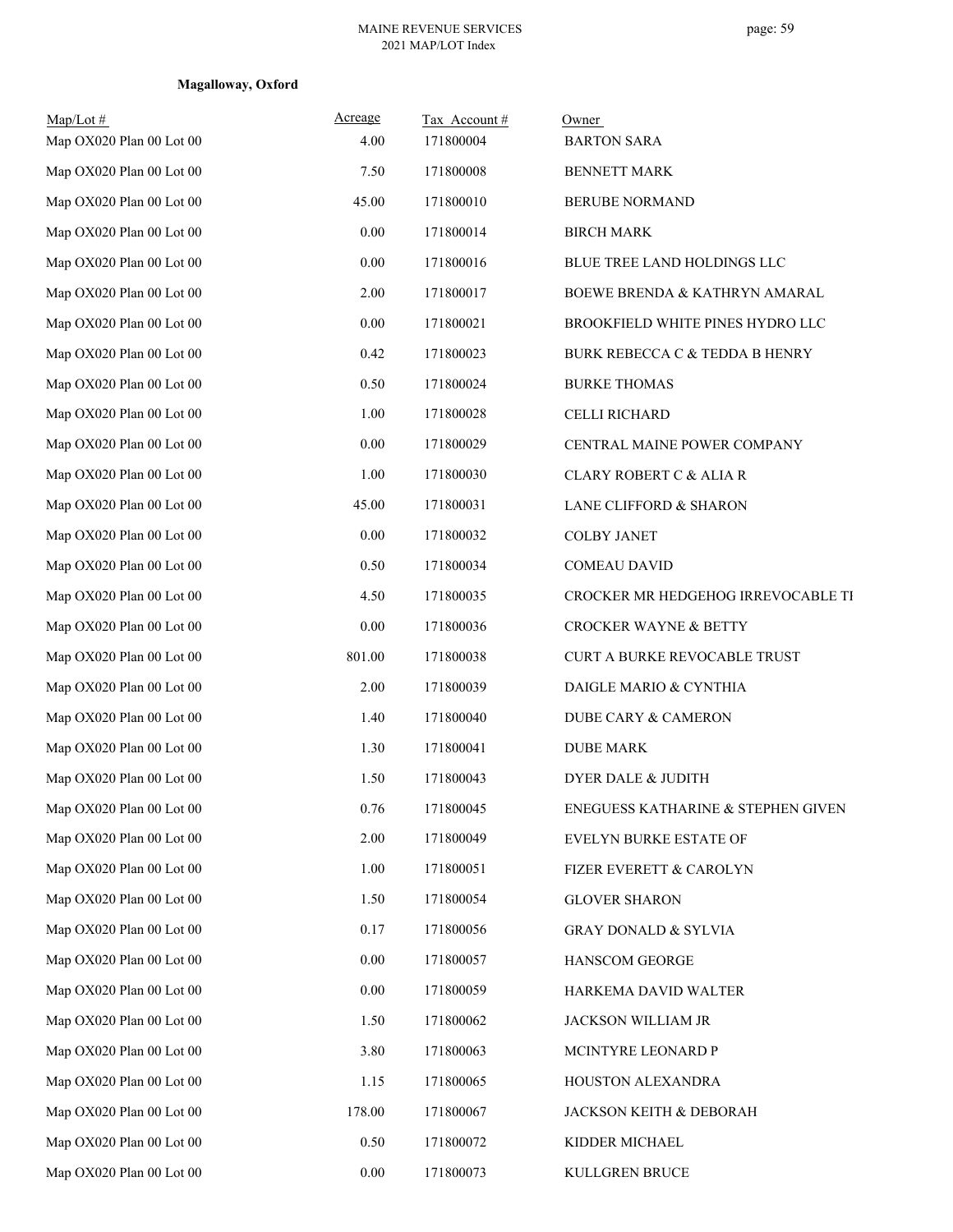| $Map/Lot \#$<br>Map OX020 Plan 00 Lot 00 | Acreage<br>3.37 | Tax Account #<br>171800076 | Owner<br>LAVALLEE JAMIE L & GERALDINE KENNEY |
|------------------------------------------|-----------------|----------------------------|----------------------------------------------|
| Map OX020 Plan 00 Lot 00                 | 0.25            | 171800077                  | LAWRENCE PEGGY & JOHN WASTROM                |
| Map OX020 Plan 00 Lot 00                 | 0.69            | 171800078                  | <b>LORDEN BETH</b>                           |
| Map OX020 Plan 00 Lot 00                 | 5.00            | 171800083                  | MARCHAND PAUL                                |
| Map OX020 Plan 00 Lot 00                 | 5.60            | 171800084                  | MARTIN O'MALLEY FAMILY TRUST TRUSTE          |
| Map OX020 Plan 00 Lot 00                 | 5.00            | 171800085                  | <b>MARTIN RANDALL</b>                        |
| Map OX020 Plan 00 Lot 00                 | 8.60            | 171800086                  | <b>MARTIN RANDALL</b>                        |
| Map OX020 Plan 00 Lot 00                 | 0.00            | 171800090                  | MOLONEY JANET                                |
| Map OX020 Plan 00 Lot 00                 | 1.00            | 171800092                  | MRK PROPERTIES LLC                           |
| Map OX020 Plan 00 Lot 00                 | 4.50            | 171800094                  | NODDIN JAMES                                 |
| Map OX020 Plan 00 Lot 00                 | 75.00           | 171800095                  | NORTH COUNTRY PROPERTIES LLC DWP             |
| Map OX020 Plan 00 Lot 00                 | 1.00            | 171800096                  | OVIDE LAMONTAGNE LLC                         |
| Map OX020 Plan 00 Lot 00                 | 1.12            | 171800104                  | PHILLIPS BRUCE                               |
| Map OX020 Plan 00 Lot 00                 | 1.16            | 171800105                  | PHILLIPS BURR H D                            |
| Map OX020 Plan 00 Lot 00                 | 2.00            | 171800107                  | PLUMMER GARY                                 |
| Map OX020 Plan 00 Lot 00                 | 0.75            | 171800108                  | POWELL ROBERT & JOANNE TRUSTEE               |
| Map OX020 Plan 00 Lot 00                 | 7.00            | 171800109                  | RANDALL H MARTIN REVOCABLE TRUST             |
| Map OX020 Plan 00 Lot 00                 | 100.00          | 171800111                  | RIPLEY ROLAND                                |
| Map OX020 Plan 00 Lot 00                 | 0.50            | 171800115                  | SILVIA DAVID & LINDA                         |
| Map OX020 Plan 00 Lot 00                 | 1.70            | 171800118                  | <b>SWASEY STEVEN</b>                         |
| Map OX020 Plan 00 Lot 00                 | 98.00           | 171800121                  | LITTLEHALE FAMILY TRUST                      |
| Map OX020 Plan 00 Lot 00                 | 0.88            | 171800122                  | THIBODEAU MICHAEL                            |
| Map OX020 Plan 00 Lot 00                 | 4.25            | 171800125                  | TRULAND BRUCE                                |
| Map OX020 Plan 00 Lot 00                 | 1.00            | 171800126                  | VAUGHN EUGENE                                |
| Map OX020 Plan 00 Lot 00                 | 9.49            | 171800128                  | VAUGHN JEROLD                                |
| Map OX020 Plan 00 Lot 00                 | 0.00            | 171800130                  | WAGNER FOREST MANAGEMENT LTD                 |
| Map OX020 Plan 00 Lot 00                 | 3.24            | 171800132                  | WHITE SCOTT & GERALDINE KENNEY               |
| Map OX020 Plan 00 Lot 00                 | 1.00            | 171800134                  | WOODWARD STEPHEN                             |
| Map OX020 Plan 00 Lot 00                 | 8.00            | 171800135                  | WOODWARD WILLIAM                             |
| Map OX020 Plan 00 Lot 00                 | 0.00            | 171800137                  | ZANCUDO TRUST                                |
| Map OX020 Plan 00 Lot 00                 | 365.00          | 171800139                  | MICHAEL DUBOSE TRUST                         |
| Map OX020 Plan 01 Lot 1                  | 4.70            | 171800018                  | <b>BOWIE DOUGLAS</b>                         |
| Map OX020 Plan 01 Lot 2                  | 3.50            | 171800070                  | KENNEY KIRT & MICHELLE A                     |
| Map OX020 Plan 01 Lot 3                  | 3.50            | 171800044                  | <b>EDWARDS DOUGLAS S</b>                     |
| Map OX020 Plan 01 Lot 4                  | 7.74            | 171800069                  | KENNEY JAMES G                               |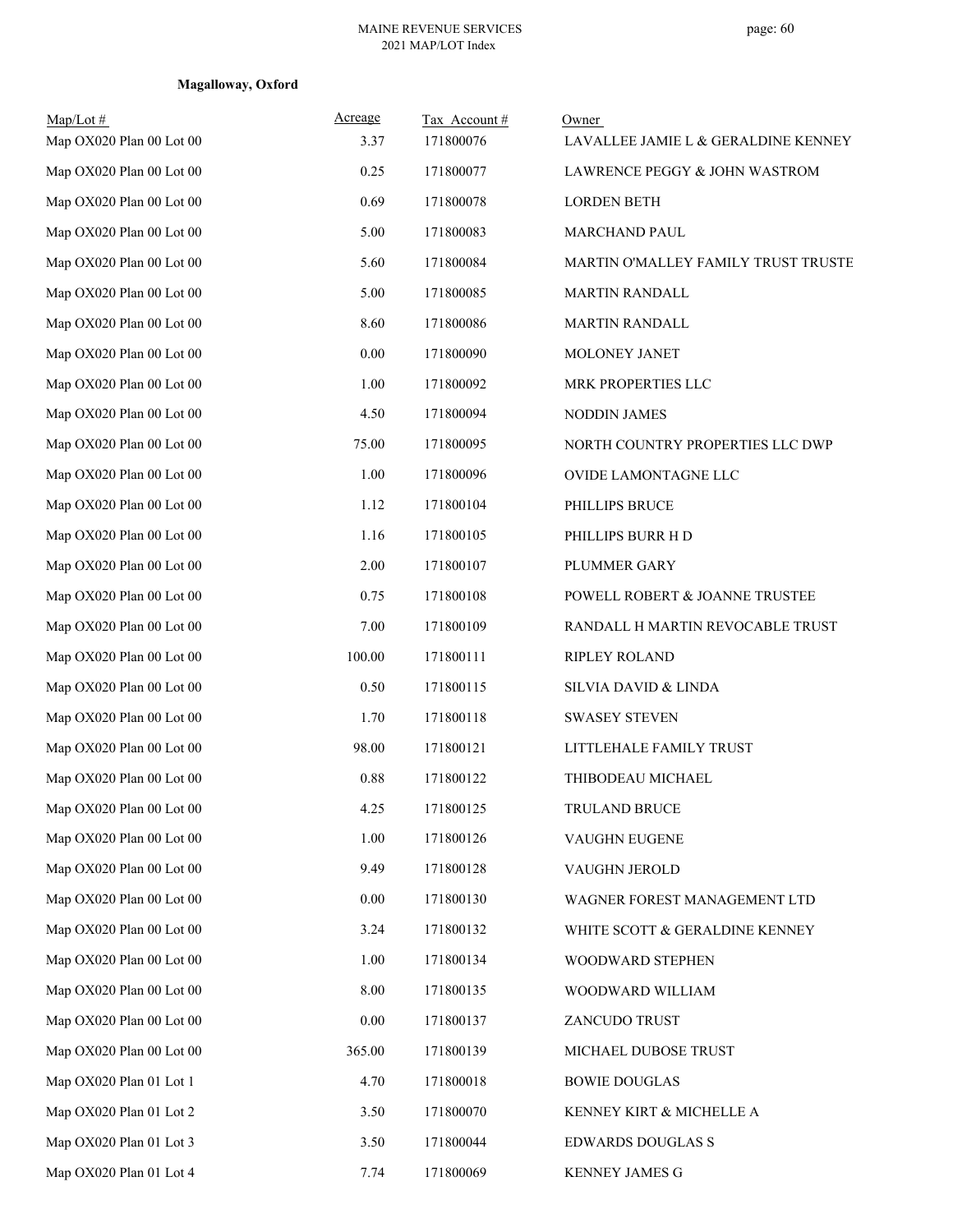| $Map/Lot \#$<br>Map OX020 Plan 01 Lot 5 | Acreage<br>1.00 | Tax Account#<br>171800093 | Owner<br>NADEAU JASON L & EMILY       |
|-----------------------------------------|-----------------|---------------------------|---------------------------------------|
| Map OX020 Plan 01 Lot 6                 | 0.50            | 171800037                 | CROSS DAVID G, MARK A, RICHARD B & CH |
| Map OX020 Plan 1 Lot 11                 | 1.00            | 171800060                 | HARKEMA DAVID WALTER                  |
| Map OX020 Plan 02 Lot 1                 | 25.75           | 171800052                 | <b>FOSS RONALD</b>                    |
| Map OX020 Plan 02 Lot 2                 | 38.00           | 171800011                 | BERUBE NORMAND & ROGER                |
| Map OX020 Plan 02 Lot 2                 | 1.10            | 171800075                 | AKERS LAUREL, SHARON FORTIN & KEITH / |
| Map OX020 Plan 02 Lot 3                 | 3.75            | 171800033                 | <b>COMEAU DAVID</b>                   |
| Map OX020 Plan 02 Lot 4                 | 9.40            | 171800058                 | BOULANGER JAMES A & KIMBERLY A        |
| Map OX020 Plan 02 Lot 8 9               | 3.00            | 171800102                 | PEPIN DONALD                          |
| Map OX020 Plan 02 Lot 10                | 42.00           | 171800025                 | <b>CAMERON EWEN</b>                   |
| Map OX020 Plan 02 Lot 14.1              | 1.49            | 171800066                 | HOWARD DEANNA                         |
| Map OX020 Plan 02 Lot 15                | 1.31            | 171800020                 | <b>BRAGG LAURISTON</b>                |
| Map OX020 Plan 02 Lot 16                | 0.27            | 171800047                 | KENDALL LAWRENCE ET AL                |
| Map OX020 Plan 02 Lot 18                | 0.92            | 171800048                 | <b>ESTES DAVID &amp; DENICE</b>       |
| Map OX020 Plan 02 Lot 19 20             | 2.00            | 171800127                 | VAUGHN EWEN                           |
| Map OX020 Plan 02 Lot 21 22             | 0.94            | 171800129                 | VAUGHN JERRY                          |
| Map OX020 Plan 02 Lot 23                | 8.80            | 171800007                 | <b>BEAN BRUCE &amp; JOANNE</b>        |
| Map OX020 Plan 02 Lot 24                | 2.90            | 171800114                 | <b>SHAW LINDA</b>                     |
| Map OX020 Plan 02 Lot 25                | 5.30            | 171800081                 | MAGALLOWAY PUBLISHING LLC             |
| Map OX020 Plan 02 Lot 25.1              | 3.70            | 171800117                 | STALEY NICHOLAS L & MELANIE L         |
| Map OX020 Plan 02 Lot 26                | 2.70            | 171800106                 | PIOTROW STEPHEN & MEREDITH            |
| Map OX020 Plan 02 Lot 27                | 0.25            | 171800022                 | <b>BURGESS DAVID &amp; DEENA</b>      |
| Map OX020 Plan 02 Lot 28                | 16.00           | 171800140                 | <b>BURKE CURT A</b>                   |
| Map OX020 Plan 02 Lot 29                | 7.00            | 171800138                 | <b>BRAGG LAURISTON</b>                |
| Map OX020 Plan 02 Lot 30                | 1.00            | 171800124                 | TREPANIER MARCEL                      |
| Map OX020 Plan 02 Lot 33                | 1.00            | 171800097                 | PAQUETTE NORMAN & ELIZABETH           |
| Map OX020 Plan 02 Lot 34                | 3.73            | 171800101                 | <b>GUIDO JOHN</b>                     |
| Map OX020 Plan 02 Lot 36                | 6.00            | 171800131                 | HAKANSSON WENDY A                     |
| Map OX020 Plan 02 Lot 37                | 0.00            | 171800119                 | SYTEK FRANCES & KAREN SUE HAYNES      |
| Map OX020 Plan 02 Lot 38                | 2.00            | 171800080                 | MACDONALD MICHAEL                     |
| Map OX020 Plan 02 Lot 39                | 1.00            | 171800061                 | <b>HEATH LOIS</b>                     |
| Map OX020 Plan 02 Lot 41                | 2.00            | 171800113                 | SHACKFORD JAMES A, PAMELA L, JAMES A  |
| Map OX020 Plan 02 Lot 43                | 1.00            | 171800079                 | <b>BORAGINE MARIO</b>                 |
| Map OX020 Plan 02 Lot 44                | 1.00            | 171800091                 | MORGAN STEPHEN & CRYSTAL              |
| Map OX020 Plan 02 Lot 45                | 1.25            | 171800100                 | PARSONS KEVIN & TAMMY                 |